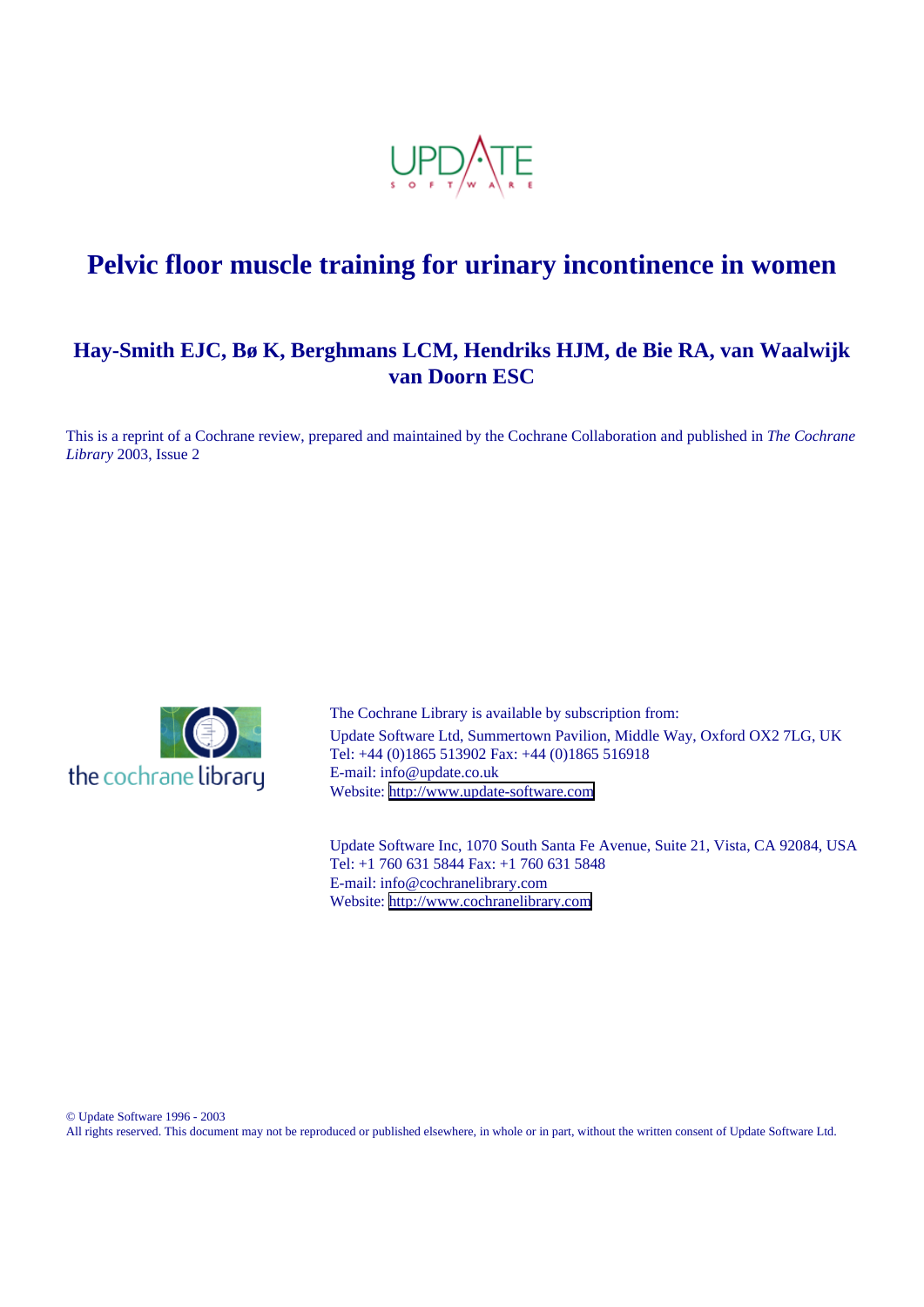# **TABLE OF CONTENTS**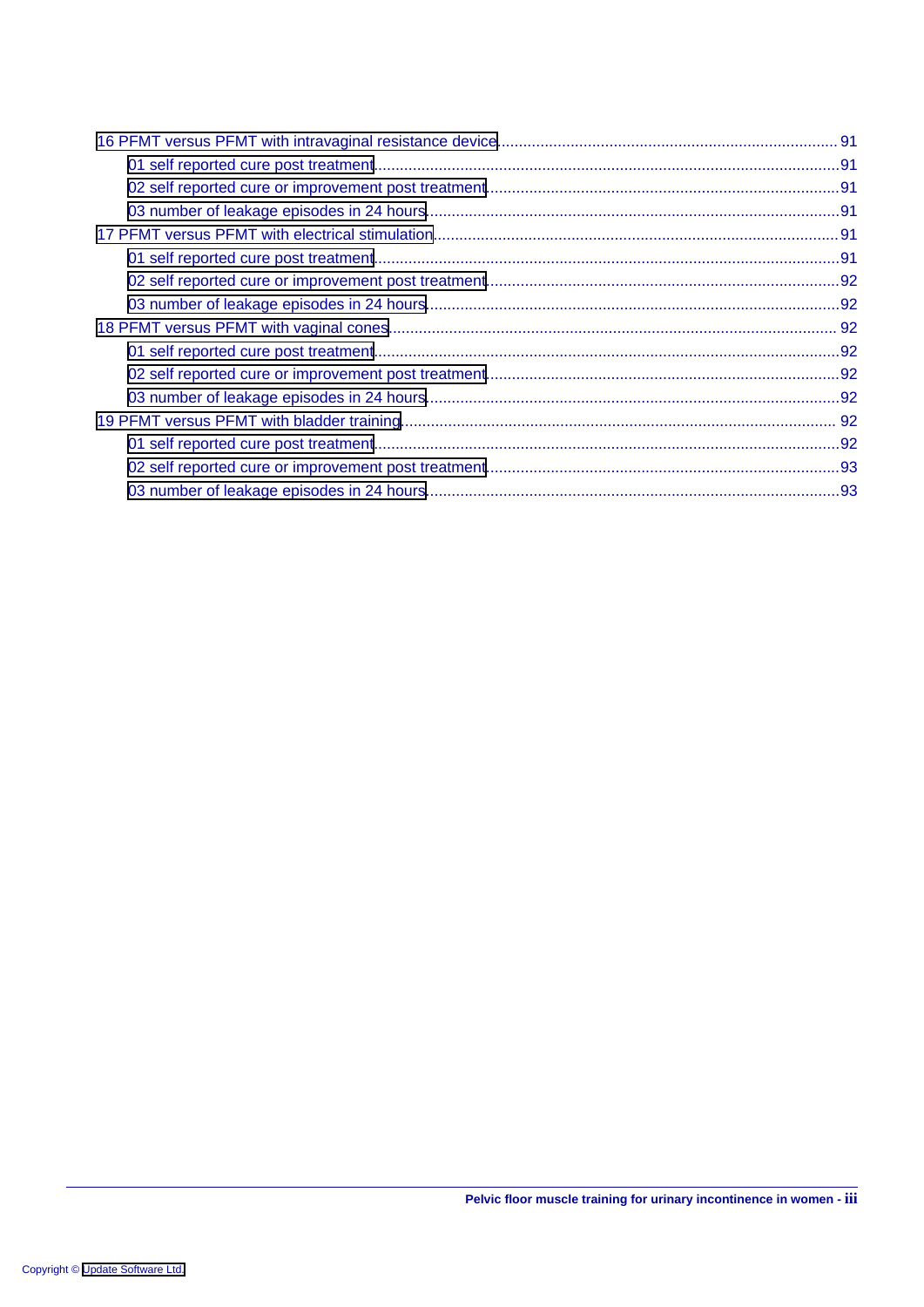# **Pelvic floor muscle training for urinary incontinence in women**

# **Hay-Smith EJC, Bø K, Berghmans LCM, Hendriks HJM, de Bie RA, van Waalwijk van Doorn ESC**

#### **This Review should be cited as:**

<span id="page-4-0"></span>Hay-Smith EJC, Bø K, Berghmans LCM, Hendriks HJM, de Bie RA, van Waalwijk van Doorn ESC. Pelvic floor muscle training for urinary incontinence in women (Cochrane Review) In: *The Cochrane Library*, Issue 2, 2003. Oxford: Update Software. **Date of most recent amendment:** 28 April 2000 **Date of most recent substantive amendment:** 20 November 2000

# **ABSTRACT**

#### **Background**

Pelvic floor muscle training is the most commonly recommended physical therapy treatment for women with stress leakage of urine. It is also used in the treatment of women with mixed incontinence, and less commonly for urge incontinence. Adjuncts, such as biofeedback or electrical stimulation, are also commonly used with pelvic floor muscle training. The content of pelvic floor muscle training programmes is highly variable.

#### **Objectives**

To determine the effects of pelvic floor muscle training for women with symptoms or urodynamic diagnoses of stress, urge and mixed incontinence, in comparison to no treatment or other treatment options.

### **Search strategy**

Search strategy: We searched the Cochrane Incontinence Group trials register (May 2000), Medline (1980 to 1998), Embase (1980 to 1998), the database of the Dutch National Institute of Allied Health Professions (to 1998), the database of the Cochrane Rehabilitation and Related Therapies Field (to 1998), Physiotherapy Index (to 1998) and the reference lists of relevant articles. We handsearched the proceedings of the International Continence Society (1980 to 2000). We contacted investigators in the field to locate studies. Date of the most recent searches: May 2000.

### **Selection criteria**

Randomised trials in women with symptoms or urodynamic diagnoses of stress, urge or mixed incontinence that included pelvic floor muscle training in at least one arm of the trial.

#### **Data collection and analysis**

Two reviewers assessed all trials for inclusion/exclusion and methodological quality. Data were extracted by the lead reviewer onto a standard form and cross checked by another. Disagreements were resolved by discussion. Data were processed as described in the Cochrane Handbook. Sensitivity analysis on the basis of diagnosis was planned and undertaken where appropriate.

### **Main results**

Forty-three trials met the inclusion criteria. The primary or only reference for 15 of these was a conference abstract. The pelvic floor muscle training programs, and comparison interventions, varied markedly. Outcome measures differed between trials, and methods of data reporting varied, making the data difficult to combine.

Many of the trials were small. Allocation concealment was adequate in five trials, and nine trials used assessors masked to group allocation. Thirteen trials reported that there were no losses to follow up, seven trials had dropout rates of less than 10%, but in the remaining trials the proportion of dropouts ranged from 12% to 41%.

Pelvic floor muscle training was better than no treatment or placebo treatments for women with stress or mixed incontinence. 'Intensive' appeared to be better than 'standard' pelvic floor muscle training. PFMT may be more effective than some types of electrical stimulation but there were problems in combining the data from these trials. There is insufficient evidence to determine if pelvic floor muscle training is better or worse than other treatments.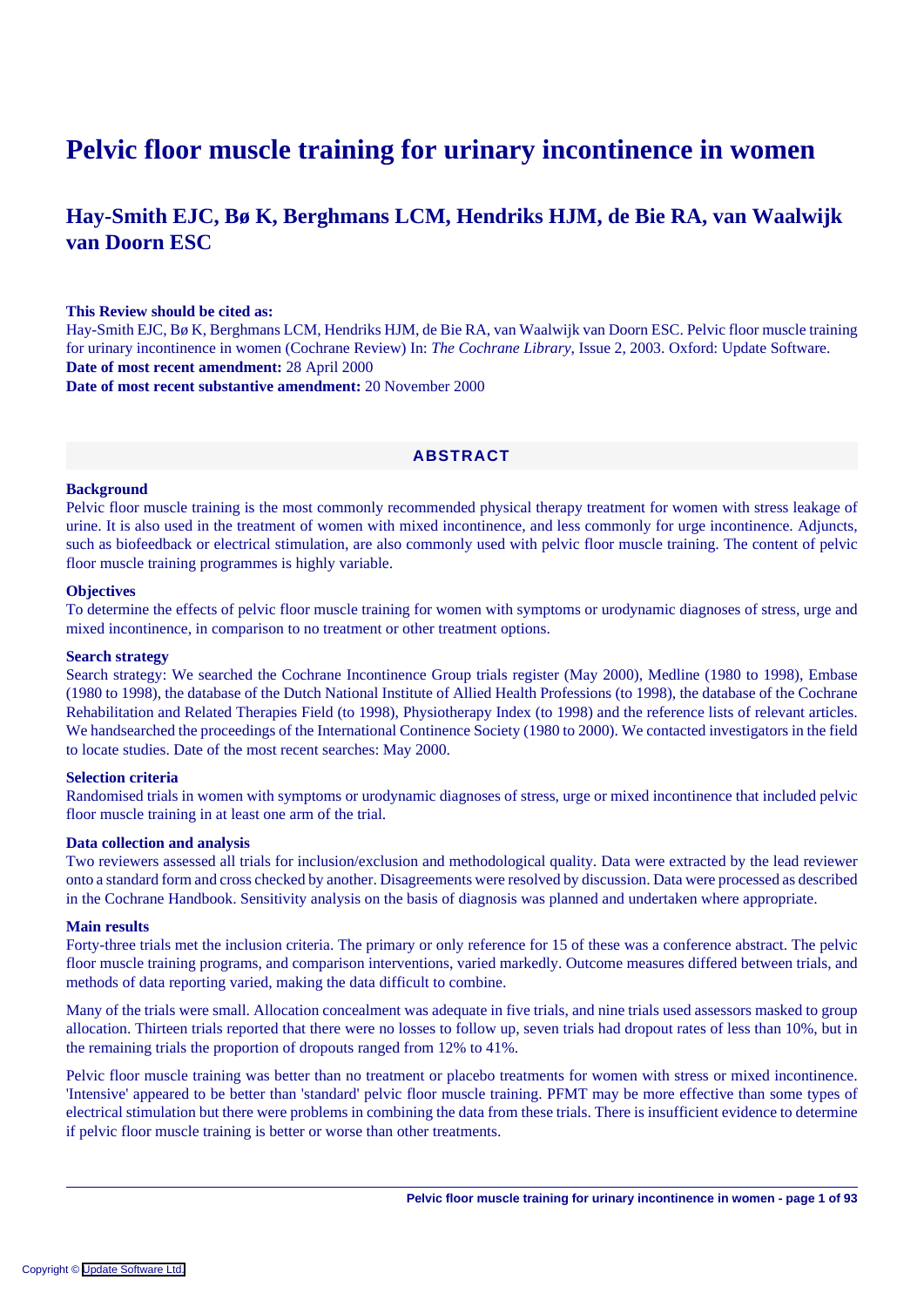The effect of adding pelvic floor muscle training to other treatments (e.g. electrical stimulation, behavioural training) is not clear due to the limited amount of evidence available. Evidence of the effect of adding other adjunctive treatments to PFMT (e.g. vaginal cones, intravaginal resistance) is equally limited. The effectiveness of biofeedback assisted PFMT is not clear, but on the basis of the evidence available there did not appear to be any benefit over PFMT alone at post treatment assessment.

Long-term outcomes of pelvic floor muscle training are unclear. Side effects of pelvic floor muscle training were uncommon and reversible. A number of the formal comparisons should be viewed with caution due to statistical heterogeneity, lack of statistical independence, and the possibility of spurious confidence intervals in some instances.

### **Reviewers' conclusions**

Pelvic floor muscle training appeared to be an effective treatment for adult women with stress or mixed incontinence. Pelvic floor muscle training was better than no treatment or placebo treatments. The limitations of the evidence available mean that is difficult to judge if pelvic floor muscle training was better or worse than other treatments. Most trials to date have studied the effect of treatment in younger, premenopausal women. The role of pelvic floor muscle training for women with urge incontinence alone remains unclear. Many of the trials were small with poor reporting of allocation concealment and masking of outcome assessors. In addition there was a lack of consistency in the choice and reporting of outcome measures that made data difficult to combine. Methodological problems limit the confidence that can be placed in the findings of the review. Further, large, high quality trials are necessary.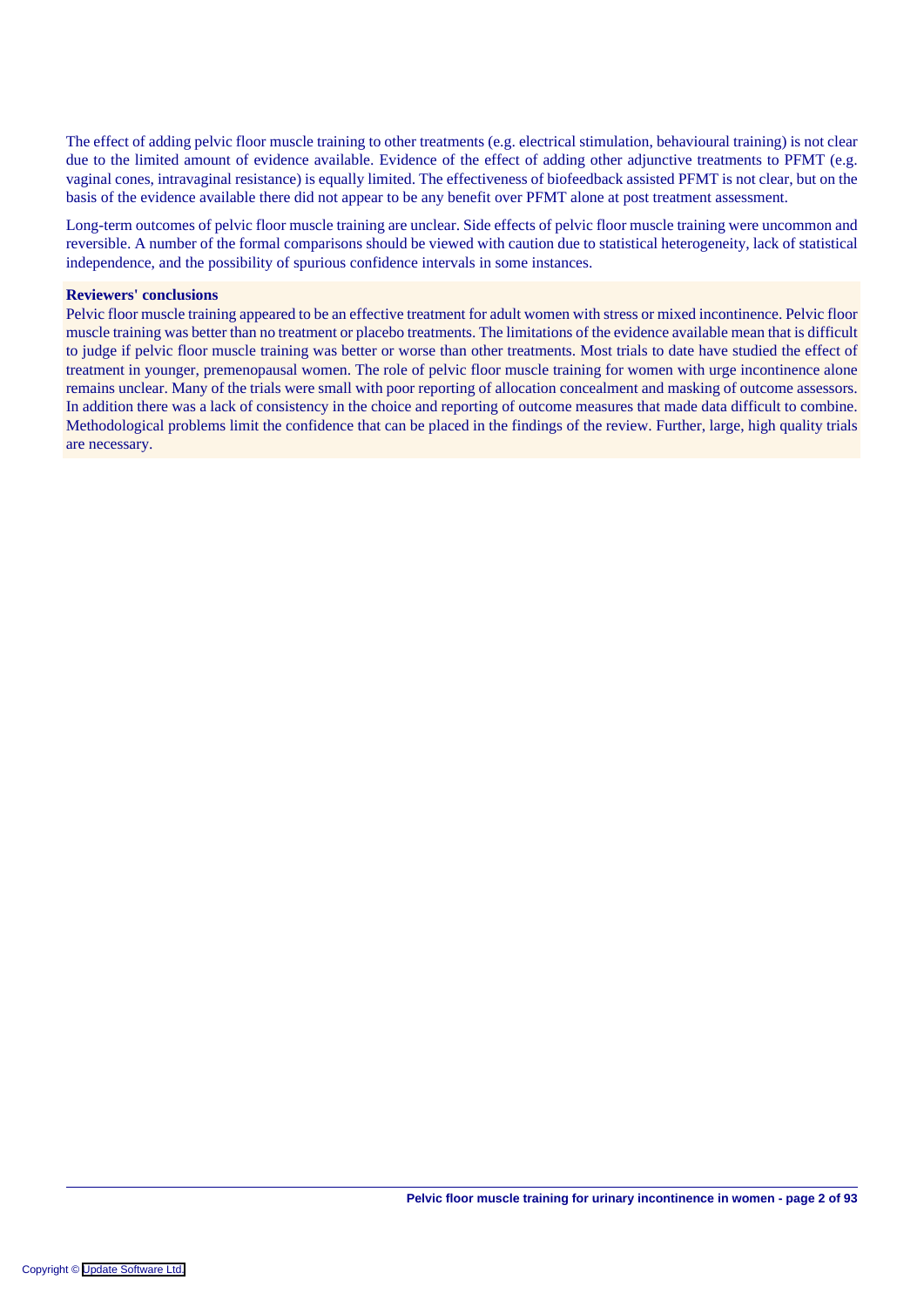# <span id="page-6-0"></span>**BACKGROUND**

Urinary incontinence is a common problem amongst adults living in the community. It is more frequent amongst women, increases with age, and is particularly common amongst those in residential care. Estimates of prevalence are influenced by the definition of incontinence. In a large survey of approximately 18,000 people living in the community in the UK, approximately 9% of women and 2% of men over the age of 15 years reported regular urinary incontinence (involuntary leakage of urine at an inappropriate place or time twice or more per month) (Thomas 1980). In a sample of nearly 2000 US men and women over the age of 60, approximately 38% of women and 19% of men reported urinary incontinence (defined as the involuntary loss of urine of any volume) (Diokno 1986). These figures are unlikely to reflect the true scope of the problem because embarrassment and other factors may lead to under-reporting.

Stress and urge incontinence are the two most common types of urine leakage in women. Urine leakage is classified according to what is reported by the woman (symptoms), what is observed by a clinician (signs) and on the basis of urodynamic studies. Stress incontinence is the self report of urine leakage with physical exertion (symptom) or the observation of urine leakage at the same time as the exertion (sign). Stress incontinence is usually due to anatomical defects in the structures that support the bladder and urethra resulting in suboptimal position of these structures at rest or on exertion, and/or dysfunction of the neuromuscular components that help control urethral pressure. If during urodynamic studies, the involuntary loss of urine is shown to occur during exertion but the leakage is not caused by an involuntary contraction of the bladder muscle this is called genuine stress incontinence. In women with genuine stress incontinence the problem appears to be that the bladder outlet (urethra) is not closed off properly during exertion and this results in leakage. Urge incontinence is the self report of involuntary leakage associated with a sudden, strong desire to void (symptom) or the observation of involuntary leakage at the same time as an uncontrollable need to void (sign). This condition usually results from an involuntary increase in bladder pressure due to detrusor (bladder smooth muscle) overactivity. If, during urodynamic investigations, the leakage is shown to be caused by uninhibited contraction of the detrusor muscle then detrusor instability is diagnosed. When symptoms of stress and urge incontinence, or genuine stress incontinence and detrusor instability, are present together this is called mixed incontinence.

A wide range of treatments have been used in the management of urinary incontinence, including conservative interventions (such as physical therapies, lifestyle interventions, behavioural training, anti-incontinence devices), pharmaceutical interventions, and surgery. The focus of this review is pelvic floor muscle training, the most commonly used physical therapy in the management of urinary incontinence. Pelvic floor muscle training (PFMT) is used in the management of symptomatic stress, urge and mixed incontinence. The other principal forms of management are considered in other Cochrane reviews.

Many women are referred for pelvic floor muscle training on the basis of symptoms or clinical signs of urine leakage. There is currently no consensus about the need for urodynamic investigations before pelvic floor muscle training but a single randomised controlled trial indicated that there was no statistically significant difference in response to conservative treatment if the referral was made on the basis of diagnosis by symptom reporting or urodynamics (Ramsay 1994). The sensitivity and specificity of urodynamic diagnosis seems variable depending on the expertise of the investigator, the scope of testing, and the dysfunction being investigated (e.g. the difficulties of detecting detrusor overactivity). For these reasons diagnoses based on symptoms, signs, and urodynamic investigations are all included in this review.

In 1948 Arnold Kegel reported the successful treatment of 64 women with urinary incontinence using PFMT with a perineometer for resistance and biofeedback (Kegel 1948). The use of PFMT in the management of stress incontinence is based on the biological rationale that a strong, fast pelvic floor muscle contraction will clamp the urethra, thus increasing the intraurethral pressure, preventing leakage during abrupt increases in intra-abdominal pressure (DeLancey 1988a). It has also been suggested that an effective pelvic floor muscle contraction may press the urethra against the symphysis pubis, further increasing the urethral pressure (DeLancey 1988b). In addition, the co-ordination and timing of the pelvic floor muscle contraction seems to be important. A well timed, fast and strong contraction may prevent urethral descent during abrupt rises in intra-abdominal pressure (Bø 1995) and there is some evidence that a 'reflex' contraction of the pelvic floor muscles may precede rises in bladder pressure by 200-250 milliseconds (Constantinou 1981). The aim of PFMT in the management of stress incontinence is usually to improve the strength and/or timing of the voluntary pelvic floor muscle contraction.

The basis for the use of PFMT (or individual voluntary pelvic floor muscle contractions as part of a bladder training program) for the management of urge incontinence is less clear but a reflex inhibition of detrusor contraction has been demonstrated with an electrically stimulated contraction of the pelvic floor muscles (Godec 1975). It has also been suggested that reflex inhibition of detrusor contraction may accompany repeated voluntary pelvic floor muscle contractions (Polden 1990).

The primary aim of this review was to investigate whether pelvic floor muscle training is a safe and effective treatment in the management of female urinary (stress, mixed, urge) incontinence. Secondary aims were to compare the effectiveness of different pelvic floor muscle training programs, and the effectiveness of pelvic floor muscle training in comparison with other interventions.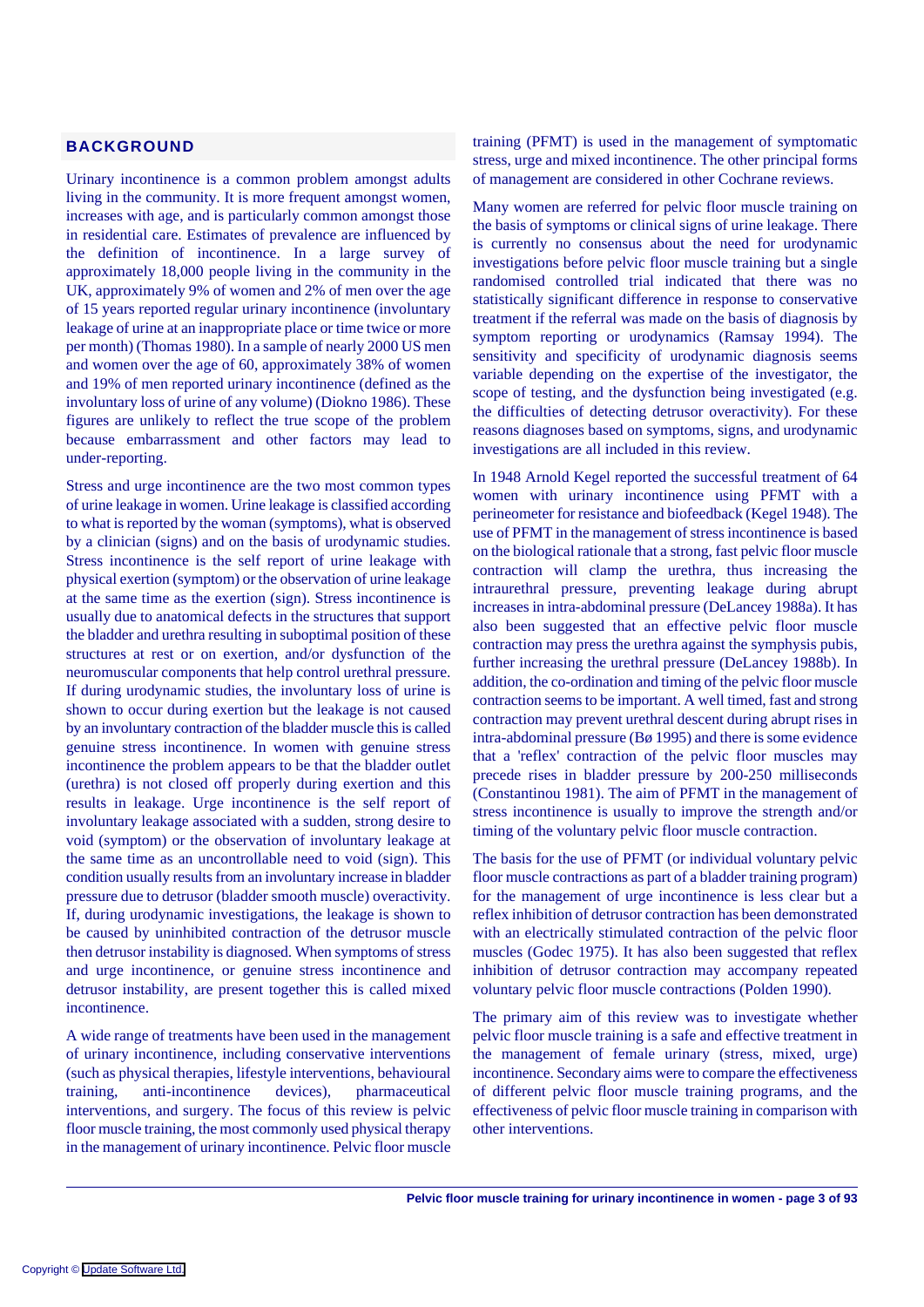(a) the characteristics of participants in trials investigating PFMT (e.g. some trials include only women with urodynamically proven genuine stress incontinence, whilst others provide the intervention to women with symptoms of stress and/or mixed and/or urge incontinence)

(b) the parameters of PFMT programmes (e.g. number of contractions, number of exercise sessions per day, teaching and supervision of the programme)

(c) the use of PFMT as a single intervention, or in combination with a variety of other physical therapy adjuncts such as vaginal cones, electrical stimulation, biofeedback and intra-vaginal resistance devices.

The review will pay particular attention to these issues.

Five systematic reviews of physical therapies for female urinary incontinence have previously been published. The earliest publication (Fedorkow 1993) used methods of data aggregation (meta-analysis) but the subsequent systematic reviews relied on qualitative synthesis (Bø 1996, de Kruif 1996, Berghmans 1998, Wilson 1999). Fedorkow (Fedorkow 1993) investigated the effect of nonsurgical (physical therapies and pharmaceuticals) management of stress incontinence in women and concluded that while there was much indirect evidence to support the use of nonsurgical therapies there was little direct evidence of benefit. Bø (Bø 1996) considered the effect of physical therapies in women with genuine stress incontinence only and found that there was some evidence of benefit from PFMT but also clearly stated the limitations of the available evidence (e.g. small sample sizes, lack of valid measures of effect). Berghmans et al (Berghmans 1998) investigated the effect of physical therapies in women with stress incontinence or genuine stress incontinence and found "strong evidence" for the benefit of PFMT in decreasing symptoms of urine leakage. "Strong evidence" was evidence from multiple randomised controlled trials of sufficient methodological quality, where sufficient methodological quality was defined as scoring 6/10 or more on a quality scale. Wilson et al (Wilson 1999) investigated the efficacy of physical therapies for women with urinary leakage and in their summary reported that there was "Level 1B" evidence to suggest that PFMT was better than control treatments for women with stress, mixed or urge incontinence. "Level 1B evidence" was defined as evidence obtained from at least one randomised controlled trial. In summary, three previous reviews (Bø 1996, Berghmans 1998, Wilson 1999) concluded that PFMT is of benefit for women with urinary leakage.

However, there were also contrasting findings in the existing systematic reviews. One of the clearest examples is the question of whether including biofeedback with PFMT confers added benefit over PFMT alone. De Kruif & van Wegen (de Kruif 1996) investigated the added benefit of electromyographic biofeedback with PFMT over PFMT alone in women with stress incontinence and reported a trend toward greater benefit with electromyographic biofeedback assisted PFMT. In contrast Berghmans et al (Berghmans 1998) and Wilson et al (Wilson 1999) found no apparent benefit of biofeedback assisted training over PFMT alone at post treatment assessment. Weatherall (Weatherall 1999) questioned the conclusion reached by Berghmans et al (Berghmans 1998) and re-evaluated the findings using pooled data from three of the five trials identified by Berghmans et al (Berghmans 1998) that compared biofeedback assisted PFMT with PFMT alone. While the effect of biofeedback assisted PFMT did not reach statistical significance in comparison to PFMT alone (OR 2.1, 95% CI 0.99,4.4) Weatherall concluded that there was a trend in favour of biofeedback. One possible criticism of the meta-analysis by Weatherall (Weatherall 1999) was that it pooled data for a single outcome, 'cure'. Cure was assessed differently in each of the trials that contributed data to the analysis (pad test, "complete remission of symptoms", and in the other the definition of cure was not stated).

<span id="page-7-0"></span>There is clearly a need for a regularly updated and comprehensive systematic review of the effectiveness of PFMT for women with urinary incontinence, with meta-analysis where appropriate.

# **OBJECTIVES**

To determine the effects of pelvic floor muscle training in the management of female urinary (stress, mixed, urge) incontinence.

The following hypotheses will be tested:

1. That pelvic floor muscle training is better than no treatment. 2. That pelvic floor muscle training is better than placebo

treatments. 3. That there are differences in the effectiveness of different pelvic floor muscle training programmes.

4. That pelvic floor muscle training is better than other 'single' treatments (e.g. a physical therapy such as vaginal cones, a pharmaceutical such as an anticholinergic, or a type of surgery) 5. That pelvic floor muscle training adds benefit to another therapy when compared with the same therapy alone (e.g. pelvic floor muscle training with electrical stimulation is better than electrical stimulation alone)

<span id="page-7-1"></span>6. That pelvic floor muscle training in combination with another therapy is better than pelvic floor muscle training alone (e.g. pelvic floor muscle training combined with biofeedback is better than pelvic floor muscle training alone).

# **CRITERIA FOR CONSIDERING STUDIES FOR THIS REVIEW**

# **Types of studies**

Randomised controlled trials were included. Quasi-randomised studies (e.g. allocation by alternation) and other forms of controlled clinical trial were excluded.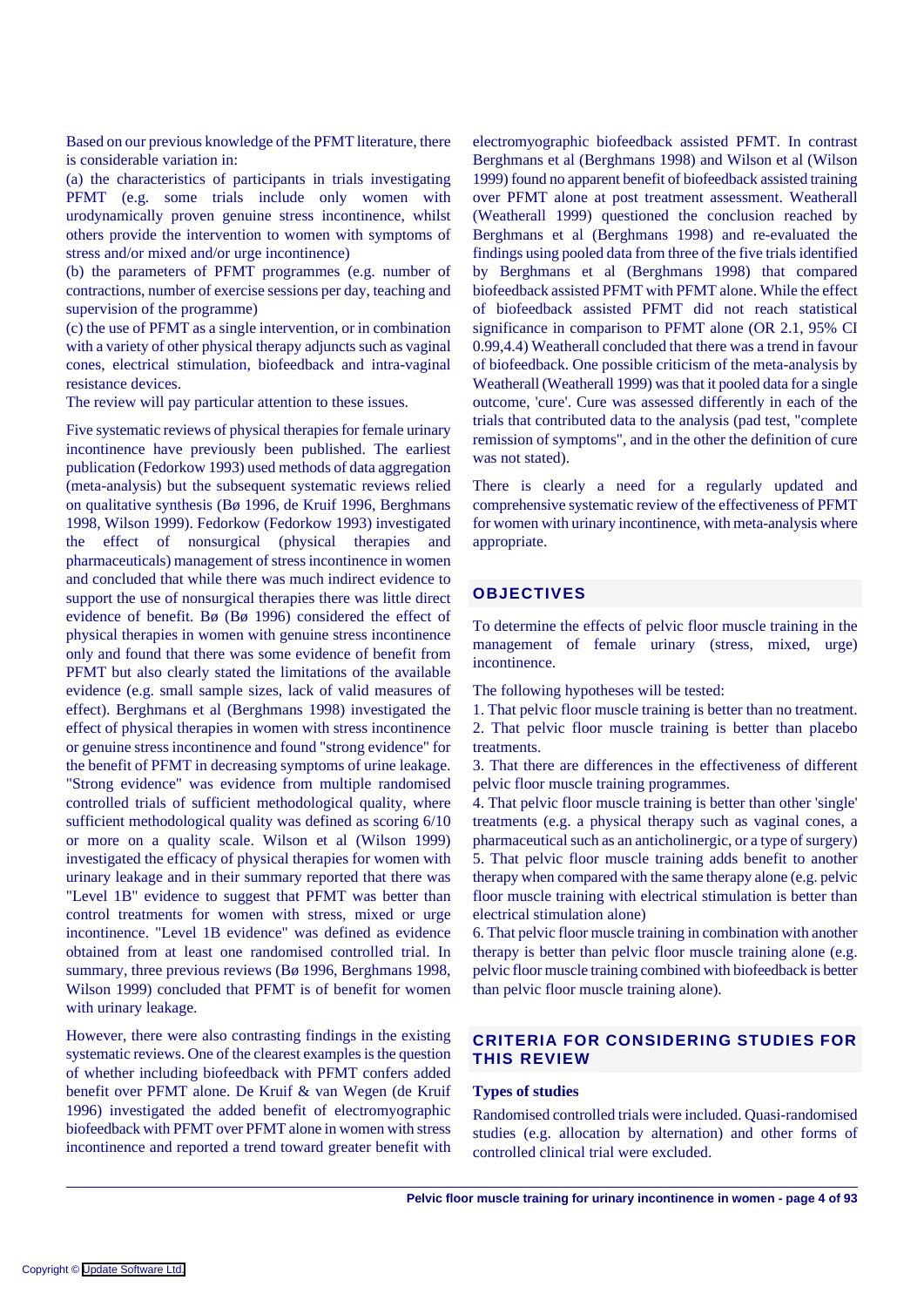### **Types of participants**

All adult women with urinary incontinence diagnosed as having stress, mixed or urge incontinence on the basis of symptoms or urodynamic evaluation, as defined by the trialists.

Studies of women with urinary incontinence whose symptoms might be due to significant factors outside the urinary tract were excluded, e.g. neurological disorders, cognitive impairment, homebound women. Studies investigating nocturnal enuresis in adult women were also excluded.

### **Types of intervention**

One arm of the trial had to include the use of a pelvic floor muscle training program to ameliorate symptoms of existing urine leakage. Thus, studies of PFMT for primary prevention of urinary incontinence were excluded.

PFMT was defined as a programme of repeated voluntary pelvic floor muscle contractions taught by a health care professional. All types of PFMT programme were considered: including variations in purpose and timing of PFMT (e.g. PFMT for strengthening, PFMT for urge suppression, etc), ways of teaching PFMT, types of contractions (quick or held), and number of contractions etc.

#### **Types of outcome measures**

A subcommittee (Outcome Research in Women) of the Standardisation Committee of the International Continence Society has suggested that research investigating the effect of therapeutic interventions for women with urinary incontinence should consider five outcome categories; the woman's observations (symptoms), quantification of symptoms (e.g. urine loss), the clinician's observations (anatomical and functional), quality of life and socioeconomic measures (Lose 1998).

These categories have been adapted for this review, and the outcome measures of interest were:

1. Women's observations - e.g. symptom scores, perception of cure/improvement, satisfaction with outcome.

2. Quantification of symptoms - e.g. number of leakage episodes (urinary diary), pad tests.

3. Clinicians' measures - e.g. measures of pelvic floor muscle activity (e.g. perineometry, palpation).

4. Quality of life - general (e.g. SF36) and condition specific quality of life measures (e.g. Incontinence Impact Questionnaire), and psychosocial measures.

5. Socioeconomics - direct and indirect costs of interventions (for women and providers), resource implications of differences in outcome, formal economic analysis (e.g. cost effectiveness, cost utility), desire or need for further treatment.

6. Other - e.g. adverse events, compliance measures, incontinence at long term follow up and any other outcome not pre-specified but judged important when performing the review.

# <span id="page-8-0"></span>**SEARCH STRATEGY FOR IDENTIFICATION OF STUDIES**

Search strategy for identification of studies

See: Collaborative Review Group search strategy.

This review has drawn on the search strategy developed for the Incontinence Review Group. Relevant trials were identified from the Group's specialised register of controlled trials which is described under the Incontinence Group's details in The Cochrane Library. The register contains trials identified from MEDLINE, CINAHL, The Cochrane Controlled Trials Register and handsearching of journals. Date of most recent search of register for this review: May 2000. The trials in the Incontinence Group's specialised register are also

contained in The Cochrane Controlled Trials Register (CENTRAL). There was no restriction on language of publication or publication status (ie full publication, grey literature, etc). For this review extra specific searches were performed by the reviewers. These are detailed below.

Electronic bibliographic databases were searched in 1998, the years covered by the search were 1980 to 1998. The following three sets of search terms were used in MEDLINE, EMBASE, the database of the Dutch National Institute of Allied Health Professions, and the database of the Cochrane Rehabilitation and Related Therapies Field at the University of Maastricht: a set of condition terms - incontinence, urinary incontinence, SUI and GSI; a set of intervention terms - conservative management, surgical and non-surgical treatment, behavioural modification, physiotherapy, PFM exercises, biofeedback, myofeedback, electrical stimulation, vaginal cones, and prevention; and a set of trial design terms - RCTs, controlled trials, evaluation, effectiveness, efficacy and outcome. Each set of terms was combined using the Boolean operator 'OR' then the three sets of terms were combined together using the Boolean operator 'AND'.

One non-electronic bibliographic database was also searched: Physiotherapy Index (to 1998).

Handsearching of the proceedings of the International Continence Society, for the years 1980 to 2000 inclusive, was undertaken (read by title

abstracts, 1996 to 2000 inclusive, abstracts published in Neurourology and Urodynamics 1980 to 2000 inclusive). Some physiotherapy journals not covered by MEDLINE were also handsearched.

<span id="page-8-1"></span>The reference lists of relevant articles were searched for other possible relevant trials.

Known trials and experts in the field were contacted to ask for other possible relevant trials, published or unpublished.

# **METHODS OF THE REVIEW**

# SCREENING FOR ELIGIBILITY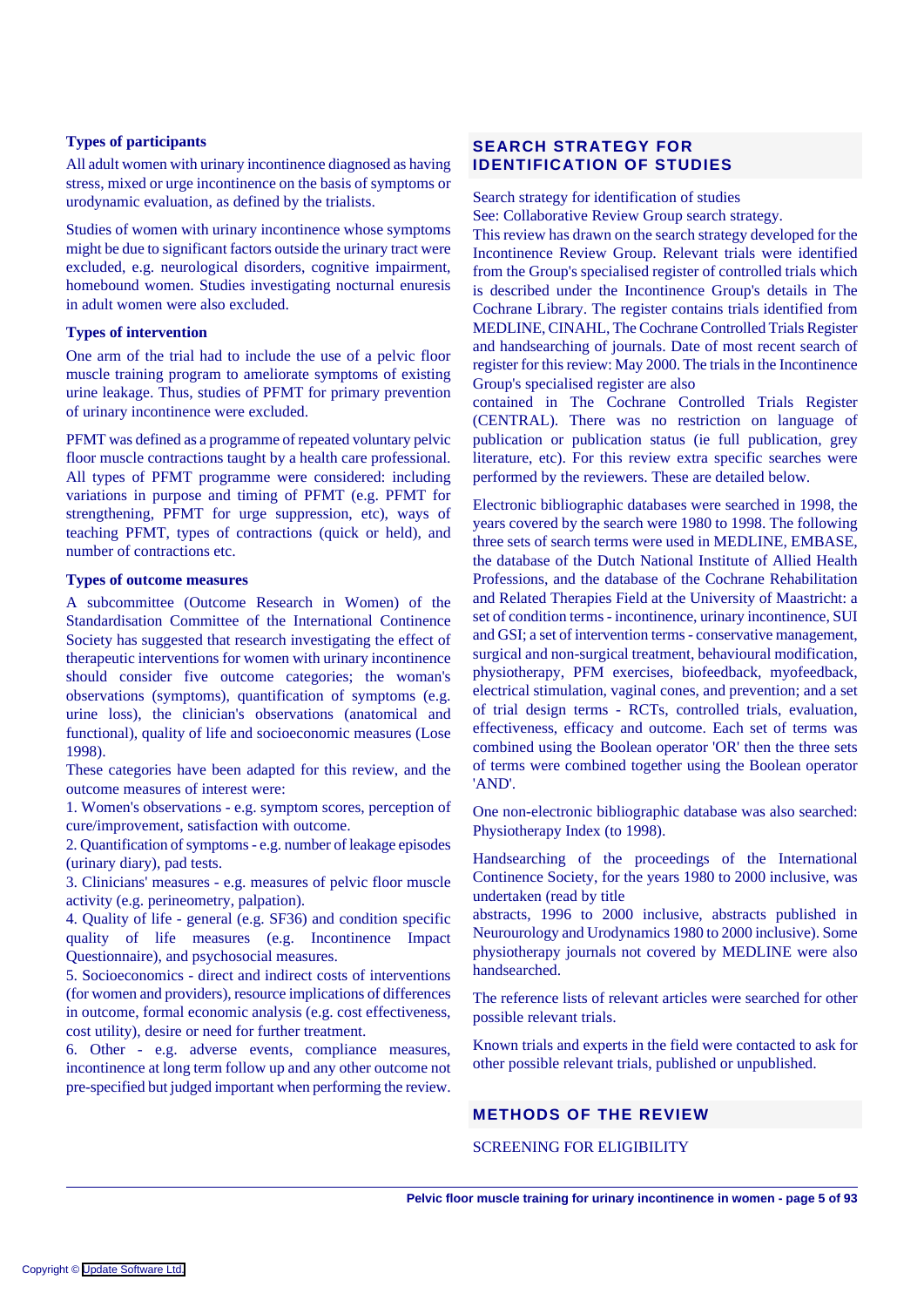Reports of all possibly eligible studies were evaluated for appropriateness for inclusion by two reviewers (EJCHS, KB) without prior consideration of the results. Any disagreements were resolved by discussion, and where these were not resolved final responsibility rested with a third person. Studies were excluded from the review if they were not randomised controlled trials or made comparisons other than those pre-specified. Excluded studies have been listed with reasons for their exclusion.

# ASSESSMENT OF METHODOLOGICAL QUALITY

Assessment of methodological quality was undertaken by two reviewers (EJCHS, KB) using the Cochrane Incontinence Group's criteria which includes assessment of quality of random allocation and concealment, description of dropout and withdrawal, analysis by intention to treat, and 'masking' (or 'blinding') during treatment and at outcome assessment. Any disagreements were resolved as previously described. Trials that contributed to the formal comparisons were presented in order of quality of allocation concealment (A=adequate, B=unclear, C=inadequate).

### DATA EXTRACTION

Data extraction was undertaken independently by two reviewers (EJCHS, KB) and cross checked. Any differences of opinion related to the data extraction were resolved by discussion. Where data were possibly collected but not reported, or data were reported in a form that could not be used in the formal comparisons, further clarification was sought from the trialists. In addition where the reported data were clearly incomplete (i.e. data from abstracts of ongoing trials) trialists were contacted for data from the completed trial. Data from ongoing trials were not included in the formal comparisons but are reported in the text. All included trial data were processed as described in the Cochrane Collaboration Handbook (Mulrow 1997).

#### SUBGROUP ANALYSIS

Subgroup analysis was planned because it was plausible to expect a difference in the outcome of PFMT on the basis of the type of incontinence. However, it subsequently became apparent that the sample populations of a significant proportion of the included trials were not homogeneous with respect to diagnosis (e.g. a study population might include women with genuine stress incontinence, urge incontinence and mixed incontinence). In such cases it was not possible to describe the population using one diagnostic classification. Therefore subgroup analysis was rejected in favour of grouping all the trials together, followed by sensitivity analysis on the basis of diagnosis if appropriate (see below).

### SENSITIVITY ANALYSIS

Two sensitivity analyses were planned. The first was on the basis of diagnosis. It is commonly believed that PFMT is most effective for women with stress incontinence, and may be effective in combination with behavioural interventions for women with mixed incontinence. PFMT is rarely the first choice

treatment for women with urge incontinence alone. Therefore sensitivity analysis by diagnosis was planned (e.g. effect of PFMT in women with symptoms, or urodynamic evidence, of stress incontinence only). The second sensitivity analysis was planned with respect to trial quality as there is some evidence that this may have an impact on the findings of meta-analysis (Moher 1998). In the event none of the formal comparisons contained sufficient data to make the latter analysis appropriate.

#### **HETERTOGENEITY**

Data plots were examined for evidence of heterogeneity, and a formal test of heterogeneity was used. Where significant statistical heterogeneity was observed an explanation is offered in the text. Where three or more trials contributed to a single data plot, the data were reanalysed after removal of the trial that was the apparent cause of the dissimilarity. The secondary analysis is presented in the text.

Some clinical heterogeneity may have been introduced in the analysis from the grouping of the trials. The authors were aware that PFMT is commonly used in conjunction with behavioural interventions (e.g. bladder training, urge or frequency strategies) or other physical therapies (e.g. electrical stimulation, biofeedback), and that the trials located during the search would reflect the common practice of combined conservative therapies. To prevent the number of comparisons becoming unwieldy the authors made a pragmatic decision to classify some combined therapies as 'PFMT' for the purposes of the review. For example trials that included behavioural intervention(s) with PFMT (e.g. Burgio 1998) were classified as trials of PFMT for the purposes of analysis except where the trial design was clearly intended to investigate the effect of a behavioural intervention (e.g. Wyman 1998; PFMT with bladder training versus PFMT alone). Similarly, some trials that combined other physical therapies with PFMT (e.g. Cammu 1998; PFMT with biofeedback versus vaginal cones) were classified as trials of PFMT for the purposes of analysis. The exceptions to this system of classification were trials that clearly intended to investigate the effect of adding PFMT to another therapy (e.g. Hofbauer 1990; PFMT with electrical stimulation versus stimulation alone) or the effect of adding another therapy to PFMT (e.g. Berghmans 1996; PFMT with biofeedback versus PFMT alone). In the results section the text accompanying each comparison clearly states where such pragmatic decisions have been taken. The Table of Included Studies clearly describes all the interventions used in each trial. This and other reviews may show whether this classification process was appropriate or not.

During the course of data analysis it became clear that some trials would contribute to a single comparison more than once. For example the trial by Knight et al (Knight 1998) had three intervention groups; PFMT with biofeedback, PFMT with low intensity electrical stimulation, and PFMT with acute maximal stimulation. Both intervention groups receiving electrical stimulation were able to contribute data to the comparison between PFMT with electrical stimulation versus PFMT alone. However, in view of the difference in the stimulation protocols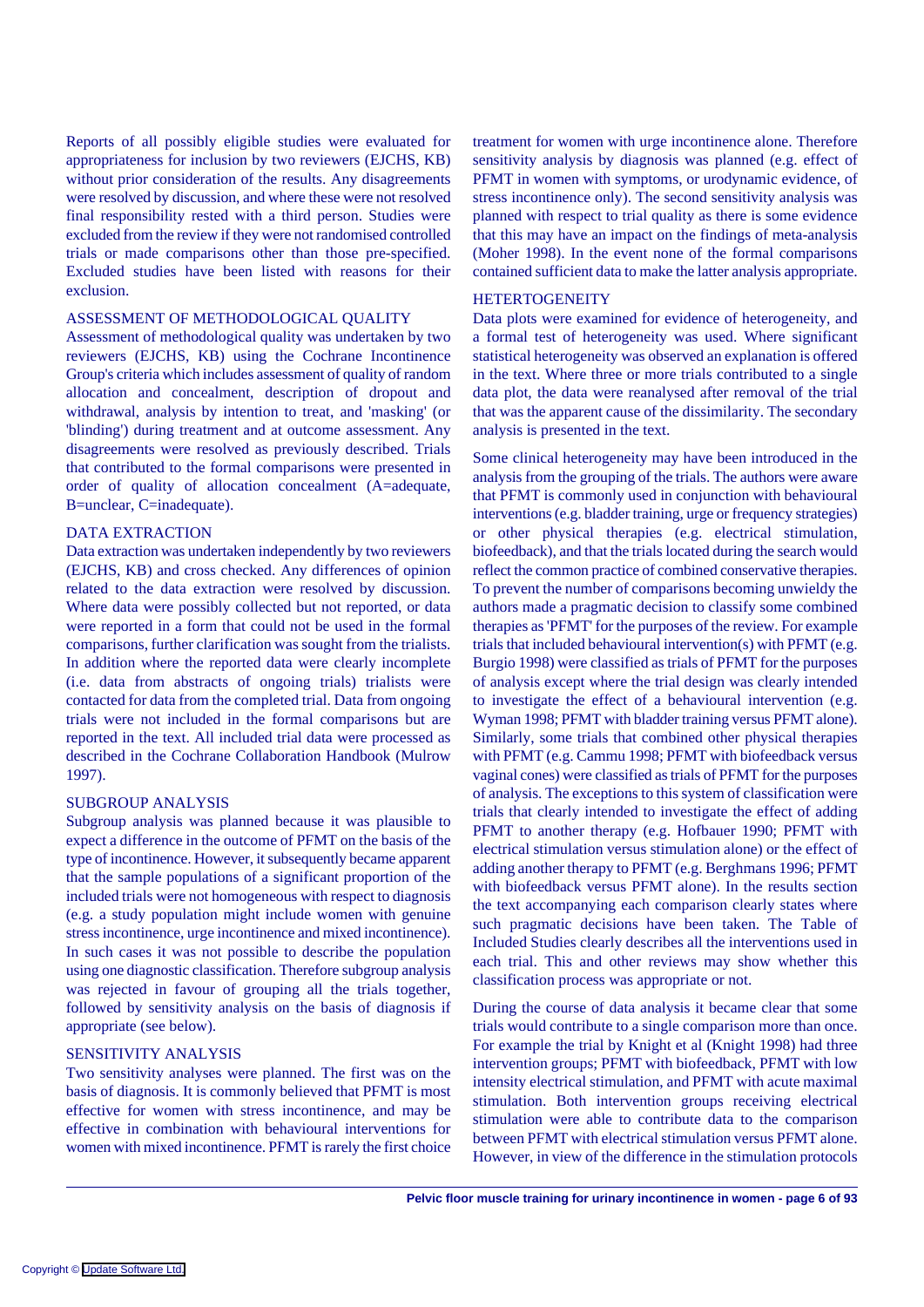the reviewers did not think it was appropriate to combine the data from the two stimulation groups as this might mask the true effect of each type of stimulation. To differentiate two data sets the trial has been entered twice (with the suffix 'a' for the low intensity stimulation group and 'b' for the acute maximal stimulation group) and compared with the data from the PFMT group. Therefore data from the PFMT group appears twice in the same comparison and lacks statistical independence. This will have affected the width of the confidence intervals and heterogeneity to an unknown extent.

### PUBLICATION BIAS

Publication bias was not formally assessed. There were not sufficient trials in any comparison to make this appropriate.

### CONFLICT OF INTEREST

Two of the review authors (KB, LCMB) had trials that contributed to the review. These authors were excluded from the process of assessing eligibility and quality, and performing the data extraction, for their own trials. In each case a third person was selected for this process.

# <span id="page-10-0"></span>**DESCRIPTION OF STUDIES**

#### INCLUDED/EXCLUDED STUDIES

Fifty-six trials were identified that used PFMT in at least one arm of the trial and apparently met the review criteria. Some of these trials were published in multiple reports. Once all reports were retrieved five trials were immediately excluded as they were not randomised (Burgio 1986; Voigt 1996; Wang 1997) or used quasi-random methods of group allocation (Haig 1995; Wilson 1987). A further three studies (Borrie 1992; Fonda 1994; Holtedahl 1998) were excluded because they investigated the effect of a conservative management package (i.e. any combination of PFMT, bladder training, oestrogen therapy, incontinence aids, advice on fluids and weight) individualised for each participant. Another five trials were excluded as an identical PFMT programme was used in both arms of the trial in addition to another therapy. The review authors considered that these trials had therefore investigated the efficacy of electrical stimulation versus sham stimulation (Blowman 1991; Shepherd 1984), vaginal cones versus electrical stimulation (Bourcier 1994; Olah 1990), and biofeedback from perineometry versus biofeedback from electrical conductance (Mayne 1988). The remaining 43 trials were included in the review.

Since completion of the search for included trials, two studies that might be eligible for inclusion in the review have been presented as conference abstracts (Aukee 2000; Berghmans 2000). These trials are currently awaiting assessment. If eligible for inclusion the trials will add data from 30 more women to the comparison of PFMT versus PFMT with biofeedback (Aukee 2000), and data from 57 women to the comparisons PFMT versus no treatment, and PFMT versus electrical stimulation (Berghmans 2000)

### PUBLICATION TYPE

The primary (or only) reference for 15 of the 43 included trials was a conference abstract (Haken 1991; Henalla 1990; Klingler 1995; Laycock 1988; Laycock 1999; Peattie 1988; Prashar 1997; Ramsay 1990; Tapp 1987; Tapp 1989; Terry 1996; Wilson 1997; Wise 1993; Wong 1997a; Wong 1997b). All the abstracts reported limited details of method, and few results. Four abstracts reported trials in progress (Laycock 1988; Peattie 1988; Prashar 1997; Wong 1997a). No further published report was found for 14 of the 15 abstracts. It was not clear whether a paper by Moore et al (1999) was a full publication of the previously reported trial by Prashar et al (Prashar 1997) but it was assumed that it was. Further (unpublished) information was available from the authors of two of the abstracts (Peattie 1988; Wilson 1997).

The primary reference for two of the 43 included trials stated that it was the report of a "pilot study" (Shepherd 1983, Taylor 1986). The numbers randomised in both these trials were small. Twenty-two women were randomised in a two arm RCT by Shepherd et al (Shepherd 1983), and Taylor et al (Taylor 1986) conducted a four arm RCT in a sample of 13 women. No further report was identified for either of these two trials. One trial was published in German (Hofbauer 1990) and information and data were extracted by two reviewers (KB, LCMB) who were able to read German.

# SAMPLE CHARACTERISTICS

There were 31 trials undertaken only in women with stress incontinence. Most trials included women with a urodynamic diagnosis of genuine stress incontinence only (23 trials). Six trials included women who reported symptoms of stress leakage only (Castleden 1984; Klingler 1995; Laycock 1999; Miller 1998; Ramsay 1990; Taylor 1986). The two remaining trials in this subgroup were Berghmans (Berghmans 1996) who included women with genuine stress incontinence or a clinical history suggestive of genuine stress incontinence, and Henalla (Henalla 1990) who included women "complaining of genuine stress incontinence".

Twelve trials included samples of women with a range of symptom or urodynamic diagnoses. Four trials diagnosed incontinence on the basis of symptoms alone. Prashar et al (Prashar 1997) included women with stress and/or urge leakage, and 'urine leakage' was the presenting problem in the remaining three trials (O'Brien 1991, Wilson 1997, Wilson 1998). In the other seven trials in this group the women had a mixture of urodynamic diagnoses. The combinations were genuine stress incontinence with or without detrusor instability (Burns 1993, Lagro-Janssen 1992, Sherman 1997, Wells 1991), detrusor instability with or without genuine stress incontinence (Burgio 1998), and two trials in which women had genuine stress incontinence or detrusor instability alone or mixed incontinence (Nygaard 1996, Wyman 1998). Three trials (Lagro-Janssen 1992; Wilson 1997; Wyman 1998) presented some post treatment data separately for women with genuine stress incontinence (Lagro-Janssen 1992; Wyman 1998) and stress incontinence alone (Wilson 1997). Where the data were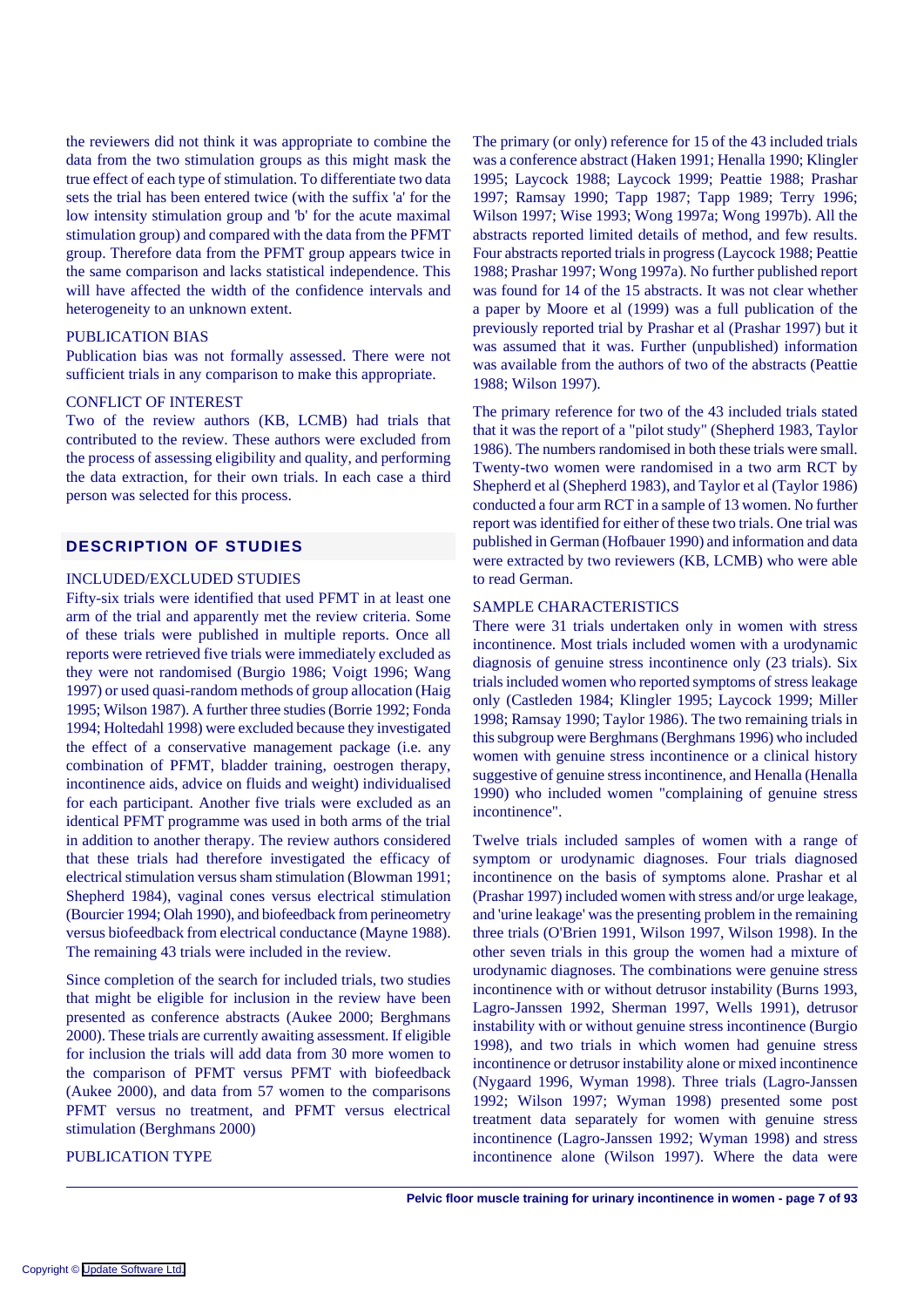available separately they are presented in this way to allow for sensitivity analysis if appropriate. The suffixes 'a' and 'b' are used to differentiate the data sets; 'a' for data from women with stress incontinence and 'b' for data from women with other diagnoses.

Most trials indicated that women were recruited on the basis of symptoms of urine leakage or urodynamic diagnosis and few other inclusion or exclusion criteria were reported. Six trials made age one of the inclusion criterion (Berghmans 1996; Burgio 1998; Knight 1998; Miller 1998; Nygaard 1996; Wyman 1998) and in two of these trials the focus was older women (Burgio 1998, 55 years and over; Miller 1998, 60 years and over). There were no other consistently reported inclusion criteria. The most commonly reported exclusion criterion was a previous history of bladder and/or other pelvic surgery (e.g. for prolapse) (Berghmans 1996; Bø 1999; Cammu 1998; Ferguson 1990; Glavind 1996; Hahn 1991; Henalla 1989; Lagro-Janssen 1992; Miller 1998; Pieber 1995; Tapp 1987; Tapp 1989; Wong 1997a). No other exclusion criterion was reported by a quarter or more of trials. However, other criteria common to several trials were exclusion on the basis of urinary tract infection, severe urogenital prolapse, psychological disorder or low score on the Mini-Mental State Examination, or another concurrent disorder that might cause or affect the outcome of incontinence (e.g. neurological disorder).

# PFMT PROGRAMMES

In most trials women were individually taught how to contract their pelvic floor muscles. However three trials used group teaching (Hofbauer 1990; Klarskov 1986; O'Brien 1991), another compared a standard (group) to an individualised programme (Wilson 1998), and in three trials the approach was not stated (Ferguson 1990; Henalla 1990; Wilson 1997). PFMT was provided by physiotherapists in 16 trials (Berghmans 1996; Bø 1990; Bø 1999; Cammu 1998; Castleden 1984; Hahn 1991; Henalla 1989; Klarskov 1986; Klingler 1995; Knight 1998; Laycock 1988; Laycock 1993; Peattie 1988; Pieber 1995; Shepherd 1983; Wilson 1998). Other health care professionals providing PFMT included nurses, nurse practitioners or clinical nurse specialists (Burgio 1998; Burns 1993; Gallo 1997; O'Brien 1991; Wells 1991; Wilson 1997; Wyman 1998), and continence advisors (Haken 1991; Prashar 1997; Tapp 1987; Tapp 1989). Two trials used an undefined "therapist" (Hofbauer 1990; Sherman 1997) and in the remaining 14 trials it was not clear who provided the training. Only 16 trials specifically stated that a correct voluntary pelvic floor muscle contraction was checked by vaginal palpation or some other means before PFMT began (Berghmans 1996; Bø 1990; Bø 1999; Burgio 1998; Cammu 1998; Gallo 1997; Hahn 1991; Henalla 1989; Knight 1998; Lagro-Janssen 1992; Laycock 1993; Miller 1998; Nygaard 1996; Pieber 1995; Smith 1996; Wise 1993).

Thirty-seven trials stated or implied that a daily home PFMT programme was used. In the remaining six trials it was not clear if daily training was expected (Henalla 1990; Laycock 1988; Prashar 1997; Tapp 1989; Terry 1996; Wong 1997a). Variation in daily training programmes was considerable. Some trials recommended a specific length of time per day (e.g. Nygaard 1996, five minutes twice a day), others a specific number of contractions per hour (e.g. Henalla 1989, five per hour), or a specific number of contractions per day (e.g. Wyman 1998, 50 per day), and some stated the number of contractions to be repeated a specific number of times each day (e.g. Bø 1990, 12 contractions three times a day). In 22 trials it was possible to estimate the maximum number of contractions women were asked to complete and the daily totals ranged from 36 (Bø 1990; Bø 1999) to 200 contractions per day (Burns 1993).

Other characteristics of the showed similar variation. Both 'quick 'and 'held' (sustained) contractions were recommended. The maximum length of hold ranged from four seconds (Ramsay 1990) to 30 - 40 seconds (Berghmans 1996; Hahn 1991). Nine trials recommended that 'quick' contractions were done in addition to 'held' contractions (Berghmans 1996; Bø 1990; Bø 1999; Burns 1993; Cammu 1998; Knight 1998; Smith 1996; Wilson 1998; Wyman 1998). Few trials stated the rest time between contractions but the shortest reported time was four seconds (Knight 1998) and the longest 10 seconds (Gallo 1997; Ramsay 1990; Sherman 1997; Wells 1991; Wyman 1998). Five trials reported that they included 'The Knack' (a voluntary contraction of the pelvic floor muscles preceding rises in intra-abdominal pressure, e.g. with cough) in addition to other PFMT (Berghmans 1996; Burgio 1998; Hahn 1991; Pieber 1995; Wyman 1998), and in one trial (Miller 1998) use of 'The Knack' in daily life was the entire PFMT program. Only seven reports documented that women were asked to train their muscles in a variety of postures (e.g. sitting, standing, kneeling, lying) (Berghmans 1996; Bø 1990; Bø 1999; ; Burgio 1998; Glavind 1996; Hahn 1991; Klarskov 1986).

The length of training was not uniform. The total length of training was as little as one week (Miller 1998) but was also continued for up to six months (Bø 1990; Bø 1999; Hahn 1991; Knight 1998; Wells 1991) or nine months (Wilson 1997; Wilson 1998). The most commonly used training period was three months/12 weeks (Cammu 1998; Henalla 1989; Lagro-Janssen 1992; Laycock 1999; Nygaard 1996; O'Brien 1991; Pieber 1995; Ramsay 1990; Tapp 1987; Tapp 1989; Wise 1993; Wyman 1998).

### THE COMPARISON INTERVENTIONS

The comparison groups used a wide range of treatments: surgical, pharmaceutical and conservative. During the course of the review it became clear that, like the differences in the , there were also differences in the comparison interventions that had been grouped together (e.g. within the biofeedback group a range of biofeedback devices had been used). Where differences were observed these are noted in the relevant section of the text. For the purposes of this review all treatments have been grouped so that interventions of the same type are treated alike, e.g. all electrical stimulation treatments regardless of type have been grouped, as have treatments with oestrogens, or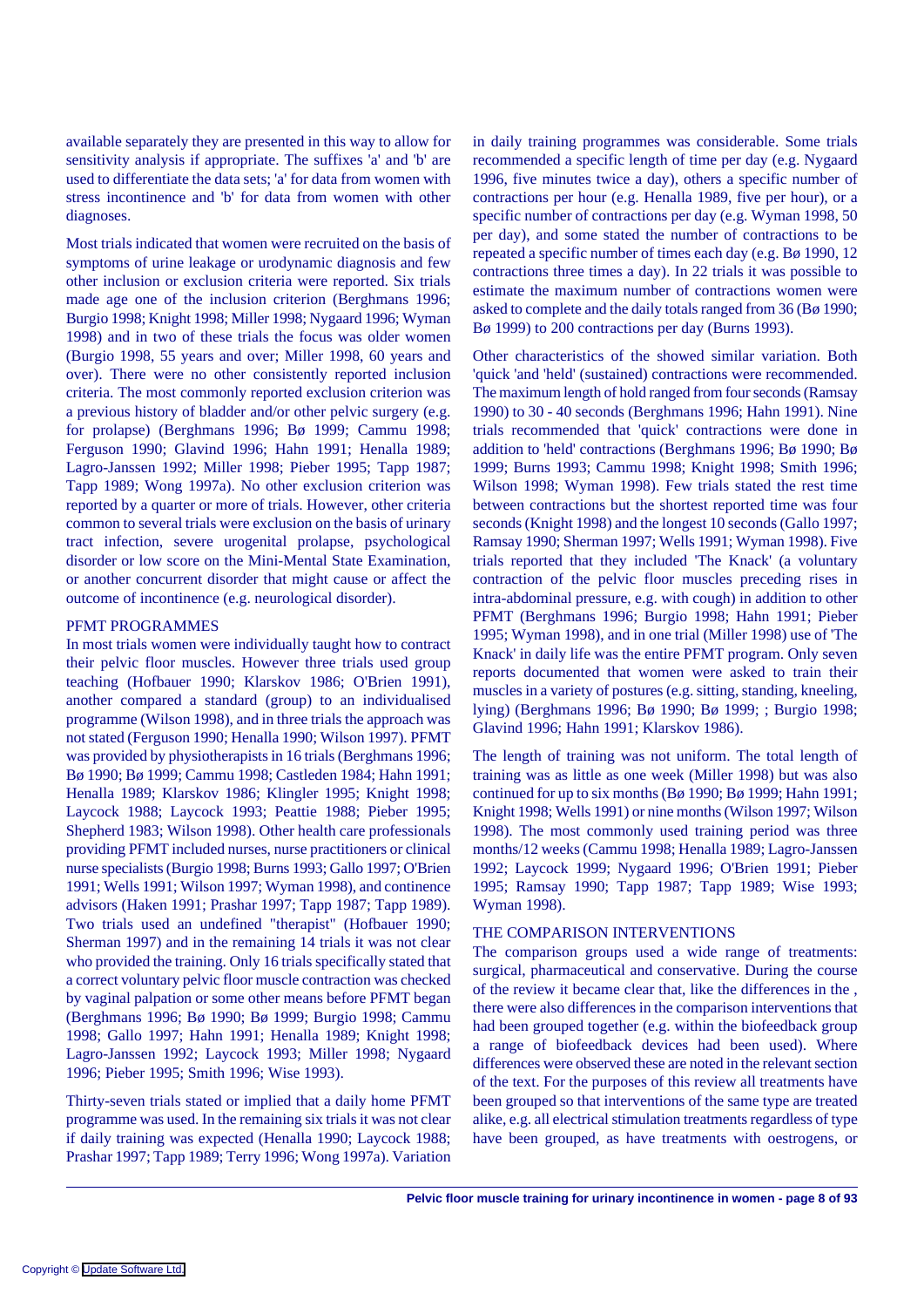surgery. Other reviews may show whether this was appropriate or not.

# OUTCOME MEASURES

Overall there was a lack of consistency in the choice of outcome measures by trialists (e.g. variability in types of pad test used). It was also notable that some trials concentrated their measures in a particular outcome category (e.g. clinician's measures) and no trial included a measure or measures from each of the outcome categories. The lack of similarity has limited the possibility to combine results from individual studies.

Women were commonly asked to give their opinion of the results of treatment but many different scales were used including Likert scales, visual analogue scales, and estimates of percentage reduction in symptoms. Any rating scale was considered acceptable and the data were included in the formal comparisons when the trial report stated the number of women who considered they were cured or improved with treatment. Unfortunately a number of trial reports did not differentiate self reported cure from self reported improvement. This necessitated the use of two separate outcomes, self reported cure and cure/improvement, so that significant amounts of data were not lost. Some trials also created measures of cure/improvement that combined findings from subjective and objective tests (e.g. cure was defined as less than two grams of leakage on pad test and subjective cure). Data from these combined measures was not suitable for inclusion in the meta-analysis. Three trials (Bø 1990; Bø 1999; Nygaard 1996) used a Leakage Index that asked women to indicate severity of leakage associated with particular activities (e.g. run, jump) before and after treatment.

The two most common methods used to quantify symptoms of urine loss were the urinary diary and pad test. Urinary diaries were collected for different lengths of time (from one to seven days) and the data presented variously. In order for data to be comparable between trials it is presented as number of leakage episodes in 24 hours in the formal comparisons. Pad tests varied in length and the stressors used to provoke leakage. Short pad tests were more often used than long pad tests (24 hours or more). Short pad tests ranged from a standing stress test (e.g. the paper towel test) to one hour home pad tests, and some were carried out with known bladder volumes while others were not. The data were also presented in a range of ways (e.g. amount of leakage, change in amount of leakage, number of women with less than two grams of leakage, etc). As the comparability of the short pad tests is not known, and the data were presented in so many ways, it was not possible to combine the data from these tests in the formal analysis. A summary of pad test findings is presented in the text.

Clinicians' measures usually included a measure of pelvic floor muscle activity or the results of cystometry or other urodynamic investigation. Measures of pelvic floor muscle activity are indirect measures of muscle 'strength'. The tools used included digital palpation, vaginal squeeze pressure (i.e. perineometry) and electrical activity (i.e. electromyography). The comparability of findings from these different measures is not known therefore the data were not combined or presented in the formal comparisons. However, despite the lack of established reliability for some measures of pelvic floor muscle activity, the unknown comparability of findings gained through different tools, and the poorly substantiated relationship between muscle strength and leakage symptoms these data have been presented in the text. The express intention of PFMT in some trials was to increase muscle volume (hypertrophy) and strength of the pelvic floor muscles (e.g. Bø 1990) and as these are the measures that have been used to demonstrate change in strength the data are presented for the reader to interpret. A number of trials reported measures taken during cystometry or other urodynamic investigations (e.g. bladder capacity, maximal urethral closure pressure, functional urethral length). While these measures might be considered more 'objective' indicators of change, current evidence suggests that there is a lack of correlation between the findings of standard laboratory urodynamics and clinical outcome (e.g. McClish 1991). Therefore urodynamic measures were not included in this edition of the review.

Very few trials used validated methods of measuring generic or condition specific quality of life, and even fewer reported economic outcomes. No economic or quality of life outcome was reported by more than two trials within a comparison so data were included in the text where appropriate rather than in formal comparisons. Some data were omitted from formal comparisons. For example, data from outcomes not prespecified in the method were excluded (e.g. Sherman 1997, able to perform mid stream urine stop; Shepherd 1983, change in frequency post treatment). Where data for outcomes used in the formal comparisons were presented by the original authors but not in useable form (e.g. Castleden 1984, mean and range; Glavind 1996, median and 95% CI) these were omitted unless further information was gained from the authors.

<span id="page-12-0"></span>As the length of treatment varied so much, and the timing of post treatment assessment also varied, no attempt was made to report outcomes at particular time after beginning or end of treatment. Post treatment outcomes were used as it has been assumed that the original authors chose to complete treatment and/or measure outcome when the maximum benefit was likely to have been gained. Follow up data (beyond post treatment assessment) are reported in the text where available.

# **METHODOLOGICAL QUALITY**

Due to brevity of reporting it was difficult to assess the quality of the 15 trials that were published as abstracts (Haken 1991, Henalla 1990, Klingler 1995, Laycock 1988, Laycock 1999, Peattie 1988, Prashar 1997, Ramsay 1990, Tapp 1987, Tapp 1989, Terry 1996, Wilson 1997, Wise 1993, Wong 1997a, Wong 1997b). Further information was available from the authors of one trial (Wilson 1997), which confirmed that randomisation allocation was adequately concealed. None of the remaining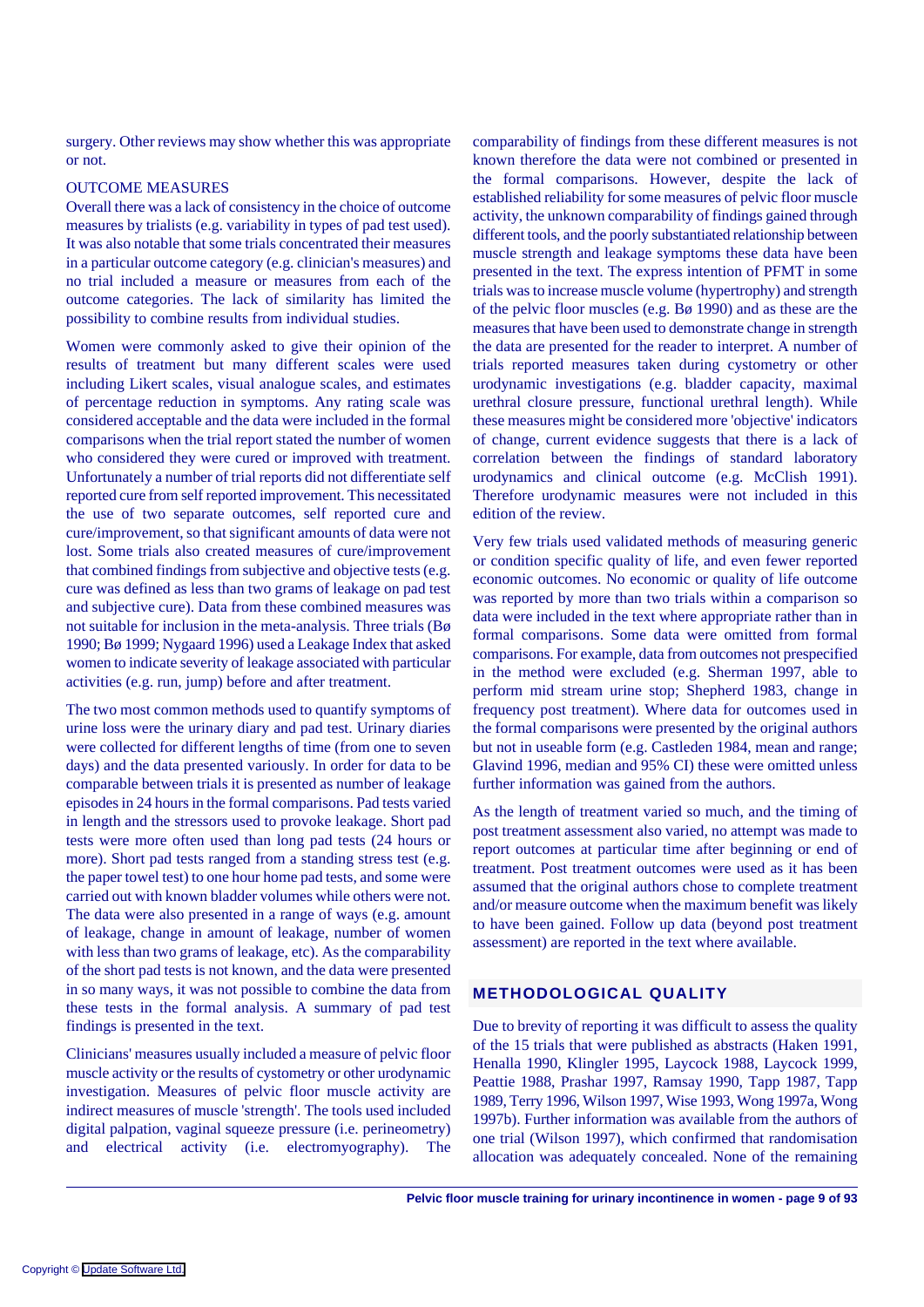trials gave details of group allocation other than it was at "random". Only one trial (Ramsay 1990) reported that the assessors of outcome were masked to group allocation. With PFMT it is generally impossible to mask participants to the treatment they are receiving but one trial (Ramsay 1990) compared PFMT with a placebo training program and indicated women were 'masked' to group allocation.

Of the remaining 29 trials seven had adequately concealed group allocation (Berghmans 1996; Bø 1990, unpublished data; Bø 1999; Cammu 1998; Glavind 1996; Knight 1998; Wilson 1998), in four it was not clear if group allocation was adequately concealed (Burgio 1998; Burns 1993; Nygaard 1996; Pieber 1995), and in two trials it was possible that concealment was inadequate (Gallo 1997; Lagro-Janssen 1992). The remaining 16 trials reported only that group allocation was at "random". Nine trials stated that those assessing outcome of treatment were masked to group allocation (Berghmans 1996; Burgio 1998; Burns 1993; Bø 1990; Lagro-Janssen 1992; Miller 1998; Nygaard 1996; O'Brien 1991; Wilson 1998), in two trials assessors were not masked (Laycock 1993; Wyman 1998), and in the remaining 18 trials this was not stated.

A power calculation was reported by only six trials (Bø 1990, unpublished data; Bø 1999; Gallo 1997; Nygaard 1996; Wilson 1998; Wyman 1998). In general the trials were small and in just under half (21 of 43) the comparison groups numbered less than 25 women per group. Six trials randomised more than 50 women to each comparison group (Burgio 1998; Lagro-Janssen 1992; O'Brien 1991; Wells 1991; Wilson 1997; Wyman 1998) and in 16 trials group size ranged from 25 to 49 (Bø 1990; Bø 1999; Burns 1993; Cammu 1998; Gallo 1997; Haken 1991; Henalla 1989; Klarskov 1986; Knight 1998; Laycock 1999; Nygaard 1996; Pieber 1995; Prashar 1997; Terry 1996; Wilson 1998; Wong 1997b).

Thirteen trials reported that there were no dropouts or losses to follow up at post treatment assessment (Berghmans 1996; Castleden 1984; Ferguson 1990; Hahn 1991; Henalla 1990; Hofbauer 1990; Klarskov 1986; Klingler 1995; Miller 1998; Ramsay 1990; Smith 1996; Tapp 1987; Wong 1997b). The proportion of dropouts was below 10% in seven trials (Bø 1990; Burns 1993; Henalla 1989; Lagro-Janssen 1992; O'Brien 1991; Taylor 1986; Terry 1996) and only five trials clearly reported some or all of their analysis on the basis of intention to treat (Burgio 1998; Bø 1999; Cammu 1998; Knight 1998; Nygaard 1996). Dropout rates varied in the remaining trials from 12.3% (Wyman 1998) to 41.3% (Pieber 1995).

# <span id="page-13-0"></span>**RESULTS**

Please note when referring to the meta-analysis that for two of the three outcomes (self reported cure, self reported cure/improvement) the right hand side of the plot favours PFMT. For the remaining outcome, the number of leakage episodes in 24 hours, the left hand side of the plot favours PFMT. This decision has been made in order to keep interpretation of the forest plots clinically intuitive.

In situations where a single trial has contributed data to a formal comparison the data, rather than the summary statistic, have been used in the text. Readers are referred to the relevant graphs of the formal comparisons to view the summary statistics.

### 1. PELVIC FLOOR MUSCLE TRAINING (PFMT) VERSUS NO TREATMENT

Seven trials compared PFMT with no treatment (Bø 1999; Burns 1993; Henalla 1989; Henalla 1990; Lagro-Janssen 1992; Miller 1998; O'Brien 1991). In two of these seven trials the 'no treatment' group was offered some advice or intervention. Lagro-Janssen et al (Lagro-Janssen 1992) provided advice on the use of protective pads, and Bø et al (Bø 1999) offered women the use of a Continence Guard (Coloplast AG), an intravaginal anti-incontinence device, and about half the women used this. These two trials were grouped with the 'no treatment' trials as the authors considered that neither of the treatments were designed to alter pelvic floor muscle function (i.e. the treatment did not contain any intervention that might affect the neuromuscular supports of the bladder/urethra), which is a primary objective of PFMT.

Three trials included women with genuine stress incontinence only (Bø 1999; Henalla 1989; Henalla 1990). One trial included women with a urodynamic diagnosis of genuine stress or mixed incontinence (Burns 1993) and three trials included women with symptoms of urine leakage (Lagro-Janssen 1992; Miller 1998; O'Brien 1991). Burns et al (Burns 1993) was a three arm RCT. The three comparison groups received PFMT, PFMT with biofeedback, or no treatment. This trial has contributed two data sets to the analysis; PFMT versus no treatment (Burns 1993a), and PFMT with biofeedback versus no treatment (Burns 1993b).

There was variability in the PFMT programmes. Two programmes were based on individual training supervised by a physiotherapist (Henalla 1989) or nurse (Burns 1993) plus a home programme of exercise. One trial included a weekly exercise class in addition to individual training with a physiotherapist (Bø 1999), and one programme was based on group training with a nurse (O'Brien 1991). In the remaining trials these details were unclear (Henalla 1990; Lagro-Janssen 1992; Miller 1998). The recommended number of contractions per day ranged from 36 (Bø 1999, one set of 8-12 contractions three times day) to a maximum of 200 (Burns 1993, one set of 20-50 contractions 4 times a day). Length of hold varied from eight (Bø 1999) to 10 seconds Burns 1993. One trial (Bø 1999) recommended that women did their training in a range of body positions (e.g. sitting, standing, lying, kneeling). There were differences in the length of training, and this ranged from as little as one week (Miller 1998) to six months (Bø 1999), with most in the range of six to twelve weeks.

Limited data were available from the abstract (Henalla 1990). As the trial report from O'Brien et al (O'Brien 1991) did not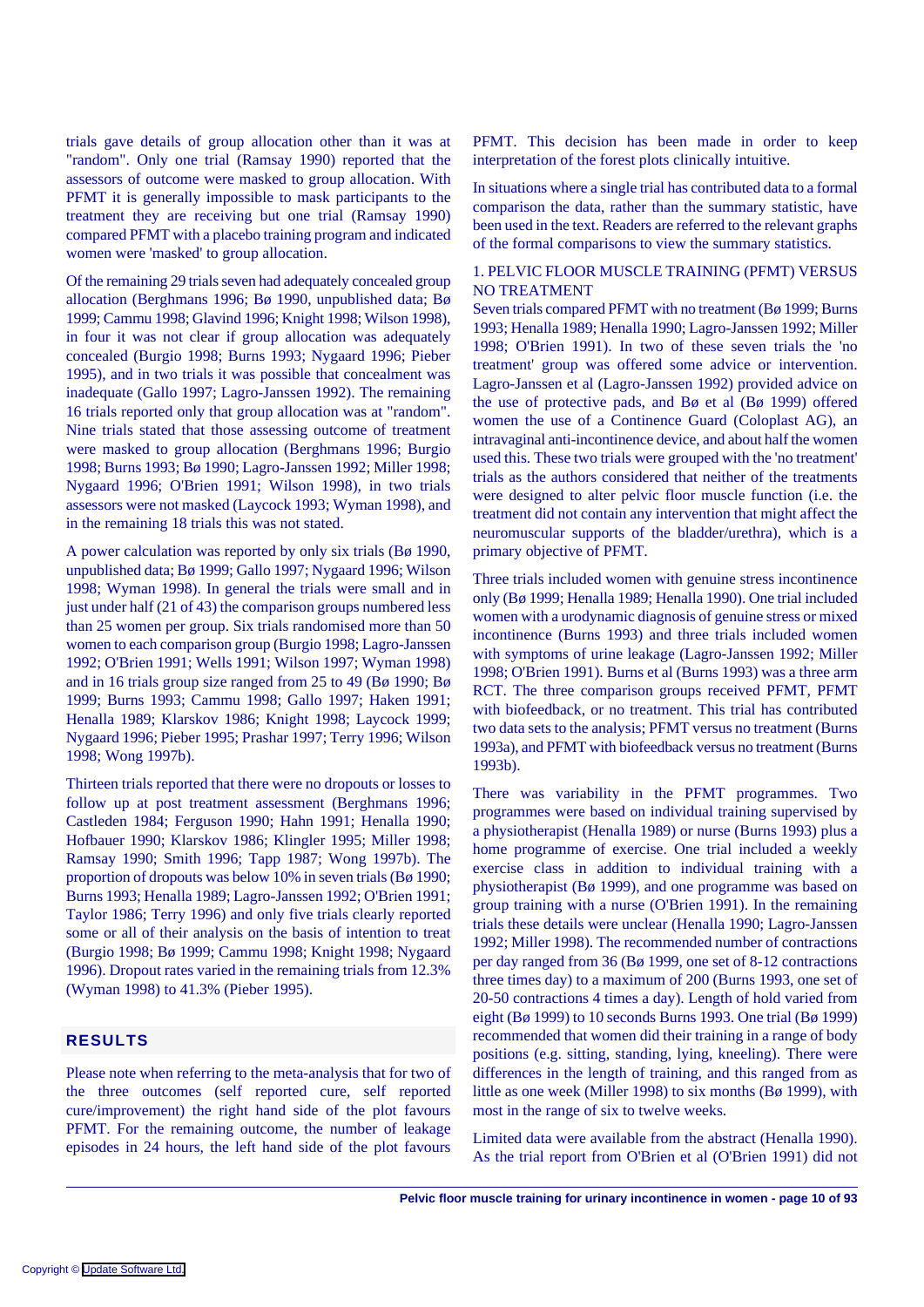present data from control and treatment groups separately it was excluded from the analysis.

### 1.1 Women's observations

Three trials did not report whether women were asked about cure or improvement after treatment (Henalla 1989, Henalla 1990, Miller 1998). O'Brien et al (O'Brien 1991) did include a subjective rating but the data cannot be used because the data from the intervention and control groups were not reported separately. The three remaining trials all used a different measure for women to rate the outcome of treatment.

# 1.1.1 Self reported cure

Combined data from two trials suggested that PFMT was much more effective than no treatment (RR 7.3, 95% CI 2.0, 26.5). The trials included women with genuine stress incontinence (Bø 1999) and women with genuine stress or mixed incontinence (Burns 1993). Some caution is required in interpreting this result as one trial contributed two data sets to the summary (Burns 1993a, Burns 1993b). In addition the trial by Bø et al (Bø 1999) had 'no events' (i.e. 0/30) in one arm and as a result the confidence interval may be spurious, disguising the true treatment effect.

# 1.1.2 Self reported cure/improvement

The combined data from two trials (Bø 1999; Lagro-Janssen 1992) suggested that women were much more likely to report cure or improvement following PFMT than no treatment (RR 23.0, 95% CI 7.6, 70.2). It should be noted that one trial contributed two sets of data to the analysis (Lagro-Janssen 1992a; Lagro-Janssen 1992b). If data from the two trials in women with genuine stress incontinence only (Bø 1999; Lagro-Janssen 1992a) are grouped a similar benefit is seen (RR 23.6, 95%CI 6.0, 92.7).

### 1.1.3 Other

Women were asked to make a wide range of observations about other effects of treatment but none were replicated consistently. For example women were asked about pad usage (O'Brien 1991), severity of leakage (Lagro-Janssen 1992), activities provoking leakage (Lagro-Janssen 1992; Bø 1999, Leakage Index) and whether leakage was problematic (Bø 1999).

# 1.2 Quantification of symptoms

# 1.2.1 Urinary diary (leakage episodes)

Three trials did not ask women to complete a post treatment urinary diary (Henalla 1989; Henalla 1990; O'Brien 1991). In Miller et al (Miller 1998) women completed a seven day pre treatment urinary diary but were not asked to repeat this post treatment (i.e. one week later). Two trials used seven day urinary diaries (Burns 1993; Lagro-Janssen 1992), and one trial used a three day diary (Bø 1999).

Combined data from three trials (Bø 1999; Burns 1993; Lagro-Janssen 1992) demonstrated a significant reduction in leakage episodes in 24 hours for women who received PFMT compared with no treatment (WMD -1.3, 95% CI -1.6, -0.9). Some caution is required in the interpretation of this result as statistically significant heterogeneity was observed (p=0.0059). The source of the heterogeneity appears to be the trial by Bø et al ( $B\phi$  1999). There are two possible explanations. Firstly the quality of the trial (rated A) might reflect a more accurate treatment effect. Secondly, women in the no treatment group were offered the use of an anti-incontinence device and if the device was worn during the three days in which the urinary diary data was recorded this may have reduced leakage in the no treatment group. Readers should also note that one trial contributed two data sets to this comparison (Burns 1993a; Burns 1993b).

# 1.2.2 Pad test

Three trials did not ask women to complete any form of pad test (Burns 1993; Lagro-Janssen 1992; O'Brien 1991). Henalla et al (Henalla 1990) used a pad test (not described) and reported four of the eight women in the PFMT group had a 50% reduction or more in pad weight post treatment versus none of seven in the control group  $(p<0.05)$ .

Three trials asked women to complete a short pad test. Miller et al (Miller 1998) used a standing stress test (the paper towel test) and reported that women who used a voluntary pelvic floor muscle contraction with deep cough had significantly less leakage than controls (p=0.031) after one week of treatment. Henalla et al (Henalla 1989) used a one hour pad test and found that 17/26 women in the PFMT group versus 0/25 controls were cured (negative after previously positive test) or had a 50% reduction in pad weight ( $p<0.001$ ). Bø et al (Bø 1999) asked women to complete a clinic based 60 second stress test with standardised bladder volume and found the reduction in leakage was significantly greater in the PFMT versus control group ( $p=0.02$ ). Bø et al (Bø 1999) also reported the number of women who were cured at post treatment pad test (less than two grams of leakage); 11/25 in the PFMT group versus 2/30 in the no treatment group.

Only Bø et al (Bø 1999) included a long pad test (24 hours). There was no significant difference between PFMT and no treatment groups for this outcome.

# 1.3 Clinicians' measures

Digital palpation (Miller 1998), perineometry (Bø 1999) and EMG (Burns 1993) were used to assess pelvic floor muscle activity. Miller et al (Miller 1998, unpublished data) found no significant changes in pelvic floor muscle function had occurred over the treatment period of one week. Mean (standard deviation) pre treatment palpation scores (possible range 0-21) were 10.1 (sd 5.0) and 11.1 (sd 5.3) in PFMT and no PFMT groups respectively. Post treatment scores were similar, 10.4  $(sd 4.7)$  and  $11.2$   $(sd 5.1)$  respectively. Bø et al  $(B\phi 1999)$  found significant improvement in vaginal squeeze pressure in the PFMT group compared with the no treatment group  $(p<0.001)$ . Burns et al (Burns 1993) found significant improvements in both quick and sustained  $(p<0.005)$  contraction performance in the biofeedback assisted PFMT group when compared with the no treatment group. However, a significant improvement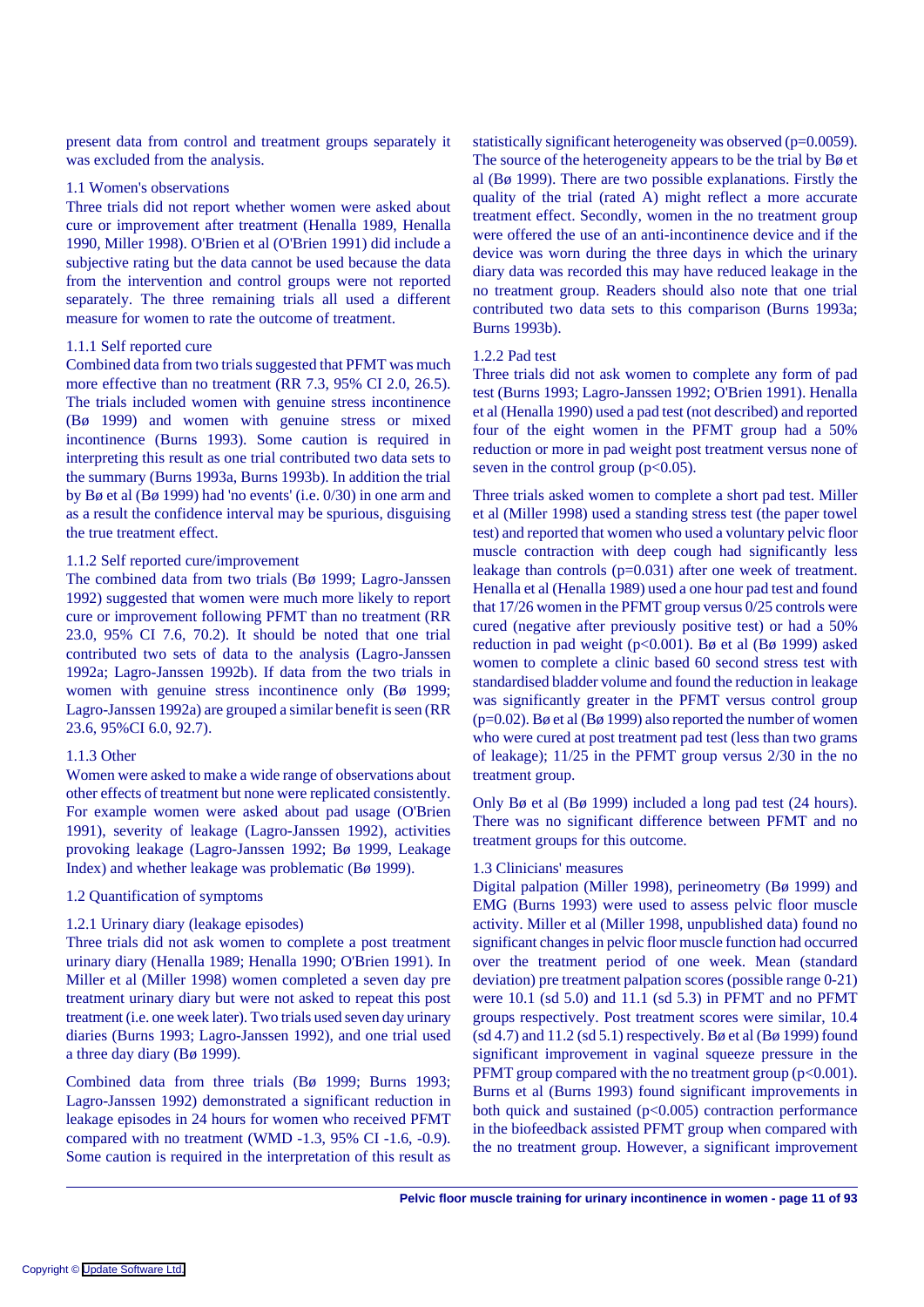in EMG scores was not observed in the group receiving PFMT without biofeedback when compared with the no treatment group.

### 1.4 Quality of life

None of the trials contributing to this comparison used a generic or condition specific quality of life questionnaire with established validity and reliability. Bø et al (Bø 1999) reported that women in the PFMT group had significant improvements on a Social Activity Index  $(p<0.01)$  when compared with the no treatment group.

#### 1.5 Socioeconomics

None of the trials included any formal economic analysis. However, Bø et al (Bø 1999) asked women on completion of the treatment phase if they wished for further, alternative, treatment. Four of 25 in the PFMT group versus 28/30 in the no treatment group desired further treatment.

# 1.6 Other

#### 1.6.1 Adverse events

Only two trials specifically mentioned adverse events. Bø et al (Bø 1999) stated that no adverse events were found in either PFMT or no treatment groups. Lagro-Janssen et al (Lagro-Janssen 1992) found that one woman in the PFMT group reported pain with the contractions, three had an uncomfortable feeling during the exercises, and two women felt that they did not want to be continually occupied with the problem.

# 1.6.2 Withdrawals/losses to follow up

Two trials reported there were no withdrawals or losses to follow up post treatment (Henalla 1990; Miller 1998). Three trials reported numbers lost but not by group allocation (Burns 1993, Henalla 1989, O'Brien 1991). Bø et al (Bø 1999) reported 2/29 and 2/32 dropouts from PFMT and no treatment groups respectively. In Lagro-Janssen et al (Lagro-Janssen 1992) 1/54 women in the PFMT group versus 3/56 in the no treatment group withdrew. Total losses to follow up were 3/83 (3.6%) from the PFMT groups versus 5/88 (5.7%) from the control groups.

### 1.6.3 'Compliance'

Four trials tried to measure how well women managed to fulfil the requirements of the PFMT programme (Bø 1999; Burns 1993; Lagro-Janssen 1992; O'Brien 1991). Two trials included an exercise diary (Bø 1999; Burns 1993), one trial used self-report (Lagro-Janssen 1992), and one trial recorded how many of the four exercises classes that were recommended had been attended (O'Brien 1991). No data were presented by Burns et al (Burns 1993), and O'Brien et al (O'Brien 1991) did not separate data for men and women. Bø et al (Bø 1999) found the highest rate of 'compliance' with PFMT (mean 93%, SE 1.5%). Lagro-Janssen et al (Lagro-Janssen 1992) asked women to rate how well they had kept to the programme and reported results at three and 12 months after PFMT began. Women indicated they had complied excellently or well (62%), reasonably (20%), poorly or not at all (18%) at three months; at 12 months the rates were 51%, 18%, and 31% respectively.

### 1.6.4 Incontinence at long term follow up

Data from long term follow up was sparse and difficult to interpret. Usually participants in the no treatment group had gone on to receive treatment after the trial was complete. Therefore follow up data were usually presented for all women participating in the trial, and not by original group allocation. Henalla et al (Henalla 1989) reported that at nine months 3/17 women in the PFMT group had return of symptoms, and three months after treatment Burns et al (Burns 1993) found that those with mild leakage were more likely to have return of symptoms in contrast to those with moderate to severe leakage who were more likely to continue to improve with PFMT.

Lagro-Janssen & Van Weel (Lagro-Janssen 1998) contacted 101 of the 110 women included in their original trial (Lagro-Janssen 1992) five years post treatment. Seven women had surgery in the five years, one had become pregnant and five women did not wish to participate in the follow up trial. Data from the 88 women who consented to participate was reported. The number of continent women was the same after five years (25%) but a significant number of women reported their condition had worsened ( $p=0.02$ ). The number of leakage episodes per week had also increased significantly (p=0.009) with a mean increase of 2.65 episodes (95% CI 0.67, 4.62). Two thirds of women (67%) remained satisfied with the outcome of treatment and did not want further treatment. Women with urge or mixed incontinence were less likely to be satisfied with outcome at five years, and women with an initial diagnosis of stress incontinence were less likely to report their condition had worsened. Nearly half (43%) of women who had received advice on PFMT were no longer training at all, while 39% were training daily or "when needed". For women with stress incontinence continued training was the only significant predictor of outcome at five years (p=0.04).

#### 2. PFMT VERSUS PLACEBO TREATMENTS

Three trials compared PFMT with a placebo treatment; placebo PFMT (Ramsay 1990), placebo medication (Burgio 1998), and placebo electrical stimulation (Hofbauer 1990). The trials included women with symptoms of stress incontinence only (Ramsay 1990), genuine stress incontinence (Hofbauer 1990) and women with detrusor instability with or without genuine stress incontinence (Burgio 1998). It should be noted that Burgio et al (Burgio 1998) included urge strategies as an adjunct to PFMT where appropriate. Hofbauer et al (Hofbauer 1990) was a four arm RCT. The four comparison groups received exercise (including PFMT), exercise with electrical stimulation, electrical stimulation, or placebo stimulation. This trial has contributed two data sets to this analysis; PFMT versus placebo stimulation (Hofbauer 1990a), PFMT with stimulation versus placebo stimulation (Hofbauer 1990b).

There was variability in the PFMT training programmes. One programme was based on individual training supervised by a nurse (Burgio 1998) plus a home programme of exercise. Another was based on group training with an undefined "therapist" Hofbauer 1990. In the remaining trial the details of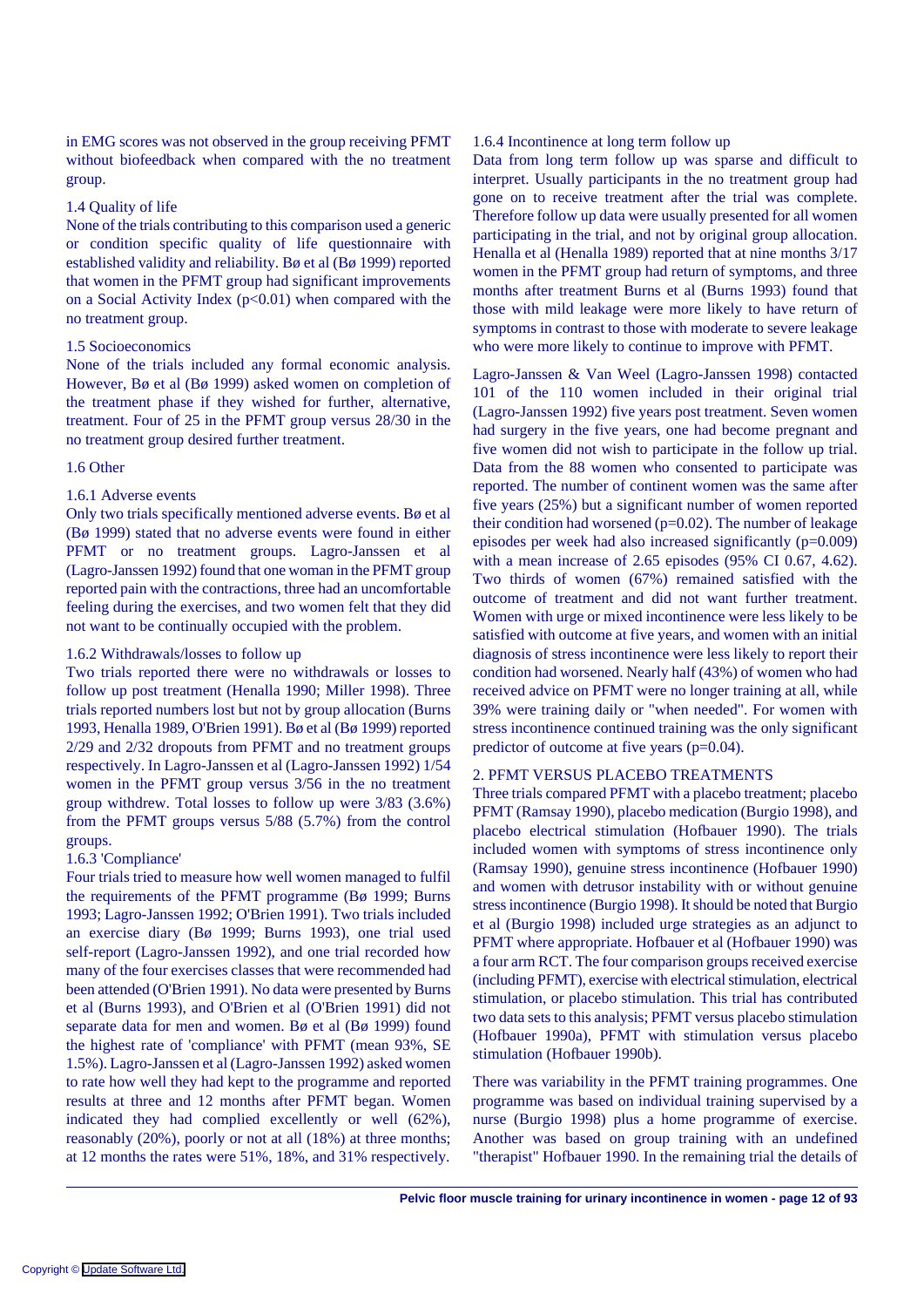training were not clear (Ramsay 1990). The recommended number of contractions ranged from 45 (Burgio 1998) to 64 (Ramsay 1990) per day. Length of hold varied from 4 seconds (Ramsay 1990) to 10 seconds (Burgio 1998). One trial (Burgio 1998) recommended that women did their training in a range of body positions (e.g. sitting, standing, lying, kneeling). Length of training ranged from 8 weeks (Burgio 1998) to 3 months (Ramsay 1990).

Limited data were available from the trial that was reported only as an abstract (Ramsay 1990).

### 2.1 Women's observations

All three trials asked women to report change in leakage symptoms after treatment but two trials (Hofbauer 1990); Ramsay 1990) did not describe the measurement tool.

# 2.1.1 Self reported cure

Combined data from two trials (Burgio 1998, Hofbauer 1990) found that women in the PFMT group were more likely to be cured than those receiving placebo treatment (RR 3.1, 95% CI 1.56, 6.2). The trial by Hofbauer et al (Hofbauer 1990) contributed two data sets (PFMT versus placebo stimulation, PFMT with stimulation versus placebo stimulation) to the analysis. Caution is required in interpretation as the two data sets are not independent. In addition data from this trial included 'no events' (i.e. 0/10) in one arm and as a result the confidence interval may be spurious, disguising the true treatment effect.

# 2.1.2 Self reported cure/improvement

Combined data from three trials (Burgio 1998, Hofbauer 1990, Ramsay 1990) suggested that women receiving PFMT were more likely to report cure or improvement than women in the placebo treatment groups (RR 1.53, 95% CI 1.3, 1.9). However significant heterogeneity was observed for this comparison  $(p=0.027)$ . Two data sets in the comparison came from the same trial (Hofbauer 1990a; Hofbauer 1990b) and these data may also have spurious confidence intervals due to the 'no event' rate in one arm (i.e. 0/10). Observation of the forest plot suggests that the source of the heterogeneity may be the trial by Ramsay & Thow (Ramsay 1990). This trial compared PFMT and placebo PFMT. Placebo training consisted of hip abductor exercise with the feet crossed at the ankles. Strong isometric hip abductor activity may have indirectly trained the pelvic floor muscles as the muscles of the abdomen, gluteal region and pelvis are known to work synergistically. The observed heterogeneity may result from the difference in the placebo treatments across the three trials, an indirect training effect in the placebo PFMT group, or from the two data sets from the single trial.

# 2.1.3 Other

Women were asked to make other observations about other effects of treatment but none were replicated consistently. For example women were asked about pad usage (Burgio 1998) and changes in the amount of leakage per 'accident' (Burgio 1998).

### 2.2 Quantification of symptoms

# 2.2.1 Urinary diary (leakage episodes)

One trial did not ask women to complete a post treatment urinary diary (Ramsay 1990) and in one trial it was not clear whether this measure was used (Hofbauer 1990). Burgio et al (Burgio 1998) asked women to complete a seven day diary. Data from this single trial indicated that women in the PFMT group had significantly fewer leakage episodes in 24 hours than women in the placebo medication group (PFMT, n=63, mean 0.40 sd 0.67 versus placebo medication, n=62, mean 1.16 sd 1.66).

# 2.2.2 Pad test

Women were not asked to complete any form of pad test in two trials (Burgio 1998; Hofbauer 1990). Ramsay & Thow (Ramsay 1990) did use a pad test, but did not describe it and did not present useable data.

# 2.3 Clinicians' measures

Ramsay & Thow (Ramsay 1990) used perineometry to measure vaginal squeeze pressure. No data were reported but the abstract stated there was no significant difference in mean perineometry scores between PFMT and placebo PFMT groups although both groups improved when compared with baseline values.

# 2.4 Quality of life

None of the trials contributing to this comparison used a generic or condition specific quality of life questionnaire with established validity and reliability.

# 2.5 Socioeconomics

None of the trials included any formal economic analysis. However, Burgio et al (Burgio 1998) asked women on completion of the treatment phase if they wished for further, alternative, treatment. Eight of 57 in the PFMT group versus 37/49 in the control group wanted further treatment.

### 2.6 Other

# 2.6.1 Adverse events

Only one trial specifically mentioned adverse events. Burgio et al (Burgio 1998) reported that women in the PFMT group had significantly less dry mouth than women in the placebo medication group  $(p<0.03)$ .

# 2.6.2 Withdrawals/losses to follow up

Two trials apparently had no withdrawals or losses to follow up post treatment (Hofbauer 1990; Ramsay 1990). Burgio et al (Burgio 1998) recorded 4/65 and 12/65 dropouts from PFMT and placebo medication groups respectively.

## 2.6.3 'Compliance'

Ramsay & Thow (Ramsay 1990) used an exercise diary to measure how well women managed to fulfil the requirements of the PFMT programme and found that both PFMT and placebo PFMT groups performed approximately 15% of the recommended training per week.

# 3. 'STANDARD' VERSUS 'INTENSIVE' PFMT (comparisons of PFMT)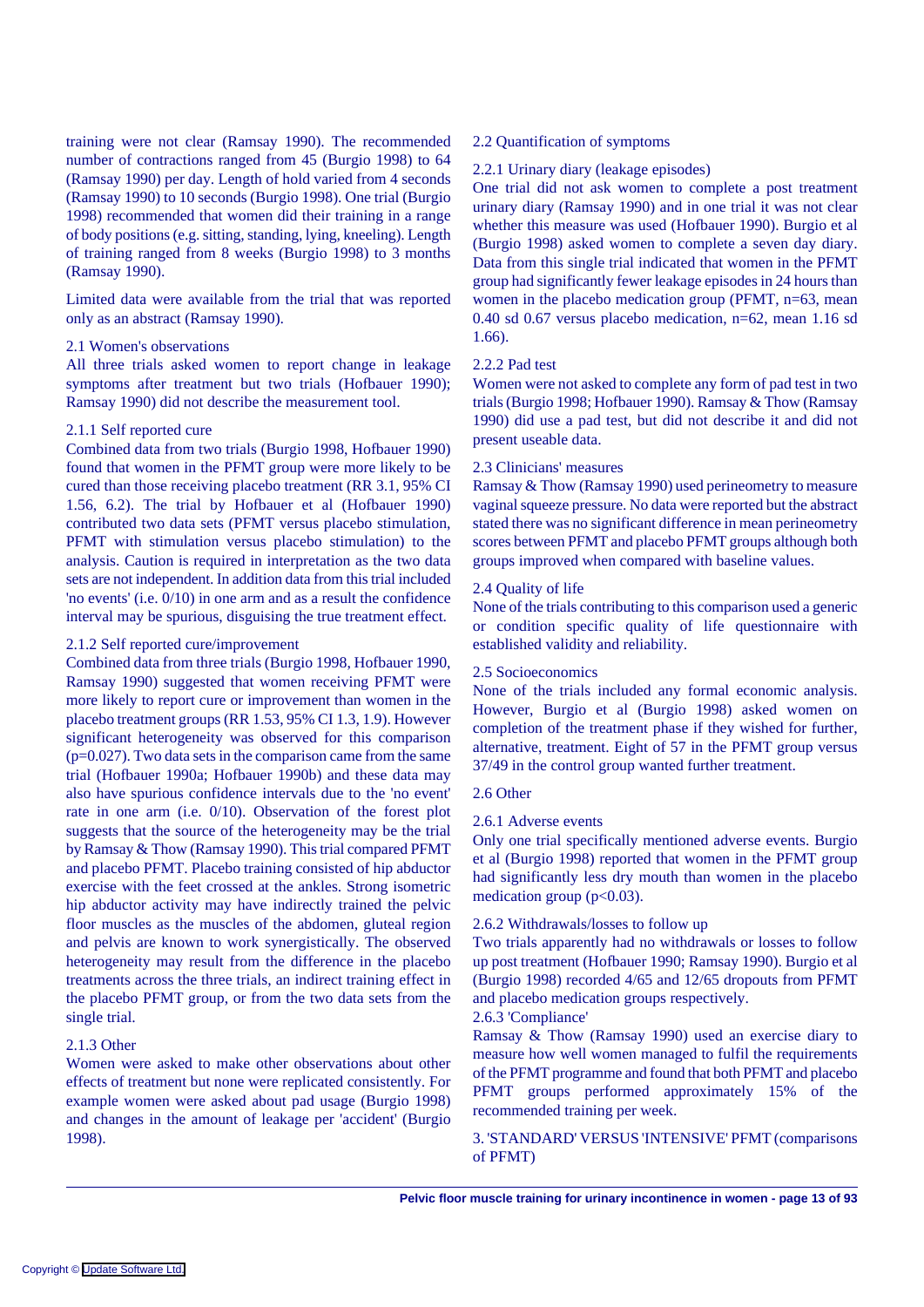Six trials essentially compared a 'standard' with a more 'intensive' PFMT programme (Bø 1990; Gallo 1997; Nygaard 1996; Wilson 1997; Wilson 1998; Wong 1997b). Three of the trials included women with genuine stress incontinence only (Bø 1990, Gallo 1997, Wong 1997b), two included postnatal women with symptoms of urine leakage (Wilson 1997, Wilson 1998), and the remaining trial was in women with genuine stress incontinence, detrusor instability and mixed incontinence (Nygaard 1996).

In four of the trials (Bø 1990; Gallo 1997; Nygaard 1996; Wong 1997b) the same basic home PFMT programme was recommended for both 'standard' and 'intensive' groups. The difference for the 'intensive' groups was the addition of a weekly exercise class (including PFMT) with a physiotherapist (Bø 1990), an audiotape with a PFMT exercise programme for use at home (Gallo 1997; Nygaard 1996), and eight clinic visits over 4 weeks (compared with one clinic visit in the 'standard' treatment group) (Wong 1997b). All four programmes were based on individual teaching, and three trials checked that a correct voluntary pelvic floor muscle contraction was being performed (Bø 1990; Gallo 1997; Nygaard 1996). Women were asked to complete five (Nygaard 1996) or ten (Gallo 1997) minutes of training twice a day, or one set of eight to 12 contractions three times a day (Bø 1990), or up to 50 contractions per day (Wong 1997b). Contractions were held for a maximum of eight (Bø 1990; Nygaard 1996) to 10 seconds (Gallo 1997; Wong 1997b).

In the remaining two trials (Wilson 1997; Wilson 1998) it was very difficult for the trialists to accurately describe 'standard' PFMT. 'Standard' PFMT was any training women had received during antenatal or postnatal classes, from an audiotape of PFMT, or through contact with midwives and physiotherapists during their antenatal and postnatal care. In contrast 'intensive' PFMT constituted an individual appointment between each postnatal woman and a nurse (Wilson 1997) or physiotherapist (Wilson 1998) for the specific purpose of teaching a PFMT programme. In Wilson et al (Wilson 1998) women were asked to do 10 contractions, eight to 10 times a day.

Gallo & Staskin (Gallo 1997) collected only measures relating to compliance (i.e. no leakage related measures) and Nygaard et al (Nygaard 1996) presented results by diagnostic group not by group allocation therefore neither trial contributed any data to the formal comparisons. Limited data were available from the two abstracts (Wilson 1997, Wong 1997b) but unpublished data were available for Wilson et al (Wilson 1997).

### 3.1 Women's observations

Three trials did not report self reported cure or improvement (Gallo 1997; Nygaard 1996, Wong 1997b). Bø et al (Bø 1990) asked women to state the outcome of treatment on a five point scale (worse to continent). Wilson et al (Wilson 1997) and Wilson & Herbison (Wilson 1998) presented prevalence of urinary and faecal incontinence. The absence of urinary leakage where this had previously been reported was taken as 'cure'.

### 3.1.1 Self reported cure

Combined data from three trials (Bø 1990, Wilson 1997, Wilson 1998) found that women receiving more 'intensive' training were more likely to report cure than those in 'standard' treatment groups (RR 1.5, 95% CI 1.17, 1.84). The trial by Wilson et al (Wilson 1997) contributed two data sets to the analysis; for women with symptoms of stress incontinence only (Wilson 1997a) and women with other diagnoses (Wilson 1997b). If the data from women with stress incontinence alone (Wilson 1997a)and genuine stress incontinence only (Bø 1990)) are combined a similar effect is seen (RR 1.5, 95% CI 1.1, 2.0). It should be noted that one arm of the trial by Bø et al (Bø 1990) recorded no events (i.e. 0/29) and this may have had an effect on the confidence intervals in this comparison.

# 3.1.2 Self reported cure/improvement

A single trial (Bø 1990) indicated that women with genuine stress incontinence were more likely to report cure or improvement with 'intensive' rather than 'standard' PFMT (intensive PFMT 22/23, standard PFMT 19/29).

# 3.1.3 Other

Other observations made by women in the trials included the use of the Continence Efficacy Scale (Wong 1997b, visual analogue scale of feelings of control over continence), subjective rating of the severity of the problem (Wilson 1997), and the Leakage Index (Bø 1990, Nygaard 1996).

### 3.2 Quantification of symptoms

### 3.2.1 Urinary diary (leakage episodes)

Women were asked to complete a urinary diary in three trials (Nygaard 1996; Wilson 1997; Wong 1997b). The number of leakage episodes from the diary was not reported by one trial (Wilson 1997), and the other two trials did not present the data by comparison group (Nygaard 1996; Wong 1997b).

#### 3.2.2 Pad test

Four trials used a variety of short pad tests (Bø 1990; Nygaard 1996; Wilson 1997; Wilson 1998; Wong 1997b). Wong et al (Wong 1997b) stated that 26 of 47 women with genuine stress incontinence had less than two grams leakage post treatment and were therefore considered to be cured. Group allocation of these 26 women was not recorded but the authors stated there was no difference between the groups. Bø et al (Bø 1990) assessed women with genuine stress incontinence with a 90 second stress test and found a significant reduction in leakage in the group receiving more training contact with a physiotherapist (27.0g, 95% CI 8.8,45.1 reduced to 7.1g 95% CI 0.8,13.4) versus the standard treatment group (29.3g, 95%CI 14.4, 44.1 reduced to 22.0g, 95% CI 9.1, 34.9). Finally, in a group of postnatal women with mixed incontinence Wilson & Herbison (Wilson 1998) reported that there was no statistically significant difference between the standard postnatal exercise and individualised PFMT groups on one hour pad test post treatment (2.6g 95% CI 0.1,5.1, and 2.1g 95% CI -0.3,4.5 respectively).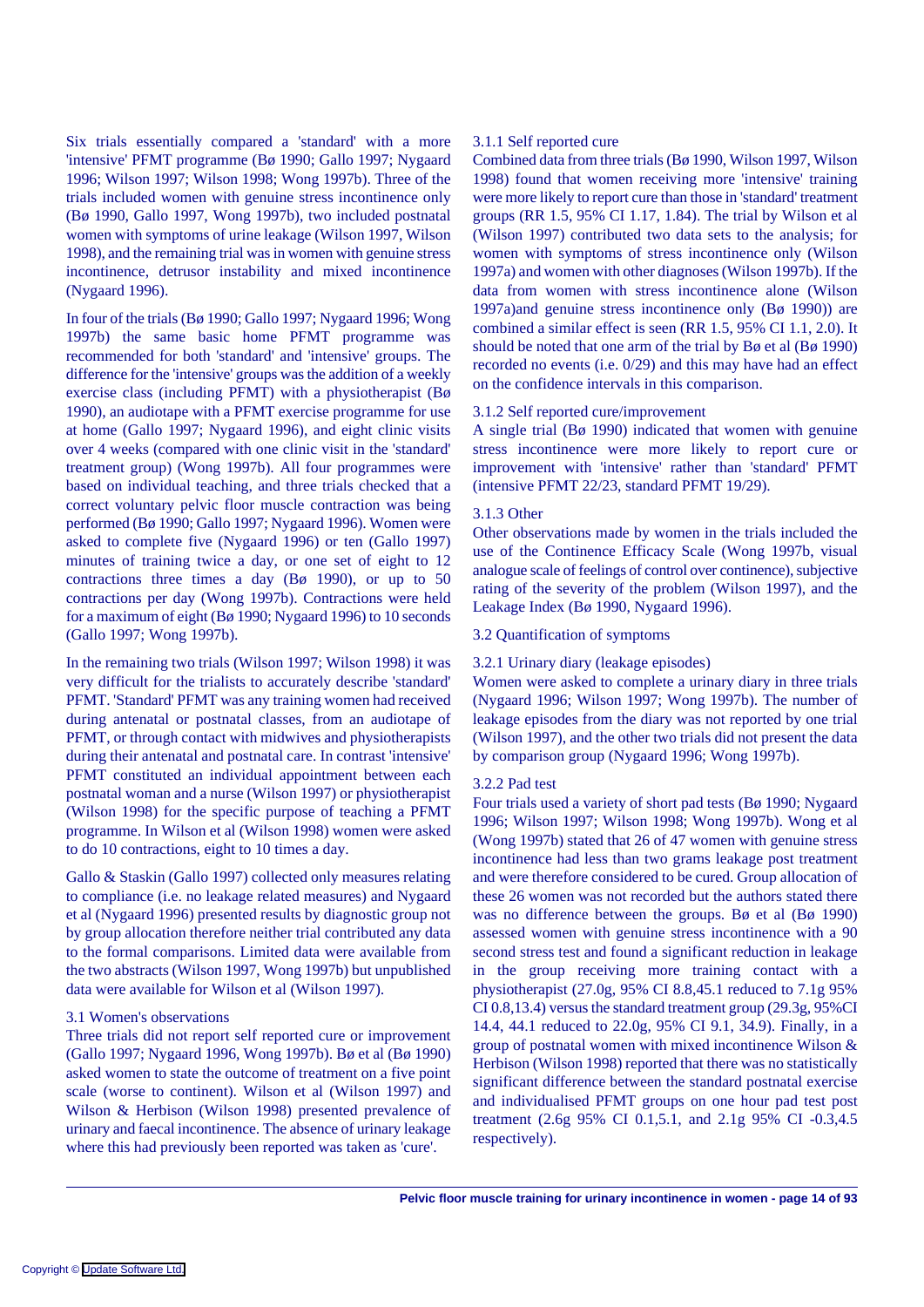### 3.3 Clinicians' measures

Digital palpation (Nygaard 1996) and perineometry (Bø 1990; Wilson 1998; Wong 1997b) were used to assess pelvic floor muscle activity. Bø et al (Bø 1990) reported significant improvements in maximum pelvic floor muscle strength in both groups when compared with baseline but by six months women in the group receiving greater training contact (mean 22.5 cm water, 95% CI 17.7, 27.3) had significantly higher values  $(p<0.01)$  than the standard treatment group (mean 15.3, 95%) CI 12.0, 18.6). Wong et al (Wong 1997b) did not publish their perineometry data but stated that both groups improved significantly in pelvic floor muscle strength and endurance over baseline but that there were no differences between the groups. Wilson & Herbison (Wilson 1998) also noted a significant improvement in maximum and sustained perineometry values in those women receiving individualised postnatal training but there were no significant differences in post treatment values between these women and those receiving standard postnatal care.

#### 3.4 Quality of life

None of the trials contributing to this comparison used a generic or condition specific quality of life questionnaire with established validity and reliability. Wilson & Herbison (Wilson 1998) reported sexual satisfaction scores (questionnaire modified from the Golombok and Rust Reference Inventory of Sexual Satisfaction) but found no differences between the comparison groups. The HAD anxiety and depression scales were used by Wilson et al (Wilson 1997) and data supplied in the abstract and by the authors suggest that women receiving individualised training were less anxious and less depressed. Mean (standard deviation) values for the HAD anxiety scale in 218 women receiving standard treatment and 238 women receiving individualised treatment were 6.83 (4.05) and 6.07 (3.47) respectively. Similarly values for the HAD depression scale were 5.22 (3.67) and 4.84 (3.44) respectively.

#### 3.5 Socioeconomics

None of the trials included any formal economic analysis. However Wilson & Herbison (Wilson 1998) did record that the average teaching time for women receiving individualised PFMT was 32 minutes (95% CI 30,34).

#### 3.6 Other

# 3.6.1 Adverse events

None of the trials contributing to this comparison made any statement about adverse events.

### 3.6.2 Withdrawals/losses to follow up

One trial did not report any withdrawals (Wong 1997b). Nygaard et al (Nygaard 1996) reported the numbers lost but not by group allocation. In the remaining trials withdrawals from 'standard' versus 'intensive' training were respectively 3/32 versus 2/25 (Bø 1990), 9/43 versus 4/43 (Gallo 1997), 126/369 versus 86/365 (Wilson 1997), and 26/117 versus 20/39 (Wilson 1998). In total withdrawals from standard treatment were

164/561 (29.2%) and from intensive treatments were 112/472 (23.7%).

### 3.6.3 'Compliance'

Three trials (Gallo 1997; Wilson 1997; Wilson 1998) used questionnaires to measure how much PFMT had been completed. All three trials found that women receiving more 'intensive' treatment completed more of the recommended training. In the trial by Wilson & Herbison (Wilson 1998) only eight of 91 postnatal women receiving standard care did daily PFMT compared with 13 of 19 in the individualised PFMT group. Similarly women in the latter group performed more contractions per day (mean 86, 95% CI 68,104 versus 35, 95% CI 30,40). In another sample of postnatal women Wilson et al (Wilson 1997) reported similar results with 48% of the standard treatment group performing pelvic floor muscle contractions within the last month versus 79% of the individualised treatment group. Women in the individualised treatment group also did more contractions than the standard treatment group on average (27 versus 10 contractions per day respectively). Finally, Gallo & Staskin (Gallo 1997) who studied women with genuine stress incontinence who received home PFMT with or without an audiotape to reinforce teaching found that women in the audiotape group were more likely to perform PFMT twice a day as instructed ( $p<0.001$ ), and had a greater duration of PFMT per day (p<0.0001).

One trial (Bø 1990) asked women to complete a training diary. The trial report stated that compliance was "close to 100%" in both groups although the diary data were not presented.

### 3.6.4 Incontinence at long term follow up

Three trials followed women beyond post treatment assessment, at six months (Nygaard 1996), 15-35 months (Wilson 1998) and five years (Bø 1990). Nygaard et al (Nygaard 1996) did not report results by group allocation but found that of the women with genuine stress incontinence 10/37 had undergone surgery and 10 women were satisfied and did not want further treatment. Of the women with detrusor instability 2/17 had begun anticholinergic therapy and 7/17 did not want further therapy. One woman from the mixed incontinence group had begun medication and 5/17 were satisfied with current progress. Wilson & Herbison (Wilson 1998) reported results for the standard treatment group but combined the results from the three other groups receiving intervention by a physiotherapist. No significant differences between the standard and combined physiotherapy groups were shown. Nine of the 168 women followed up had undergone surgery and 70 women were pregnant at the time of follow up and/or had delivered another child. Of the 89 women remaining 50 reported urine leakage, 50 had done some PFMT within the last month, and six were doing daily PFMT. The number of contractions per day had reduced significantly from post treatment assessment. Bø et al (Bø 1990) followed up 23 women who had completed 'intensive' training and found three had undergone surgery, 16 were exercising the pelvic floor muscles once a week or more, and of the 20 women not treated surgically 14 were satisfied and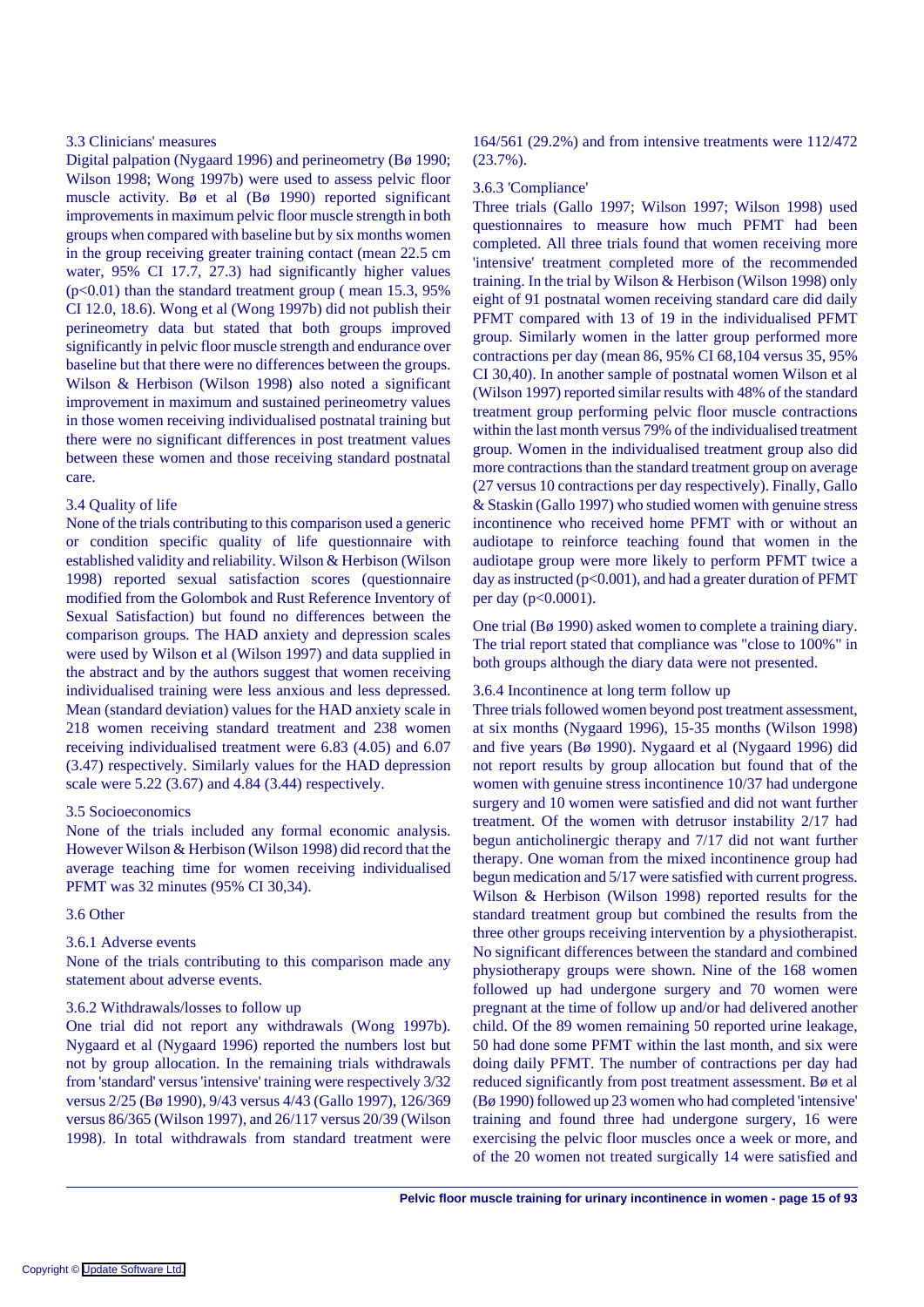did not want further treatment and 15 had no visible leakage with stress test. Statistically significant increases in leakage with pad test and Leakage Index scores from post treatment assessment were noted but there was no significant change in Social Activity Index scores.

### 4. PFMT VERSUS ELECTRICAL STIMULATION

Six trials compared PFMT with electrical stimulation in women with genuine stress incontinence (Bø 1999; Hahn 1991; Henalla 1989; Hofbauer 1990; Laycock 1988; Smith 1996). Two additional trials have been included in this comparison, both of which compared PFMT with vaginal cones versus electrical stimulation (Laycock 1993; Wise 1993).

There was the usual variability in . Minimal detail was provided in three trials (Hofbauer 1990; Laycock 1988; Smith 1996). Half the programmes were based on individual training supervised by a physiotherapist plus a home programme of exercise (Hahn 1991; Henalla 1989; Laycock 1988; Laycock 1993), one trial included a weekly exercise class in addition to the former (Bø 1999), another trial was based on group training with an undefined "therapist" (Hofbauer 1990), and in the remainder these details were unclear (Smith 1996; Wise 1993). The recommended number of contractions per day ranged from 36 (Bø 1999, one set of 8-12 contractions three times a day) to a maximum of 100 (Wise 1993, one set of 10 contractions 10 times a day). Length of hold varied from five seconds to 30-40 seconds (Hahn 1991). Two trials (Bø 1999; Hahn 1991) recommended that women did their training in a range of body positions (e.g. sitting, standing, lying, kneeling). In one trial the length of the treatment period was unknown (Hofbauer 1990), and in the remaining trials it ranged from six weeks (Laycock 1988; Laycock 1993; Smith 1996) to six months (Bø 1999; Hahn 1991).

Similarly there was considerable variation in the electrical stimulation protocols. Three trials used interferential currents (Henalla 1989; Laycock 1988; Laycock 1993), four trials used an pulsed alternating current (Bø 1999; Hahn 1991; Smith 1996; Wise 1993), and in one trial it is not clear what type of current was used (Hofbauer 1990). The latter trial provided little information other than that 10 minutes of stimulation was given three times a week for six weeks using extra vaginal and lumbar electrodes, with the current intensity increased to produce a noticeable contraction to which the woman added her own voluntary contraction (Hofbauer 1990).

Two of the interferential trials chose frequency modulation of 0-100 Hz (Henalla 1989) and 10-50 Hz (Laycock 1988), while the other chose a mixture of constant and sweep frequencies (Laycock 1993, 10 minutes at 1 Hz, 10 minutes at 10-40 Hz and 10 minutes at 40 Hz). Treatment intensity was not specified in one trial (Laycock 1988), was "as tolerated" in another (Henalla 1989) to the "maximum acceptable" in the third (Laycock 1993). Length of individual treatments ranged from 20 (Henalla 1989) to 30 minutes (Laycock 1993), with an average of 10 (Henalla 1989; Laycock 1993 to 11 treatments (Laycock 1988) spread over four (Laycock 1988) to 10 weeks (Henalla 1989). All three trials provided clinic only stimulation. Only Laycock specified the type of electrode placement (Laycock 1993, perineal body and inferior to symphysis pubis) and equipment (Laycock 1988), Endomed 433, Enraf Nonius).

All trials that used an alternating pulsed current were based on daily home treatment and delivered the current through a vaginal electrode (Bø 1999; Hahn 1991; Smith 1996; Wise 1993). Current frequency was fixed in two trials (Bø 1999, 50 Hz; Wise 1993, 20 Hz) and variable in the other two (Hahn 1991, 12 & 20 & 50 Hz; Smith 1996, 12.5 & 50 Hz). Pulse duration ranged from 0.2 milliseconds (Bø 1999) to a maximum of 0.75 milliseconds (Wise 1993). Maximum treatment intensities were 80 mA (Smith 1996), 90 mA (Wise 1993) and 120 mA (Bø 1999). Individual treatment times varied from 20 minutes (Wise 1993) and 30 minutes per day (Bø 1999) to 60 minutes twice a day (Smith 1996) to a maximum of six to eight hours a night (Hahn 1991). Two trials provided additional detail such as duty cycle (Bø 1999; Smith 1996) and all four trials stated the equipment used (Bø 1999, MS106 Twin; Hahn 1991, Contelle; Smith 1996, Simtech Products Inc; Wise 1993, Conmax).

Limited data were available from the two abstracts (Laycock 1988; Wise 1993), one of which was a report of a trial in progress (Laycock 1988) and the data from this trial were excluded from the formal analysis. The four arm RCT by Smith (Smith 1996) compared PFMT and electrical stimulation for women with genuine stress incontinence only (2 arms) and medication and electrical stimulation for women with detrusor instability (2 arms). Only the data from the comparison of PFMT and electrical stimulation was included.

### 4.1 Women's observations

Five trials asked women if their leakage was improved or cured after treatment (Bø 1999; Hahn 1991; Hofbauer 1990; Laycock 1988; Laycock 1993) and one trial used a visual analogue scale of symptomatic improvement (Wise 1993) but no data were reported.

### 4.1.1 Self reported cure

Combined data from four trials (Bø 1999; Hahn 1991; Hofbauer 1990; Laycock 1993), all in women with genuine stress incontinence, found that there was no statistically significant difference in the rate of self reported cure between PFMT and electrical stimulation groups (RR 2.9, 95% CI 0.99, 8.7). However, this comparison is close to being in favour of PFMT. While no statistical heterogeneity was observed in the pooled data (p=0.74) there is considerable clinical heterogeneity in the stimulation protocols. If the data from the two trials using long term (six months) electrical stimulation with an intravaginal electrode were combined (Bø 1999; Hahn 1991) there was no statistically significant difference in the rates of self reported cure for PFMT and electrical stimulation groups (RR 1.5, 95% CI 0.3, 8.4). Despite the similarities in these two trials some practitioners may feel that the stimulation parameters were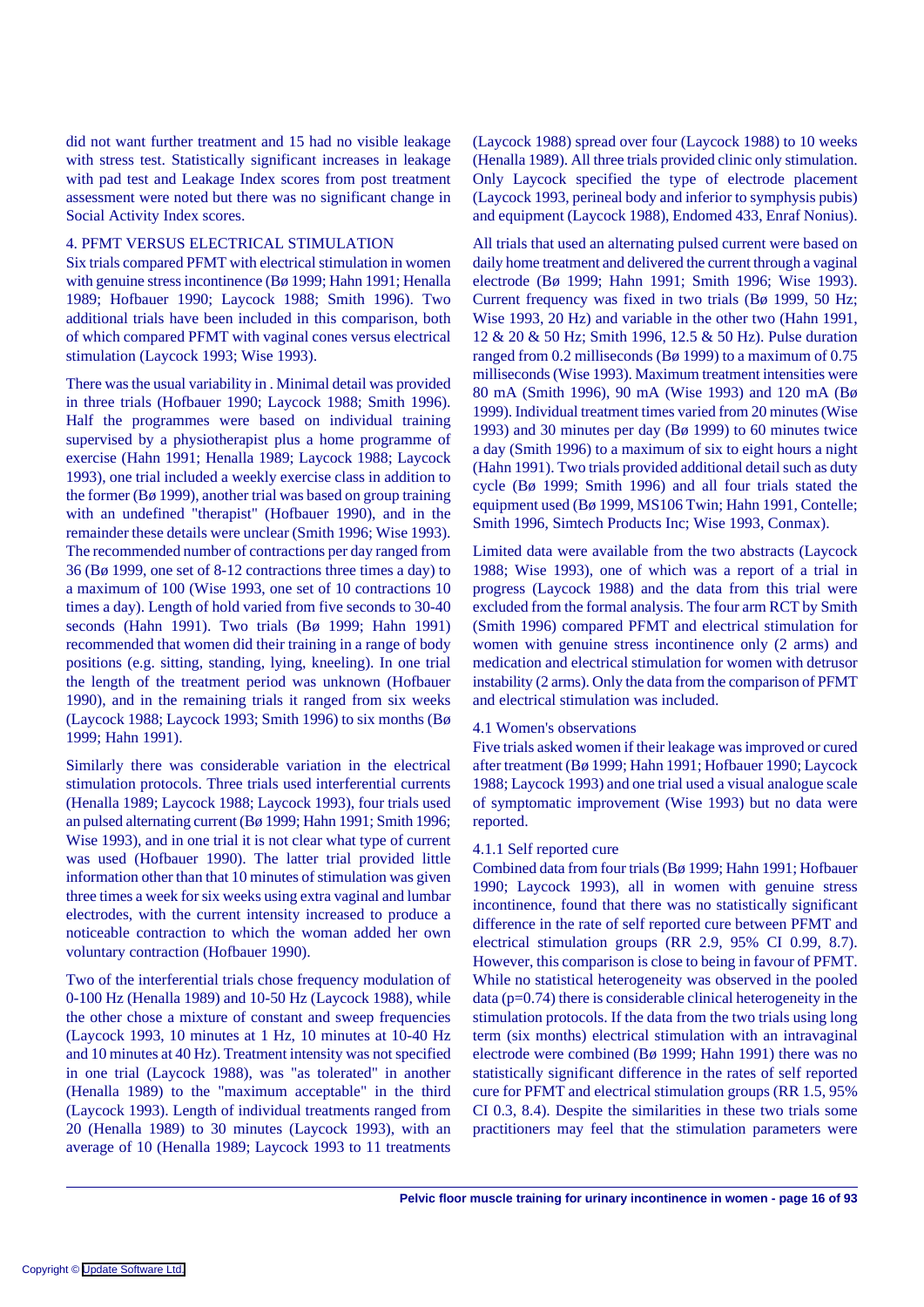sufficiently different that it is not appropriate to combine these trials.

# 4.1.2 Self reported cure/improvement

No statistically significant difference in the rates of self reported cure/improvement was found when data from four trials (Bø 1999; Hahn 1991; Hofbauer 1990; Laycock 1993) in women with genuine stress incontinence were combined (RR 1.2, 95% CI 0.97, 1.6). Data from a trial in progress (Laycock 1988) not included in the formal comparison reported 8/11 women in the PFMT group cured or improved versus 16/18 in the electrical stimulation group. As in the previous comparison there were considerable clinical differences in the electrical stimulation protocols although no statistically significant heterogeneity was observed (p=0.14). If the two trials (Bø 1999; Hahn 1991) using long term intravaginal stimulation are combined self reported cure/improvement is more likely in the PFMT group than the electrical stimulation group (RR 1.4, 95% CI 1.1, 1.7). The other logical grouping of trials are the two trials using short term interferential stimulation with extravaginal electrodes (Laycock 1988, Laycock 1993). However these data were not combined in a separate analysis as one data set came from a trial in progress (Laycock 1988).

### 4.1.3 Other

Few other measures from this category were used, although women were asked about changes in pad usage (Smith 1996), and whether their leakage had become subjectively unproblematic (Bø 1999). Bø et al (Bø 1999) stated that women in the PFMT group had significant improvement on a Leakage Index compared with the stimulation group  $(p<0.01)$ .

### 4.2 Quantification of symptoms

# 4.2.1 Urinary diary (leakage episodes)

Urinary diaries were completed post treatment by women in four trials, but two presented no data (Hofbauer 1990; Laycock 1993), one reported mean and range (Smith 1996) and only one trial presented data that could be entered in the formal comparison (Bø 1999). There was no statistically significant difference in the number of leakage episodes in 24 hours for women between PFMT and stimulation groups (PFMT, n=25, mean 0.27 sd 0.34 versus stimulation, n=25, mean 0.56 sd 0.68). However this comparison is statistically nearly in favour of PFMT.

### 4.2.2 Pad test

A range of short pad tests were used including a 60 second stress test (Bø 1999), 40 minute pad test (Wise 1993), a 'standard' one hour pad test (Laycock 1993; Henalla 1989) and a modified one hour pad test (Hahn 1991). One trial did not state the type of pad test used (Laycock 1988).

Two trials (Bø 1999; Wise 1993) found greater reduction in leakage in the PFMT than electrical stimulation groups (p=0.02 and p=0.038 respectively). The four remaining trials found significant reduction in leakage in both groups with treatment (Hahn 1991; Henalla 1989; Laycock 1988; Laycock 1993). In addition, three trials reported the number of women 'cured' with post treatment pad test although the definitions of cure differed. Hahn et al (Hahn 1991) defined cure as less than two grams of leakage, similarly Bø et al (Bø 1999) defined cure as less than or equal to two grams of leakage, while Laycock and Jerwood (Laycock 1993) defined cure as less than 0.5 grams of leakage. The number of women cured in the PFMT groups were 1/10, 11/25 and 3/17 versus 4/10, 7/25 and 1/23 in the stimulation groups respectively.

A single trial used a long pad test (24 hours) and found no difference between stimulation and PFMT groups (Bø 1999).

# 4.3 Clinicians' measures

Perineometry (Bø 1999) and digital palpation (Laycock 1993) were used to assess pelvic floor muscle activity. No data were reported in Laycock & Jerwood (Laycock 1993) but the authors stated that a significant improvement was seen in the stimulation group ( $p=0.0035$ ) but not in the PFMT group ( $p=0.0679$ ). Bø et al (Bø 1999) reported that the change in vaginal squeeze pressure (cm water) was significantly greater  $(p=0.03)$  in the PFMT group (pre treatment mean 11.0, 95% CI 7.7,14.3 versus post treatment mean 19.2, 95% CI 15.3, 23.1) than the electrical stimulation group (pre 14.8, 95% CI 10.9, 18.7 versus post 18.6, 95% CI 13.3, 23.9).

# 4.4 Quality of life

None of the trials that contributed to this comparison used a generic or condition specific quality of life questionnaire with established validity and reliability. Bø et al (Bø 1999) reported that intention to treat analysis showed significantly more improvement on a Social Activity Index for women in the PFMT group compared with the stimulation group, but the data were not presented.

### 4.5 Socioeconomics

None of the trials included any formal economic analysis. However Bø et al (Bø 1999) asked women on completion of treatment if they wished for further alternative treatment. Four of 25 in the PFMT group and 19/25 in the stimulation group wanted another treatment.

# 4.6 Other

## 4.6.1 Adverse events

Three trials recorded adverse events and all of these were in the electrical stimulation groups. Hahn et al (Hahn 1991) reported that one woman was not able to accept the stimulation device when this was offered as an alternative treatment. Adverse reactions reported by Smith (Smith 1996) included vaginal irritation (two women), urinary tract infection (two women), and tingling in the thigh (one woman). In Bø et al (Bø 1999) adverse effects included vaginal 'smarting' (two women) and difficulties with using the stimulator and maintaining motivation (eight women).

### 4.6.2 Withdrawals/losses to follow up

Two trials had no apparent losses to post treatment assessment (Hahn 1991; Hofbauer 1990). Two trials reported the numbers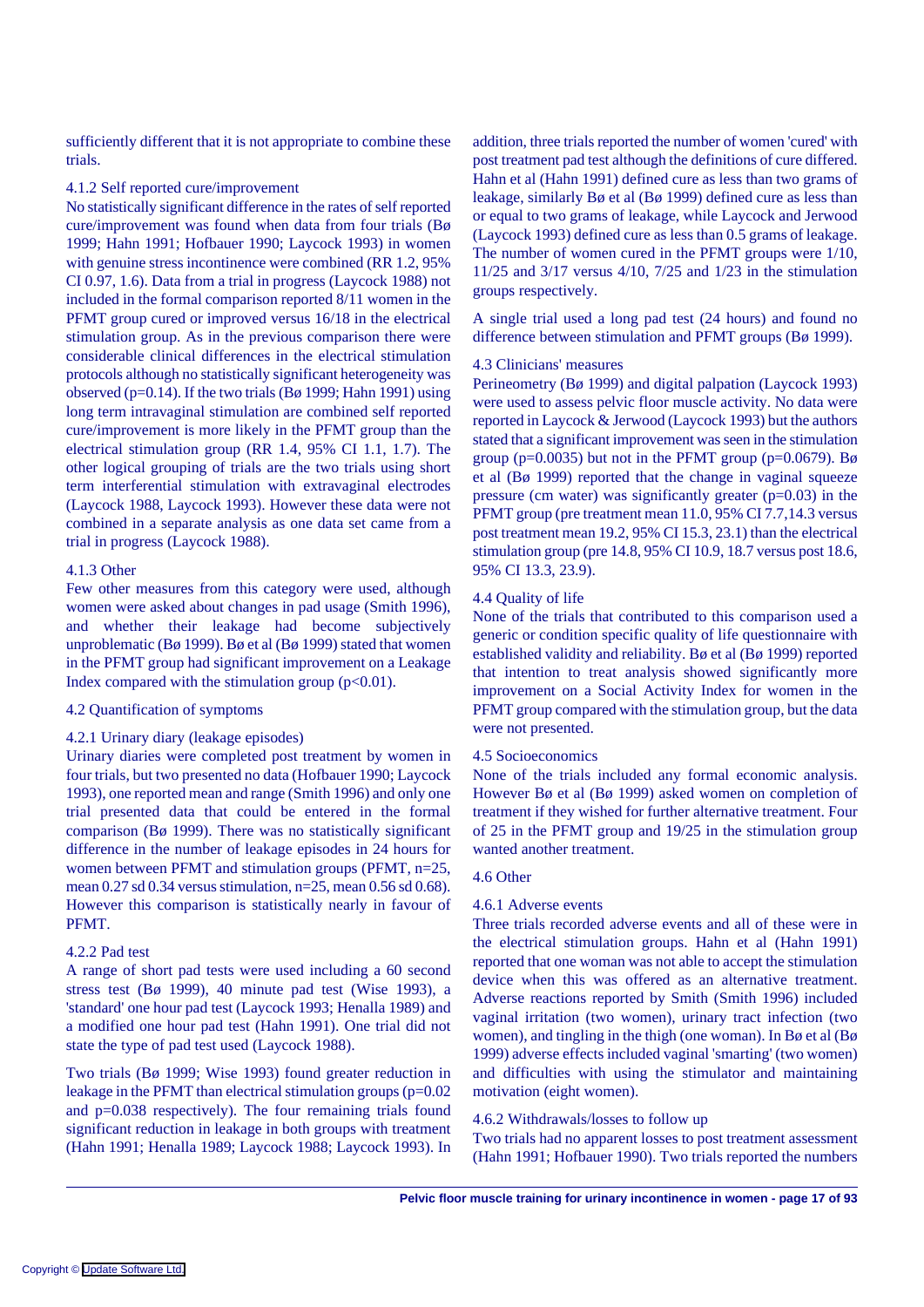lost but not by group allocation (Henalla 1989; Smith 1996) and one trial was incomplete (Laycock 1988). Dropouts in the PFMT groups were 4/29 (Bø 199), 6/23 (Laycock 1993) and 6/21 (Wise 1993), and from the stimulation groups 7/32, 0/23 and 4/20 respectively. In total the withdrawals from the PFMT groups numbered 16/73 (21.9%) versus 11/75 (14.7%) in the stimulation groups.

### 4.6.3 'Compliance'

Use of electrical stimulation was monitored electronically by the device in two trials (Bø 1999; Smith 1996). A similar proportion of the recommended treatment time was completed in both trials, 75% (Bø 1999) and "exceeded 80%" (Smith 1996). Only Bø et al (Bø 1999) reported on the use of a training diary for the PFMT group, and stated that mean "adherence" was 95%.

# 4.6.4 Incontinence at long term follow up

Three trials reported longer term follow up at nine months (Henalla 1989), approximately two years (Laycock 1993) and four years (Hahn 1991) post treatment. Henalla et al (Henalla 1989) found that three of the 17 women who had improved with PFMT, and one of the eight women who had improved with stimulation had recurrent symptoms nine months after completion of treatment. There was considerable inequity in the rate of questionnaire return between stimulation (15 of 23 women) and PFMT groups (four of 17 women) in the trial by Laycock & Jerwood (Laycock 1993) therefore no comparison was appropriate between the groups. However all women who returned questionnaires were doing "regular" PFMT. Follow up data from Hahn et al (Hahn 1991) was not reported by group allocation but 19 of the 20 women in the trial were assessed at four years. Five had subsequently undergone surgery (Burch colposuspension), four were further improved, eight unchanged, and two had recurrent symptoms. Five women claimed they were doing PFMT "regularly", six were training "now and then" and three were doing no training.

# 5. PFMT VERSUS VAGINAL CONES

Seven trials have been included in this comparison (Bø 1999; Cammu 1998; Haken 1991; Laycock 1999; Peattie 1988; Terry 1996; Wilson 1998), four of which were abstracts and presented limited data (Haken 1991; Laycock 1999; Peattie 1988; Terry 1996). One abstract (Peattie 1988) reported a trial in progress and unpublished data were provided by the author for inclusion in this review.

Five trials included women with genuine stress incontinence only (Bø 1999; Cammu 1998; Haken 1991; Peattie 1988; Terry 1996). Laycock et al (Laycock 1999) included women with stress incontinence symptoms only, and Wilson & Herbison (Wilson 1998) included women with symptoms of urine leakage. Two trials included adjuncts to PFMT, biofeedback (Cammu 1998) and electrical stimulation (Terry 1996). One trial has contributed two data sets to the formal analysis (Wilson 1998). Three of the four comparison groups in the trial by Wilson  $\&$ Herbison (Wilson 1998) were standard PFMT, individualised PFMT and vaginal cones. Data from this trial were entered in the formal comparisons as Wilson 1998a (standard PFMT versus cones) and Wilson 1998b (individualised PFMT versus cones).

Most of the PFMT interventions were based on individual training with a physiotherapist (Cammu 1998; Peattie 1988; Wilson 1998) or continence advisor (Haken 1991), and one trial included a weekly exercise class in addition to individual training with a physiotherapist (Bø 1999). In two trials training details were unclear (Laycock 1999; Terry 1996). All but one trial (Terry 1996) stated or implied that a daily home programme of PFMT was recommended. The suggested number of contractions per day ranged from 36 (Bø 1999, one set of 8-12 contractions three times a day) to a maximum of 100 ( Wilson 1998). Length of hold was only documented in two trials, eight seconds (Bø 1999) and 10 seconds (Cammu 1998). Only one trial (Bø 1999) recommended that women did their training in a range of body positions (e.g. sitting, standing, lying, kneeling). The length of the treatment period ranged from six weeks (Peattie 1988; Terry 1996) to nine months (Wilson 1998).

Some detail of the vaginal cones protocol was given in all but one trial (Terry 1996). Treatment was recommended for 15 minutes twice a day (Cammu 1998; Haken 1991; Peattie 1988; Wilson 1998), or once a day for 10 minutes (Laycock 1999), or 20 minutes (Bø 1999). Women were asked to practice using the heaviest cone that they could retain vaginally (Cammu 1998) and to increase the cone weight as their ability to hold the cone improved (Bø 1999; Haken 1991; Laycock 1999). One trial offered women cones of two sizes (an empty 'shell') to which variable weights were added (Laycock 1999). The remaining trials offered women three (Bø 1999), five (Cammu 1998) and nine cones (Peattie 1988; Wilson 1998) of set weight ranging from 20 grams (Bø 1999; Cammu 1998; Peattie 1988; Wilson 1998) to a maximum of 70 grams (Bø 1999; Cammu 1998) and 100 grams (Peattie 1988; Wilson 1998). Length of treatment varied from four weeks (Peattie 1988) to nine months (Wilson 1998).

### 5.1 Women's observations

All seven trials asked women to rate their symptoms post treatment. Four trials used a visual analogue scale for this purpose, all of which used different wording, and three presented the data in a way that was unsuitable for inclusion in the formal analysis (Haken 1991; Laycock 1999; Terry 1996). One trial that used a visual analogue scale also reported the number of women who considered they were cured or significantly improved although it is not clear whether this was interpretation of the visual analogue data or some other measure (Cammu 1998).

### 5.1.1 Self reported cure

Combined data from two trials did not find any significant difference in the rate of self reported cure between the groups (RR 0.7, 95% CI 0.5, 1.1). Cautions in this comparison include the contribution of two data sets from a single trial (Wilson 1998a & Wilson 1998b), and that the other trial recorded 'no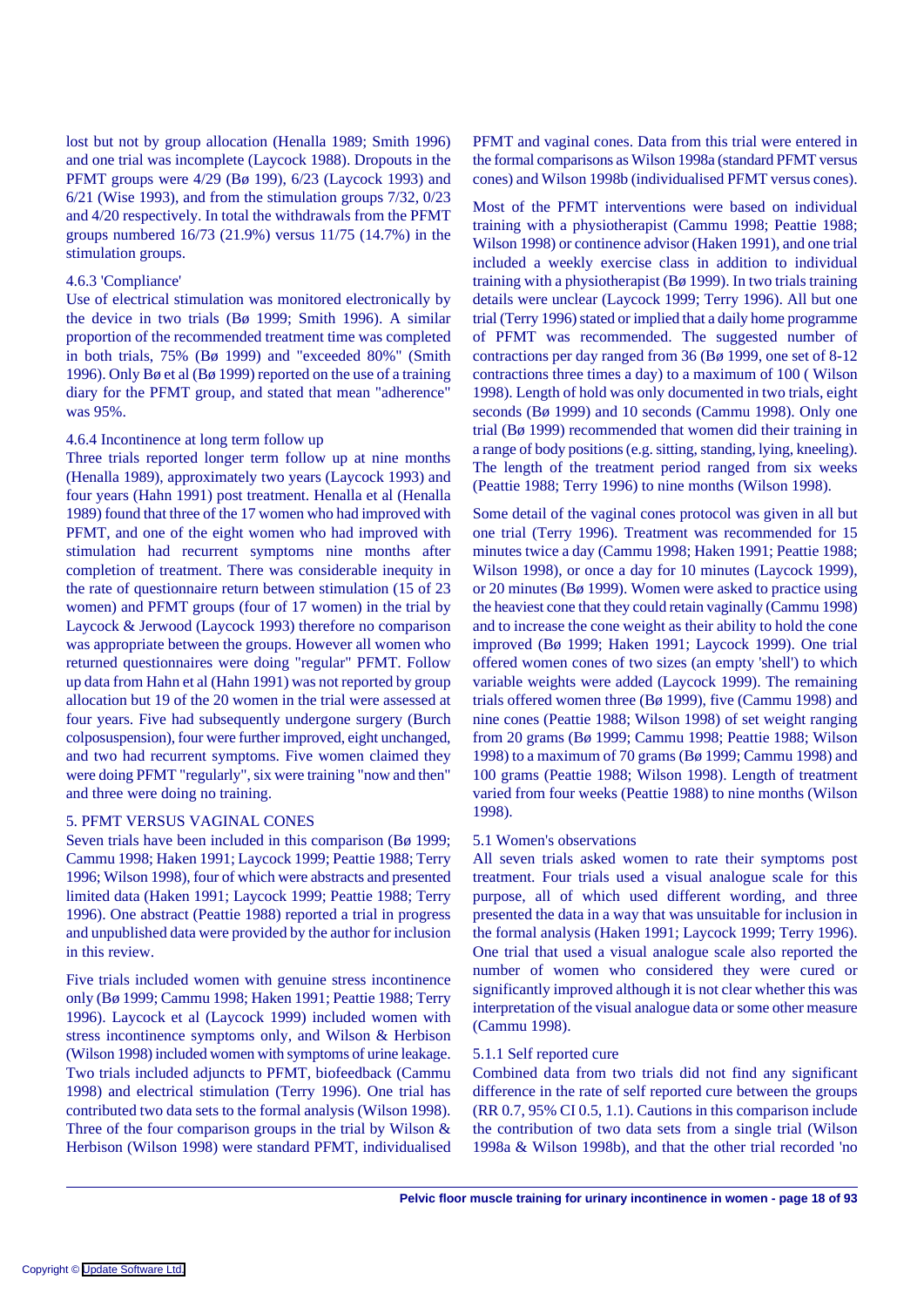events' in the control group and this may have led to altered confidence intervals (Bø 1999). While there was no statistically significant heterogeneity in the comparison one of the data sets strongly favoured cones (Wilson 1998b), in contrast to the other two data sets (Bø 1999, Wilson 1998a). The data that so strongly favoured cones came from a comparison of postnatal women randomised to receive standard postnatal care (i.e. teaching of PFMT was included in antenatal or postnatal education given by physiotherapists, midwives, through leaflets and/or audiotape) versus individual appointments with a physiotherapist to teach and monitor the use of vaginal cones. In contrast the data that compared individual teaching of vaginal cones and individualised teaching of PFMT (Wilson 1998b) did not show benefit of one treatment over the other (RR 1.00, 95% CI 0.56, 1.81). The difference in treatment effect might reflect the difference in teaching method rather than the effect of PFMT or cones. However If the data from Bø et al (Bø 1999) and Wilson et al (Wilson 1998b) were combined this does not alter the basic finding of no statistical difference between the groups (RR 1.2, 95% CI 0.7, 2.2).

# 5.1.2 Self reported cure/improvement

Three trials, all in women with genuine stress incontinence, contributed data to this comparison (Bø 1999; Cammu 1998; Peattie 1988) and there was no statistically significant difference in the rate of self reported cure/improvement between PFMT and vaginal cones groups (RR 1.1, 95% CI 0.9, 1.4). One of the three trials contributing to the analysis (Bø 1999) did find that PFMT was significantly better than cones. There was no statistically significant heterogeneity (p=0.12), and no obvious reason why these three trials would be clinically very different. In Peattie et al (Peattie 1988) treatment was undertaken for four weeks and in Cammu & Van Nylen the treatment period was 12 weeks (Cammu 1998) whereas in Bø et al (Bø 1999) treatment continued for six months. This might suggest the maximum difference in effect of the treatments was not reached in the shorter time period. It is also worth noting that approximately 50% of the women allocation to cones in the trial by Cammu & Van Nylen (Cammu 1998) did not use cones and were given a pelvic floor muscle training program confounding the outcome of the trial. However the authors did report trial outcomes by group allocation and by intervention received and did not find any significant differences in the intention to treat analysis.

### 5.1.3 Other

Other observations made by women included pad usage (Cammu 1998; Laycock 1999), the degree to which symptoms were problematic (Bø 1999), Leakage Index (Bø 1999), and symptom severity (Terry 1996).

# 5.2 Quantification of symptoms

### 5.2.1 Urinary diary (leakage episodes)

Three trials asked women to complete a post treatment urinary diary (Bø 1999; Cammu 1998; Laycock 1999). The data presented by Laycock et al (Laycock 1999) were not suitable for the formal comparison (being presented as the reduction in number of leakage episodes) but for women with symptoms of stress incontinence there were no significant differences in the reduction in number of leakage episodes per day between PFMT, PFMT with biofeedback, and vaginal cones groups. Combined data from the other two trials (Bø 1999; Cammu 1998), in women with genuine stress incontinence, found significantly fewer leakage episodes in 24 hours in the PFMT group (WMD -0.7, 95% CI -1.2, -0.2).

### 5.2.2 Pad test

Five trials included a short pad test or stress test. These ranged from a 60 second pad test with standardised bladder volume (Bø 1999), a 40 minute pad test (Haken 1991), a home pad test (Wilson 1998) and pad tests of unspecified length (Peattie 1988; Terry 1996). Two trials (Haken 1991; Peattie 1988) reported improvement (not defined) on pad test; 20/33 and 9/16 versus 23/31 and 12/17 in the PFMT and cones groups respectively. Terry & Whyte (Terry 1996) found "significant" improvement in both groups compared with baseline, and Bø et al (Bø 1999) found significant greater reduction  $(p<0.01)$  in leakage in the PFMT group. Wilson & Herbison (Wilson 1998) appeared to show less leakage in the cones group (mean 0.6 grams, 95% CI 0.1, 1.1) than the PFMT group (mean 2.1 grams, 95% CI -0.3, 4.5). Cure (less than two grams leakage with pad test) was reported by Bø et al (Bø 1999) and could be calculated from the data provided by the author of another (Peattie, personal communication). In the PFMT groups 11/25 and 4/16 versus 4/27 and 4/17 in the cones groups were cured respectively.

Only Bø et al (Bø 1999) included a long pad test (24 hours). There was no significant difference between PFMT and cones groups for this outcome.

# 5.3 Clinicians' measures

Digital palpation (Terry 1996), perineometry (Bø 1999; Terry 1996; Wilson 1998), EMG (Cammu 1998), cone weight that could be retained actively and passively (Peattie 1988), and an unspecified form of muscle testing (Laycock 1999) were used to assess pelvic floor muscle activity. No data were presented in the three abstracts (Laycock 1999; Peattie 1988; Terry 1996). Bø et al (Bø 1999) found significant improvements in strength in both PFMT and vaginal cones groups, but the change was significantly greater  $(p=0.03)$  in the PFMT group (mean 11.0) cm water, 95% CI 7.7, 14.3 before versus 19.2, 95% CI 15.3, 23.1 after) than vaginal cones group (11.8, 95% CI 8.5, 15.1 before versus 15.4, 95% CI 11.1, 19.7 after). Wilson & Herbison (Wilson 1998) reported significant improvements in both groups from baseline but no difference between the groups. Similarly Cammu & Van Nylen (Cammu 1998) found that both groups improved but there was no significant difference between the groups. Laycock et al (Laycock 1999) reported that there was no significant difference between the groups for the increase in maximal muscle contraction post treatment.

5.4 Quality of life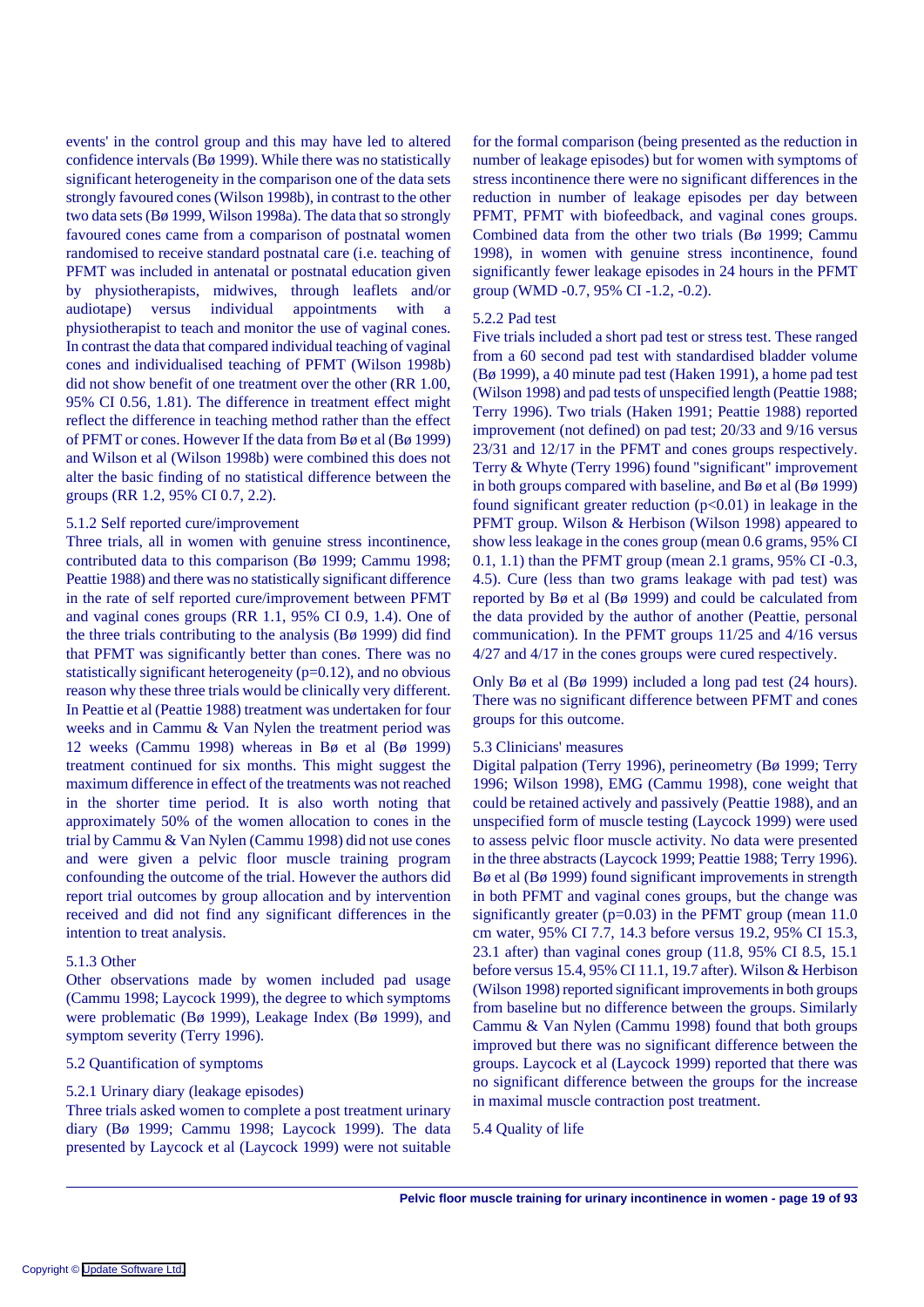A single trial (Laycock 1999) used a validated condition specific quality of life measure, the King's Health Questionnaire. All groups (PFMT, PFMT with biofeedback, and cones) showed improvement but there was no significant difference between the groups. Other measures included the Social Activity Index (Bø 1999) and a visual analogue scale of psychological distress (Cammu 1998). Both trials found overall improvement in both groups with these measures, with no significant differences between the groups.

#### 5.5 Socioeconomics

Wilson & Herbison (Wilson 1998) collected data on the average teaching time for both individualised PFMT and cones and there was no statistically significant difference between the groups. PFMT teaching took an average of 32 minutes (95% CI 30, 34) and cones took 30 minutes (95% CI 28, 32). Bø et al (Bø 1999) asked women on completion of treatment if they wished for further, alternative, treatment and four of the 25 women in the PFMT group wanted another treatment versus 23/27 in the cones group. Two trials documented the number of women who had been referred for surgery (Cammu 1998; Peattie 1988). Five of 30 women in the PFMT group and 9/30 women in the cones group subsequently had surgery in the trial by Cammu & Van Nylen (Cammu 1998), and in Peattie et al (Peattie 1988) these figures were 6/16 and 5/17 respectively.

# 5.6 Other

# 5.6.1 Adverse events

Three trials reported adverse events all of which related to the use of cones (Bø 1999; Cammu 1998; Haken 1991). Motivation problems and difficulty using cones was the most commonly reported problem in Bø et al (Bø 1999) (14 women), but other adverse events were abdominal pain (one woman), vaginitis (two women) and bleeding (one woman). Cammu & Van Nylen (Cammu 1998) reported the following effects; cones produced an unpleasant feeling (five women), cones were time consuming (three women), cones were difficult to insert when anxious or in a hurry (two women), cones interfered with menstruation (two women), and two women could not hold the same cone in the evening as they could in the morning (muscle fatigue). Haken et al (Haken 1991) stated that withdrawals from the cones group (8/31) were usually due to an "aesthetic dislike" of the treatment and "difficulties associated with prolapse". Laycock et al (Laycock 1999) stated that adverse events had been recorded but would be reported in a future paper.

### 5.6.2 Withdrawals/losses to follow up

All trials reported withdrawals by group allocation. In the PFMT groups these were 4/29 (Bø 1999), 0/30 (Cammu 1998), 3/33 (Haken 1991), 4/20 (PFMT group) and 18/40 (PFMT and biofeedback) (Laycock 1999), 6/22 (Peattie 1988), 1/30 (Terry 1996), 26/117 (standard PFMT) and 20/39 (individualised PFMT) (Wilson 1998). In the cones groups the figures were 2/29, 14/30, 8/38, 11/40, 5/22, 1/30, 15/36 respectively. In total withdrawals were 82/360 (22.8%) from PFMT groups and 56/225 (24.9%) from the cones groups.

#### 5.6.3 'Compliance'

Three trials (Bø 1999, Laycock 1999, Peattie 1988) measured or commented on how well women managed to meet the requirements of PFMT and/or vaginal cones training protocols. In the trial by Peattie et al (Peattie 1988) three women (of 22) in the cones withdraw due to poor compliance but the remainder all used cones at least once a day. Five (of 22) women in the PFMT withdraw due to poor compliance, and six of the remaining women did PFMT only on alternate days or less often than this. Laycock et al (Laycock 1999) asked women to complete an exercise diary and on the basis of this the "compliance score" was 77.0% for the cones group, 78.8% in the PFMT with biofeedback group, and 81.3% in the PFMT group. Bø et al (Bø 1999) also used a training diary to check "adherence" to treatment and reported significantly greater "adherence" (p<0.001) in the PFMT group (mean 93%, standard error 1.5%) than the cones group (78%, 4.4%).

#### 5.6.4 Incontinence at long term follow up

A single trial (Wilson 1998) reported follow up beyond post treatment assessment. Findings from a telephone questionnaire at 15-32 months post treatment from the standard PFMT, and the combined data from the three groups receiving intervention by a physiotherapist, were included in the paper. No significant differences between the standard and combined physiotherapy groups were shown. Nine of the 168 women followed up had undergone surgery and 70 women were pregnant at the time of follow up and/or had delivered another child. Of the 89 women remaining 50 reported urine leakage, 50 had done some PFMT within the last month, and six were doing daily PFMT. The number of contractions per day had reduced significantly from post treatment assessment.

# 6. PFMT VERSUS BEHAVIOURAL THERAPY (bladder training)

A single trial compared PFMT and behavioural (bladder) training in women with genuine stress incontinence, detrusor instability or both (Wyman 1998). PFMT included a graded home training programme that began with five fast (three second hold) and 10 sustained (10 second hold) contractions twice a day progressed to a maximum of 10 fast and 40 sustained contractions per day. The use of a voluntary pelvic floor muscle contraction prior to rises in intra-abdominal pressure, and for urge suppression, was encouraged. Four sessions of visual biofeedback were also included. Behavioural training consisted of a structured education programme, the use of voiding diaries, progressive timed voiding (progressing 30 minutes per week) and urge inhibition techniques. Both groups received 12 weeks of treatment with the same number of clinic visits and telephone contacts.

### 6.1 Women's observations

#### 6.1.1 Self reported cure

Women used a 5 point Likert scale to rate the change in their symptoms (much worse to much better) so no data were available on 'subjective' cure.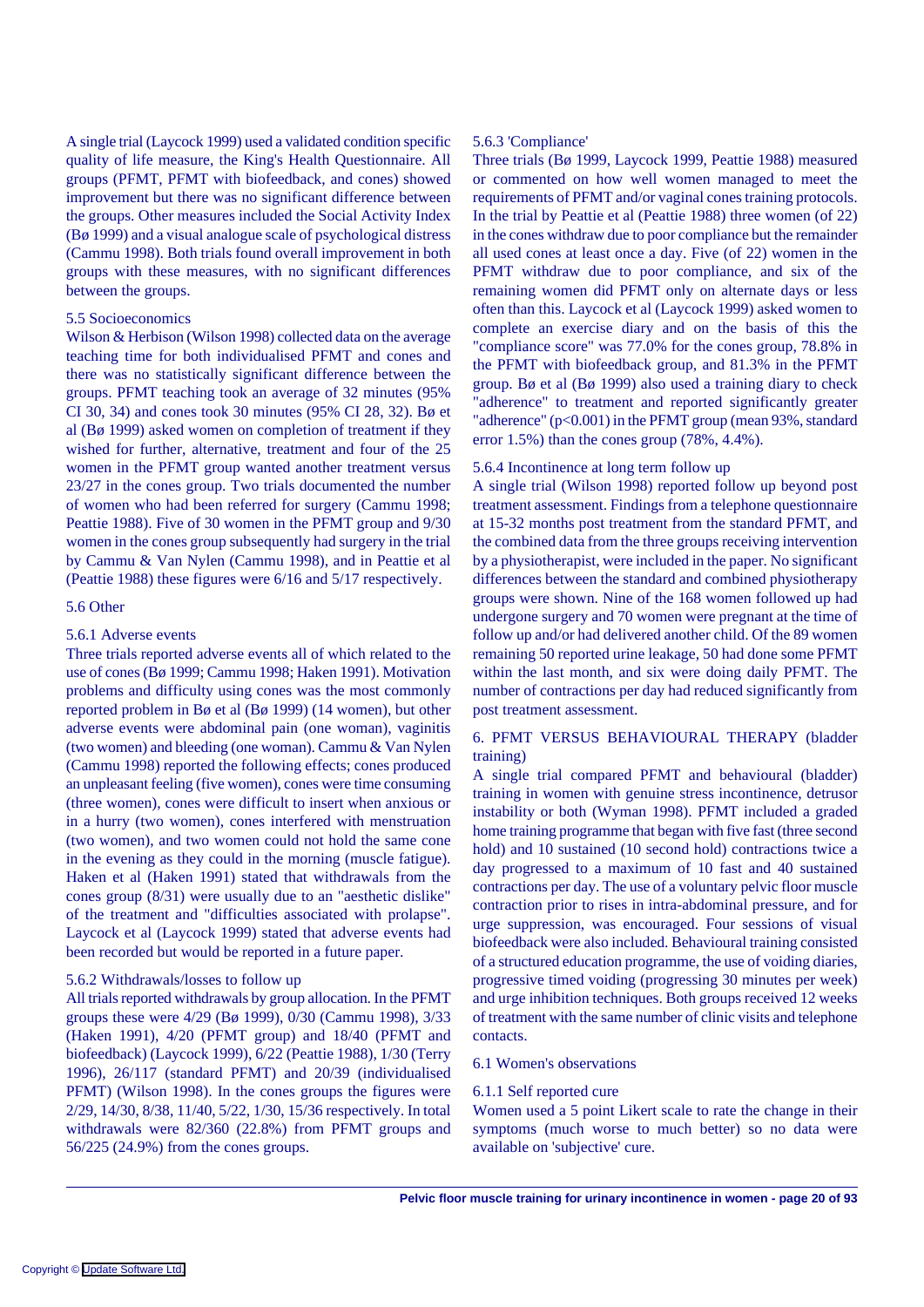### 6.1.2 Self reported cure/improvement

In a single trial (Wyman 1998) in women with genuine stress incontinence, detrusor instability or both, there was no statistically significant difference between the groups for the combined rating of somewhat and much better (PFMT 48/64, Behavioural training 43/68).

# 6.2 Quantification of symptoms

# 6.2.1 Urinary diary (leakage episodes)

A seven day urinary diary was completed by women in the trial by Wyman et al (Wyman 1998). The data were presented separately for women with stress incontinence only (Wyman 1998a) versus the women with detrusor instability with or without genuine stress incontinence (Wyman 1998b). Unfortunately the lack of variance in the PFMT group (standard deviation 0.0) for women with genuine stress incontinence has meant that a confidence interval cannot be calculated in the formal comparison. The data from women with detrusor instability with or without genuine stress incontinence found no statistically significant difference between the groups (PFMT, n=18, mean 1.7 sd 1.8 versus Behavioural training, n=19, mean 0.9 sd 1.3).

# 6.2.2 Pad test

A pad test was included in the trial but the amount of missing data for this outcome immediately after treatment and at 3 month follow up meant that the analysis was not reported.

# 6.3 Clinicians' measures

Digital palpation of the pelvic floor muscles was performed at initial assessment but this was not apparently repeated post treatment.

# 6.4 Quality of life

Validated generic and condition specific quality of life questionnaires were used: the SF36, Incontinence Impact Questionnaire - Revised, and the Urogenital Distress Inventory. Overall there was no difference between the groups for any of the quality of life measures immediately post treatment. However, Wyman et al (Wyman 1998) noted that women with detrusor instability who received PFMT tended toward higher symptom distress scores than women in the behavioural therapy group.

# 6.5 Socioeconomics

No formal economic analysis was undertaken but women were asked how satisfied they were with the outcome of treatment. Forty-two of the 68 women in the behavioural therapy group were very satisfied with the outcome of treatment, as were 46/64 in the PFMT group.

# 6.6 Other

### 6.6.1 Adverse events

There was no record of adverse events in the trial.

### 6.6.2 Withdrawals/losses to follow up

Reasons for withdrawal were reported, but group allocation was not. There was some inconsistency in the number of reported withdrawals and the number of women for whom data were reported immediately after treatment (three months). Of the 204 women originally randomised data were reported for 193 of them.

# 6.6.3 'Compliance'

The proportion of attendance for clinic visits, the mean number of recommended voids (behavioural therapy group), and the mean number of pelvic floor muscle contractions (PFMT groups) were used as measures of how well women managed to cope with the requirements of training. In the behavioural therapy group 57% of women attended all six clinic visits, compared with 53% in the PFMT group. Eight-five percent of women were able to complete the scheduled voiding programme as recommended, compared with 84% of women in the PFMT group who managed to complete their exercise programme.

# 6.6.4 Incontinence at long term follow up

Further follow up was undertaken three months after the end of treatment. Wyman et al (Wyman 1998) stated that there was no difference between the groups for number of incontinent episodes per week, quality of life measures, or satisfaction with outcome. However, it was noted that the number of women in the PFMT group reporting complete remission of leakage episodes continued to increase over the follow up period while there was no further change in the behavioural therapy group.

# 7. PFMT VERSUS MEDICATION

Four trials compared PFMT with pharmaceutical treatment (Burgio 1986; Henalla 1989; Henalla 1990; Wells 1991). Burgio et al (Burgio 1998) compared PFMT with anticholinergic medication (oxybutynin chloride) in women with detrusor instability with or without genuine stress incontinence. Oestrogens (Premarin) and PFMT were compared in two trials for women with genuine stress incontinence (Henalla 1989; Henalla 1990). Wells et al (Wells 1991) randomised women with stress or mixed incontinence to receive either PFMT or alpha adrenergic medication (phenylpropanolamine hydrochloride). It should be noted that for the purposes of analysis Burgio et al (Burgio 1998) has been classified as a comparison of PFMT versus medication but women in the PFMT group also received education in urge strategies.

The abstract of one trial gave no detail of the PFMT programme used (Henalla 1990). The remaining trials were based on individual training with a nurse practitioner (Burgio 1998; Wells 1991) or physiotherapist (Henalla 1989), and two checked a correct voluntary pelvic floor muscle contraction (Burgio 1998; Henalla 1989). Burgio et al (Burgio 1998) recommended 15 contractions three times a day, Henalla et al (Henalla 1989) asked women to do five contractions per hour, and Wells et al (Wells 1991) suggested 90-160 contractions per day. The length of held contractions ranged from five seconds (Henalla 1989) to 10 seconds (Burgio 1998; Wells 1991). The length of training ranged from six weeks (Henalla 1990) to six months (Wells 1991).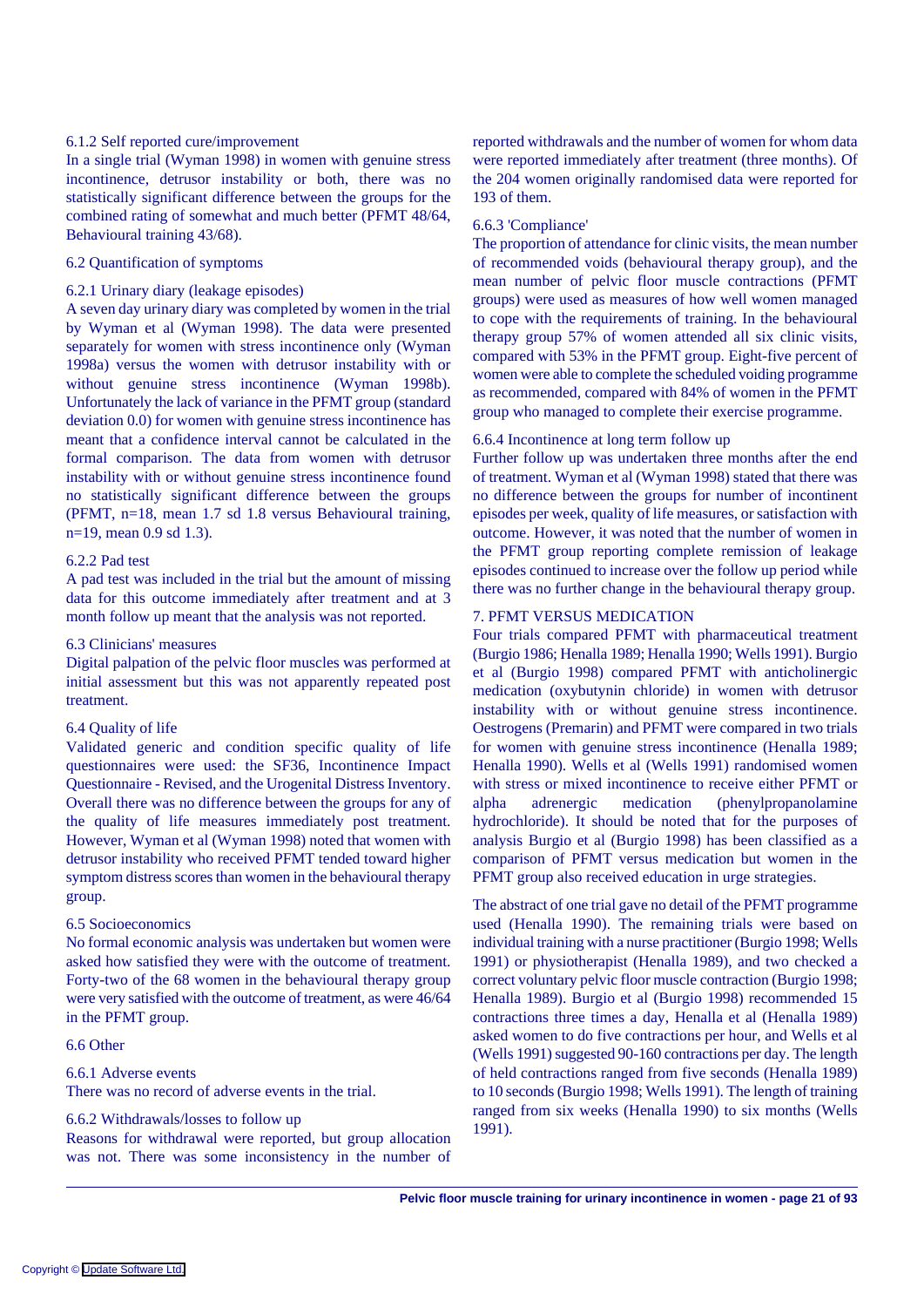Three types of medications were investigated. In Burgio et al (Burgio 1998) women randomised to receive oxybutynin chloride began with 2.5 mg three times a day, progressing to a maximum of 5.0 mg three times a day, with the goal of getting the most effective dose while controlling for side effects. Two trials used vaginal oestrogen cream (Premarin), two grams per night for six weeks (Henalla 1990) and three months (Henalla 1989). Women who took phenylpropanolamine hydrochloride (Wells 1991) began with 50mg daily for two weeks, increasing to twice daily for two weeks if leakage continued.

Limited data were available from the single abstract (Henalla 1990) included in this comparison. In one trial (Wells 1991) the post treatment assessment was at different times for each group; four weeks for the medication group and six months for women in the PFMT group. Each medication has been considered separately in the formal comparisons but the results and discussion have been combined under a single heading for simplicity.

#### 7.1 Women's observations

Two trials did not ask women if their leakage was cured or improved after treatment (Henalla 1989; Henalla 1990). Wells et al (Wells 1991) asked women to rate change on a three point scale (worse, same, better) and Burgio et al (Burgio 1998) asked women to estimate percentage improvement where 0% was no change and 100% was 'dry'. The reviewers have regarded women who reported they were 'dry' as cured.

### 7.1.1 Self reported cure

In a single trial (Burgio 1998) in women with detrusor instability with or without genuine stress incontinence there was no statistically significant difference in the effect of PFMT or oxybutynin chloride for self reported cure (PFMT 19/63, medication 15/65).

### 7.1.2 Self reported cure/improvement

In a single trial (Burgio 1998) in women with detrusor instability with or without stress incontinence those who had PFMT were marginally more likely to consider they were 50% - 100% improved than women receiving medication (PFMT 57/63, medication 50/65). In another single trial (Wells 1991) in women with stress or mixed incontinence there was no statistically significant difference between PFMT and alpha adrenergic for self reported cure/improvement (PFMT 42/54, medication 54/64).

#### 7.1.3 Other

Burgio et al (Burgio 1998) also asked women about other effects of treatment such as pad usage and changes in the amount of leakage per accident.

### 7.2 Quantification of symptoms

### 7.2.1 Urinary diary (leakage episodes)

Two weeks of bladder diary was completed post treatment by women in one trial (Burgio 1998) and a 'wetting' diary of unspecified length was completed in another (Wells 1991). in a single trial (Burgio 1998) in women with detrusor instability

with or without genuine stress incontinence the PFMT group had significantly fewer leakage episodes in 24 hours than those receiving oxybutynin chloride (PFMT, n=63 mean 0.4 sd 0.7 versus medication, n=65, mean 0.8 sd 1.4). However in the trial in women with stress or mixed incontinence (Wells 1991) women there was no difference between the PFMT and alpha adrenergic medication groups (PFMT, n=51 mean 0.8 sd 0.2 versus medication, n=62 mean 0.7 sd 0.1).

#### 7.2.2 Pad test

A one hour pad test, and a short pad test of unspecified length, were used in the trials by Henalla et al (Henalla 1989) and Henalla et al (Henalla 1990) respectively. Standing and lying stress tests were used in Wells et al (Wells 1991). Wells et al (Wells 1991) reported no significant difference in the number of women in PFMT and medication groups who had a negative lying or standing stress test post treatment. Henalla et al (Henalla 1989) reported that 17/26 women in the PFMT group were cured (negative after previous positive pad test) or improved (50% or greater reduction in leakage) versus 3/24 in the oestrogen group. Henalla et al (Henalla 1990) did not define cure or improvement but reported that four of eight women in the PFMT group were cured or improved on pad testing versus none of the 11 women in the oestrogen group.

#### 7.3 Clinicians' measures

Digital palpation and vaginal EMG of the pelvic floor muscles was used in the trial by Wells et al (Wells 1991). Post treatment palpation scores were significantly greater in women receiving PFMT than alpha adrenergic (p=0.05) but there were no differences between the groups for EMG measures of endurance time or peak, mean value of six 10 second contractions or mean of six fast contractions.

#### 7.4 Quality of life

No validated generic or condition specific quality of life instruments were reported.

# 7.5 Socioeconomics

None of the trials included any formal economic analysis. Burgio et al (Burgio 1998) asked women on completion of the treatment phase if they wished for further, alternative, treatment. Forty of the 53 women in the oxybutynin chloride group wanted alternative treatment compared with eight of 57 women in the PFMT group.

# 7.6 Other

# 7.6.1 Adverse events

One trial used an adverse events checklist in which known side effects of oxybutynin chloride were interspersed with 'dummy' symptoms (Burgio 1998). Two adverse effects in particular were reported by women; dry mouth and inability to void. Dry mouth was significantly more common in the medication group when compared with placebo medication  $(p<0.001)$  as was inability to void ( $p<0.002$ ). The PFMT group had less dry mouth than the placebo medication group  $(p<0.03)$ .

7.6.2 Withdrawals/losses to follow up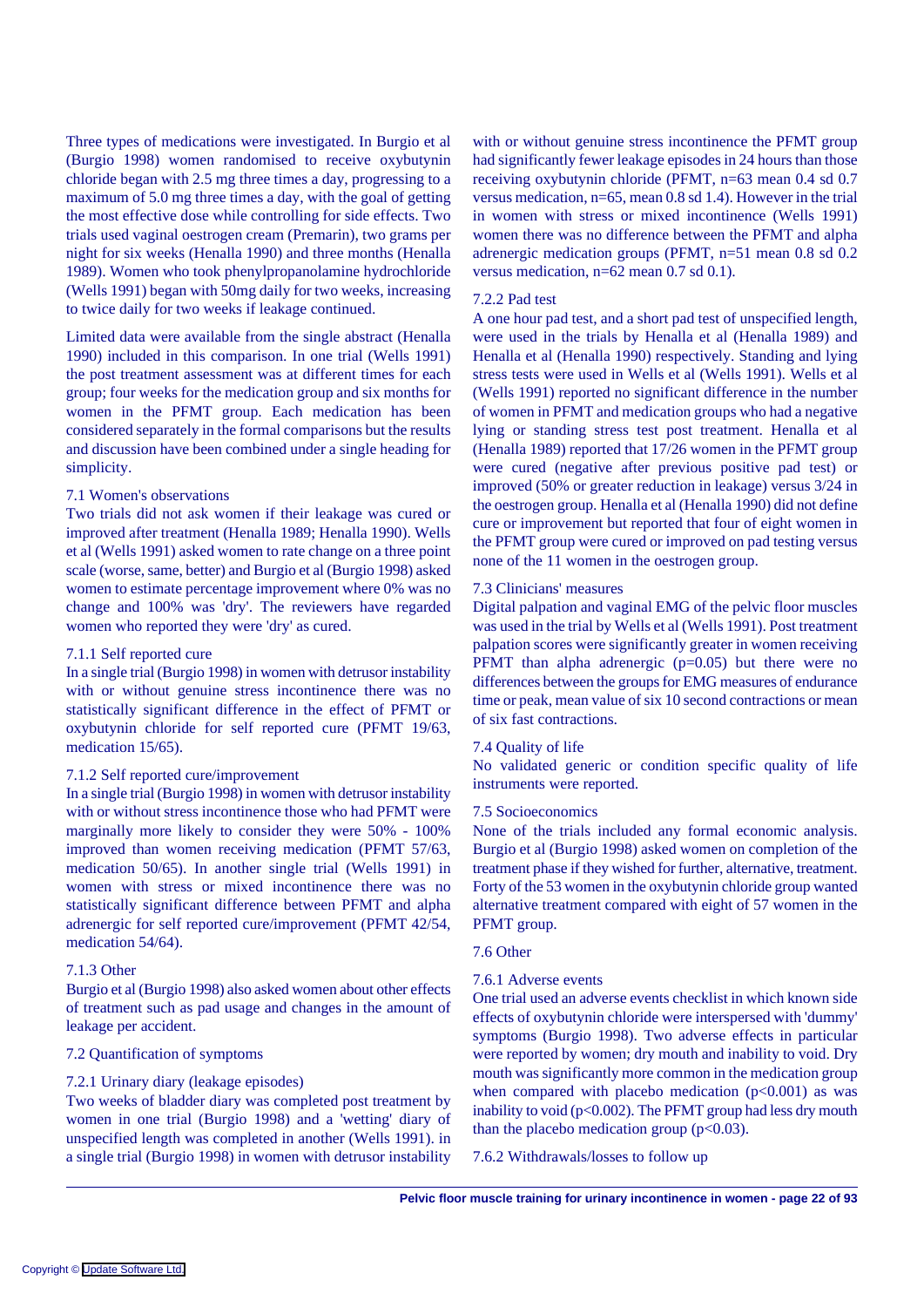One trial apparently reported that there were no withdrawals (Henalla 1990), and another appeared to have lost four of 104 women to post treatment follow up but group allocation was not stated (Henalla 1989). Withdrawals from PFMT and medication groups were 4/65 and 12/67 (Burgio 1998) and 8/82 and 11/75 (Wells 1991) respectively.

### 7.6.3 'Compliance'

Wells et al (Wells 1991) asked women in the PFMT group to complete a training diary. Analysis of the data appeared to suggest that those women who completed a greater proportion of the expected training programme were more likely to show improvement in leakage episodes and PFMT strength measures. This trial also reported that women were more likely to meet the requirements of the medication rather than the PFMT regime.

#### 7.6.4 Incontinence at long term follow up

A single trial included follow up beyond post treatment assessment (Henalla 1989). At nine months three women (of 17) in the PFMT group had recurrent leakage symptoms and all three women who had initially improved with oestrogen had recurrent symptoms on discontinuation of treatment.

### 8. PFMT VERSUS SURGERY

Two trials compared PFMT with surgery for women with genuine stress incontinence (Klarskov 1986; Tapp 1989). The surgical procedure in Klarskov et al (Klarskov 1986) varied on the basis of voiding cystourethrogram. Anterior suspension defects were repaired using Burch colposuspension, posterior bladder descent with vaginal repair, and if both defects were present a combined procedure was performed. All women randomised to surgery in the trial by Tapp et al (Tapp 1989) had a Burch colposuspension. Tapp et al (Tapp 1989) gave no detail of the PFMT programme, and in the trial by Klarskov et al (Klarskov 1986) PFMT was taught in a group session by a physiotherapist but no detail of the home training programme was provided. The trial by Tapp et al (Tapp 1989) was published in two abstracts but there were inconsistencies in the data reporting. As the reviewers were not able to check the data with the original authors data from Tapp et al (Tapp 1989) were excluded from the formal comparisons.

#### 8.1 Women's observations

Klarskov et al (Klarskov 1986) asked women if their urine leakage was worse, unchanged, improved or cured four months post surgery.

### 8.1.1 Self reported cure

The single trial available in women with genuine stress incontinence (Klarskov 1986) indicated that self reported cure was much more likely four months following surgery than after a PFMT programme of unknown length (PFMT 3/24, surgery 16/26).

# 8.1.2 Self reported cure/improvement

The same trial indicated that there was no statistically significant difference in the rate of self reported cure/improvement between the groups (PFMT 17/24, surgery 23/26).

#### 8.1.3 Other

Other observations made by women included change in symptoms (visual analogue scale) (Tapp 1989), and change in frequency of micturition (Klarskov 1986).

### 8.2 Quantification of symptoms

# 8.2.1 Urinary diary (leakage episodes)

Data subsequently obtained from the author of one trial (Klarskov 1986) on the number of post treatment leakage episodes obtained from the three day diary was sufficiently skewed to preclude presentation as mean with standard deviation (Klarskov, personal communication). In the original publication data were presented as the median number of leakage episodes per three days with the range. Pre training values in the PFMT group  $(n=24)$  were six  $(0-31)$  reduced to two  $(0-20)$  post treatment. In the surgical group (n=26) the number of leakage episodes decreased from six (0-39) to none (0-14). Both groups had a significant reduction in incontinent episodes ( $p$ <0.01) but the decrease was significantly greater in the surgical group  $(p<0.01)$ .

### 8.2.2 Pad test

Both trials included pad testing. Tapp et al (Tapp 1989) did not describe the test nor present any data. Klarskov et al (Klarskov 1986) presented incomplete data as the use of a one hour pad test was only initiated sometime after the trial had begun.

### 8.3 Clinicians' measures

None of the prespecified outcomes in this domain were reported.

### 8.4 Quality of life

No validated generic or condition specific quality of life instruments were reported.

### 8.5 Socioeconomic

Klarskov et al (Klarskov 1986) asked women at four months after trial entry if they wanted the alternative treatment. Twelve of the 24 women in the PFMT group wanted surgery, and a further two women wanted surgery by 12 months. In the surgical group five of the 26 women want PFMT at four months, with two more wanting PFMT by 12 months.

# 8.6 Other

#### 8.6.1 Adverse events

Klarskov (Klarskov 1986) clearly documented adverse events, all of which were post surgical. Complications included the post operative development of detrusor instability (two women), retropubic pain (one woman), persistent pelvic pain (one woman), persistent dyspareunia and loss of libido (1 woman).

#### 8.6.2 Withdrawals/losses to follow up

It is not clear whether there were any withdrawals/losses to follow up in Klarskov et al (Klarskov 1986). The reporting in the two abstracts by Tapp et al (Tapp 1989) was inconsistent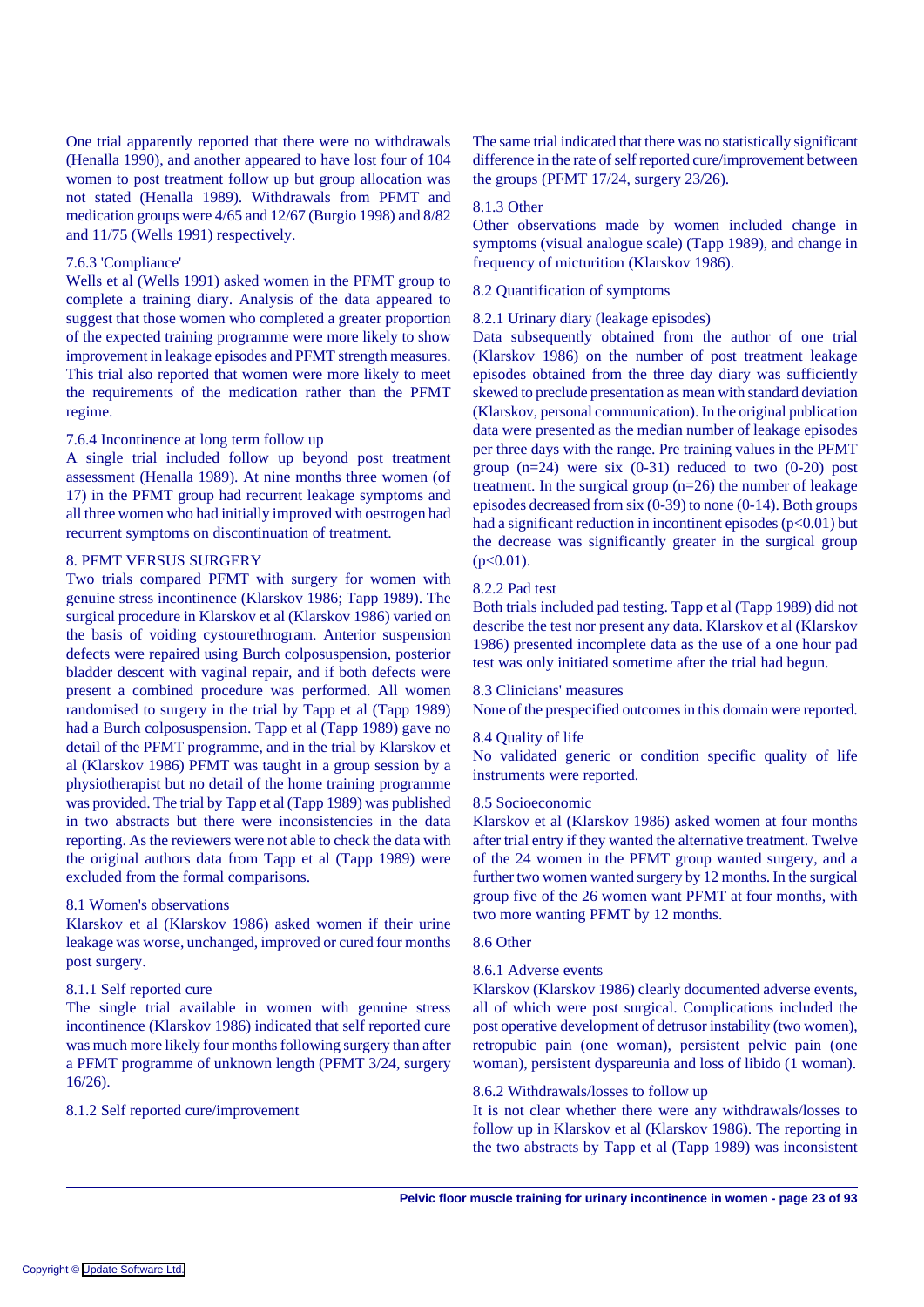but there appeared to be 13 dropouts from three groups for "a variety of reasons".

# 8.6.3 'Compliance'

Neither trial documented how well women managed the requirements of the PFMT programme.

8.6.4 Incontinence at long term follow up

Follow up data have already been presented where available (Klarskov 1986: 12 months).

# 9. PFMT WITH ELECTRICAL STIMULATION VERSUS ELECTRICAL STIMULATION ALONE

A single trial addressed this comparison in women with genuine stress incontinence (Hofbauer 1990). The trial report gave limited information about either intervention. PFMT comprised group exercise (including PFMT) with an unspecified therapist, for 20 minutes twice a week, and a home training programme. Ten minutes of stimulation was given three times a week for six weeks using extra vaginal and lumbar electrodes, with the current intensity increased to produce a noticeable contraction to which the woman added her own voluntary contraction. The length of the treatment period was not stated.

# 9.1 Women's observations

### 9.1.1 Self reported cure

On the basis of a single small trial in women with genuine stress incontinence (Hofbauer 1990) there was no statistically significant difference in the rate of self reported cure between PFMT/stimulation versus stimulation alone (PFMT with stimulation 3/11, stimulation 1/11)

### 9.1.2 Self reported cure/improvement

On the basis of the same small trial in women with genuine stress incontinence there was no statistically significant difference in the rate of self reported cure/improvement between the groups (PFMT with stimulation 7/11, stimulation 3/11).

#### 9.1.3 Other

No other data relating to women's observations of change were reported.

9.2 Quantification of symptoms

9.2.1 Urinary diary (leakage episodes) Data were collected from a urinary diary but not reported.

9.2.2 Pad test A pad test was not used.

9.3 Clinicians' measures None of the prespecified outcomes in this domain were reported.

9.4 Quality of life No validated generic or condition specific quality of life instruments were reported.

9.5 Socioeconomics No formal economic analysis was reported.

9.6 Other

### 9.6.1 Adverse events

There was no mention of adverse events in the trial report.

9.6.2 Withdrawals/losses to follow up There were no apparent losses to follow up post treatment or six months later.

### 9.6.3 'Compliance'

There was no report of how well women had managed to meet the requirements of PFMT or stimulation programmes.

9.6.4 Incontinence at long term follow up

Hofbauer et al (Hofbauer 1990) reported that the number of women reporting cure or improvement post treatment remained the same at six month follow up.

# 10. PFMT WITH VAGINAL CONES VERSUS VAGINAL CONES ALONE

A single trial published as an abstract addressed this comparison in women with genuine stress incontinence (Wise 1993). Individual teaching of PFMT included vaginal palpation of a correct voluntary pelvic floor muscle contraction. Women were asked to do a home training programme of one set of 10 contractions 10 times a day for 12 weeks.

10.1 Women's observations

10.1.1 Self reported cure This was not reported.

### 10.1.2 Self reported cure/improvement

Wise et al (Wise 1993) stated that both groups had significant symptomatic improvement (visual analogue scale) compared with baseline  $(p=0.028)$  for cones alone;  $p=0.002$  for combination therapy), and that the amount of improvement was greater in the group receiving PFMT and cones versus than the cones alone group.

#### 10.1.3 Other

No other data relating to women's observations of change were reported.

10.2 Quantification of symptoms

10.2.1 Urinary diary (leakage episodes) Urinary diary data were not collected.

#### 10.2.2 Pad test

A 40 minute pad test with standardised bladder volume was used. A significant reduction in leakage was reported for both groups ( $p=0.011$  for cones;  $p=0.006$  for combination) with no statistically significant difference between the groups (p=0.0530). Fourteen of the 19 women in the cones group were improved (not defined) on pad testing versus 14/15 of the combined PFMT/cones group.

10.3 Clinicians' measures No measures were reported.

# 10.4 Quality of life No validated generic or condition specific quality of life instruments were reported.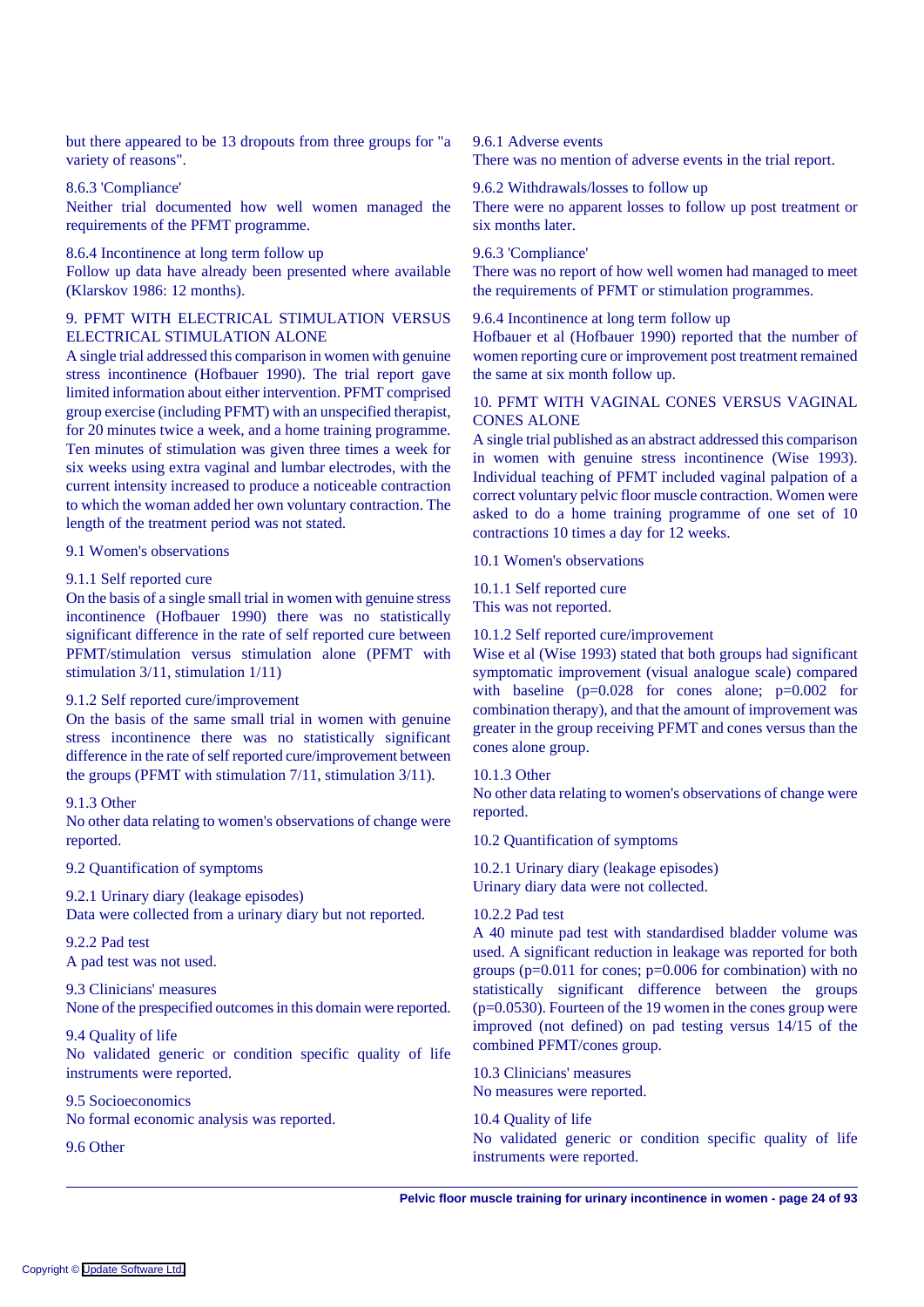### 10.5 Socioeconomics

No formal economic analysis was reported.

# 10.6 Other

# 10.6.1 Adverse events

The abstract stated that "all treatments were found to be equally acceptable" but there was no mention of adverse effects.

# 10.6.2 Withdrawals/losses to follow up

Losses to follow up were 2/21 in the cones group and 6/21 in the combination therapy group post treatment.

# 10.6.3 'Compliance'

There was no indication of how well women managed to meet the requirements of the training programmes.

10.6.4 Incontinence at long term follow up No follow up beyond post treatment was reported.

# 11. PFMT WITH BEHAVIOURAL THERAPY VERSUS BEHAVIOURAL THERAPY ALONE

A single trial addressed this comparison in women with genuine stress incontinence, detrusor instability or both (Wyman 1998). PFMT included a graded home training programme that began with five fast (three second hold) and 10 sustained (10 second hold) contractions twice a day and progressed to a maximum of 10 fast and 40 sustained contractions per day. The use of a voluntary pelvic floor muscle contraction prior to rises in intra-abdominal pressure, and for urge suppression, was encouraged. Four sessions of visual biofeedback were also included. Behavioural training used a structured education programme, the use of voiding diaries, progressive timed voiding (progressing 30 minutes per week) and urge inhibition techniques. Both groups received 12 weeks of treatment with the same number of clinic visits and telephone contacts.

### 11.1 Women's observations

# 11.1.1 Self reported cure

Women used a five point Likert scale to rate the change in their symptoms (much worse to much better) so no data were available on 'subjective' cure.

### 11.1.2 Self reported cure/improvement

On the basis of a single trial (Wyman 1998) in women with genuine stress incontinence, detrusor instability or both self reported cure/improvement was more likely with combined PFMT/bladder training than bladder training alone (PFMT/bladder training 55/61, bladder training alone 43/68).

#### 11.1.3 Other

Wyman et al (Wyman 1998) also asked women to rate their perception of improvement and satisfaction with outcome of treatment.

# 11.2 Quantification of symptoms

# 11.2.1 Urinary diary (leakage episodes)

A seven day urinary diary was completed by women in the trial by Wyman et al (Wyman 1998). The data were presented separately for women with genuine stress incontinence only (Wyman 1998a and women with detrusor instability with or without genuine stress incontinence (Wyman 1998b). The combined data suggested that PFMT/bladder training resulted in fewer leakage episodes in 24 hours than bladder training alone (WMD -0.5, 95% CI -1.04, -0.04).

# 11.2.2 Pad test

Although a pad test was included in the trial the amount of missing data for this outcome immediately after treatment and at three month follow up meant that the analysis was not reported.

## 11.3 Clinicians' measures

Digital palpation of the pelvic floor muscles was performed at initial assessment but this was not apparently repeated post treatment.

# 11.4 Quality of life

Validated generic and condition specific quality of life questionnaires were used; the SF36, Incontinence Impact Questionnaire - Revised, and the Urogenital Distress Inventory. Immediately post treatment Wyman et al (Wyman 1998) noted that any difference in quality of life scores varied according to diagnosis. At three months after treatment there was no statistically significant difference between the groups for any quality of life measure.

### 11.5 Socioeconomics

No formal economic analysis was undertaken but women were asked how satisfied they were with the outcome of treatment. Fifty of the 61 women in the combination therapy group were very satisfied with the outcome of treatment, as were 42/68 in the behavioural therapy group.

11.6 Other

### 11.6.1 Adverse events

There was no record of adverse events in the trial.

### 11.6.2 Withdrawal/losses to follow up

Reasons for withdrawal were reported, but group allocation was not. There was some inconsistency in the number of reported withdrawals and the number of women for whom data were reported immediately after treatment (three months). Of the 204 women originally randomised data were reported for 193 of them.

# 11.6.3 'Compliance'

The proportion of attendance for clinic visits, the mean number of recommended voids (behavioural therapy), and the mean number of pelvic floor muscle contractions (PFMT) were used as measures of how well women managed to cope with the requirements of training. In the combination therapy group 73% of women attended all six clinic visits, compared with 57% in the behavioural therapy group. Eight-one percent of women in the combination therapy group were able to complete the scheduled voiding programme as recommended, and three months after completion of treatment 40% were still using the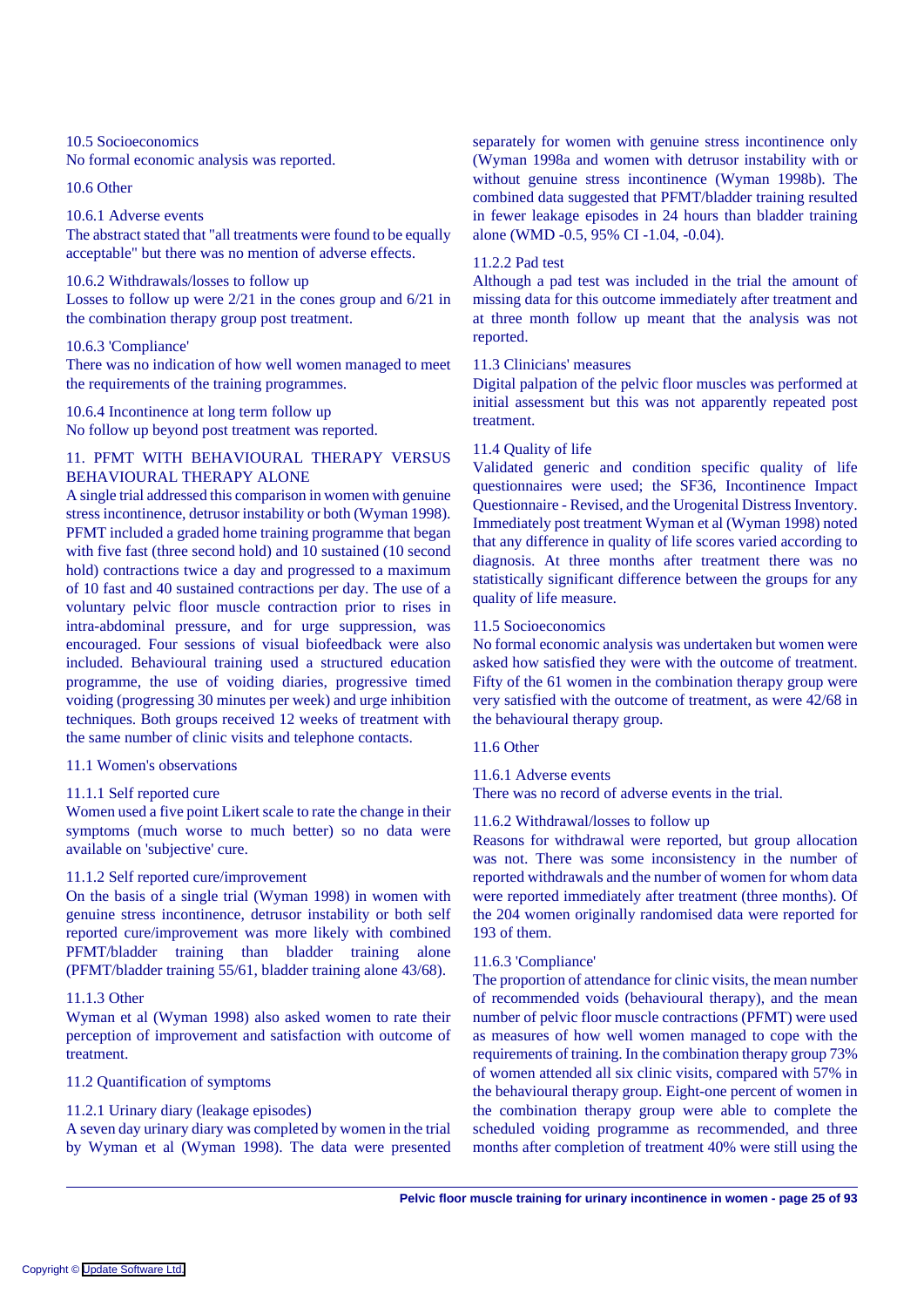scheduled voiding programme. In the behavioural training group these figures were 85% and 44% respectively. The combination therapy group also managed 78% of the recommended PFMT and at three months post treatment the numbers doing PFMT most of the time had decreased to 58%.

### 11.6.4 Incontinence at long term follow up

Further follow up was undertaken 3 months after the end of treatment. Wyman et al (Wyman 1998) stated that there were no statistically significant differences between the groups for the number of incontinent episodes per week, quality of life measures, or satisfaction with outcome.

# 12. PFMT AND ANTI-INCONTINENCE DEVICE VERSUS DEVICE ALONE

A single trial addressed this comparison in women with symptoms of urine leakage (Prashar 1997). In the PFMT and device group women received PFMT with or without bladder training as appropriate, and a nurse continence advisor demonstrated how to apply the urethral occlusive device (FemAssist). In the device group women were shown how to use the device and were given a leaflet on good bladder habits. Both groups had weekly clinic visits for six weeks. Two abstracts of this trial have been published and reported a trial in progress (Dowell 1997; Prashar 1997). Data were reported for 14/62 women and 26/46 respectively, but not by comparison group. It is not clear whether a subsequent paper (Moore 1999) was a full report of the trial but it was assumed that it was. The authors and method are similar in the final report, but the data were presented for a single cohort rather than for two comparison groups, there is no mention of randomisation, nor of PFMT/bladder training.

#### 12.1 Women's observations

There was no report of women's observations of change with treatment.

### 12.2 Quantification of symptoms

12.2.1 Urinary diary (leakage episodes) A voiding diary was not used.

#### 12.2.2 Pad test

An unspecified pad test was used. Prashar et al (Prashar 1997) reported that 14/26 of the women who had so far completed the trial either had no leakage or less than two grams leakage with pad test with the device in situ and there were similar improvements in both groups.

### 12.3 Clinicians' measures

No clinicians' measures were reported.

### 12.4 Quality of life

Women were asked to complete the Incontinence Impact Questionnaire and Urogenital Distress Inventory. Prashar et al (Prashar 1997) reported that there were similar improvements in both groups on the basis of data from the 26/46 women who had thus far completed the trial.

### 12.5 Socioeconomics

A cost of incontinence questionnaire was included in the trial. On the basis of data from 26 women Prashar et al (Prashar 1997) found that the weekly cost of incontinence had fallen from a mean of Aus\$3.90 to Aus\$1.35 with decreases in the number of pads used and the number of items laundered.

### 12.6 Other

# 12.6.1 Adverse events

There were a number of withdrawals from the trial that appeared to be due to difficulty in using the device. Women withdrew as they could not apply the device correctly (six women), had a disinclination to touch the genitalia (five women) or dropped out with "extreme anxiety" (five women).

12.6.2 Withdrawals/losses to follow up

At the time of reporting 19/65 women who had been offered the device had declined or withdrawn (Prashar 1997).

#### 12.6.3 'Compliance'

See data presented under adverse events.

12.6.4 Incontinence at long term follow up No long term follow up was reported.

13. PFMT ALONE VERSUS PFMT WITH BIOFEEDBACK For the purposes of this review all forms of biofeedback were acceptable (e.g. pressure perineometers with visual or auditory display, electromyography from vaginal probes, etc). To be classified as a trial including biofeedback, repeated use of a biofeedback device to monitor or assist PFMT was required. This excluded trials where biofeedback devices were used in the initial teaching of a voluntary pelvic floor muscle contraction but not thereafter. Some trials have also used an intravaginal device for the purpose of 'resisting' the work of the pelvic floor muscles (e.g. Ferguson 1990). Two trials in the review suggested that the intravaginal device provided gave biofeedback and also provided resistance to exercise (Klingler 1995; Shepherd 1983). As it was not possible to differentiate the primary purpose of the device these trials were included in both the biofeedback and intravaginal resistance device comparisons.

On this basis 10 trials compared PFMT alone versus biofeedback assisted PFMT (Berghmans 1996; Burns 1993; Castleden 1984; Glavind 1996; Klingler 1995; Laycock 1999; Shepherd 1983; Sherman 1997; Taylor 1986; Wong 1997a). One trial (Sherman 1997) included urge strategies as appropriate in both arms of the trial. Four trials included women with symptoms of stress leakage only (Castleden 1984; Klingler 1995; Laycock 1999; Taylor 1986) and four trials included women with genuine stress incontinence alone (Berghmans 1996; Glavind 1996; Shepherd 1983; Wong 1997a). Two trials included women with genuine stress incontinence with or without detrusor instability (Burns 1993; Sherman 1997).

All the trials indicated that women had individual PFMT with a physiotherapist (Berghmans 1996; Castleden 1984; Klingler 1995; Shepherd 1983), undefined "therapist" (Sherman 1997),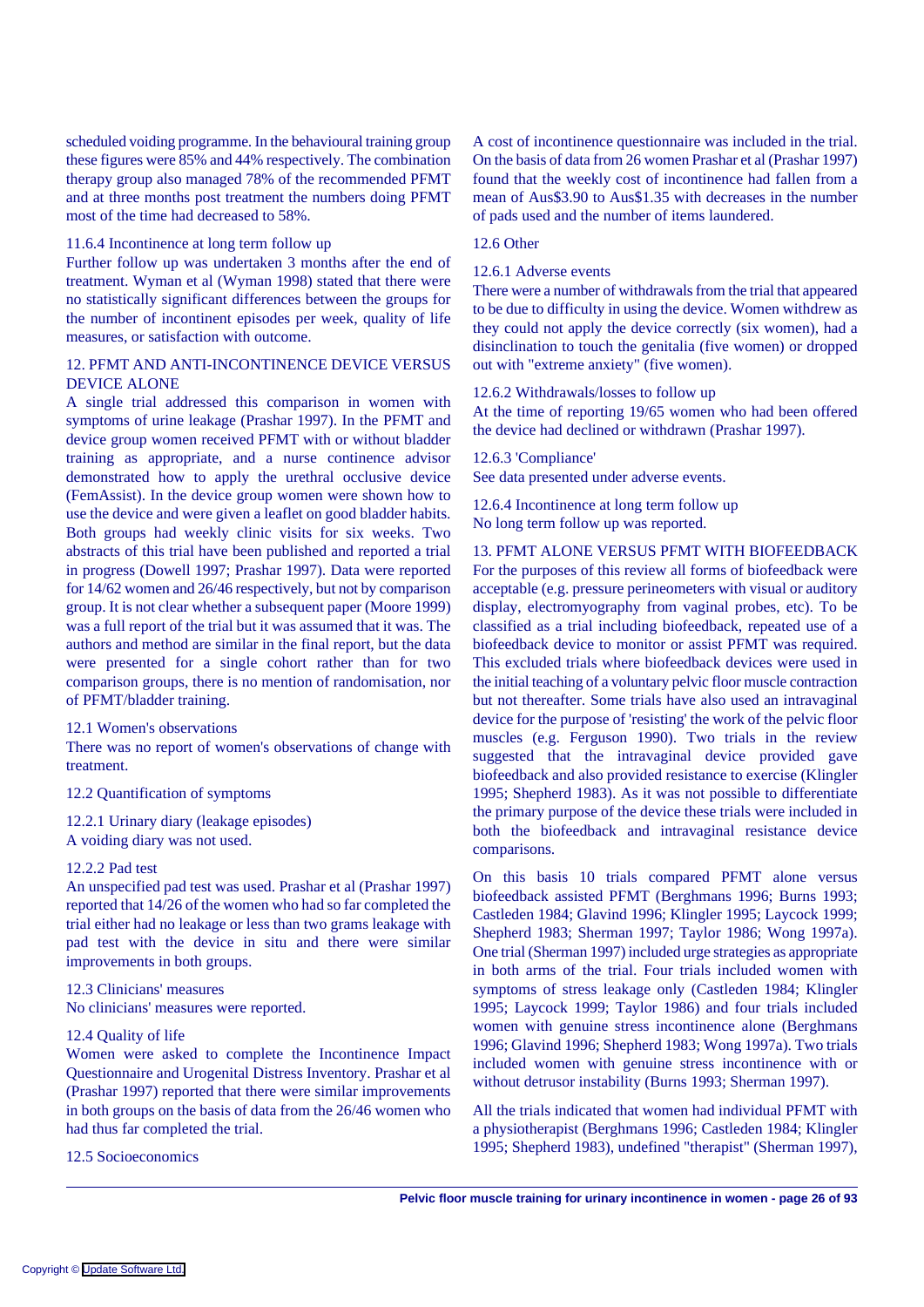nurse (Burns 1993), or unspecified person (Glavind 1996; Laycock 1999; Taylor 1986; Wong 1997a). Three trials gave no other detail of the PFMT programme (Klingler 1995; Shepherd 1983; Wong 1997a). No trial stated that women receiving PFMT without biofeedback had been examined to check that a correct contraction was being performed. The recommended number of contractions per day ranged from approximately 80 (Castleden 1984, 4-5 contractions hourly) to 360 (Berghmans 1996, four sets of 10-30 contractions three times a day). Two trials gave length of time, rather than number of contractions per day (Laycock 1999, 10 minutes; Sherman 1997, 20 minutes twice a day).

In all trials it appeared that the home PFMT programme was the same for both groups. The content of clinic visits was generally different, with the addition of biofeedback for women randomised to receive this treatment. Biofeedback methods and protocols varied. Half of the trials used biofeedback from a vaginal probe with EMG electrode (Berghmans 1996; Burns 1993; Glavind 1996; Sherman 1997; Wong 1997a) and the other half used a pressure sensitive intravaginal device (Castleden 1984; Klingler 1995, Laycock 1999, Shepherd 1983; Taylor 1986). Some trials also used electrodes or rectal catheters to monitor muscle activity or abdominal pressure changes (Glavind 1996; Sherman 1997; Wong 1997a). All the devices provided women with visual biofeedback, and two systems also gave auditory feedback on performance (Berghmans 1996; Klingler 1995). Four trials were based on clinic only biofeedback (Berghmans 1996; Burns 1993; Glavind 1996; Wong 1997a), and three trials were based on daily home biofeedback (Castleden 1984; Laycock 1999; Shepherd 1983). Two trials apparently used a mix of home and clinic biofeedback (Klingler 1995; Sherman 1997). Taylor & Henderson (Taylor 1986) compared PFMT/home biofeedback, PFMT/clinic only biofeedback and PFMT alone. Overall, the number of treatments with biofeedback and length of treatment (in weeks) was highly variable. In the trials with clinic based biofeedback the number of sessions per week ranged from one (Burns 1993; Glavind 1996; Taylor 1986), or two (Sherman 1997; Wong 1997a) to a maximum of three (Berghmans 1996) for four weeks (Glavind 1996), eight weeks (Burns 1993; Sherman 1997), nine weeks (Taylor 1986) and 12 weeks (Berghmans 1996). The daily home based programmes ranged from two weeks (Castleden 1984) to three months in duration (Laycock 1999). In one trial (Glavind 1996) the women in the biofeedback group had more clinic visits (four) than the PFMT group (usually two or three). Limited data were available from the three abstracts (Klingler 1995; Laycock 1999; Wong 1997a). Taylor & Henderson (Taylor 1986) randomised 13 women to four comparison groups. This trial was reported as a pilot study and did not present any data. It was therefore excluded from the analysis. One of the trials (Castleden 1984) used a cross over design with random allocation to first treatment. Only the data from the first comparison were considered for inclusion in the analysis.

### 13.1 Women's observations

Three trials did not ask women to report cure or improvement (Glavind 1996; Sherman 1997; Wong 1997a). One trial used a symptom score but this did not identify women who considered themselves to be 'cured' (Berghmans 1996). Two trials used a visual analogue scale but the data are presented as the change in mean score so this cannot be used in the formal comparisons (Castleden 1984; Laycock 1999). Three trials (Burns 1993; Klingler 1995; Shepherd 1983) contributed data to the formal comparisons. Burns et al (Burns 1993) presented percentage reduction in symptoms and the reviewers have included women with 100% reduction in symptoms in the category of cure. Klingler et al (Klingler 1995) reported subjective improvement but did not describe the measurement tool. Shepherd et al (Shepherd 1983) also documented women's self report of cure or improvement.

### 13.1.1 Self reported cure

The combined data from two trials, in women with genuine stress incontinence alone (Shepherd 1983) and women with genuine stress incontinence with or without detrusor instability (Burns 1993), suggested that there was no statistically significant difference in the rate of self reported cure between PFMT and biofeedback assisted groups (RR 0.6, 95% CI 0.3, 1.1).

### 13.1.2 Self reported cure/improvement

Combined data from two trials, one in women with genuine stress incontinence (Shepherd 1983) and the other in women with symptoms of stress incontinence only (Klingler 1995), found no statistically significant difference in the rate of self reported cure/improvement between PFMT and biofeedback assisted PFMT groups (RR 0.9, 95% CI 0.8, 1.1). However, significant statistical heterogeneity (p=0.0007) was observed for this comparison. Neither trial report is very detailed and it is difficult to identify the most likely source of this observed heterogeneity. Both trials used intravaginal pressure biofeedback devices. The most obvious difference is in the length of treatment - six weeks in Shepherd et al (Shepherd 1983) and nine weeks in Klingler et al (Klingler 1995). It is possible that women receiving biofeedback see earlier improvement but over time this advantage diminishes.

#### 13.1.3 Other

Women were also asked about pad usage (Klingler 1995; Laycock 1999), severity of leakage (Castleden 1984; Sherman 1997), and other symptoms such as frequency (Shepherd 1983) and urgency (Sherman 1997).

## 13.2 Quantification of symptoms

### 13.2.1 Urinary diary (leakage episodes)

Three trials used seven day urinary diaries (Berghmans 1996; Burns 1993; Wong 1997a), and one trial reported number of leakage episodes per day (Sherman 1997). Shepherd et al (Shepherd 1983) collected data on leakage episodes in a urinary diary but the data were presented as mean (with range) and cannot therefore be included in the analysis. Laycock et al (Laycock 1999) presented data on the reduction in leakage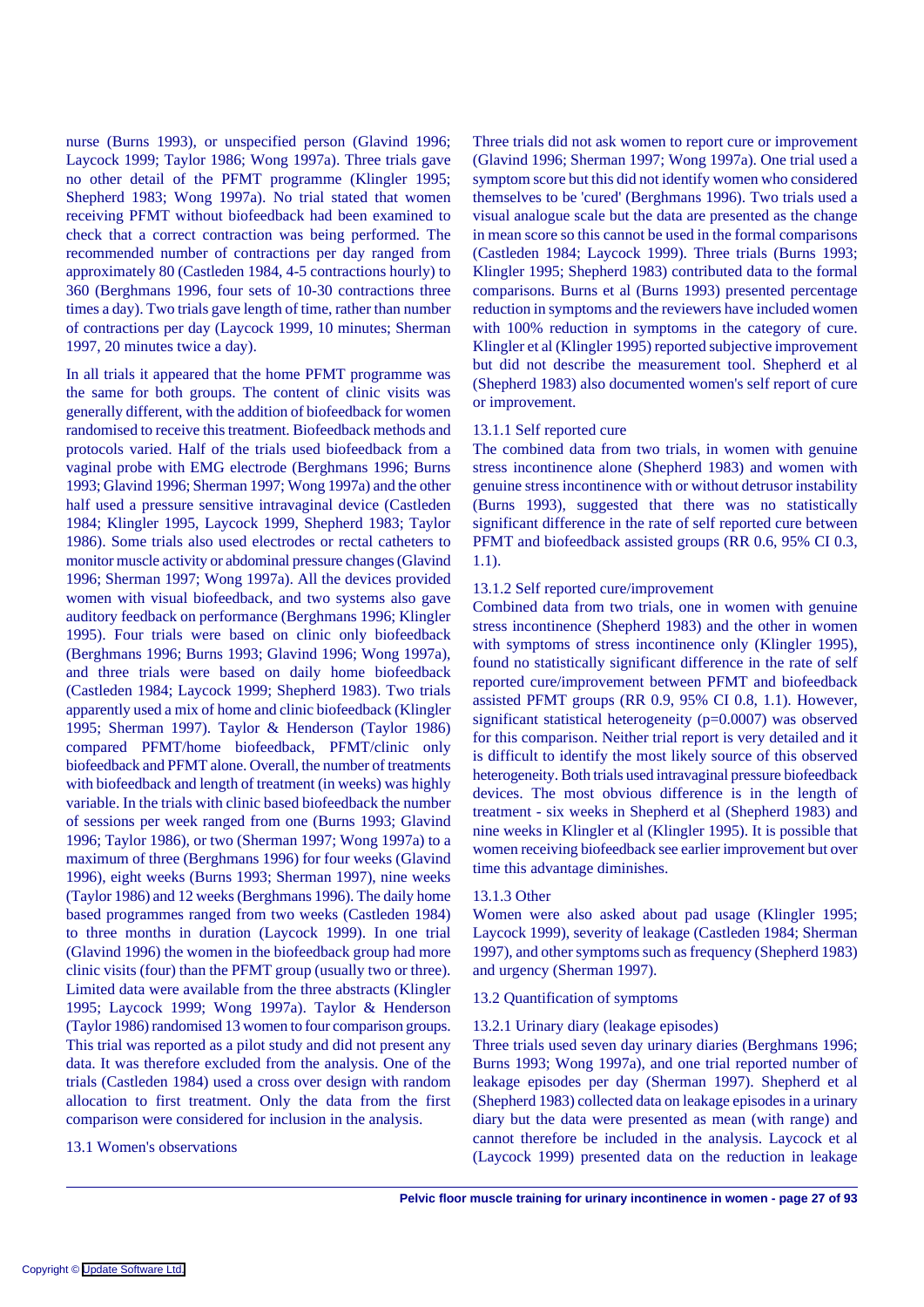episodes per day and found no difference between PFMT (mean 1.13, sd 1.42) and biofeedback groups (mean 1.20, sd, 1.29).

Combined data from three trials, in women with genuine stress incontinence (Berghmans 1996) and women with genuine stress incontinence with or without detrusor instability (Burns 1993; Sherman 1997), suggested that there was no difference in the number of leakage episodes per 24 hours across the groups {RR 0.2, 95% CI -0.1, 0.4). The lack of difference in effect is consistent across all three trials.

# 13.2.2 Pad test

Two trials used a one hour pad test (Glavind 1996; Wong 1997a). Klingler et al (Klingler 1995) did not describe the test used, the data were presented as mean/range, but an improvement in leakage with pad testing was noted in both groups. Glavind et al (Glavind 1996) reported the results of pad testing at baseline, one and three months. In the PFMT group the medians (95% CI) were 12.8 grams (9, 44), 19.0 grams (0, 51) and 10.0 grams (2, 27) at these time periods. In the biofeedback assisted group the values were 9.0 grams (5, 22), 2.5 grams (1, 10) and 0.8 grams (0, 4) respectively. Pad test data from the trial in progress by Wong (Wong 1997a) also favoured the biofeedback group (PFMT, n=7, mean 18.7g, sd 24.8; PFMT+BF,  $n=10$ , mean 7.4g, sd 6.1) but the difference was not significant. Glavind et al (Glavind 1996) also reported the number of women cured on post treatment pad test (less than two grams of leakage); 11/19 in the biofeedback group versus 3/15 in the PFMT group.

Only Berghmans et al (Berghmans 1996) included a long pad test (48 hours). Both groups had a significant reduction in leakage (p=0.00) after all twelve treatments. However the reduction in leakage on pad test was statistically significant after six treatments in the biofeedback group. There was no significant difference in the improvement between the two groups (p=0.40) post treatment.

### 13.3 Clinicians' measures

Perineometry (Castleden 1984; Shepherd 1983), EMG (Burns 1993; Taylor 1986), and an unspecified form of muscle testing (Laycock 1999) were used to assess pelvic floor muscle strength. Taylor & Henderson (Taylor 1986) presented no data. Both Castleden et al (Castleden 1984) and Shepherd et al (Shepherd 1983) reported mean pressure (cm water) but no indication of variation so the data were of limited value and it has not been presented here. Burns et al (Burns 1993) found the biofeedback group had significantly more improvement in the strength of sustained contractions when compared with the PFMT group (p<0.001) while Laycock et al (Laycock 1999) did not find any significant difference between the groups for the measure of maximal muscle contraction post treatment.

### 13.4 Quality of life

Two trials used a validated condition specific quality of life questionnaire: the King's Health Questionnaire (Laycock 1999) and the Incontinence Impact Questionnaire (Wong 1997a). The improvement in quality of life score was not different in Laycock et al (Laycock 1999) but was significantly greater  $(p<0.05)$  for the biofeedback group in the trial in progress reported by Wong et al (Wong 1997a). Berghmans et al (Berghmans 1996) used a symptom questionnaire with five domains, two of which related to quality of life (level of limitation in social activities due to leakage, emotional state related to leakage). Unfortunately these data were not reported separately but the combined symptom score improved in both groups with no significant difference between the groups after six or twelve treatments.

### 13.5 Socioeconomics

No trial included any formal economic analysis. Both Shepherd et al (Shepherd 1983) and Sherman & Davis (Sherman 1997) reported on the number of treatments for each group. The mean number of treatments in the biofeedback group was 5.7 (range 4-10) versus 3.5 (range 2-8) in the PFMT group (Shepherd 1983). Sherman & Davis (Sherman 1997) found no statistically significant difference in the number of treatments by group (PFMT, n=14, mean number of treatments 3.37, sd 1.28; Biofeedback, n=23, mean 3.74, sd 1.29).

### 13.6 Other

### 13.6.1 Adverse events

Berghmans et al (Berghmans 1996) stated that no harmful effects were reported by women or physiotherapists. Laycock et al (Laycock 1999) reported that adverse events were recorded and would be published in a later paper.

### 13.6.2 Withdrawals/losses to follow up

Four trials apparently had no withdrawals (Berghmans 1996; Castleden 1984; Klingler 1995; Wong 1997a). Two trials reported drop outs but not by group allocation (Burns 1993, 12 of 135 women; Taylor 1986, one of 13 women). Losses to follow up numbered 5/20 (Glavind 1996), 4/20 (Laycock 1999), 3/11 (Shepherd 1983), and 7/23 (Sherman 1997) in the PFMT groups, and 1/20, 18/40, 0/11 and 0/23 in the biofeedback groups respectively. In total loss to follow up was 19/74 (25.7%) in the PFMT groups and 19/94 (20.2%) in the biofeedback groups.

### 13.6.3 'Compliance'

Four trials asked women how well they managed to meet training requirements (Burns 1993; Laycock 1999; Sherman 1997; Taylor 1986). Two trials used a training diary but neither reported any data (Burns 1993; Taylor 1986). Laycock et al (Laycock 1999) reported a compliance score: 78.8% and 81.3% in the biofeedback and PFMT groups respectively. Sherman & Davis (Sherman 1997) found that 6/23 women in the biofeedback group and 10/16 in the PFMT group reported that they were doing PFMT 'frequently' or 'all the time' at post treatment follow up.

### 13.6.4 Incontinence at long term follow up

Only Burns et al (Burns 1993) and Glavind et al (Glavind 1996) assessed outcome beyond the end of treatment. The follow up data from Burns was not presented by group allocation. At two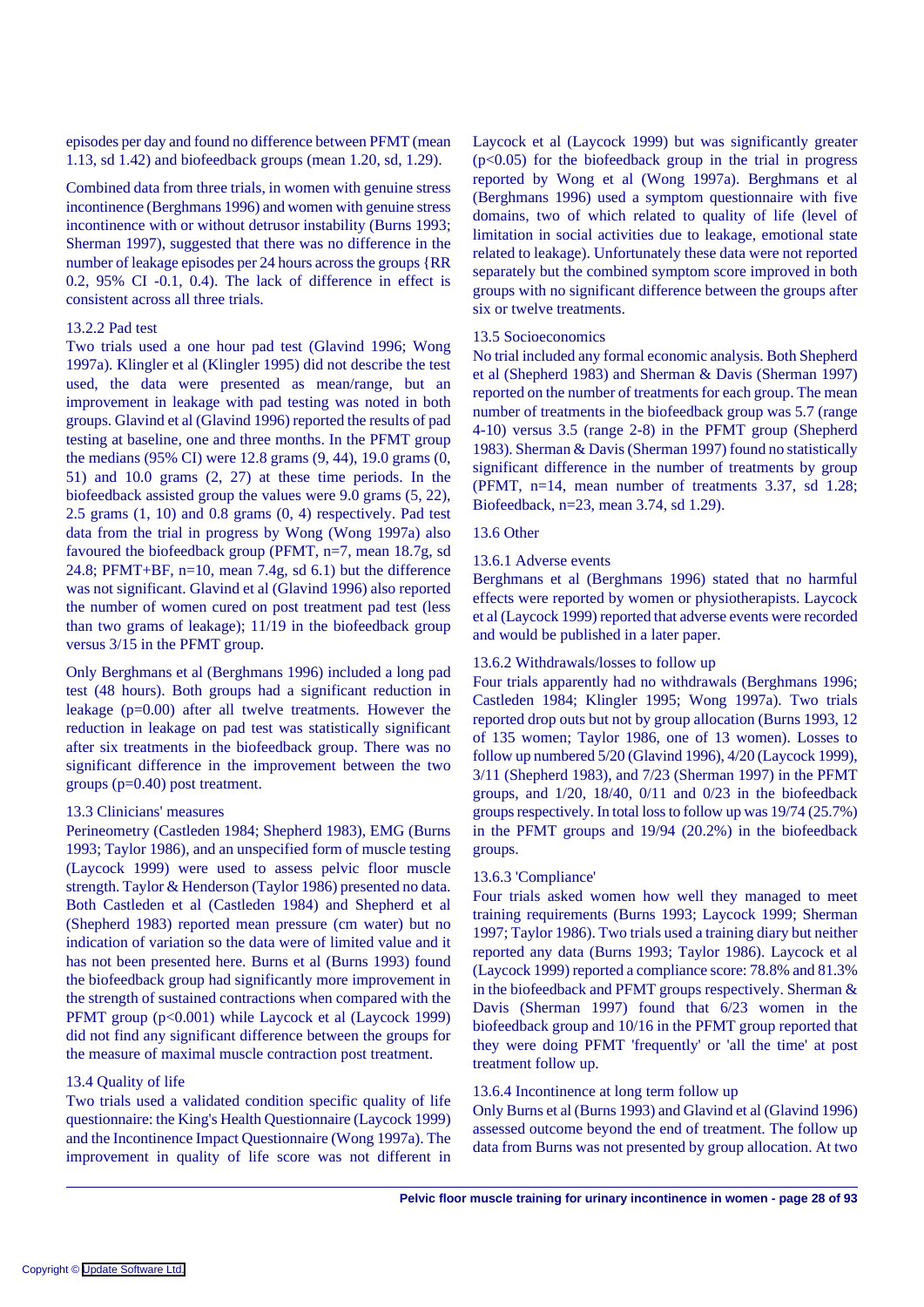to three years post treatment Glavind et al (Glavind 1996) found that 0/14 and 5/19 in the PFMT and biofeedback assisted groups respectively were subjectively cured, with a further 4/14 and 8/19 reporting improvement. Seven of 14 in the PFMT group, and 17/19 in the biofeedback assisted group were regularly performing PFMT at follow up.

# 14. PFMT ALONE VERSUS PFMT WITH INTRAVAGINAL **RESISTANCE**

Two trials, one in women with genuine stress incontinence (Ferguson 1990) and the other in women with symptoms of stress incontinence only (Taylor 1986), clearly stated that an intravaginal device had been used to provide resistance to muscle work during PFMT. The reports of two further trials (Klingler 1995; Shepherd 1983) suggested that the intravaginal device provided resistance and biofeedback. Shepherd et al (Shepherd 1983) called the device an "exerciser", and Klingler et al (Klingler 1995) stated that the device had to be "compressed" by the woman. As it was not possible to differentiate the primary purpose of the device these trials were included in both the intravaginal resistance device and biofeedback comparisons. These trials included women with symptoms of stress leakage only (Klingler 1995) and women with genuine stress incontinence (Shepherd 1983).

None of the trials stated that a correct voluntary pelvic floor muscle contraction had been checked prior to training, but all seemed to have been taught individually by a physiotherapist (Klingler 1995; Shepherd 1983) or other unspecified person (Ferguson 1990; Taylor 1986). Neither Klingler et al (Klingler 1995) or Shepherd et al (Shepherd 1983) provided any detail of PFMT. Taylor & Henderson (Taylor 1986) asked women to do one set of 100 contractions per day. Alternating days of strength training (15-25 contractions held for six seconds) and endurance training (30 contractions held for 12 seconds) were recommended by Ferguson (Ferguson 1990). Training lasted from six weeks (Ferguson 1990; Shepherd 1983) to nine weeks (Klingler 1995; Taylor 1986). For women randomised to receive training with intravaginal resistance all trials recommended daily exercise with the device in situ. One trial used a perineometry sensor detached from the machine (Taylor 1986), and the other three trials used 'balloon' devices (Ferguson 1990; Klingler 1995; Shepherd 1983).

Limited data were available from the single abstract (Klingler 1995). Taylor & Henderson (Taylor 1986) randomised 13 women to four comparison groups. This trial was reported as a pilot study and did not present any data. It was therefore excluded from the analysis. It should be noted that neither the trial by Ferguson et al (Ferguson 1990) or Taylor & Henderson (Taylor 1986) that were both clearly comparisons of PFMT versus PFMT with intravaginal resistance contributed any data to the formal analysis. The only data in the formal comparisons were taken from the trials by Klingler et al (Klingler 1995) and Shepherd et al (Shepherd 1983) and there is some doubt whether these trials were investigating the effect of biofeedback or intravaginal resistance. Therefore caution is required in the interpretation of the formal comparisons.

# 14.1 Women's observations

Ferguson et al (Ferguson 1990) did not ask women for a self report of cure or improvement. Klingler et al (Klingler 1995) reported subjective improvement but did not describe the measurement tool. Shepherd et al (Shepherd 1983) also documented women's self report of cure or improvement.

### 14.1.1 Self reported cure

Data from a single trial in women with genuine stress incontinence (Shepherd 1983) found there was no statistically significant difference in the rate of self reported cure between PFMT and PFMT with intravaginal resistance (PFMT 3/11, PFMT/resistance 8/11). It should be noted that this trial has also been classified as a trial comparing biofeedback assisted PFMT versus PFMT alone.

# 14.1.2 Self reported cure/improvement

Combined data from two trials in women with symptoms of stress incontinence only (Klingler 1995) and women with genuine stress incontinence (Shepherd 1988), found no statistically significant difference in the rate of self reported cure/improvement between PFMT and PFMT with intravaginal resistance groups (RR 0.9, 95% CI 0.8, 1.1). However, significant statistical heterogeneity (p=0.0007) was observed for this comparison. Neither trial report is very detailed and it is difficult to identify the most likely source of this observed heterogeneity. Both trials used intravaginal pressure devices that also gave biofeedback. The most obvious difference is in the length of treatment - six weeks in Shepherd et al (Shepherd 1983) and nine weeks in Klingler et al (Klingler 1995). It is possible that women receiving intravaginal resistance/biofeedback see earlier improvement but over time this advantage diminishes.

### 14.1.3 Other

Other observations included pad usage (Klingler 1995) and frequency of voids (Shepherd 1983).

### 14.2 Quantification of symptoms

### 14.2.1 Urinary diary (leakage episodes)

Two trials asked women to complete a urinary diary (Shepherd 1983; Taylor 1986). Taylor & Henderson (Taylor 1986) did not report any data. Shepherd et al (Shepherd 1983) collected data on leakage episodes in a urinary diary but the data were presented as mean (with range) and cannot therefore be included in the analysis.

### 14.2.2 Pad test

Two trials included pad testing (Ferguson 1990; Klingler 1995). Ferguson et al (Ferguson 1990) used both a 30 minute and a 24 hour pad test. Both groups had a significant reduction in leakage on the 30 minute ( $p<0.05$ ) and 24 hour ( $p<0.05$ ) pad tests. Klingler et al (Klingler 1995) did not describe the test used, the data were presented as mean/range, but an improvement in leakage with pad testing was noted in both groups.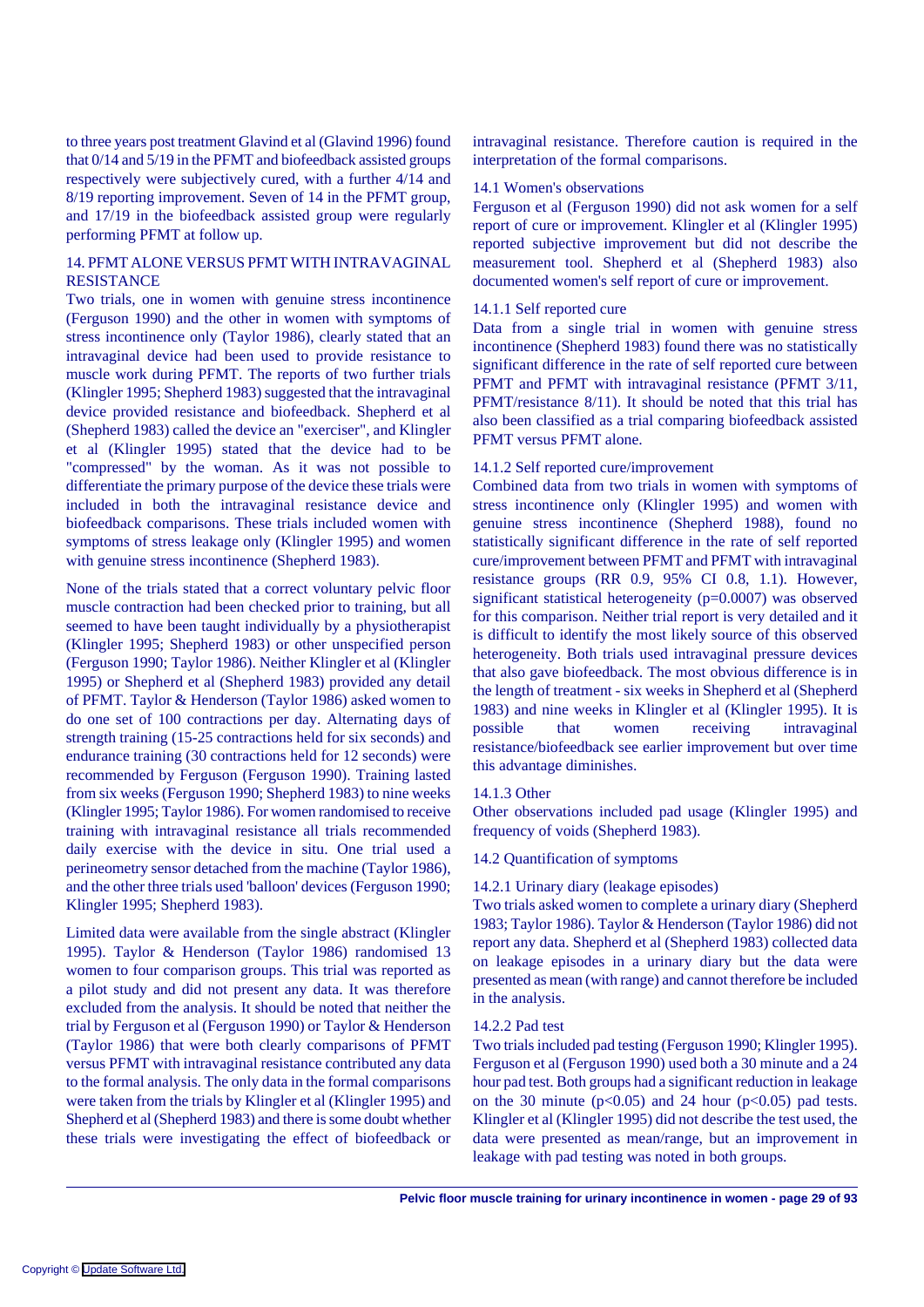### 14.3 Clinicians' measures

Perineometry (Ferguson 1990; Shepherd 1983) and EMG (Taylor 1986) were used to assess pelvic floor muscle activity. Taylor & Henderson (Taylor 1986) presented no data. Shepherd et al (Shepherd 1983) presented data as mean/range but demonstrated improvement in vaginal squeeze pressure in both groups. Ferguson et al (Ferguson 1990) found significant improvement in both groups in maximum intravaginal pressure  $(p<0.05)$  and endurance  $(p<0.05$  resistance group,  $p<0.01$  PFMT group).

# 14.4 Quality of life

No validated generic or condition specific quality of life instruments were reported.

### 14.5 Socioeconomics

No trial included any formal economic analysis. Shepherd et al (Shepherd 1983) reported on the number of treatments for each group. The mean number of treatments in the resistance group was 5.7 (range 4-10) versus 3.5 (range 2-8) in the PFMT group.

14.6 Other

14.6.1 Adverse events

None of the included trials referred to adverse events.

# 14.6.2 Withdrawals/losses to follow up

Two trials apparently had no losses to follow up (Ferguson 1990; Klingler 1995). Taylor & Henderson (Taylor 1986) had one withdrawal but group allocation was not stated, and Shepherd et al (Shepherd 1983) reported 3/11 drop outs in the PFMT group versus 0/11 in the resistance group.

# 14.6.3 'Compliance'

One trial used a training diary but did not report any data (Taylor 1986).

# 14.6.4 Incontinence at long term follow up

None of the included trials reported follow up beyond the post treatment assessment.

# 15. PFMT ALONE VERSUS PFMT WITH ELECTRICAL STIMULATION

Four trials, all in women with genuine stress incontinence, compared a combination of PFMT and electrical stimulation with PFMT alone (Hofbauer 1990; Knight 1998; Tapp 1987; Tapp 1989). One of the trials (Knight 1998) was a three arm RCT that compared PFMT/home biofeedback and low intensity stimulation, PFMT/home biofeedback and acute maximal stimulation, and PFMT/home biofeedback alone. Data from the two stimulation groups was referred to as Knight 1998a (low intensity stimulation) and Knight 1998b (acute maximal stimulation) and this trial contributed two data sets to the analysis.

Three trials were based on individual teaching of PFMT with a continence advisor (Tapp 1987; Tapp 1989) or physiotherapist (Knight 1998). The remaining trial used group teaching with an undefined "therapist" (Hofbauer 1990). Only Knight et al (Knight 1998) checked that a correct voluntary pelvic floor muscle contraction was being performed. Tapp et al (Tapp 1989) gave no further detail of PFMT and the three remaining training programmes were different. Hofbauer et al (Hofbauer 1990) provided 20 minutes of group training twice a week for an unspecified length of time and Tapp et al (Tapp 1987) asked women to complete one set of four contractions hourly every day for three months. The training programme in Knight et al (Knight 1998) was based on one set of 20 contractions (10 sustained and 10 fast) six times a day, daily, for six months.

Two trials used faradic current (Tapp 1987; Tapp 1989). Tapp et al (Tapp 1987) delivered the stimulation through a vaginal electrode, twice a week for one month. Tapp et al (Tapp 1989) gave no detail of the stimulation protocol. Hofbauer et al (Hofbauer 1990) provided little information other than that 10 minutes of stimulation was given three times a week for six weeks using extra vaginal and lumbar electrodes, with the current intensity increased to produce a noticeable contraction to which the woman added her own voluntary contraction.

In Knight et al (Knight 1998) the low intensity stimulation was provided by a portable battery powered stimulator and vaginal electrode at a frequency of 10 Hz (with 35 Hz bursts), with a pulse duration of 200 microseconds. The duty cycle was five seconds on, five seconds off, and women were instructed to adjust the intensity to a barely perceptible tingling. The stimulator was used overnight for six months, but not during menstruation. The acute maximal stimulation was delivered by a mains powered stimulator and vaginal electrode at a frequency of 35 Hz and a pulse duration of 250 microseconds. The duty cycle was five seconds on and five seconds off and women were instructed to perform a voluntary pelvic floor muscle contraction with stimulation. Sixteen 30 minute treatments were given.

Limited data were available from the two abstracts (Tapp 1987; Tapp 1989). The trial by Tapp et al (Tapp 1989) was published in two abstracts but there were inconsistencies in the data reporting. As the reviewers were not able to check the data with the original authors data from Tapp et al (Tapp 1989) was excluded from the formal analysis.

# 15.1 Women's observations

Two trials asked women if their leakage was cured or improved after treatment (Hofbauer 1990; Knight 1998). Tapp et al (Tapp 1987) included a visual analogue scale to assess symptoms of stress leakage but these data were not suitable for inclusion in the analysis.

### 15.1.1 Self reported cure

Data from a single trial in women with genuine stress incontinence (Hofbauer 1990) found no statistically significant difference in rate of self reported cure between the PFMT and PFMT with electrical stimulation groups (PFMT 6/11, PFMT/stimulation 3/11).

15.1.2 Self reported cure/improvement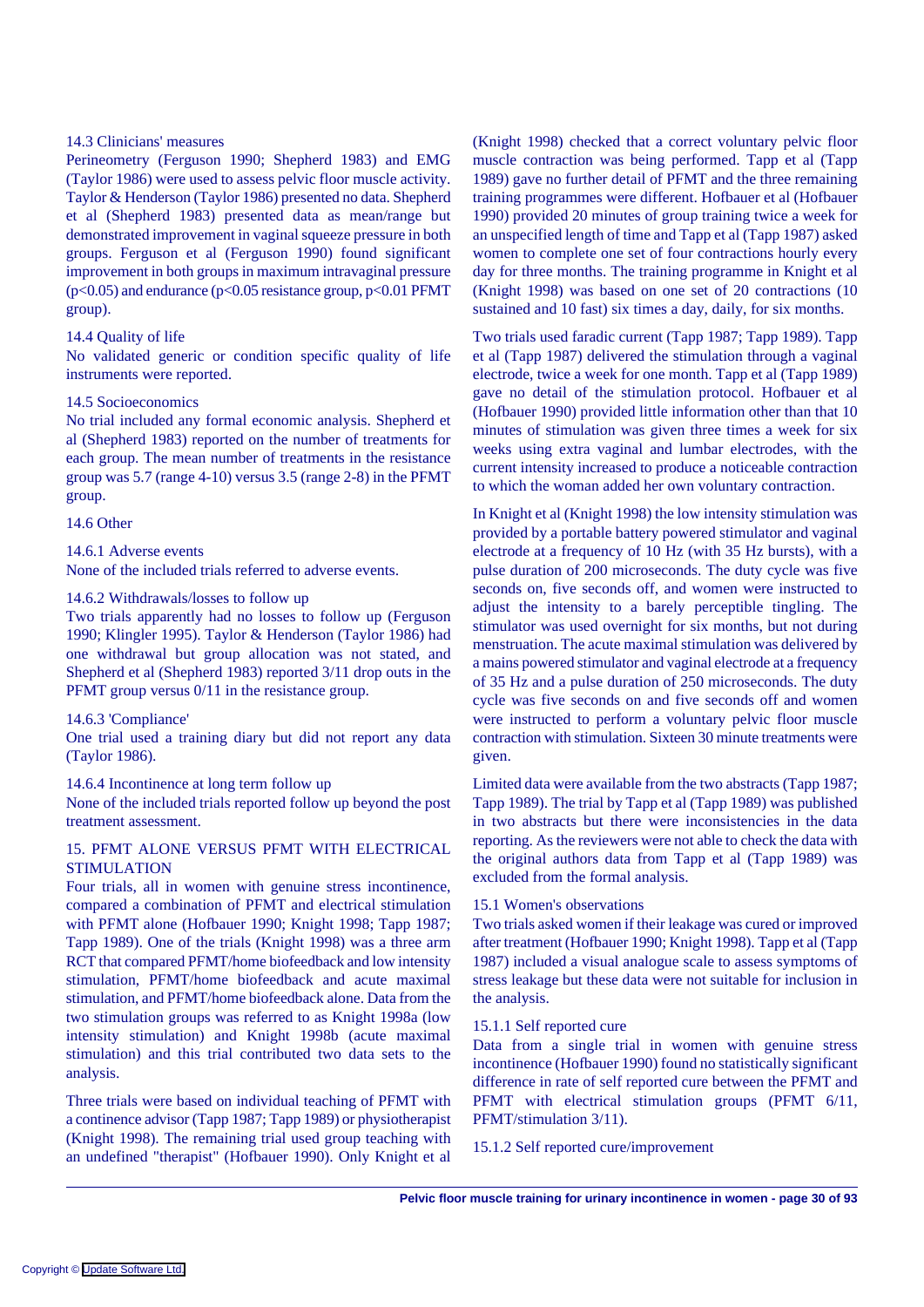Combined data from two trials, both in women with genuine stress incontinence (Hofbauer 1990; Knight 1998) found no statistically significant difference in the rate of self reported cure/improvement between the groups (RR 1.0, 95% CI 0.7, 1.4). One of the trials contributed two data sets to the formal comparison(Knight 1998a & Knight 1998b) so there is some lack of independence in these data but the extent to which this has affected the summary statistic is unknown.

### 15.2 Quantification of symptoms

### 15.2.1 Urinary diary (leakage episodes)

There was no data available from urinary diaries. data were collected but not reported by two trials (Hofbauer 1990; Knight 1998), the latter because many data sets were incomplete.

#### 15.2.2 Pad test

Three trials included a pad test (Knight 1998; Tapp 1987; Tapp 1989) but no data were presented by the latter two. Knight et al (Knight 1998) did not state the type of pad test used but the description indicated a short pad test on a standardised bladder volume. After twelve months PFMT, PFMT/low intensity stimulation and PFMT/maximal intensity stimulation groups all demonstrated a significant reduction in leakage on pad test  $(p=0.0012, p=0.0062, p=0.0003$  respectively) but there was no statistically significant difference between the groups. In addition Knight et al (Knight 1998) reported the number of women from each group who were cured (less than two grams leakage) or greatly improved (75% reduction in leakage or more). The combined cure/greatly improved values were 13/21 (PFMT), 10/25 (PFMT/low intensity stimulation), and 16/24 (PFMT/maximal intensity stimulation).

#### 15.3 Clinicians' measures

One trial used a perineometer to measure pelvic floor muscle activity (Knight 1998) and found significant improvement in all the parameters (strength, area under the curve, gradient) measured in all groups but no statistically significant difference between the groups post treatment.

#### 15.4 Quality of life

No validated generic or condition specific quality of life instruments were reported.

### 15.5 Socioeconomics

None of the trials included any formal economic analysis. Tapp et al (Tapp 1987, Tapp 1989) reported the number of women from each group who requested surgery post treatment. Six of 14 and 8/23 from PFMT with stimulation groups and 10/15 and 11/21 from PFMT groups requested surgery respectively. Tapp et al (Tapp 1989) included six month follow up and at that time one more women in the PFMT group and three from the combination therapy group requested surgery.

# 15.6 Other

# 15.6.1 Adverse events

None of the four trials referred to adverse events associated with treatment.

### 15.6.2 Withdrawals/losses to follow up

Two trials apparently had no losses to follow up (Hofbauer 1990; Tapp 1987). In one trial the reporting of withdrawals was inconsistent (Tapp 1989). In Knight et al (Knight 1998) drop outs numbered 3/21 from the PFMT group, 6/25 from the low intensity stimulation group, and 4/24 from the maximal stimulation group.

#### 15.6.3 'Compliance'

Knight et al (Knight 1998) asked women to rate the proportion of the requested treatment they had undertaken. With regard to PFMT the median percentage "compliance" with training was reported to be 90% in the PFMT group and 72.5% in the low intensity stimulation group. Data were not reported for the maximal stimulation group.

### 15.6.4 Incontinence at long term follow up

Follow up data was available from Knight et al (Knight 1998: 12 months) and Tapp et al (Tapp 1989: six months). The data from Tapp et al (Tapp 1989) has been presented in the socioeconomic section. Knight et al (Knight 1998) found the number of women who reported cure or great improvement at 12 months was 9/14 from the PFMT group, 7/15 from the low intensity stimulation group, and 17/20 from the maximal intensity stimulation group.

#### 16. PFMT ALONE VERSUS PFMT WITH VAGINAL CONES

Two trials compared PFMT versus PFMT with vaginal cones. One trial included postnatal women with symptoms of urine leakage (Wilson 1998) and the other women with genuine stress incontinence (Pieber 1995). It should be noted that Wilson & Herbison (Wilson 1998) included two different PFMT training programmes. Women were randomised to receive standard postnatal care (i.e. usually includes PFMT in an group setting antenatally/postnatally) or individualised postnatal PFMT teaching with a physiotherapist. In addition a group were randomised to receive individualised postnatal PFMT in combination with vaginal cones. Consequently Wilson & Herbison (Wilson 1998) has contributed two data sets to the analysis: standard PFMT versus PFMT with vaginal cones (Wilson 1998a) and individualised PFMT versus PFMT with vaginal cones (Wilson 1998b).

In Wilson & Herbison (Wilson 1998) women receiving the individualised PFMT programme were asked to aim for eight to ten sets of 10 contractions per day (total 80 - 100) over nine months. The PFMT programme described by Pieber et al (Pieber 1995) included individual teaching and check of a correct voluntary pelvic floor muscle contraction, with a home programme of 100 contractions per day for 12 weeks. With regard to the vaginal cones training protocol women in the trial by Wilson & Herbison (Wilson 1998) had a set of nine cones ranging in weight from 20 - 100 grams. Women were asked to retain the heaviest cone possible for 15 minutes twice a day, progressing cone weight as able. In Pieber et al (Pieber 1995) the set of five cones ranged in weight from 20 - 70 grams and women were asked to retain the heaviest cone possible for 15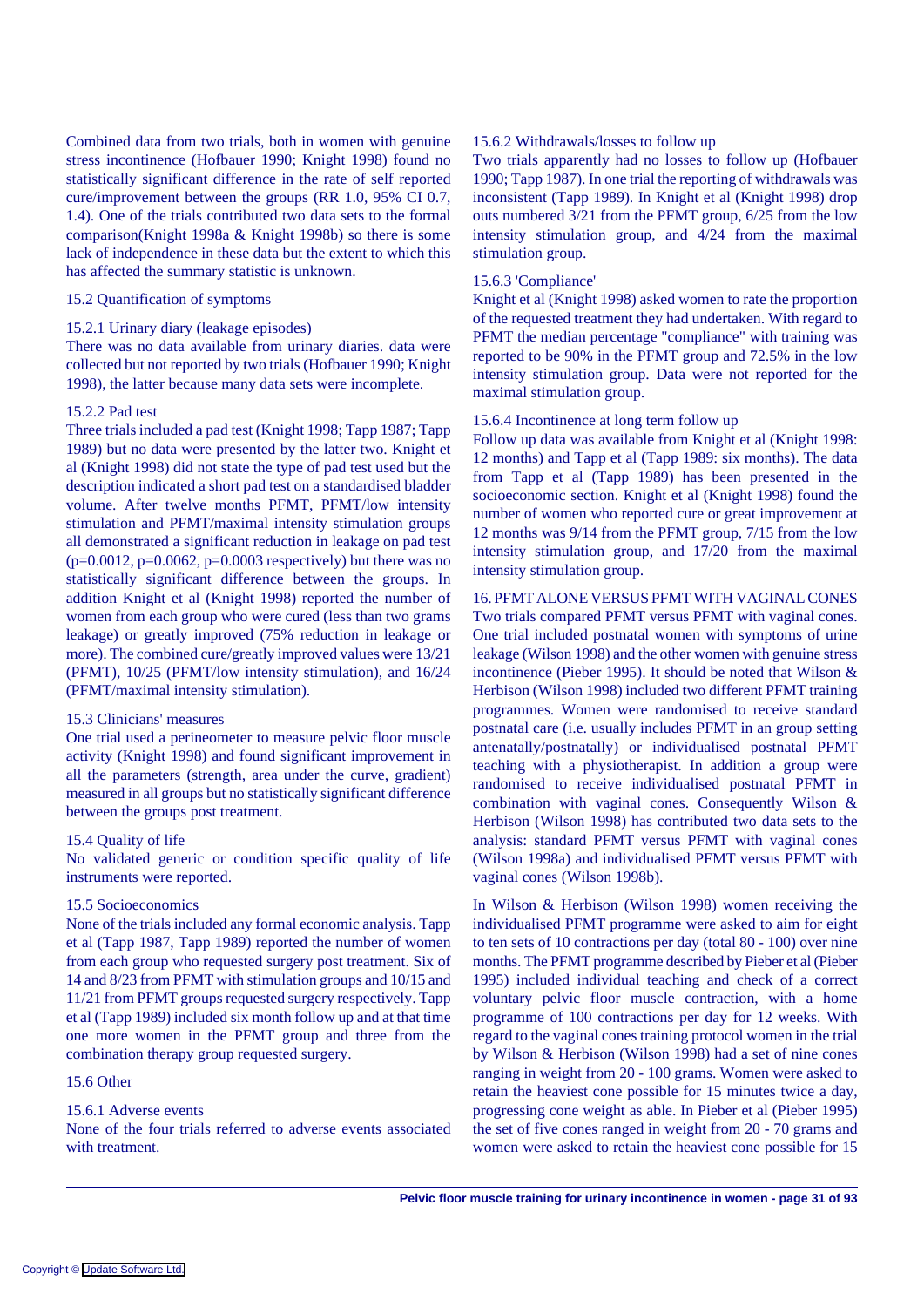minutes per day while continuing with their normal daily activity.

### 16.1 Women's observations

Subjective 'cure' was not reported in either trial, however Wilson & Herbison (Wilson 1998) included data that indicated how many women no longer had symptoms of urine leakage and this was classified as 'cure'. Pieber did report 'cure' but it was a combined measure (subjective improvement and negative stress test) so this was excluded from the analysis.

### 16.1.1 Self reported cure

In postnatal women with symptoms of urinary incontinence there was no statistically significant difference between the PFMT and PFMT with cones for self reported cure (RR 0.8, 95% CI 0.5, 1.4). The two data sets that contributed to this comparison came from the same trial (Wilson 1998a; Wilson 1998b) and therefore the data lacks independence. While no statistical heterogeneity (p=0.14) was observed there was significant clinical heterogeneity in the comparisons. The data that favoured the combination therapy (Wilson 1998a) came from a comparison of standard postnatal care (i.e. teaching of PFMT was given antenatally or postnatally in group teaching or through the provision of leaflets or audiotape) versus individual appointments with a physiotherapist to teach PFMT and the use of vaginal cones. The data set (Wilson 1998b) that favoured PFMT came from a comparison of individualised PFMT with vaginal cones versus individualised PFMT. The difference in type of PFMT ('standard' versus 'individualised') might explain the possible difference in effect.

### 16.1.2 Self reported cure/improvement

A single trial in women with genuine stress incontinence (Pieber 1995) indicated that there was no statistically significant difference between the groups for self reported cure/improvement (PFMT 14/25, PFMT/cones 6/21).

#### 16.1.3 Other

No other data relating to women's observations of change were reported.

### 16.2 Quantification of symptoms

16.2.1 Urinary diary (leakage episodes) Neither trial reported data from a urinary diary.

#### 16.2.2 Pad test

Pieber et al (Pieber 1995) did include a stress test, but the data were combined with a subjective rating of change in leakage, and was therefore unsuitable for analysis.

### 16.3 Clinicians' measures

Wilson & Herbison (Wilson 1998) used a perineometer to measure maximal and sustained (five seconds) vaginal squeeze pressure (cm water). The data did not show any difference between the groups for maximal contractions (standard PFMT (n=79, mean 13.1, 95% CI 11.3, 14.9), individualised PFMT (n=19, mean 13.6, 95% CI 9.8, 17.4), PFMT with cones (n=13, mean 13.0, 95% CI 8.1, 17.9)) or sustained contractions (standard (n=79, mean 6.7, 95% CI 5.4, 8.1), individualised PFMT (n=19, mean 7.9, 95% CI 5.3, 10.6), PFMT with cones (n=13, mean 6.1, 95% CI 4.0, 8.2)).

#### 16.4 Quality of life

Neither trial used a generic or condition specific quality of life questionnaire with established validity and reliability. Wilson & Herbison (Wilson 1998) reported sexual satisfaction scores (questionnaire modified from the Golombok and Rust reference inventory of sexual satisfaction) but found no statistically significant difference between the comparison groups.

### 16.5 Socioeconomics

Neither trial included any formal economic analysis. Wilson & Herbison (Wilson 1998) collected data on the average teaching time for individualised PFMT and combined PFMT/cones group. PFMT teaching took an average of 32 minutes (95% CI 30, 34) and the combined therapy 38 minutes (95% CI 34, 42).

# 16.6 Other

### 16.6.1 Adverse events

Adverse events were not mentioned in either trial report.

# 16.6.2 Withdrawals/losses to follow up

Losses to follow up post treatment were 11/25 in the PFMT group and 8/21 in the PFMT/cones group (Pieber 1995), and 26/117 in the standard PFMT group, 20/39 in the individualised PFMT group, and 24/38 in the PFMT/cones group (Wilson 1998).

### 16.6.3 'Compliance'

At nine months post treatment Wilson & Herbison (Wilson 1998) asked women how much PFMT they were performing. Some PFMT had been completed in the last month by 59/91 in the standard PFMT group, 19/19 in the individualised PFMT group, and 14/14 in the PFMT/cones group. Fewer women were performing daily training; 8/91, 13/19 and 9/14 respectively. The average (95% CI) number of daily contractions was 35 (30, 40), 86 (68, 104) and 73 (51, 42) respectively.

# 16.6.4 Incontinence at long term follow up

Wilson & Herbison (Wilson 1998) administered a telephone questionnaire at two or more years following delivery (i.e. 15 months or more after the end of treatment) but the results were not presented separately for all comparison groups. Data from the standard postnatal intervention was compared with all three interventions provided individually by physiotherapists (i.e. individualised PFMT, individualised PFMT with cones, and cones alone). No significant differences between the standard and combined physiotherapy groups were shown. Nine of the 168 women followed up had undergone surgery and 70 women were pregnant at the time of follow up and/or had delivered another child. Of the 89 women remaining 50 reported urine leakage, 50 had done some PFMT within the last month (although it is not known if they were necessarily the women with leakage), and six were doing daily PFMT. The number of contractions per day had reduced significantly from post treatment assessment.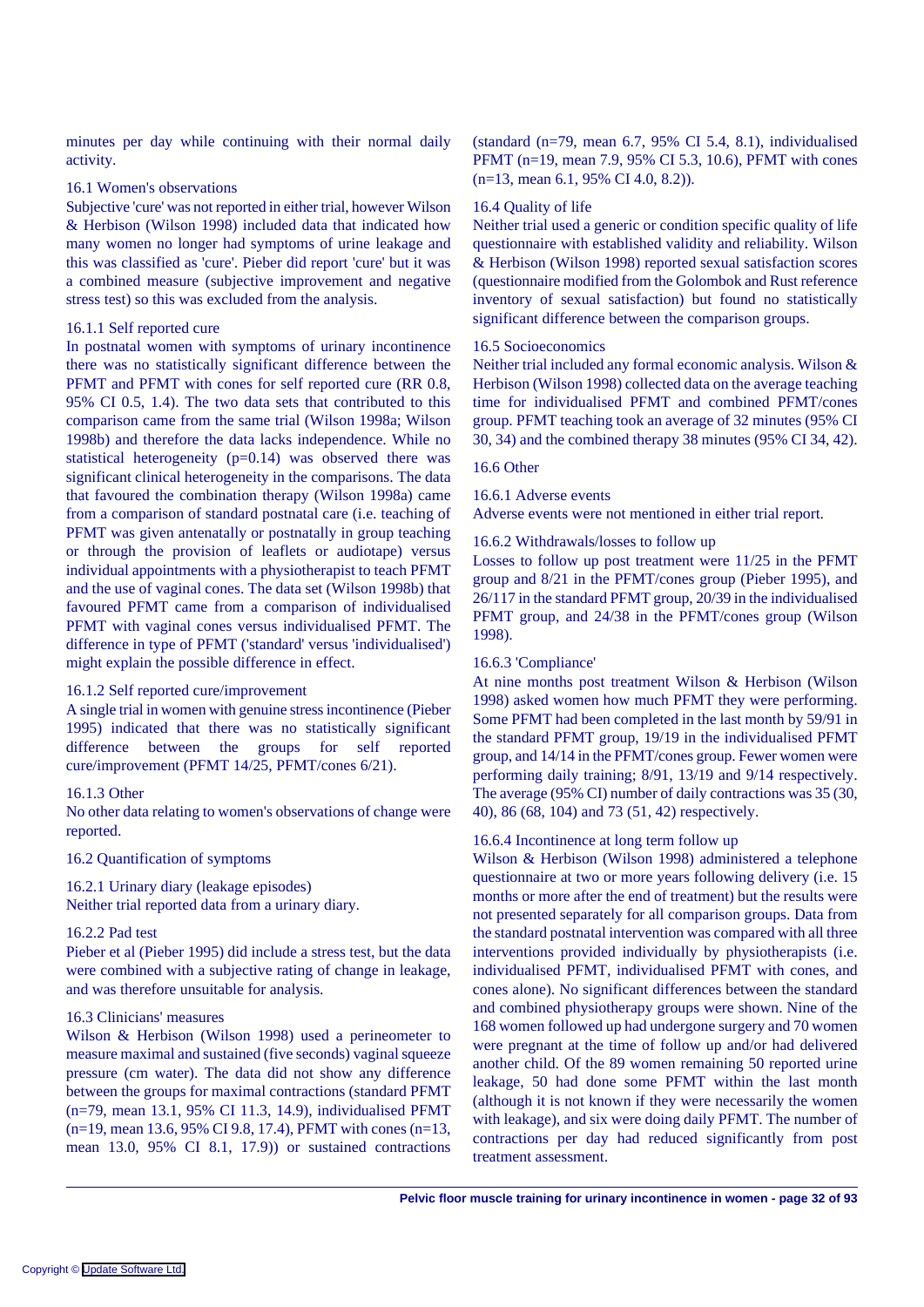# 17. PFMT ALONE VERSUS PFMT WITH BEHAVIOURAL THERAPY (BLADDER TRAINING)

A single trial addressed this comparison in women with genuine stress incontinence, detrusor instability or both (Wyman 1998). PFMT included a graded home training programme that began with 5 fast (three second hold) and 10 sustained (10 second hold) contractions twice a day and progressed to a maximum of 10 fast and 40 sustained contractions per day. The use of a voluntary pelvic floor muscle contraction prior to rises in intra-abdominal pressure, and for urge suppression, was encouraged. Four sessions of visual biofeedback were also included. Behavioural training used a structured education programme, the use of voiding diaries, progressive timed voiding (progressing 30 minutes per week) and urge inhibition techniques. Both groups received 12 weeks of treatment with the same number of clinic visits and telephone contacts.

# 17.1 Women's observations

# 17.1.1 Self reported cure

Women used a five point Likert scale to rate the change in their symptoms (much worse to much better) so no data were available on 'subjective' cure.

# 17.1.2 Self reported cure/improvement

On the basis of a single trial in women with genuine stress incontinence, detrusor instability or both (Wyman 1998), self reported cure/improvement was more likely with combined PFMT/bladder training than PFMT alone (PFMT 48/64, PFMT/bladder training 55/61).

# 17.1.3 Other

Wyman et al (Wyman 1998) also asked women to rate their perception of improvement and satisfaction with outcome of treatment.

# 17.2 Quantification of symptoms

# 17.2.1 Urinary diary (leakage episodes)

A seven day urinary diary was completed by women in the trial by Wyman et al (Wyman 1998). The data were presented separately for women with stress incontinence only (Wyman 1998a) versus the women with detrusor instability with or without genuine stress incontinence (Wyman 1998b). Unfortunately the lack of variation in the PFMT group (standard deviation 0.0) for women with genuine stress incontinence has meant that a confidence interval cannot be calculated in the formal comparison. The data from women with detrusor instability with or without genuine stress incontinence found no statistically significant difference between the groups (PFMT, n=18, mean 1.7 sd 1.8 versus PFMT/bladder training, n=16, mean 0.8 sd 1.3).

# 17.2.2 Pad test

Although a pad test was included in the trial the amount of missing data for this outcome immediately after treatment and at 3 month follow up meant that the analysis was not reported in the original publication.

# 17.3 Clinicians' measures

Digital palpation of the pelvic floor muscles was performed at initial assessment but this was not apparently repeated post treatment.

# 17.4 Quality of life

Validated generic and condition specific quality of life questionnaires were used: the SF36, Incontinence Impact Questionnaire - Revised, and the Urogenital Distress Inventory. Immediately post treatment Wyman et al (Wyman 1998) noted that women with detrusor instability in the combination therapy group reported significantly less life impact than those in the PFMT group . At three months after treatment there was no statistically significant difference between the groups for any quality of life measure.

# 17.5 Socioeconomics

No formal economic analysis was undertaken but women were asked how satisfied they were with the outcome of treatment. Fifty of the 61 women in the combination therapy group were very satisfied with the outcome of treatment, as were 46/64 in the PFMT group.

# 17.6 Other

17.6.1 Adverse events

There was no record of adverse events in the trial.

# 17.6.2 Withdrawal/losses to follow up

Reasons for withdrawal were reported, but group allocation was not. There was some inconsistency in the number of reported withdrawals and the number of women for whom data were reported immediately after treatment (three months). Of the 204 women originally randomised data were reported for 193 of them.

# 17.6.3 'Compliance'

The proportion of attendance for clinic visits, the mean number of recommended voids (behavioural therapy group), and the mean number of pelvic floor muscle contractions (PFMT groups) were used as measures of how well women managed to cope with the requirements of training. In the combination therapy group 73% of women attended all six clinic visits, compared with 53% in the PFMT group. Eighty-one percent of women in the combination therapy group were able to complete the scheduled voiding programme as recommended, and three months after completion of treatment 40% were still using the scheduled voiding programme. The combination therapy group managed 78% of the recommended PFMT compared with 84% of women in the PFMT group, and at three months post treatment the numbers doing PFMT most of the time had decreased to 58% and 64% respectively.

# 17.6.4 Incontinence at long term follow up

Further follow up was undertaken 3 months after the end of treatment. Wyman et al (Wyman 1998) stated that there were no statistically significant differences between the groups for the number of incontinent episodes per week, quality of life measures, or satisfaction with outcome. However it was noted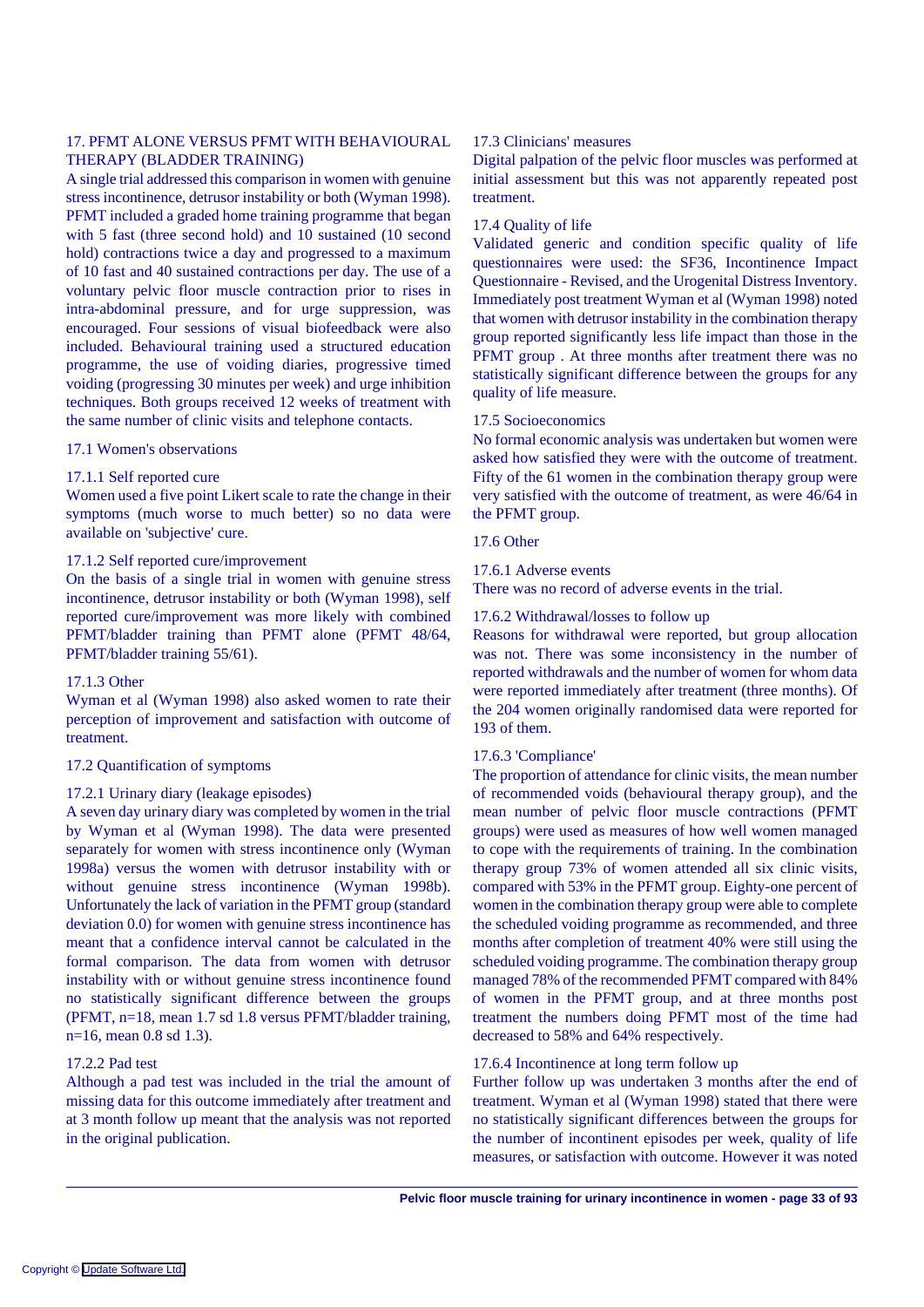that the number of women in the PFMT group who reported complete remission of leakage episodes continued to increase over the follow up period while there was no further change in the combination therapy group.

# **DISCUSSION**

1. Hypothesis one - PFMT is better than no treatment Seven trials, that randomised a total of 679 women (371 PFMT, 308 no treatment), addressed this comparison.

# All women

Three formal comparisons (self reported cure, self reported cure/improvement, and leakage episodes in 24 hours) suggested that PFMT was significantly better than no treatment in women with stress and/or mixed incontinence. Statistically significant heterogeneity was observed for the comparison of leakage episodes. The trial by Bø et al (Bø 1999) was of high methodological quality but also offered women in the no treatment group the use of an anti-incontinence device. Either of these might explain the smaller treatment effect seen in this trial although viewed alone it still showed significant benefit of PFMT.

A variety of short pad tests (three trials) consistently found a greater reduction in leakage in women who had PFMT. Three trials assessed pelvic floor muscle activity. Two trials, in women with stress and/or mixed incontinence, reported greater improvement in the pelvic floor muscle measures after training. One trial, in women with symptoms of urine leakage found no difference but the muscles were remeasured after a single week of training that this may be insufficient time for any effect to be observed.

Quality of life has not been addressed using a validated measure, but one trial indicated that women in the PFMT groups had significant improvements in the Social Activity Index compared with women receiving no treatment. Although no formal economic analysis has been done a single trial indicated that only 4/25 women with genuine stress incontinence wanted further treatment after PFMT compared with 28/30 women who had received no treatment.

Sensitivity analysis - women with stress incontinence alone (symptom or urodynamic)

Two data sets from women with stress incontinence alone contributed to the formal comparison of self reported cure/improvement. When the data were combined PFMT was significantly better than no treatment.

# Adverse events, withdrawals

Few, minor, adverse events were reported with PFMT and all of them were reversible. The number of withdrawals from both PFMT and no treatment groups was similar.

# Other comments

It is interesting to note the wide range of that appeared to be effective. This raises a number of questions about which element, or combinations of elements, of training are most effective. Some trials (e.g. Bø 1990, Bø 1999) have based the PFMT training programme on accepted physiological principles of strength training. Other trials have been less explicit about the physiological reasoning underlying their choice of programme. The recent trial by Miller et al (Miller 1998) is the first trial to investigate the effect of the use of a voluntary pelvic floor muscle contraction prior to an anticipated change in intra-abdominal pressure without the more traditional strength training. The apparent benefit of this education/advice after one week suggests that learning to time a voluntary pelvic floor muscle contraction to prevent leakage might be one element of an effective training programme.

Anecdotally, contact with a health care professional for treatment of a urine leakage problem usually includes considerable advice/education on the anatomy and physiology of the bladder and pelvic floor, lifestyle advice (e.g. fluids, weight, posture and ergonomics of lifting etc), and information on good bladder habits. These elements of 'intervention' are rarely reported and their effect has not been investigated. It is therefore difficult to determine if the effect of an intervention such as PFMT in comparison to no treatment reflects the effect of PFMT, the effect of the advice/education given in addition to the training programme, or a combination of both.

PFMT is generally thought to be of greatest benefit for women with genuine stress incontinence. The formal comparisons suggest that women with symptoms and/or urodynamic diagnoses of stress or mixed incontinence may benefit. Sensitivity analysis, where appropriate, did not show a different effect in women with symptoms of stress or mixed incontinence versus women with urodynamic diagnosis of genuine stress incontinence. This raises the question whether women need urodynamic testing prior to referral for conservative management of a urine leakage problem. In the course of the search for trials suitable for inclusion in the review a single RCT was found in which women were randomised to receive urodynamics, or not, prior to conservative management (PFMT and/or behavioural training) of urine leakage (Ramsay 1994). The two groups had treatment based on their diagnosis by urodynamics or symptom reporting but there was no significant difference in outcome between the groups. It seems PFMT may be an effective first line treatment for women with symptoms of stress or mixed incontinence and that the need for urodynamic investigation prior to conservative management has not been established.

Other characteristics might well affect treatment prognosis (e.g. age, previous pelvic surgery, etc). Specific investigation of these characteristics and effects was beyond the scope of the review although their contribution to the observed heterogeneity in some comparisons is discussed where appropriate. It is worth noting some trials in the review used highly selected samples of women with a number of explicit inclusion/exclusion criteria while others were as inclusive of women with urine leakage problems as possible. Readers are advised to review the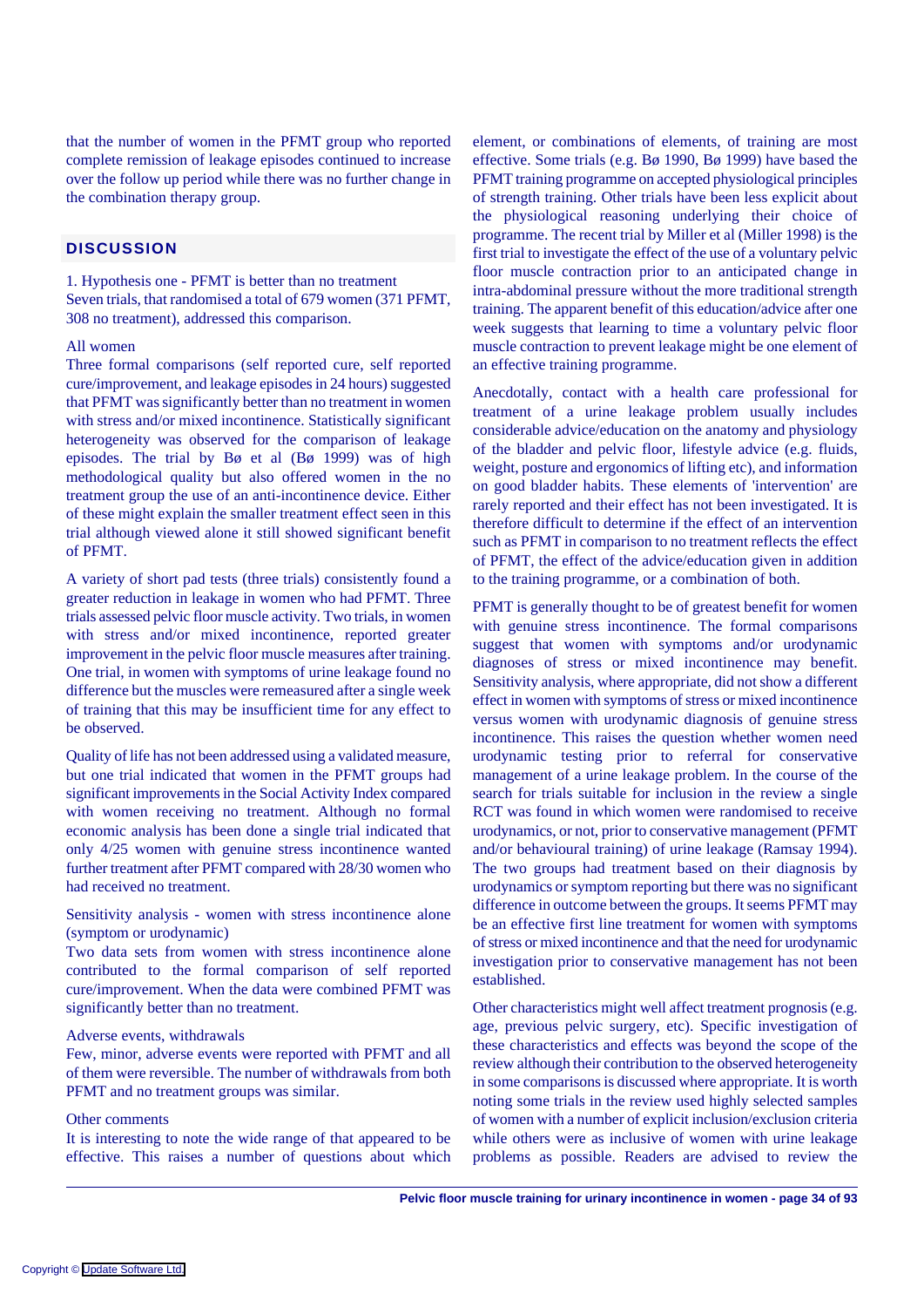characteristics of individual trials, see Table of Included Studies, as appropriate.

2. Hypothesis two - PFMT is better than placebo treatment Three trials, that randomised a total of 208 women (109 PFMT, 99 placebo treatment), addressed this comparison.

# All women

Three formal comparisons (self reported cure, self reported cure/improvement, and leakage episodes in 24 hours) suggested that PFMT was significantly better than placebo treatment in women with stress and/or mixed incontinence and/or detrusor instability. Statistically significant heterogeneity was observed for the comparison of self reported cure/improvement. The likely source of the heterogeneity is the comparison of PFMT and placebo PFMT, which did not show any difference between the treatments. It is possible that the placebo programme did in fact 'train' the pelvic floor muscles unintentionally. It does not appear to be appropriate to combine the placebo PFMT data with other placebo comparisons.

Quality of life was not investigated. No formal economic analysis was undertaken but one trial in women with detrusor instability with or without genuine stress incontinence did ask women if they wanted further treatment on completion of the trial. More than three-quarters of the women in the placebo medication group wanted further treatment.

Sensitivity analysis - women with stress incontinence (symptom or urodynamic)

No more than one trial in women with stress incontinence alone contributed to each comparison therefore formal sensitivity analysis was not appropriate.

# Adverse events, withdrawals

Women receiving placebo medication were more likely to report a dry mouth than those in a comparison PFMT group. Two of the trials apparently had no withdrawals from either PFMT or placebo treatment arms, but there were three times more dropouts in the placebo medication group than the PFMT group.

# Other comments

The formal comparisons suggest that the treatment effect is greater when PFMT is compared with no treatment than when PFMT is compared with placebo treatments. Placebo treatments are substantially different from no treatment. It is possible, for example, that women in placebo groups received the usual advice/education component of treatment, along with the sham treatment, as a result of their contact with a health professional. Unfortunately advice/education are rarely documented. The reduced treatment effect might reflect the anecdotal evidence of improvement many women with urine leakage experience with simple information and lifestyle changes (e.g. caffeine reduction).

3. Hypothesis three - There is a difference in the effectiveness of different PFMT programmes

Six trials, in 1080 women (580 'standard PFMT', 500 'intensive PFMT') addressed this comparison. Two trials compared

standard home based PFMT versus home-based training assisted by audiotape. Two trials, in postnatal women, compared standard antenatal/postnatal care (that probably included instruction in PFMT) versus an individualised programme of postnatal PFMT. The other two trials compared a standard home-based PFMT programme with a programme that included more contact with a physiotherapist resulting in more 'intensive' training. Therefore the comparison is 'intensive' versus 'standard' PFMT.

## All women

The formal comparison for self reported cure suggested that 'intensive' PFMT was significantly better than 'standard' PFMT in women with genuine stress incontinence or postnatal symptoms of urine leakage. Two of the trials were in postnatal women while the other was in a group of women who were somewhat older at the time of treatment. In the two postnatal trials 'individualised' PFMT training was shown to be better than 'standard' postnatal care at reducing the prevalence of urinary leakage. In the other trial greater contact with the physiotherapist (home training plus weekly exercise class) was better than home training alone. Similarly self reported cure/improvement was significantly more likely with 'intensive' training in women with genuine stress incontinence.

There were contrasting findings for short pad tests. A trial in postnatal women with urine leakage found no difference between the groups, as did a trial in progress in women with genuine stress incontinence. However the other trial in women with genuine stress incontinence found that the 'intensive' training group had a significant reduction in leakage with a 90 second stress test. The same trials measured pelvic floor muscle activity and all found significant improvements over baseline. The trial in postnatal women found no difference between the groups post treatment. Two trials were in women with genuine stress incontinence (one of them a trial in progress), and found a significant difference in favour of the 'intensive' group while the other did not. The trial that found the difference measured women after six months of training while women in the other, incomplete trial, were remeasured after only four weeks.

One trial used a validated measure of anxiety and depression and found that postnatal women receiving 'individualised' PFMT appeared to be less anxious or depressed than the 'standard' treatment group. No other generic or condition specific quality of life measure was used and no formal economic analysis has been undertaken. The average time taken to teach the 'individualised' was 32 minutes.

Sensitivity analysis - women with stress incontinence (symptom or urodynamic)

Two data sets from women with stress incontinence alone contributed to the formal comparison of self reported cure. When the data were combined 'intensive' PFMT was significantly better than 'standard' training for women with stress incontinence.

Adverse events, withdrawals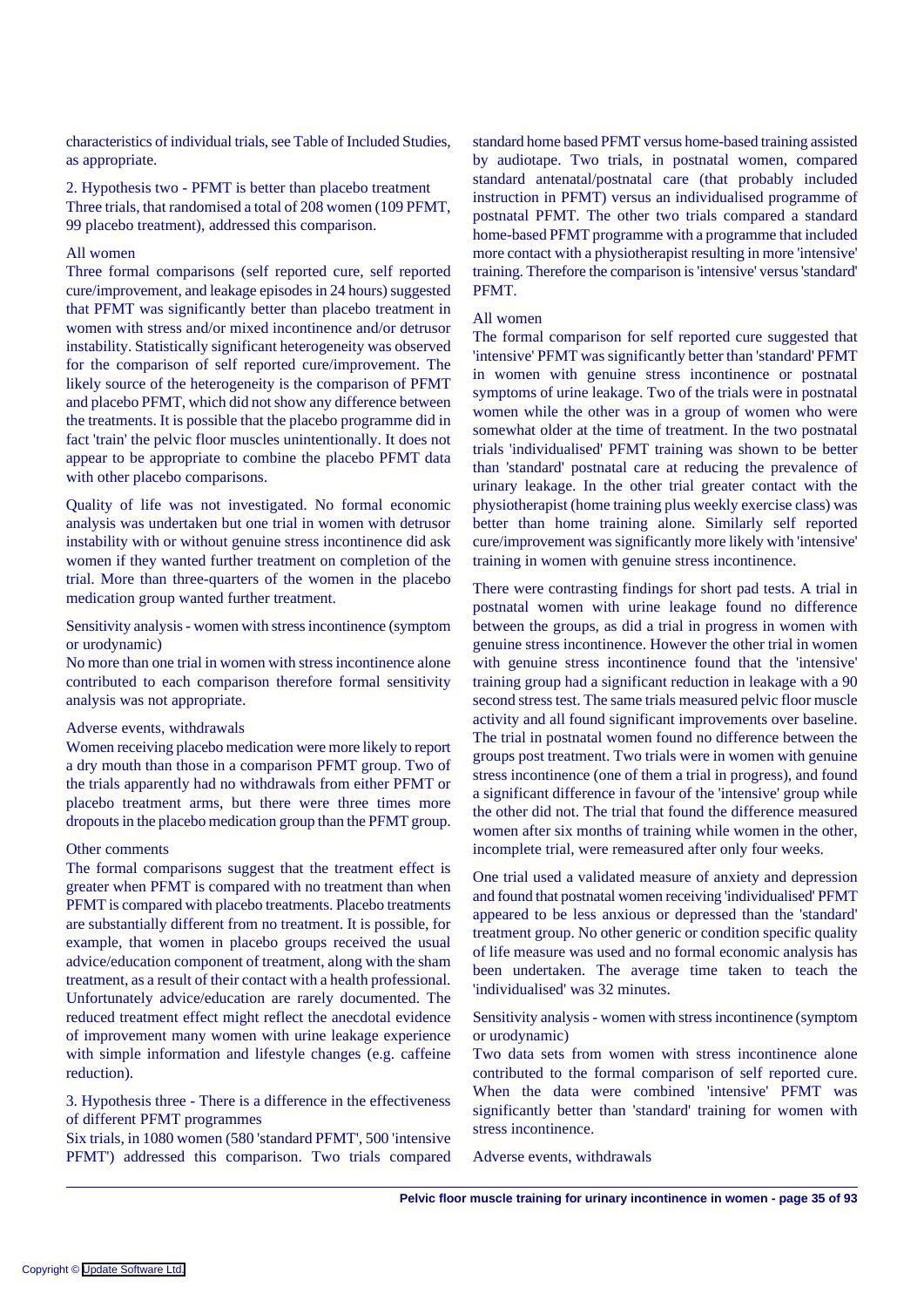No adverse events were reported but the withdrawal rate from 'standard' treatments was slightly higher than 'intensive' treatment groups.

## Other comments

All the trials included in this comparison used outpatient based programmes, and this is the usual method of service delivery for conservative management of urinary incontinence in women. However, in the search for trials suitable for inclusion in the review an RCT comparing inpatient and outpatient conservative management (PFMT, behavioural training) for women with a mixed pattern of urinary symptoms (frequency, urgency, nocturia, urge and stress leakage) was found (Ramsay 1996). Seventy-four women were randomised to inpatient or outpatient care and both groups had significant improvement in symptoms but there was no statistically significant difference in the number of women in each group that required further treatment. The cost of outpatient care was half that of inpatient care. On the basis of the limited evidence available the current emphasis on outpatient based care seems appropriate.

4. Hypothesis four - PFMT is better than any other 'single' treatment

## A. PFMT versus electrical stimulation

Eight trials, that randomised 295 women with genuine stress incontinence compared PFMT (145 women) and electrical stimulation (150 women). Three trials used Interferential Therapy, four trials used some other form of alternating current, and in one trial the type of stimulation was not specified. All the trials were undertaken in samples of women with genuine stress incontinence.

# Women with stress incontinence

For women with stress incontinence the formal comparison suggested that there was no statistically significant difference between PFMT and electrical stimulation for self reported cure. Statistically however, this comparison is extremely close to favouring PFMT. While no statistical heterogeneity was observed there were considerable differences in the stimulation protocols. Some readers might consider the extent of the clinical heterogeneity should preclude pooling of these data. Similarly, no statistically significant difference in the rate of self reported cure/improvement was found in the formal comparison and no statistical heterogeneity was found. However, visual inspection of the data plot suggested clinical heterogeneity (i.e. the two trials comparing PFMT and interferential therapy appear different from the two trials that compared PFMT with long term stimulation). If the data from the two trials that used long term intravaginal stimulation are pooled PFMT is more effective than electrical stimulation for self reported cure/improvement. One trial found no difference between the groups for leakage episodes in 24 hours but this was statistically very close to favouring PFMT.

A variety of short pad tests were used. Two trials found that women in the PFMT groups had a greater reduction in leakage than the electrical stimulation groups. The remaining four trials found that both groups significantly improved with treatment but that there was no statistically significant difference between the groups. The single trial that used a long pad test found no statistically significant difference between the groups. Two trials measured pelvic floor muscle activity. One trial found significant change in the PFMT group (perineometry) and the other trial found significant change in the stimulation group (digital palpation).

Quality of life has not been addressed using a validated measure, but one trial found that women in the PFMT group had significant improvements in the Social Activity Index when compared with women in the stimulation group. While no formal economic analysis has been done a single trial found that 4/25 women wanted further treatment after PFMT in contrast to 19/25 in the stimulation group.

## Adverse events, withdrawals

All the adverse events that were reported occurred in the electrical stimulation groups. Sixteen women (of 150) reported an adverse event. On the basis of the available data the dropout rate was slightly higher in the PFMT than stimulation groups. However one trial that contributed drop out data was incomplete and two further trials documented withdrawals without group allocation. It is not clear if there was a real difference in withdrawal rates between the treatments.

## Other comments

It appears that the prior decision to combine all types of electrical stimulation trials might not be appropriate. For instance the effects of maximal short-term medium frequency current (e.g. interferential trials) might be different from the effects of low intensity long-term current. Interested readers are referred to the Protocol for a Cochrane Review: Electrical stimulation for the treatment of urinary incontinence in women.

## B. PFMT versus vaginal cones

Seven trials, that randomised 539 women, compared PFMT (320 women) and vaginal cones (219 women).

### All women

The three formal comparisons gave contrasting findings. There was no difference in the rates of self reported cure between the PFMT and cones groups for women with genuine stress incontinence or postnatal women with urine leakage. The rate of self reported cure/improvement in women with genuine stress incontinence was significantly greater in the PFMT group in one trial but not in two others. The combined data showed no significant difference between the interventions. The trial demonstrating benefit was longer (six months versus four weeks or twelve) and the longer training period might be necessary to show the true effect of PFMT. Finally the combined data from two trials in women with genuine stress incontinence found significantly fewer leakage episodes in 24 hours in the PFMT group.

Contrasting results were found using a variety of short pad tests. The trial in postnatal women with symptoms of urine leakage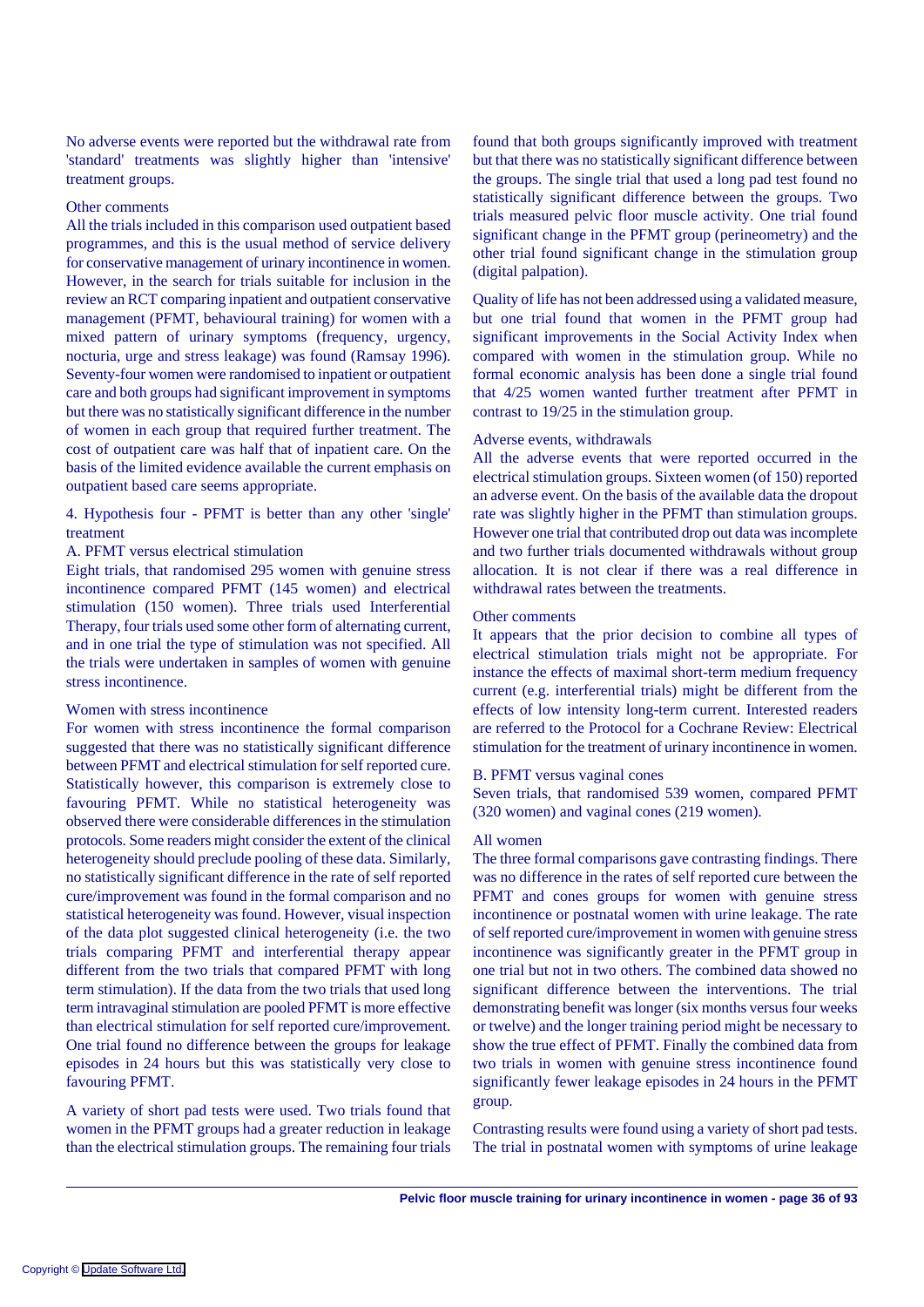found that the cones groups had less leakage than the PFMT group. However the remaining four trials, all in women with genuine stress incontinence, found either significant improvement in both groups with no difference between the groups (three trials) or greater benefit in the PFMT group (one trial).

One trial found no statistically significant difference in the groups post treatment for quality of life using an incontinence specific measure (King's Health Questionnaire). Similarly two further trials found improvements in both groups using non-validated measures. No formal economic analysis has been done. However, one trial found that women in the cones group were much more likely to want further treatment than women in the PFMT group. Two trials reported the number of women referred for surgery after treatment and there was no apparent difference between the groups. Finally, the trial in postnatal women found no statistically significant difference in the time taken to teach PFMT or vaginal cones.

# Sensitivity analysis - women with stress incontinence (symptom and urodynamic)

No sensitivity analyses were appropriate. However readers are referred to the formal comparisons of self reported cure/improvement and leakage episodes (as above) as these comparisons included trials in women with genuine stress incontinence only.

# Adverse events, withdrawals

All the reported adverse events were in the cones groups; 40 adverse events in 219 women. One further trial collected data on adverse events but this has not yet been published. Treatment withdrawals were similar in PFMT and cones groups. However, the conditions imposed by clinical research (e.g. repeated follow up) might not reflect usual practice. With the higher adverse events rate in the cones group it would be interesting to know if this is reflected in high dropout rates from cones treatment in clinical practice.

# Other comments

The effectiveness of vaginal cones has been investigated in a separate Cochrane Review: Vaginal cones for women with urinary incontinence.

# C. PFMT versus behavioural training

A single trial in 132 women with genuine stress incontinence, detrusor instability or both compared PFMT and behavioural (bladder) training. There was no statistically significant difference between the groups for rate of self reported cure/improvement, or number of leakage episodes in 24 hours. The trial used generic and incontinence specific, validated, quality of life measures and found no statistically significant differences between the groups. No formal economic analysis was undertaken but the proportion of women who were satisfied with the outcome of treatment was similar in both groups. A separate Cochrane Review: Bladder training for women with urinary incontinence is available.

# D. PFMT versus medication

Four trials compared PFMT and a pharmaceutical treatment. One trial (132 women) compared PFMT and an anticholinergic (oxybutynin chloride) in women with detrusor instability with or without genuine stress incontinence. Two trials (69 women) compared PFMT and topical oestrogens (Premarin) in women with genuine stress incontinence. The remaining trial (159 women) compared PFMT and an alpha adrenergic (phenylpropanolamine hydrochloride) in women with stress or mixed incontinence.

# Oestrogen medication

Neither of the trials investigating the effect of oestrogens versus PFMT for women with genuine stress incontinence contributed any data to the formal comparisons. Both trials found that women in the PFMT group were more likely to be cured or improved on short pad test. The combined data strongly favours PFMT (21/34 women cured/improved on short pad test after PFMT versus 3/35 women from the oestrogen group). No data on quality of life was reported and nor formal economic analysis completed.

# Anticholinergic medication

For women with detrusor instability with or without genuine stress incontinence there was no statistically significant difference in the rate of self reported cure between PFMT and anticholinergic medication groups. However, PFMT was better than anticholinergic for self reported cure/improvement and the number of leakage episodes in 24 hours. Quality of life was not investigated and no formal economic analysis was undertaken. However noticeably fewer women in the PFMT group wanted further treatment on completion of the trial.

# Alpha adrenergic medication

For women with stress or mixed incontinence there was no statistically significant difference in the rate of self reported cure/improvement between PFMT and alpha adrenergic medication groups. The medication group had fewer leakage episodes in 24 hours than the PFMT group but on pad test there was no statistically significant difference between the groups. Women in the PFMT group had higher digital palpation scores, but the EMG measures of pelvic floor muscle activity showed no statistically significant differences between groups. Quality of life was not investigated and no formal economic analysis was undertaken.

# Adverse events, withdrawals

The trial that compared anticholinergic medication and PFMT used a adverse events checklist and found that two side effects of medication (dry mouth and inability to void) were more common in the medication than placebo medication group. There was no direct comparison of medication and PFMT groups but dry mouth was reported by significantly fewer women in the PFMT group than the placebo medication group. There were twice as many withdrawals from medication groups (23/142) than from PFMT (12/147).

# Other comments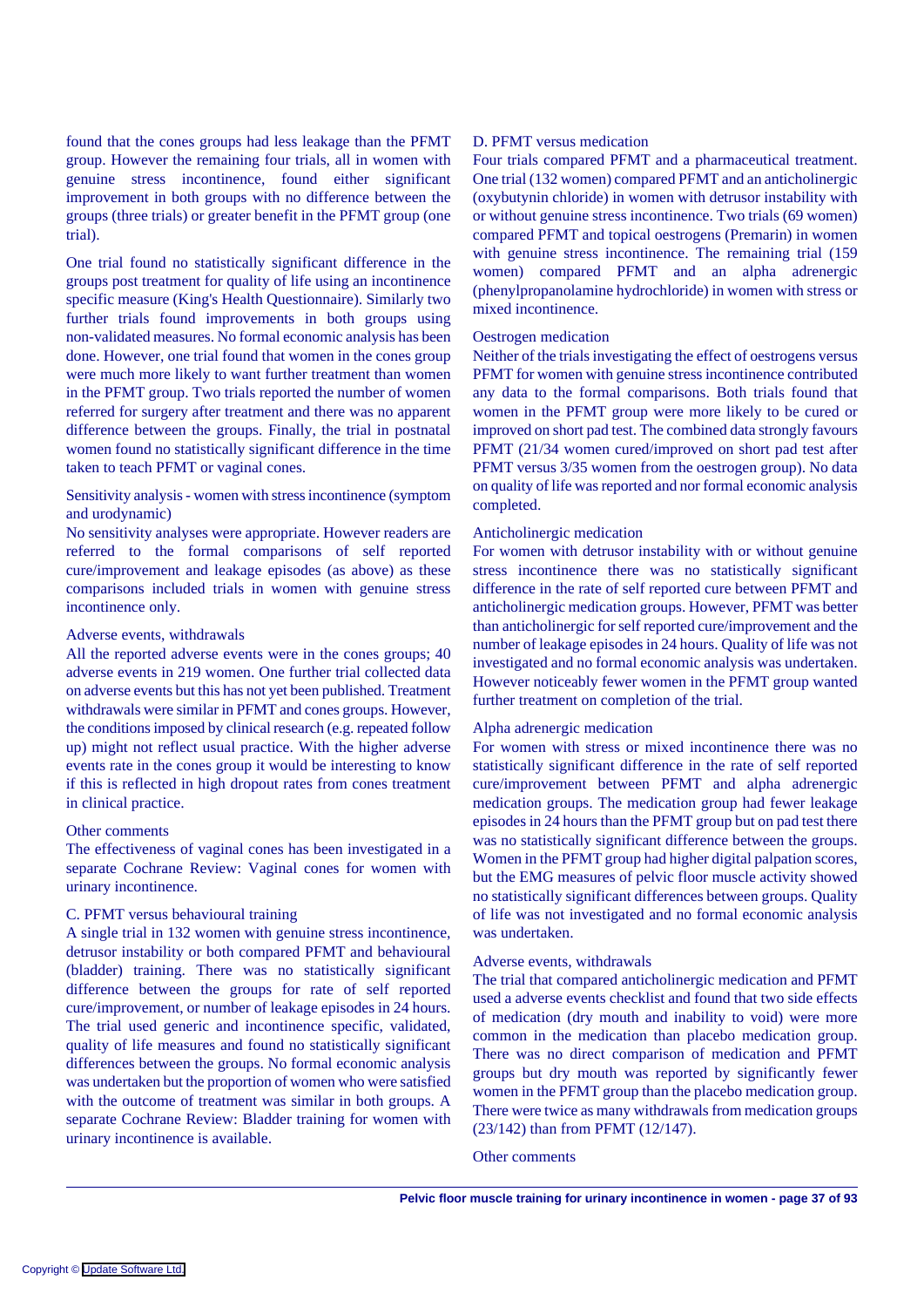Only one of the medications (topical oestrogen) has been compared with PFMT in more than one trial. Both trials were small, and one of them was reported briefly in abstract form only. In view of the frequent use of both conservative therapies and pharmaceutical treatments in the management of urinary incontinence that lack of comparison of the effectiveness of these treatments is disappointing.

## E: PFMT versus surgery

Two trials randomised a total of 94 women with genuine stress incontinence to PFMT or surgery, but only one trial contributed data to the formal analysis. Many more women were cured in the surgery group, but there was no statistically significant difference in the rate of self reported cure/improvement. Both groups showed significant reduction in the number of leakage episodes measured using a three day urinary diary but the surgical group had a significantly greater reduction. No validated quality of life measure was used and no formal economic analysis undertaken. Over a 12 month period 14/24 women in the PFMT group and 7/26 women in the surgical group wanted the alternative treatment. The adverse events reported were all post-surgical (five women). For readers interested in the effectiveness of surgery for women with urinary incontinence, separate Cochrane reviews are available, e.g. Sling operations for urinary incontinence in women.

5. Hypothesis five - PFMT adds benefit to another therapy when compared with the same therapy alone

A. PFMT with electrical stimulation versus electrical stimulation alone

Twenty-two women with genuine stress incontinence were randomised in a trial comparing electrical stimulation with PFMT versus stimulation alone and there was no statistically significant difference in the rate of self reported cure or self reported cure/improvement between the groups. No data for any other prespecified outcomes were reported.

# B. PFMT with vaginal cones versus vaginal cones alone

No data from the single trial of 42 women with genuine stress incontinence was suitable for formal analysis. The trial report stated that women in both groups had significant symptomatic improvement (self-report) but the combined therapy group had greater improvement. A short pad test found significant improvement in both groups with no statistically significant differences between the groups, but more women in the combined therapy group were 'improved' (not defined) on pad test.

# C. PFMT with behavioural training versus behavioural training alone

A single trial compared PFMT/behavioural training versus behavioural training in 129 women with genuine stress incontinence, detrusor instability or both. The combination therapy was better than behavioural training alone for self reported cure/improvement but there was no statistically significant difference between the groups for the number of leakage episodes in 24 hours. The trial presented the data on leakage episodes separately for women with stress incontinence separately and for these women combination therapy resulted in fewer leakage episodes in 24 hours. A validated incontinence specific quality of life questionnaire found no statistically significant difference between the groups at three months after treatment. No formal economic analysis was undertaken but slightly more women in the combined therapy group were very satisfied with the outcome of treatment.

# D. PFMT with anti-incontinence device versus anti-incontinence device alone

The single trial in women with mixed incontinence that compared PFMT/incontinence device versus device alone did not contribute any data to the formal analysis. This trial was reported in two abstracts as a trial in progress. A full publication of what appeared to be the same trial was found but no mention of random allocation to treatment groups was made and the data for the whole cohort was reported. From the very limited, and incomplete, data available it appeared that quality of life was improved in both groups but the dropout rate was quite high as quite a number of women found the device difficult to apply or were not inclined to touch the genital area.

# 6. Hypothesis six - PFMT in combination with any other 'single' treatment is better than PFMT alone

# A. PFMT with biofeedback versus PFMT alone

Ten trials that randomised 389 women compared PFMT with biofeedback (209 women) versus PFMT alone (180 women). Only three of the 10 trials contributed data to the formal analysis so the findings should be viewed with some caution. Two of the 10 trials were in women with genuine stress incontinence with or without detrusor instability. The eight remaining trials were all in women with genuine stress incontinence (four trials) or women with symptoms of stress leakage only (four trials).

### All women

None of the three formal comparisons (self reported cure, self reported cure/improvement, leakage episodes in 24 hours) found any statistically significant difference between PFMT and PFMT/biofeedback groups. The formal comparison of self reported cure/improvement did show statistically significant heterogeneity. The lack of detail in the two trial reports makes it difficult to explore fully the reasons for this heterogeneity. One difference is the length of treatment (six weeks versus nine weeks) and it might be that biofeedback assisted groups see earlier improvement, but the difference between groups diminishes with time. Another difference was there was inequity in the number of treatments for biofeedback and PFMT groups in one study; women in the biofeedback group had more treatments on average than women in PFMT group. Both these trials were in women with genuine stress incontinence.

Three trials, all in women with stress incontinence only, included a short pad test. All found significant reductions in leakage in both groups, and in two trials this favoured the biofeedback group although the difference was not significant. Only one trial used a long pad test and while both groups had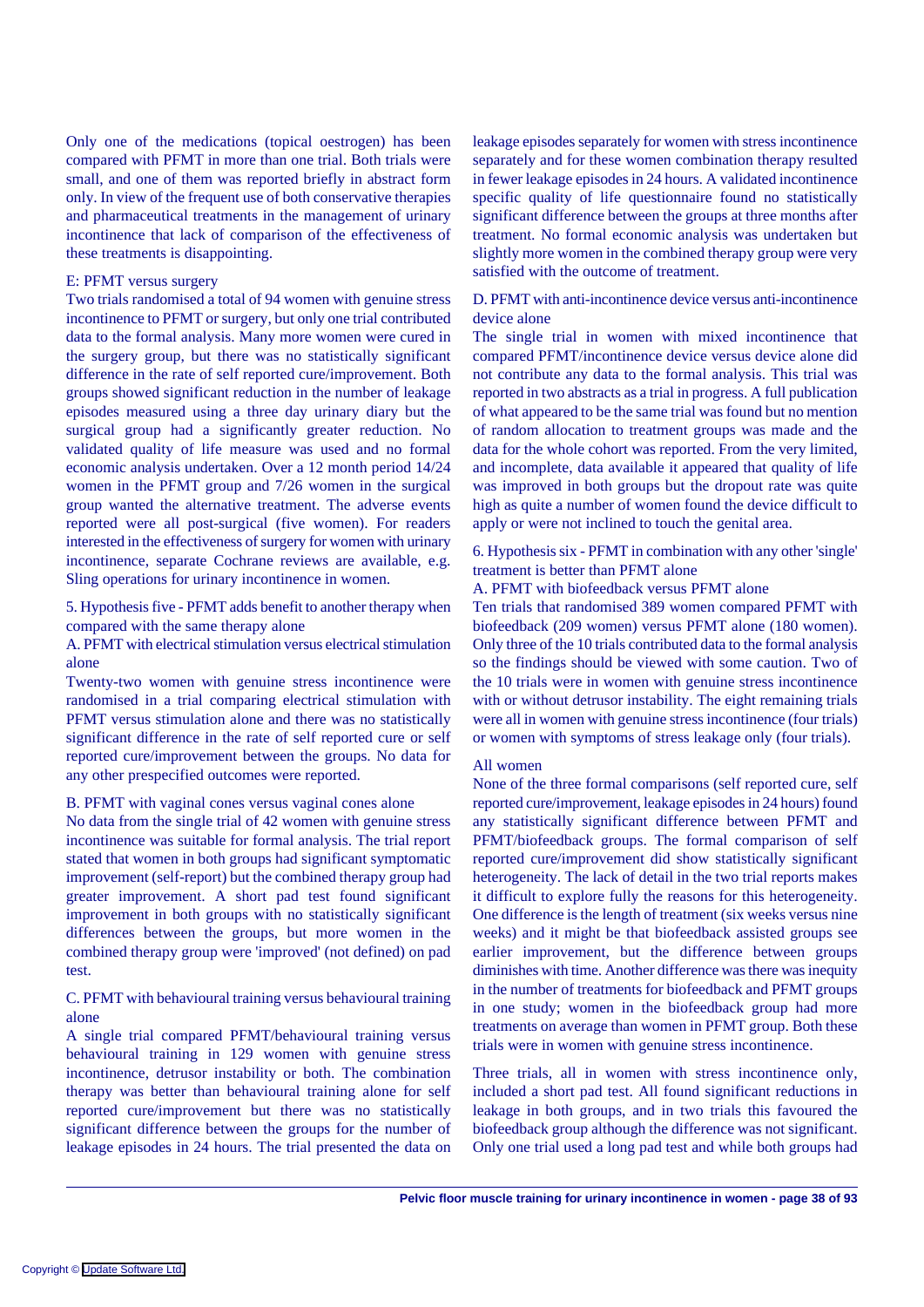significant reduction in leakage there was no statistically significant difference between the groups. While several trials in women with stress incontinence measured pelvic floor muscle activity none presented any viable data for interpretation. One of the two trials that included women with genuine stress incontinence with or without detrusor instability measured pelvic floor muscle activity and found that sustained contraction 'strength' was greater in the biofeedback than PFMT group.

Two trials, in women with stress incontinence, used validated incontinence specific quality of life measures. One trial found no statistically significant difference between the groups while the other found considerable improvements in the biofeedback group. However the latter trial was small and incomplete at the time of reporting. No formal economic analysis was undertaken. One trial did record the number of clinic treatments in each group and found no statistically significant difference between them.

# Sensitivity analysis - women with stress incontinence (symptoms or urodynamic)

No sensitivity analyses were appropriate. However readers are referred to the formal comparison of self reported cure/improvement (as above) as this comparison included trials in women with genuine stress incontinence only.

# Adverse events, withdrawals

One trial reported that no adverse events were noted in either group. In another trial adverse events were also recorded but these data have not yet been published. There were fewer losses from treatment in the biofeedback group but the difference was not marked being about five percent.

## Other comments

This comparison contained the greatest number of trials of any comparison in the review. It is therefore disappointing that there were so few outcome measures in common and little consistency in reporting the outcomes that were used across several trials. This might in part reflect the uncertainty of how best to measure the effects of biofeedback assisted training. For example, does biofeedback improve 'compliance' or rate of improvement? However, the primary measure of effect needs to be one that matters to women, e.g. self report of change in leakage symptoms or desire for further treatment.

# B. PFMT with intravaginal resistance versus PFMT alone

Four trials were included in this comparison. Two of the trials clearly compared PFMT versus resisted PFMT, while there was some uncertainty about the classification of the other two trials. Neither of the two trials that definitely compared PFMT and resisted PFMT contributed any data to the formal comparisons. Only the two trials that had also been included in the biofeedback comparison contributed data to the formal analysis, and both of these were in women with genuine stress incontinence. It does not seem appropriate to report the findings from the formal analysis twice under both subheadings. Readers are encouraged to refer to the data plots if they wish to interpret the data.

Pad test data from one trial that definitely investigated the effect of intravaginal resistance training in women with genuine stress incontinence found no statistically significant difference between the groups on short or long pad test. The same trial found that both groups had an improvement in the measures of pelvic floor muscle activity. Quality of life was not addressed using a validated measure and formal economic analysis was not undertaken.

## C. PFMT with electrical stimulation versus PFMT alone

Four trials, all in women with genuine stress incontinence, compared PFMT with electrical stimulation versus PFMT alone. A total of 174 women were randomised. No statistically significant difference was observed between the groups for rate of self reported cure or self reported cure/improvement. One trial reported pad test data and found that both groups improved significantly but that there was no statistically significant difference between the groups. Similarly both groups had significant improvements in the measures of pelvic floor muscle activity but there was no statistically significant difference between the groups.

Quality of life was not addressed using a validated measure and no formal economic analysis was undertaken. Two trials reported the number of women who requested surgery following treatment and there was no apparent difference between the groups.

## D. PFMT with vaginal cones versus PFMT alone

Two trials in 140 women compared PFMT with vaginal cones versus PFMT alone.

### All women

Neither of the two formal comparisons (self reported cure, self reported cure/improvement) found a statistically significant difference between the groups. For self reported cure a single trial, in postnatal women with urine leakage, contributed two data sets to the comparison. One data set (PFMT/cones taught individually by a therapist versus standard postnatal care) favoured cones but the more equitable comparison (individual training in PFMT/cones or PFMT alone) found no statistically significant difference between the groups. A single trial in women with genuine stress incontinence did not find any difference between the groups for self reported cure/improvement.

In the trial of postnatal women with urine leakage no statistically significant difference was found between the groups in the measure of pelvic floor muscle activity post treatment. Neither trial addressed quality of life, and no formal economic analysis was undertaken. However the trial in postnatal women compared the time taken to teach PFMT/cones versus PFMT alone. The combined treatment took six minutes longer on average.

Sensitivity analysis - women with stress incontinence (symptom or urodynamic)

No sensitivity analyses were appropriate. However readers are referred to the formal comparison of self reported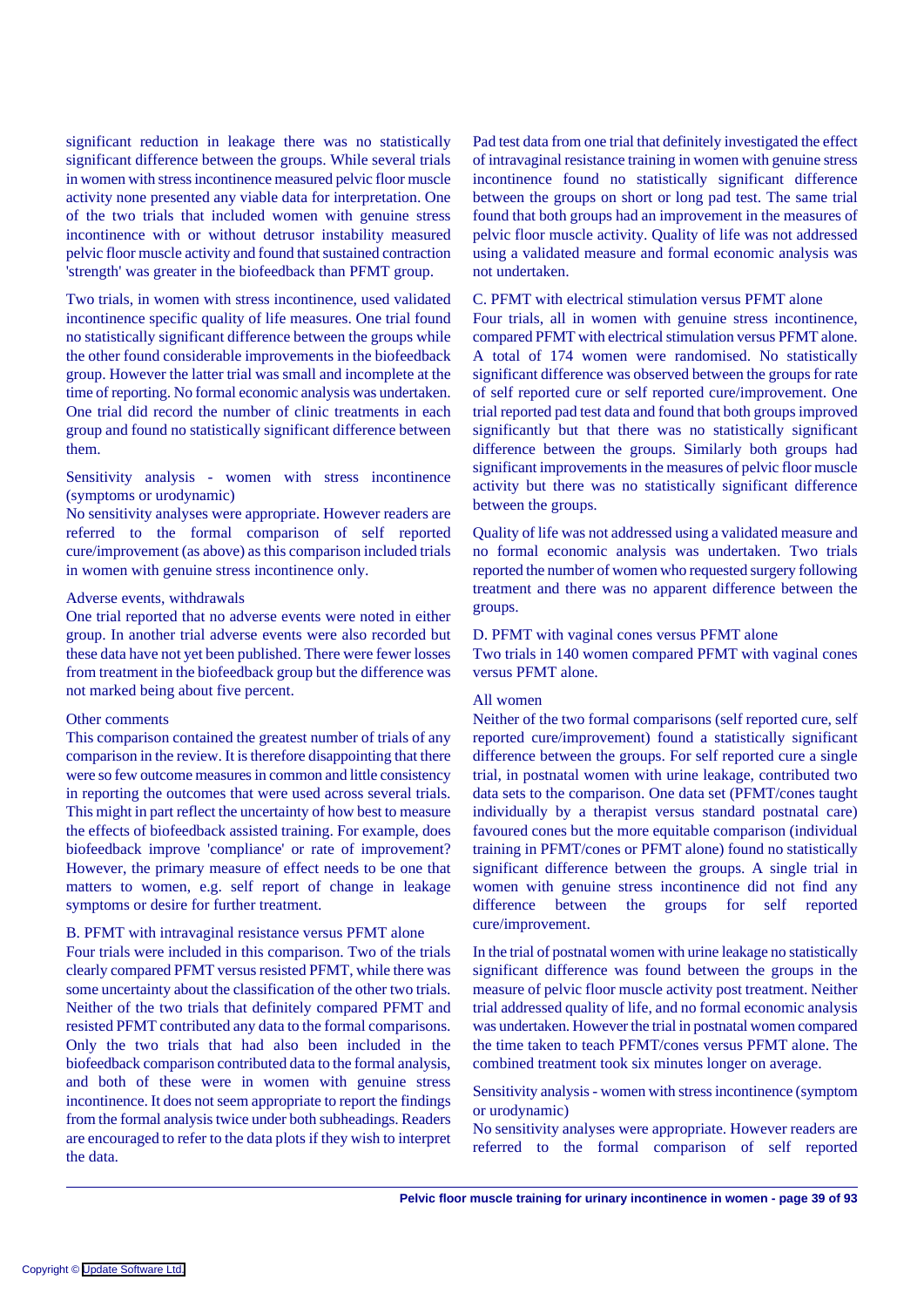cure/improvement (as above) as this comparison included trials in women with genuine stress incontinence only.

## Adverse events, withdrawals

Adverse events were not mentioned in either of the two trials. The dropout rate was higher in the PFMT/cones group than the PFMT group.

## Other comments

Readers who are interested specifically in the effectiveness of vaginal cones are referred to a separate Cochrane Review: Vaginal cones for women with urinary incontinence.

### E. PFMT with behavioural training versus PFMT alone

A single trial of 125 women with genuine stress incontinence, detrusor instability or both compared PFMT/behavioural (bladder) training versus PFMT alone. Women found the combined therapy better for improvement in symptoms, but there was no statistically significant difference between the groups for the number of leakage episodes in 24 hours or validated incontinence specific quality of life measure. No formal economic analysis was undertaken but more women in the combined therapy group were very satisfied with the outcome of treatment. A separate Cochrane Review: Bladder training for women with urinary incontinence is available.

# 7. Other findings

## A. 'Compliance'

The degree to which women were able to meet the requirements of and other interventions was measured in few studies. No clear picture emerged although it seemed women in 'intensive' PFMT groups were more likely to complete the recommended training requirements than women in 'standard' PFMT groups. Overall the degree to which women were able to complete the recommended PFMT varied from nearly all of it (i.e. reported compliance of 93%, Bø 1999) to very little (i.e. only 15% of recommended contractions, Ramsay 1990). On the limited data available it was not possible to determine if women were more or less likely to complete PFMT requirements than training with cones, stimulation etc. In view of the potential for confounding treatment effects readers should view each trial separately.

# B. Long term follow up

Follow up beyond the end of the treatment period was reported by approximately a quarter of trials. The shortest length of follow up reported was three months after treatment was completed (Burns 1993; Wyman 1998) and the longest five years (Bø 1990). Unfortunately follow up data were difficult to interpret. Problems included trials that followed up only one of the comparison groups, or reported the findings for the whole cohort rather than by group allocation, or the difficulties imposed by inadequate questionnaire returns or inability to trace an adequate proportion of the original sample. With regard to PFMT it seemed that some women continued with training on a regular basis but many continued with irregular training or not at all. Overall, training rates decreased between post treatment assessment and longer-term follow up.

# C: Quality of life and socioeconomics

Validated and reproducible quality of life measures for women with urinary incontinence are now available. Very few trials included in the review used such a measure. Many of the included trials predated the development of these instruments. It is pleasing to see some of the included trials completed within the last few years have used validated quality of life measure. However it is disappointing that this outcome domain that has also been neglected in recent trials.

Very little socioeconomic data have been collected as part of the included trials. None of the included trials were accompanied by a cost description, cost analysis or cost effectiveness study.

### 8. Cautions

Although 43 trials were included in the review few trials have addressed similar hypotheses, and there was considerable variation in the choice of outcomes and outcome reporting between trials. This has lead to a large number of comparisons and has meant that much of the 'evidence' presented in the review is based on the findings of a single trial only. Due caution is advised in interpreting any evidence based on the findings of a single trial, particularly as many of the trials included in this review were small and of poor to moderate quality.

A number of the formal comparisons are based trials with small or zero cell counts resulting in some instability of the estimate of relative risk based on these data. In addition zero cells, in particular, may affect the estimate of the confidence interval and confidence intervals based on these data may be wider or narrower than the true confidence interval. Considerable caution is required in interpreting comparisons based on small or zero cell counts because it is not known to what extent the findings of the review have been affected by this problem.

About one third of the included trials were published only as abstracts and their reporting of method and data were extremely limited. The planned sensitivity analysis on the basis of trial quality was not considered appropriate in view of the small number of trials contributing to each comparison. It is not known what extent the variable quality of the included trials has affected the findings of the review.

Significant heterogeneity was found in some comparisons and where this was observed it has been noted in the text, and commented on. Any comparison affected in this way should be interpreted and used with some caution.

To reduce the complexity of comparisons in the review a number of trials were classified as comparisons of PFMT with another therapy although PFMT had been combined with another treatment (e.g. a trial comparing PFMT with biofeedback versus no treatment was classified as a trial comparing PFMT with no treatment). Trials affected in this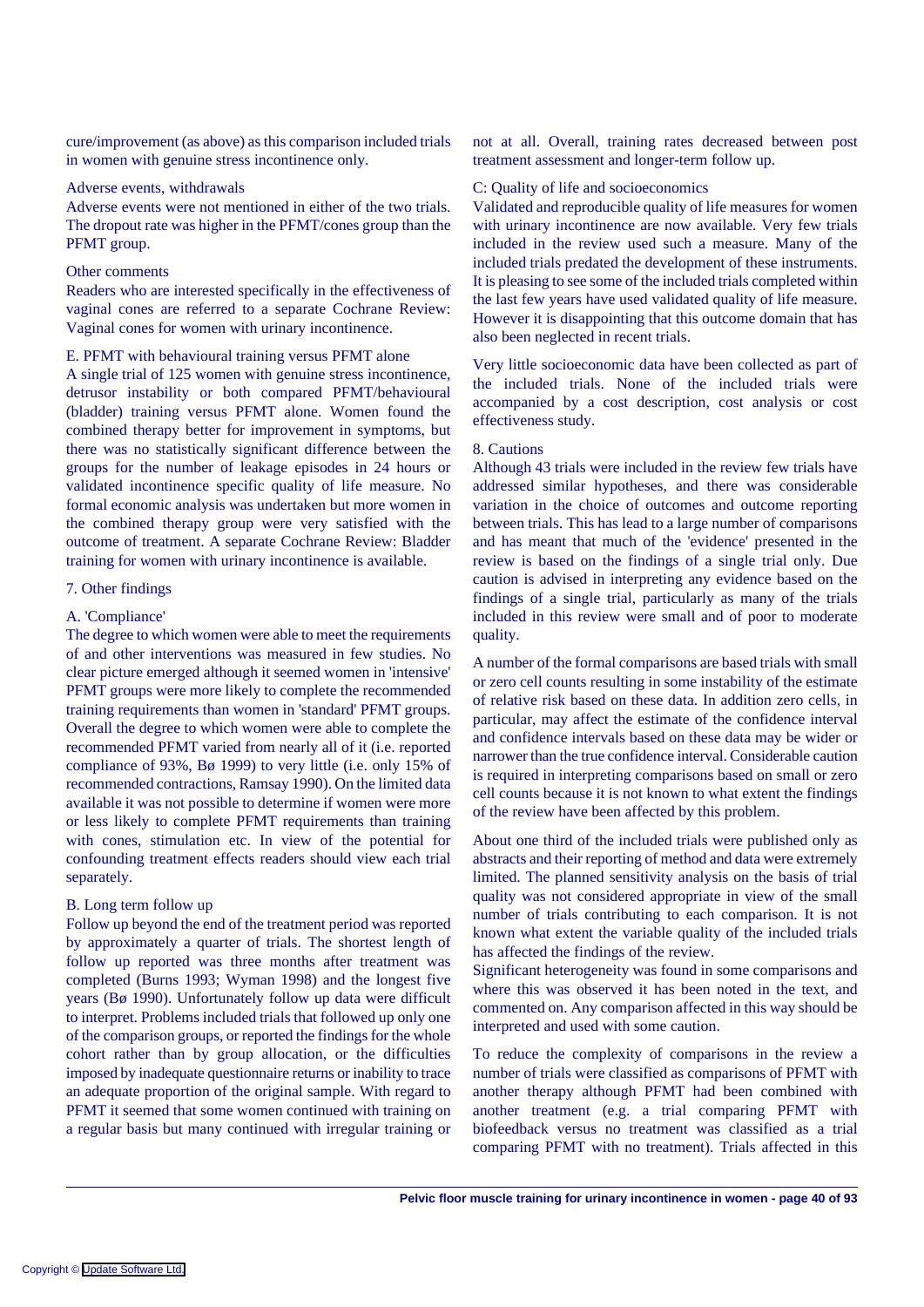way were Burgio et al (Burgio 1998, PFMT with urge strategies), Burns et al (Burns 1993, PFMT with biofeedback), Cammu & Van Nylen (Cammu 1998, PFMT with biofeedback), Hofbauer et al (Hofbauer 1990, PFMT with electrical stimulation), Laycock & Jerwood (Laycock 1993, PFMT with vaginal cones), Terry & Whyte (Terry 1996, PFMT with electrical stimulation), and Wise et al (Wise 1993, PFMT with vaginal cones). On the basis of the limited evidence available it does not appear that the addition of any of these therapies to PFMT was likely to significantly alter the effect of PFMT one way or the other. The pragmatic classification of these trials was therefore considered to be acceptable.

### 9. Problems

## A: Outcome measures

One of the major problems encountered by the authors of the review was the lack of consistency in the outcomes measures used. In part the lack of consensus is due to the limited number of measures with established reliability and validity designed for assessing outcome for women with urinary incontinence. However, the focus on surrogate endpoints (e.g. urodynamic measures, measures of pelvic floor muscle strength, pad tests etc) is disappointing. Some of the more recent trials included in the review (e.g. Wyman 1998) have used condition specific quality of life questionnaires, and other newer instruments with established reliability and validity, and this is encouraging.

Another problem was the variability in methods of reporting data. Unfortunately this has meant large amounts of data have been lost in the analysis, either through reduction to a common denominator (e.g. leakage episodes in 24 hours) or because the data could not be combined in its reported form.

The choice of outcomes presented in the formal analysis has partly been dictated by the information available. At present the only outcome domains represented in the formal analysis include the women's observations (self reported cure or cure/improvement) and quantification of symptoms (leakage episodes in 24 hours). Other outcome domains (i.e. clinician's measures, quality of life, socioeconomics) were not considered to be less important but as it was not appropriate to combine the data that were available, these elements have been omitted from the formal analysis. Even those outcomes that were included in the formal analysis are acknowledged to be less than ideal in some respects. For example the number of leakage episodes in 24 hours is a measure of limited usefulness if leakage is related to activity. If these activities are avoided then the amount of leakage is reduced and this may lead to a false impression of improvement. Perhaps more important for women is the range of activities they have curtailed or stopped to cope with leakage. The physical domain in a quality of life questionnaire is intended to assess such effects and this further supports the need for inclusion of validated quality of life measures in subsequent trials.

B: Descriptions of PFMT

In general, the PFMT programs used in the included trials were poorly reported. It was therefore difficult to make judgements about the similarities and differences between the training programs and to what extent this contributed to the heterogeneity observed in some comparisons. The programs varied widely and few included trials provided any theoretical rationale to support their choice of training program.

## C: Subgroup analysis

As mentioned previously in the method, the planned subgroup analysis (by diagnosis) was rejected in favour of sensitivity analysis. This was because it became clear that it would not be possible to place the trials into three subgroups - stress incontinence, mixed incontinence, urge incontinence. Some trials included women with predominantly genuine stress incontinence only, with less than 10% of the sample having mixed incontinence (e.g. Burns 1993; Wells 1991). Other trials, such as that by Wyman et al (Wyman 1998) included women with genuine stress incontinence (71%), detrusor instability (14%) and women with both diagnoses (15%). Finally there were trials such as that by Burgio et al (Burgio 1998) that included women with detrusor instability with or without genuine stress incontinence. There was no easy way to group the trials without the analysis becoming unwieldy due to large numbers of subgroups to cater for all these combinations, or without severely compromising the homogeneity of the intended subgroups. Consequently the authors chose to group all the trials, and carry out sensitivity analysis on the basis of diagnosis where appropriate.

Some of the difficulty with subgrouping has arisen from the lack of consistency in the original trials with respect to describing the sample. Some trials have used the criteria standardised by the International Continence Society while others have not. In addition there have been changes in diagnostic procedures and classification criteria over the time span in which trials contributing to this review have been published. The use of the definitions and classification of urinary incontinence proposed by the International Continence Society is recommended.

# **REVIEWER'S CONCLUSIONS**

### **Implications for practice**

Is PFMT better than no treatment or placebo treatments? PFMT appeared to be consistently better than no treatment and placebo treatments for women with both stress and/or mixed incontinence. Few side effects of PFMT were noted and all were minor and easily reversible. There is some evidence to support the widespread recommendation that PFMT should be offered as first line conservative management to women with stress and/or mixed incontinence.

Is 'intensive' PFMT better than 'standard' PFMT?

There is some evidence to suggest that more 'intensive' are of greater benefit than 'standard' training in women with stress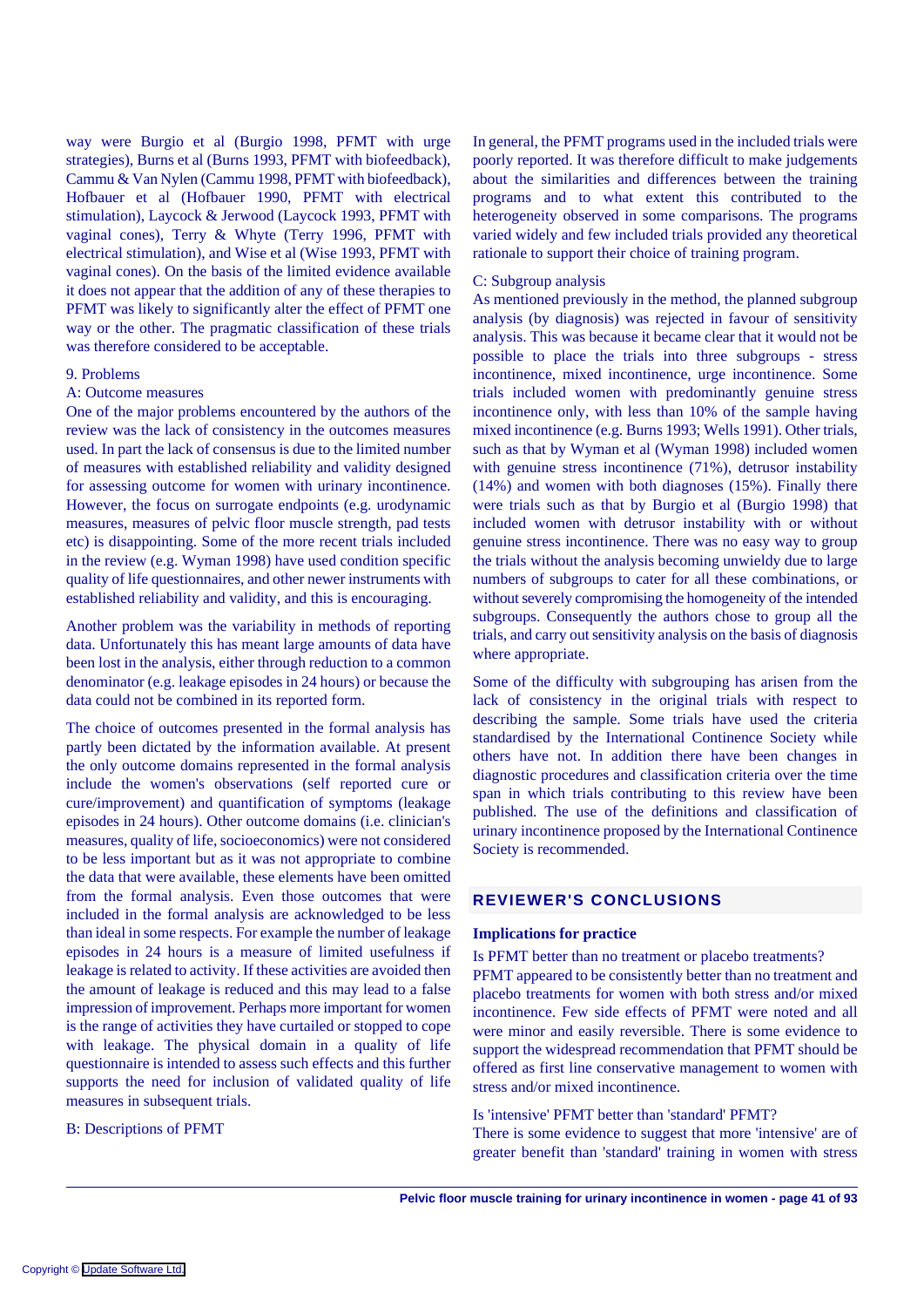incontinence and postnatal women with symptoms of urine leakage. In the trials that demonstrated this effect the women in the 'intensive' training groups all had increased personal contact with a health care professional with special skill in teaching/supervising PFMT (e.g. in a weekly exercise class or in individual appointments).

## Is PFMT better than electrical stimulation?

Trials comparing PFMT and electrical stimulation were difficult to interpret because there were limitations in combining the eight studies available. None of the three formal analyses show any statistically significant difference between PFMT and electrical stimulation in women with genuine stress incontinence. However, two of the three formal analyses almost reach the point of significance in favour of PFMT. If data on rates of self reported cure/improvement from the two trials that compared PFMT and long-term intravaginal stimulation are combined then PFMT appeared to offer greater benefit for women with genuine stress incontinence. It might be that a particular subgroup of women benefit from electrical stimulation, such as those who are unable to voluntarily contract the pelvic floor muscles. However, on the limited evidence available PFMT may be more effective than the types of stimulation that have been tested so far. Adverse events rates also appear to be higher with electrical stimulation.

## Is PFMT better than vaginal cones?

The data from comparisons of PFMT and vaginal cones are also difficult to interpret due to differences in the design of the included trials. Improvement in the number of leakage episodes in women with genuine stress incontinence was found in the PFMT groups but other outcomes were less clear-cut. It is possible that improvement with PFMT is more likely after a reasonable training period (i.e. six months). Overall there was insufficient evidence to determine if PFMT was better or worse than cones. However, side effects of training were only reported in the cones group and clearly some women do not find cones acceptable or comfortable to use.

## Is PFMT better than any other treatment?

For the remaining comparisons of PFMT with other conservative, pharmaceutical or surgical treatments the evidence is very limited. For most only a single trial was found and/or the trial reporting was very poor. The following statements should be viewed only as hypotheses that require further testing. On the basis of a single trial in women with genuine stress incontinence, detrusor instability or both there might be no statistically significant difference between PFMT and behavioural training. In women with stress and mixed incontinence there might be no statistically significant difference between PFMT and alpha adrenergic medication, but in women with detrusor instability with or without genuine stress incontinence PFMT might be better than anticholinergic medication. In women with genuine stress incontinence PFMT might be better than topical oestrogens, but surgery might be better than PFMT.

# Does the addition of PFMT to another therapy add benefit? Only single trials investigated the benefit of adding PFMT to electrical stimulation, vaginal cones, behavioural training, and to the use of an anti-incontinence device. Therefore, the following statements should be viewed only as hypotheses that require further testing. For women with genuine stress incontinence there is no benefit in adding PFMT to electrical stimulation but PFMT might add benefit to treatment with vaginal cones. In women with genuine stress incontinence, detrusor instability or both PFMT might add benefit to behavioural training.

## Is biofeedback assisted PFMT better than PFMT alone?

The formal comparisons of biofeedback assisted PFMT versus PFMT alone consistently suggest that there is no added benefit of biofeedback in women with stress or mixed incontinence. Although there were 10 trials for this comparison only three trials contributed data to the formal analyses. Anecdotally many clinicians report that biofeedback is a useful addition to PFMT but from the review it is not clear what benefit it offers and if, long term, it makes a difference to outcome. Data from one trial (Berghmans 1996) suggested that the biofeedback group might experience more rapid improvement but this has not been confirmed in any other biofeedback trial as yet. A group that are anecdotally reported to benefit from biofeedback assisted PFMT are those women who are not able to voluntarily contract their pelvic floor muscles at pretreatment assessment but this hypothesis has not been investigated to date.

Is any other form of assisted PFMT better than PFMT alone? There was very limited evidence to suggest that there was no further benefit from the addition of either electrical stimulation or intravaginal resistance to assist in PFMT for women with genuine stress incontinence. Similarly limited evidence was available on the effect of adding vaginal cones to PFMT for women with genuine stress incontinence or postnatal women with urine leakage. One trial in women with genuine stress incontinence, detrusor instability or both suggested that the addition of behavioural therapy to PFMT was more effective than PFMT alone.

# Is PFMT effective for women with detrusor instability or urge incontinence alone?

Unsurprisingly the bulk of trials in the review have included populations of women with stress or mixed incontinence. Some trials have included women with detrusor instability alone but as the data for these women were not presented separately it was not possible to comment on the effect of PFMT for women with only detrusor instability or urge incontinence. Readers are directed to the findings of the three trials that did include women with detrusor instability alone for current best evidence on the effect of PFMT for this group of women (Burgio 1998; Nygaard 1996; Wyman 1998).

# Is PFMT effective for older women?

The vast majority of trials were in populations of younger, pre-menopausal women. Some trials did include women with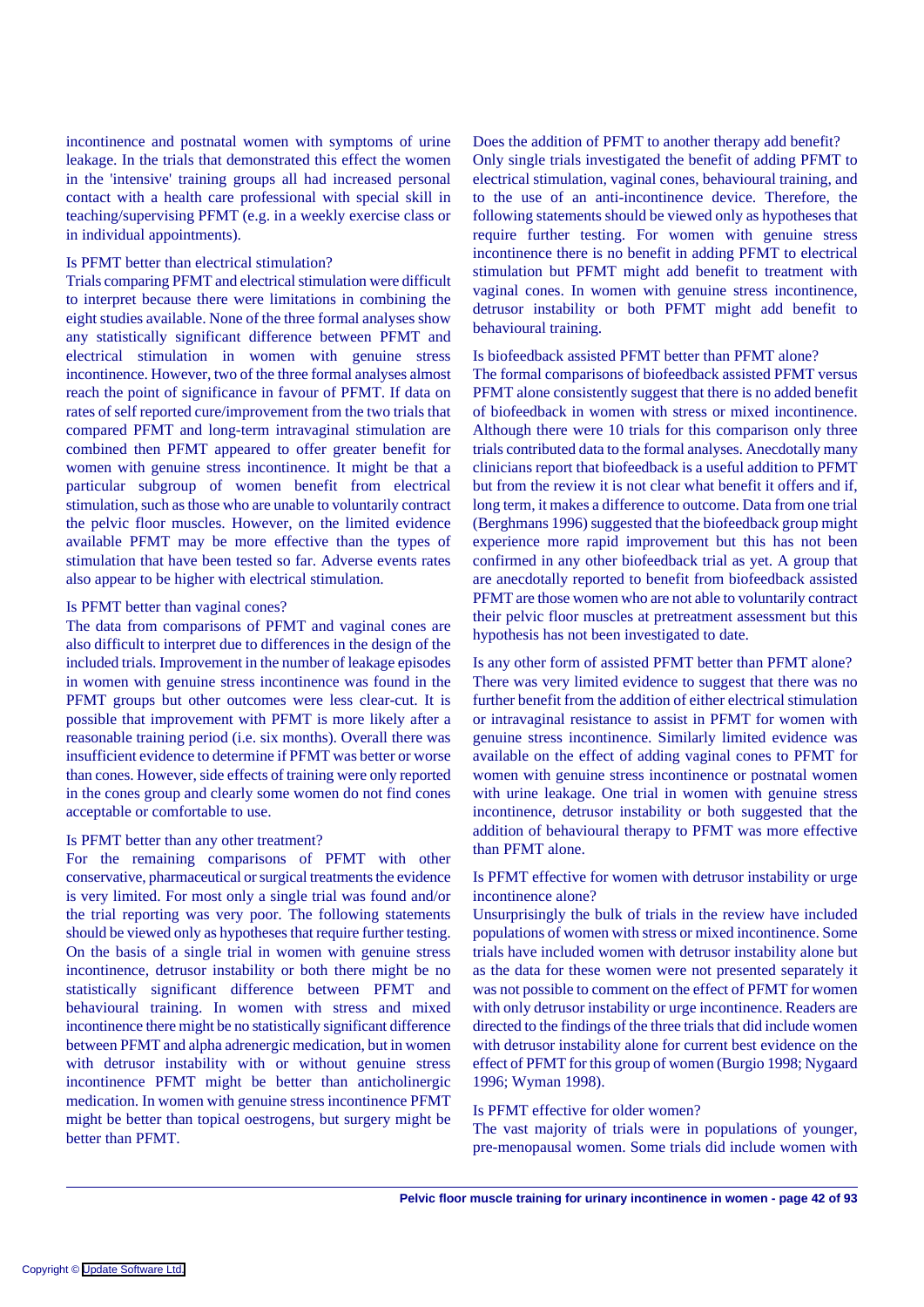a wide range of ages however only two included trials investigated the effect of treatment in older women alone (Burgio 1998, 55 years and over; Miller 1998, 60 years and over). Readers are directed to the findings of these two trials for current best evidence on the effect of PFMT in older, post-menopausal women .

# What is the long-term outcome of PFMT?

The limited nature of follow up beyond the end of treatment means that the long-term outcomes of PFMT are not clear. In the few trials that have included long term follow up some women have gone on to pursue other treatments but some women continue to be satisfied with the outcome of treatment and are still doing some PFMT.

## Is PFMT cost effective?

None of the trials included in the review have addressed this question. While PFMT appears to be an effective treatment for women with both stress and mixed incontinence it is not known if PFMT is cost effective when compared with no treatment, or any other treatment.

# **Implications for research**

While PFMT appears to be an effective treatment for women with stress or mixed incontinence further evidence is needed to clarify the effectiveness of PFMT relative to other physical therapies, conservative management strategies, pharmaceuticals and surgery. Many trials to date have been small and of poor to moderate quality. Larger, well-conducted, explicitly reported trials are required. Four high priority areas for future research include:

1. The effect of advice/education about the bladder and pelvic floor muscles, life style recommendations etc.

2. Further comparisons of different types of pelvic floor muscle training to determine which components or combinations of components are most effective.

3. Further investigation of the effectiveness of electrical stimulation. It might be more appropriate to compare newer forms of stimulation with no treatment and placebo stimulation initially. However, once the effectiveness of any form of stimulation has been established in women with stress or mixed incontinence a direct comparison with PFMT would be warranted as PFMT is an effective physical therapy treatment in this population.

4. The effect of biofeedback assisted PFMT training in women who are not able to voluntarily contract their pelvic floor muscles at initial assessment, and the rate of improvement in biofeedback assisted training versus PFMT alone.

In planning future research trialists are encouraged to select or develop outcomes that matter to women, that cover a range of outcome domains, and to use tools that have established reliability and validity for women with urinary incontinence. Domains that require particular attention in future research are quality of life and socioeconomics as these have been poorly investigated until now. Researchers also need to carefully consider if the past emphasis on self reported cure or cure/improvement is the best approach to collecting data in the domain of women's observations. Three recent trials included in the review asked women if they wanted further treatment and/or were satisfied with outcome, or whether their symptoms were problematic (e.g. Bø 1999, Burgio 1998, Wyman 1998). Questions such as these have potential merit; asking women if they are 'cured' or 'better' with treatment may not differentiate those who are better and do not want any further intervention from those who are better but not sufficiently better to be satisfied with the outcome of treatment. Similarly a woman may find her leakage problem is 'cured' but that other concurrent symptoms such as nocturia continue to be troublesome and this may lead to her seeking further treatment.

Future researchers should also carefully consider the content and length of the PFMT period, as many previous trials have potentially chosen less than optimal programs and measured outcome before maximum effect might be expected. In addition the duration of follow up beyond the end of treatment needs attention. As the aim of treatment is long-term continence outcome should be measured at least one year after the end of treatment. Even longer-term follow up will be required if comparisons of PFMT, medication, and surgery are to be useful to women.

# **ACKNOWLEDGEMENTS**

Jean would like to thank:

Peter Herbison for useful discussions on the form of the review, comments on the draft review, and a methodological perspective on data interpretation.

Sheila Wallace for comprehensive and repeated literature searching.

Don Wilson for general advice, particularly clinical observations.

The following trialists who graciously responded to letters or e mails - B Berghmans, K Bø, M Gallo, I Hahn, P Klarskov, J Laycock, J Miller, I Nygaard, D Pieber, K Moore, A Shepherd, P Herbison, B Fung.

The reviewers would like to thank Mark Weatherall for his valuable contribution through the process of peer review.

The authors of the review would like to thank Rob de Bie and Erik Hendriks for their valuable contribution to a previous systematic review (Berghmans 1998), on which the current review was based.

# **POTENTIAL CONFLICT OF INTEREST**

Kari Bø (Bø 1990; Bø 1999) and Bary Berghmans (Berghmans 1996) were principal authors of trials included in the review.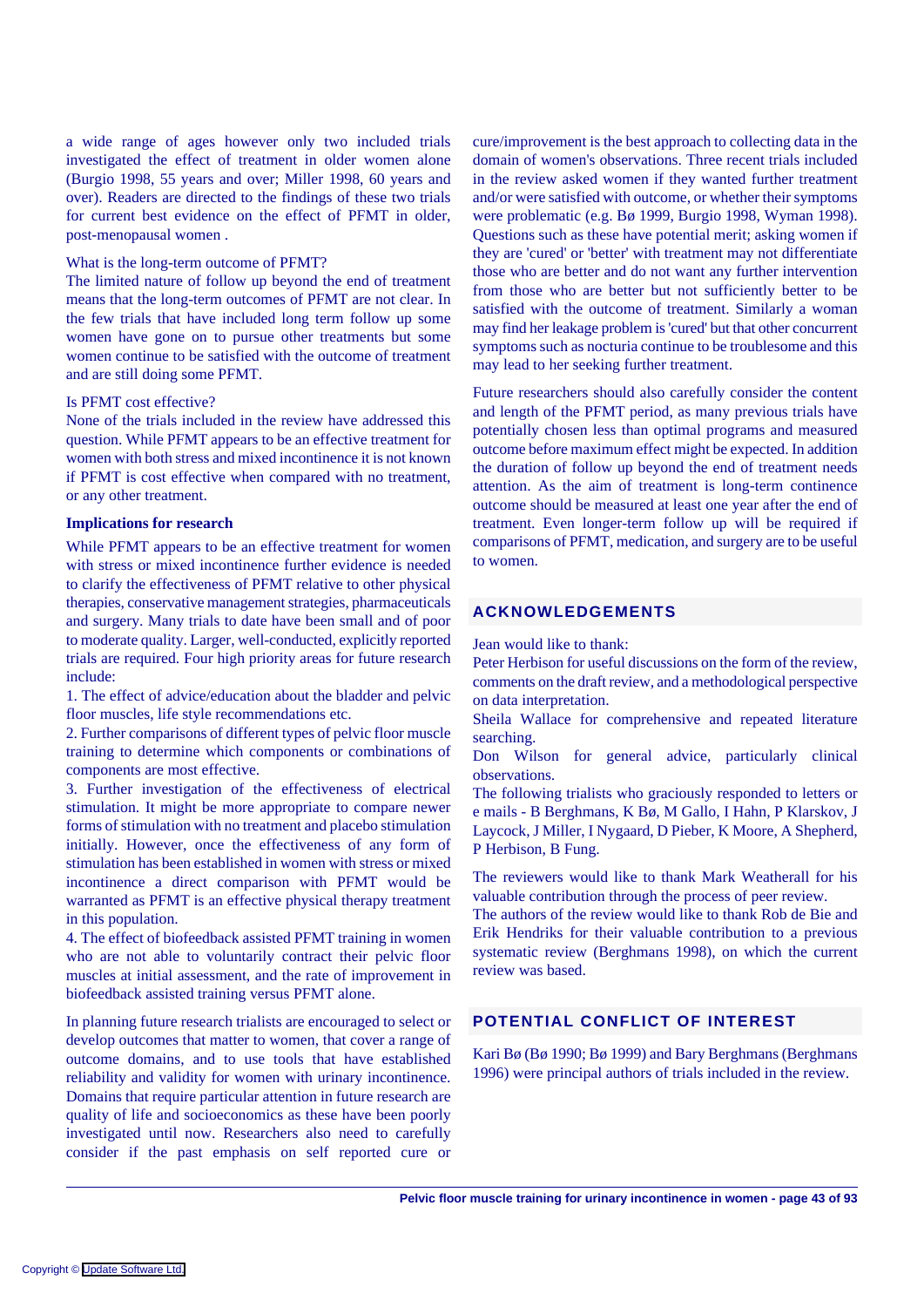# **SOURCES OF SUPPORT**

# **External sources of support**

• Health Research Council of Aotearoa New Zealand NEW ZEALAND

# **Internal sources of support**

• University of Otago NEW ZEALAND

# **SYNOPSIS**

Pelvic floor muscle training helps reduce stress and mixed incontinence but it is not clear if it is better than other treatments.

Stress incontinence is the involuntary leakage of urine with a physical activity such as coughing or sneezing and can happen if the pelvic floor muscles are weak. Urge leakage occurs with a strong need to urinate, but the person cannot make it to the toilet in time and is caused by an involuntary contraction of the bladder muscle. A combination of stress and urge leakage is called mixed incontinence. The review of trials found that pelvic floor muscle training (muscle-clenching exercises) helps women with stress or mixed incontinence but there is not enough evidence to show whether it is better than other active treatments or its effect on urge leakage control.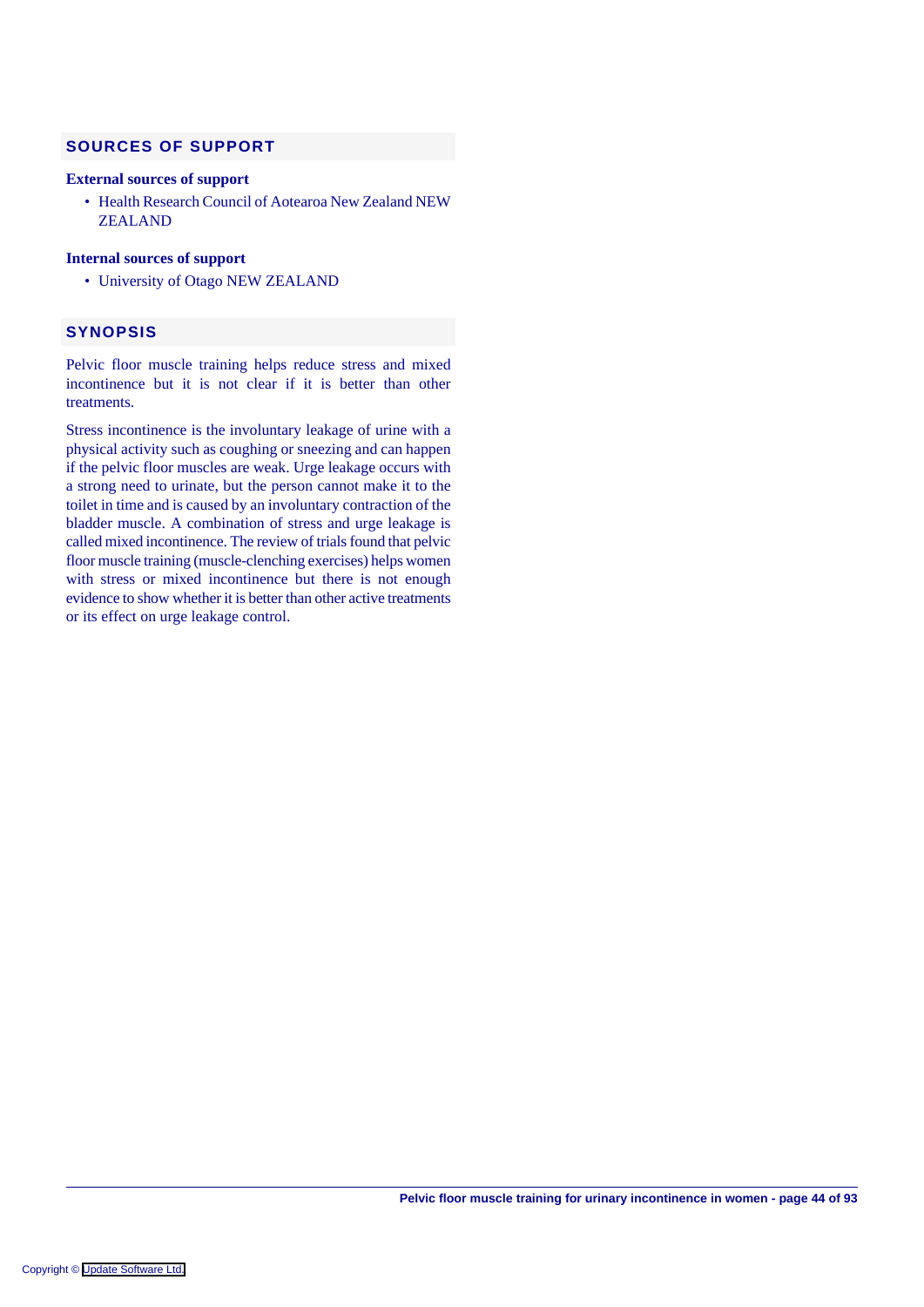# **REFERENCES**

#### **References to studies included in this review**

**Berghmans 1996** *{published and unpublished data}*

\*Berghmans LC, Frederiks CM, de Bie RA, Weil EH, Smeets LW, van Waalwijk van Doorn ES, et al. *Neurourology & Urodynamics* 1996;**15**(**1**):37-52. 96295733.

Berghmans LCM, Weil EJH, Frederiks CMA, de Bie RA, Smeets LWH, van Waalwijk van Doorn ESC et al. Efficacy of biofeedback for genuine stress incontinence [Read by title abstract 115]. *Proceedings of the 25th Annual Meeting of the International Continence Society*. Sydney, Australia: Oct 17-20 1995.

#### **Burgio 1998** *{published data only}*

\*Burgio KL, Locher JL, Goode PS, Hardin JM, McDowell BJ, Dombrowski M, et al. Behavioral vs drug treatment for urge urinary incontinence in older women. A randomized controlled trial. *JAMA* 1998;**280**(**23**):1995-2000. 99079554.

#### **Burns 1993** *{published data only}*

Burns P, Pranikoff K, Nochajski TJ, Levy K J. *Proceedings of the American Urological Society*. Dallas (TX) May 11: 1989.

Burns PA, Nochajski TH, Pranikoff K. *Journal of the American Academy of Nurse Practitoners* 1992;**4**(**1**):15-21. 92297386.

Burns PA, Pranikoff K, Nochajski T, Desotelle P, Harwood MK. *Journal of the American Geriatrics Society* 1990;**38**(**3**):341-4.

Burns PA, Pranikoff K, Nochajski TH, Hadley EC, Levy KJ, Ory MG. *Journal of Gerontology* 1993;**48**(**4**):M167-74.

Burns PA, Pranikoff K, Reis JS, Levy KJ. Effectiveness of biofeedback therapy for stress incontinent females [Abstract 82]. *Neurourology & Urodynamics* 1988;**7**(**3**):280-2.

#### **Burns 1993a** *{published data only}*

Burns P, Pranikoff K, Nochajski TJ, Levy K J. *Proceedings of the American Urological Society*. Dallas (TX) May 11: 1989.

Burns PA, Nochajski TH, Pranikoff K. *Journal of the American Academy of Nurse Practitioners* 1992;**4**(**1**):15-21. 92297386.

Burns PA, Pranikoff K, Nochajski T, Desotelle P, Harwood MK. *Journal of the American Geriatrics Society* 1990;**38**(**3**):341-4. 90187651.

Burns PA, Pranikoff K, Nochajski TH, Hadley EC, Levy KJ, Ory MG. *Journal of Gerontology* 1993;**48**(**4**):M167-74. 93301382.

Burns PA, Pranikoff K, Reis JS, Levy KJ. Effectiveness of biofeedback therapy for stress incontinent females [Abstract 82]. *Neurourology & Urodynamics* 1988;**7**(**3**):280-2.

#### **Burns 1993b** *{published data only}*

Burns P, Pranikoff K, Nochajski TJ, Levy KJ. *Proceedings of the American Urological Society*. Dallas (TX) May 11: 1989.

Burns PA, Nochajski TH, Pranikoff K. *Journal of the American Academy of Nurse Practitioners* 1992;**4**(**1**):15-21. 92297386.

Burns PA, Pranikoff K, Nochajski T, Desotelle P, Harwood MK. *Journal of the American Geriatrics Society* 1990;**38**(**3**):341-4. 90187651.

\*Burns PA, Pranikoff K, Nochajski TH, Hadley EC, Levy KJ, Ory MG. *Journal of Gerontology* 1993;**48**(**4**):M167-74. 93301382.

Burns PA, Pranikoff K, Reis JS, Levy KJ. Effectiveness of biofeedback therapy for stress incontinent females [Abstract 82]. *Neurourology & Urodynamics* 1988;**7**(**3**):280-2.

**Bø 1990** *{published and unpublished data}*

Bø K. Pelvic floor muscle exercise for the treatment of female stress urinary incontinence. Methodological studies and clinical results. *Acta Obstetricia et Gynecologica Scandinavica* 1991;**70**(**7-8**):637-9.

Bø K. Adherence to pelvic floor muscle exercise and long-term effect on stress urinary incontinence. A five-year follow-up study. *Scandanavian Journal of Medicine & Science in Sports* 1995;**5**(**1**):36-9. 95187943.

Bø K, Hagen R, Jørgensen J, Kvarstein B, Larsen S. The effect of two different pelvic floor muscle exercise programs in treatment of urinary stress incontinence in women [Abstract 43]. *Neurourology & Urodynamics* 1989;**8**(**4**):355-6.

Bø K, Hagen R, Kvarstein B, Larsen S. *Scandanavian Journal of Sports Science* 1989;**11**(**3**):117-21.

\*Bø K, Hagen RH, Kvarstein B, Jorgensen J, Larsen S. *Neurourology & Urodynamics* 1990;**9**(**5**):489-502.

Bø K, Larsen S. *Neurourology & Urodynamics* 1992;**11**(**5**):497-507.

Bø K, Talseth T. Long-term effect of pelvic floor muscle exercise 5 years after cessation of organized training. *Obstetrics & Gynecology* 1996;**87**(**2**):261-5. 96148906.

### **Bø 1999** *{published and unpublished data}* Bo K, Talseth T. *Neurourology & Urodynamics* 1998;**17**(**4**):421-2.

\*Bø K, Talseth T, Holme I. *BMJ* 1999;**318**(**7182**):487-93.

#### **Cammu 1998** *{published data only}*

\*Cammu H, Van Nylen M. Pelvic floor exercises versus vaginal weight cones in genuine stress incontinence. *European Journal of Obstetrics & Gynecology, & Reproductive Biology* 1998;**77**(**1**):89-93.

**Castleden 1984** *{published data only}*

\*Castleden CM, Duffin HM, Mitchell EP. The effect of physiotherapy on stress incontinence. *Age & Ageing* 1984;**13**(**4**):235-7. 84303603.

#### **Ferguson 1990** *{published data only}*

\*Ferguson KL, McKey PL, Bishop KR, Kloen P, Verheul JB, Dougherty MC. Stress urinary incontinence: effect of pelvic muscle exercise. *Obstetrics & Gynecology* 1990;**75**(**4**):671-5. 90191454.

#### **Gallo 1997** *{published data only}*

\*Gallo ML, Staskin DR. Cues to action: pelvic floor muscle exercise compliance in women with stress urinary incontinence. *Neurourology & Urodynamics* 1997;**16**(**3**):167-77. 97281843.

#### **Glavind 1996** *{published data only}*

Glavind K, Nøhr SB, Walter S. Randomized prospective trial on physiotherapy versus physiotherapy and biofeedback in treatment of genuine stress incontinence. [Abstract 32]. *Neurourology & Urodynamics* 1995;**14**(**5**):457-9.

\*Glavind K, Nøhr SB, Walter S. Biofeedback and physiotherapy versus physiotherapy alone in the treatment of genuine stress incontinence. *International Urogynecology Journal and Pelvic Floor Dysfunction* 1996;**7**(**6**):339-43. 97347120.

### **Hahn 1991** *{published data only}*

Hahn I, Nauclér S, Fall M. Urodynamic assessment of pelvic floor training. *World Journal of Urology* 1991;**9**(**3**):162-6.

\*Hahn I, Sommar S, Fall M. A comparative study of pelvic floor training and electrical stimulation for the treatment of genuine female stress urinary incontinence. *Neurourology & Urodynamics* 1991;**10**(**6**):545-54.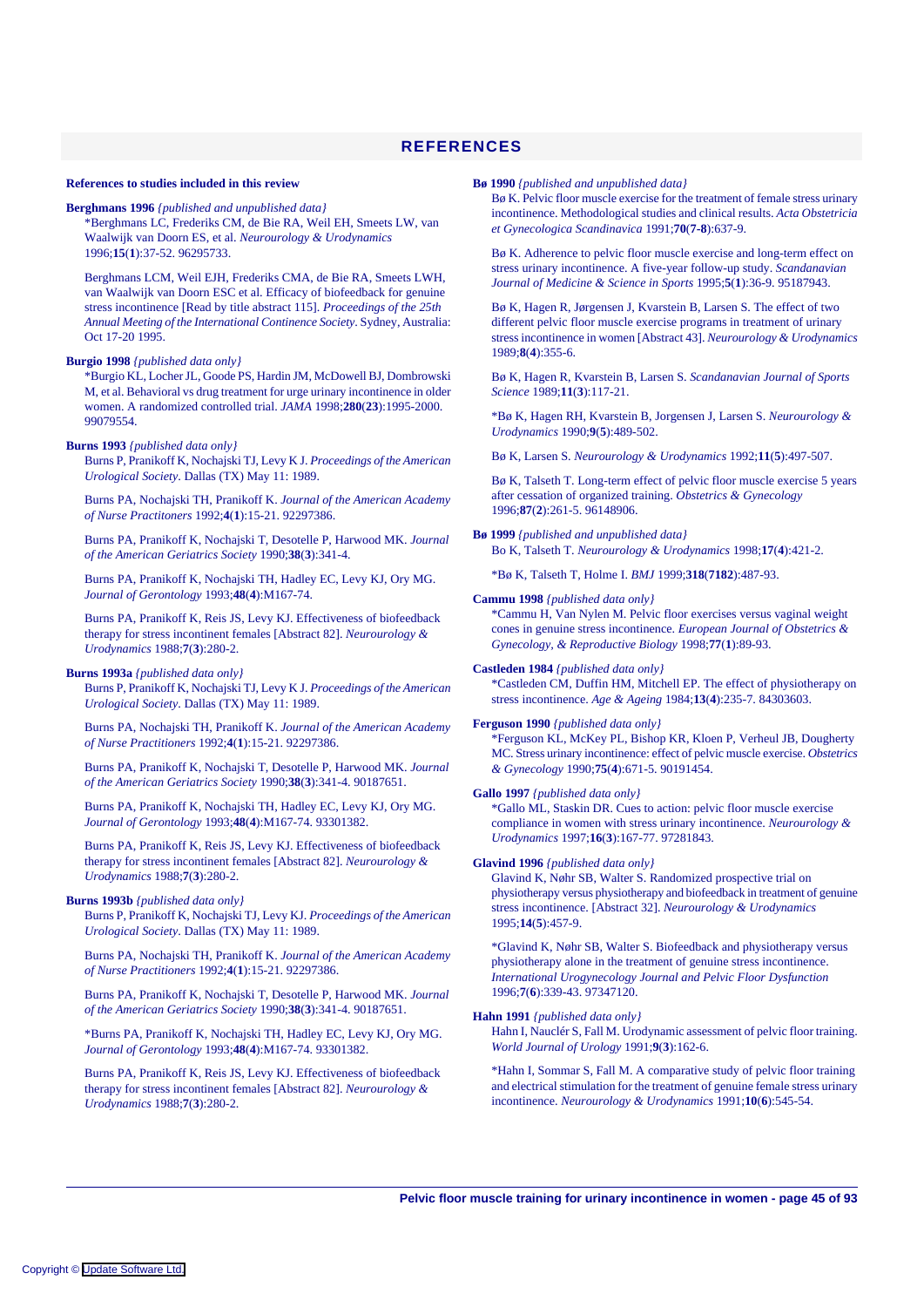## **Haken 1991** *{published data only}*

\*Haken J, Benness C, Cardozo L, Cutner A. A randomised trial of vaginal cones and pelvic floor exercises in the management of genuine stress incontinence [Abstract 76]. *Neurourology & Urodynamics* 1991;**10**(**4**):393-4.

#### **Henalla 1989** *{published data only}*

Henalla SM, Hutchins CJ, Castleden CM. Conservative management of urethral sphincter incompetence. [Abstract 39]. *Neurourology & Urodynamics* 1987;**6**(**3**):191-2.

\*Henalla SM, Hutchins CJ, Robinson P, MacVicar J. Non-operative methods in the treatment of female genuine stress incontinence of urine. *Journal of Obstetrics Gynaecology* 1989;**9**(**3**):222-5.

## **Henalla 1990** *{published data only}*

\*Henalla SM, Millar DR, Wallace KJ. Surgical versus conservative management for post-menopausal genuine stress incontinence of urine. [Abstract 87]. *Neurourology & Urodynamics* 1990;**9**(**4**):436-7.

#### **Hofbauer 1990** *{published data only}*

Hofbauer J, Preisinger F, Nurnberger N. Der stellenwert der physikotherapie bei der weiblichen genuinen streß-inkontinenz. *Zeitschrift Fur Urologie Und Nephrologie* 1990;**83**(**5**):249-54. 90364779.

Preisinger E, Hofbauer J, Nürenberger N, Sadil S, Schneider B. *Zeitschrift fur Physikalische Medizin Balneologie Med. Klimatologie* 1990;**19**(**2**):75-9.

### **Hofbauer 1990a** *{published data only}*

Hofbauer J, Preisinger F, Nurnberger N. Der stellenwert der physikotherapie bei der weiblichen genuinen streß-inkontinenz. *Zeitschrift Fur Urologie Und Nephrologie* 1990;**83**(**5**):249-54. 90364779.

Preisinger E, Hofbauer J, Nürenberger N, Sadil S, Schneider B. *Zeitschrift fur Physikalische Medizin Balneologie Med. Klimatologie* 1990;**19**(**2**):75-9.

#### **Hofbauer 1990b** *{published data only}*

Hofbauer J, Preisinger F, Nurnberger N. Der stellenwert der physikotherapie bei der weiblichen genuinen streß-inkontinenz. *Zeitschrift Fur Urologie Und Nephrologie* 1990;**83**(**5**):249-54. 90364779.

Preisinger E, Hofbauer J, Nürenberger N, Sadil S, Schneider B. *Zeitschrift fur Physikalische Medizin Balneologie Med. Klimatologie* 1990;**19**(**2**):75-9.

#### **Klarskov 1986** *{published and unpublished data}*

Klarskov P, Belving D, Bischoff N, Dorph S, Gerstenberg T, Hald T, et al. Pelvic floor exercise versus surgery for female urinary stress incontinence. Preliminary results [Abstract]. *Proceedings of the 14th Annual Meeting of the International Continence Society*. Innsbruck, Austria: Sept 1984:159-61.

\*Klarskov P, Belving D, Bischoff N, Dorph S, Gerstenberg T, Okholm B, et al. Pelvic floor exercise versus surgery for female urinary stress incontinence. *Urologia Internationalis* 1986;**41**(**2**):129-32. 86263025.

Klarskov P, Krøyer K, Kromann B, Maegaard E. Long term results of pelvic floor training and surgery for female genuine stress incontinence [Abstract 45]. *Neurourology & Urodynamics* 1989;**8**(**4**):357-9.

Klarskov P, Nielsen KK, Kromann-Andersen B, Maegaard E. Long-term results of pelvic floor training and surgery for female genuine stress incontinence. *International Urogynecology Journal* 1991;**12**:132-5.

Klarskov P, Vedel Jepsen P, Dorph S. Reliability of voiding colpo-cysto-urethrography in female urinary stress incontinence before and after treatment. *Acta Radiologica* 1988;**29**(**6**):685-8. 89050675.

#### **Klingler 1995** *{published data only}*

\*Klingler HC, Madersbacher S, Uher EM, Schmidbauer CP. Pelvic floor exercise and Endotrainer for treatment of female stress urinary incontinence [Read by title abstract 122]. *Proceedings of the 25th Annual Meeting of the International Continence Society*. Sydney, Australia: Oct 17-20 1995.

#### **Knight 1998** *{published data only}*

Knight S, Laycock J, Naylor D. Evaluation of neuromuscular electrical stimulation in the treatment of genuine stress incontinence. *Physiotherapy* 1998;**84**(**2**):61-71.

Laycock J, Knight S, Naylor D. Prospective, randomised, controlled clinical trial to compare acute and chronic electrical stimulation in combination therapy for GSI [Abstract 11]. *Neurourology & Urodynamics* 1995;**14**(**5**):425-6.

### **Knight 1998a** *{published data only}*

\*Knight S, Laycock J, Naylor D. Evaluation of neuromuscular electrical stimulation in the treatment of genuine stress incontinence. *Physiotherapy* 1998;**84**(**2**):61-71.

Laycock J, Knight S, Naylor D. Prospective, randomised, controlled clinical trial to compare acute and chronic electrical stimulation in combination therapy for GSI [Abstract 11]. *Neurourology & Urodynamics* 1995;**14**(**5**):425-6.

#### **Knight 1998b** *{published data only}*

\*Knight S, Laycock J, Naylor D. Evaluation of neruomuscular electrical stimulation in the treatment of genuine stress incontinence. *Physiotherapy* 1998;**84**(**2**):61-71.

Laycock J, Knight S, Naylor D. Prospective, randomised, controlled clinical trial to compare acute and chronic electrical stimulation in combination therapy for GSI [Abstract 11]. *Neurourology & Urodynamics* 1995;**14**(**5**):425-6.

#### **Lagro-Janssen 1992** *{published data only}*

\*Lagro-Janssen ALM, Debruyne FMJ, Smits AJA , van Weel C. The effects of treatment of urinary incontinence in general practice. *Family Practice* 1992;**9**(**3**):284-9. 93093362.

Lagro-Janssen T, van Weel C. Long-term effect of treatment of female incontinence in general practice. *British Journal of General Practice* 1998;**48**(**436**):1735-8. 99214668.

Lagro-Janssen TL, Debruyne FM, Smits AJ, van Weel C. Controlled trial of pelvic floor exercises in the treatment of urinary stress incontinence in general practice. *British Journal of General Practice* 1991;**41**(**352**):445-9. 92222655.

#### **Lagro-Janssen 1992a** *{published data only}*

Lagro-Janssen ALM, Debruyne FMJ, Smits AJA , van Weel C. The effects of treatment of urinary incontinence in general practice. *Family Practice* 1992;**9**(**3**):284-9. 93093362.

Lagro-Janssen T, van Weel C. Long-term effect of treatment of female incontinence in general practice. *British Journal of General Practice* 1998;**48**(**436**):1735-8. 99214668.

Lagro-Janssen TL, Debruyne FM, Smits AJ, vanWeel C. Controlled trial of pelvic floor exercises in the treatment of urinary stress incontinence in general practice. *British Journal of General Practice* 1991;**41**(**352**):445-9. 92222655.

### **Lagro-Janssen 1992b** *{published data only}*

Lagro-Janssen ALM, Debruyne FMJ, Smits AJA, van Weel C. The effects of treatment of urinary incontinence in general practice. *Family Practice* 1992;**9**(**3**):284-9. 93093362.

Lagro-Janssen T, van Weel C. Long-term effect of treatment of female incontinence in general practice. *British Journal of General Practice* 1998;**48**(**436**):1725-8. 99214668.

Lagro-Janssen TL, Debruyne FM, Smits AJ, van Weel C. Controlled trial of pelvic floor exercises in the treatment of urinary stress incontinence in general practice. *British Journal of General Practice* 1991;**41**(**352**):445-9. 92222655.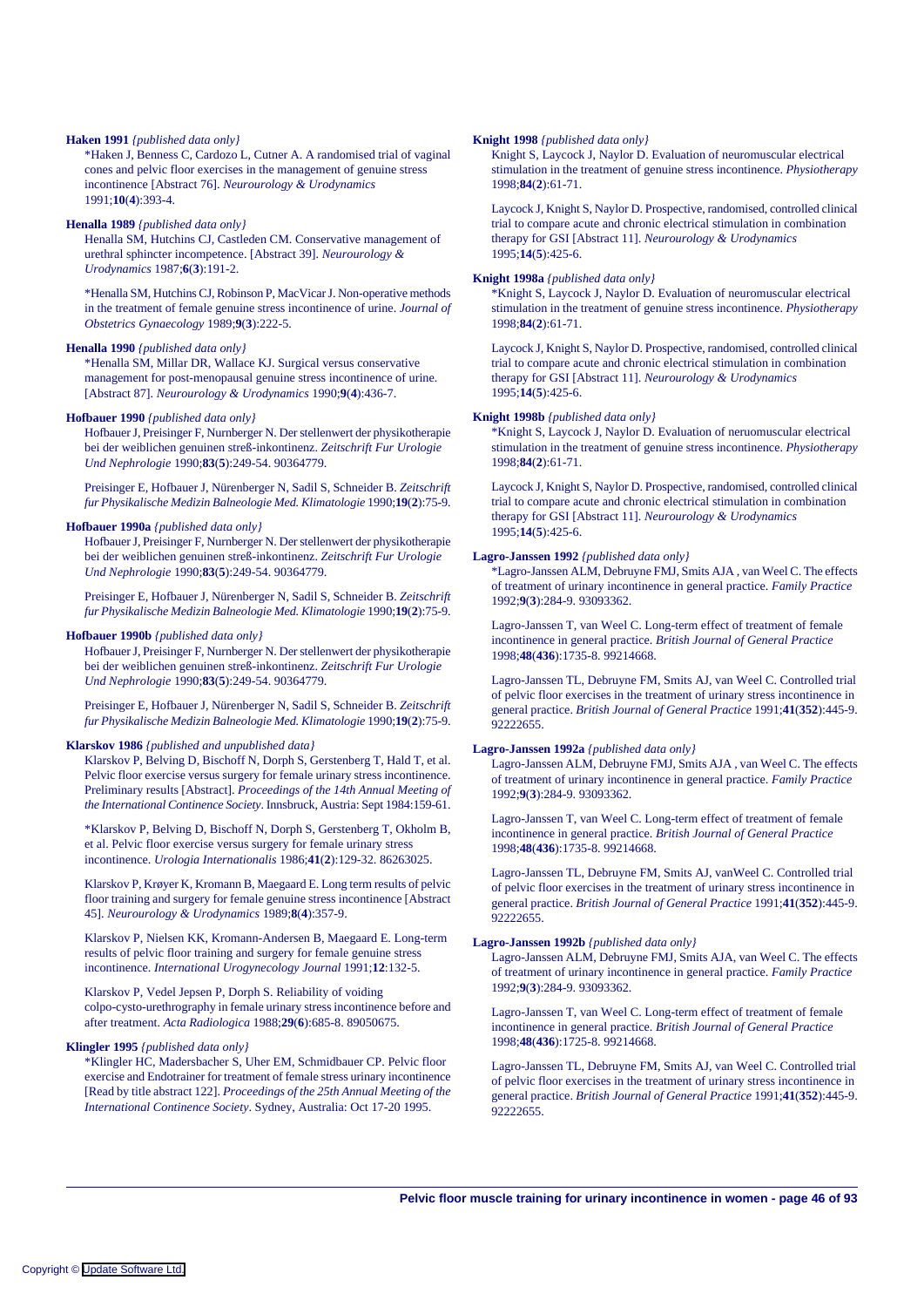### **Lagro-Janssen 1998** *{published data only}*

Lagro-Janssen T, Van Weel C. Long-term effect of treatment of female incontinence in general practice. *British Journal of General Practice* 1998;**48**:1735-8.

#### **Laycock 1988** *{published data only}*

\*Laycock J. Interferential therapy in the treatment of genuine stress incontinence. [Abstract 74]. *Neurourology & Urodynamics* 1988;**7**(**3**):268-9.

### **Laycock 1993** *{published data only}*

\*Laycock J, Jerwood D. Does pre-modulated interferential therapy cure genuine stress incontinence?. *Physiotherapy* 1993;**79**(**8**):553-60.

## **Laycock 1999** *{published data only}*

Laycock J, Brown J, Cusack C, Green S, Jerwood D, Mann K, et al. A multicentre, prospective, randomised, controlled, group comparative study of the efficacy of vaginal cones and PFX [Abstract 47]. *Neurourology & Urodynamics* 1999;**18**(**4**):301-2.

# **Laycock 1999a** *{published data only}*

\*Laycock J, Brown J, Cusack C, Green S, Jerwood D, Mann K, Schofield A. A multicentre, prospective, randomised, controlled, group comparative study of the efficacy of vaginal cones and PFX [Abstract 47]. *Neurourology & Urodynamics* 1999;**18**(**4**):301-2.

### **Laycock 1999b** *{published data only}*

\*Laycock J, Brown J, Cusack C, Green S, Jerwood D, Mann K, et al. A multicentre, prospective, randomised, controlled, group comparative study of the efficacy of vaginal cones and PFX [Abstract 47]. *Neurourology & Urodynamics* 1999;**18**(**4**):301-2.

# **Miller 1998** *{published and unpublished data}*

\*Miller JM, Ashton-Miller JA, DeLancey JO. A pelvic muscle precontraction can reduce cough-related urine loss in selected women with mild SUI. *Journal of the American Geriatrics Society* 1998;**46**(**7**):870-4.

# **Nygaard 1996** *{published data only}*

\*Nygaard IE, Kreder KJ, Lepic MM, Fountain KA, Rhomberg AT. Efficacy of pelvic floor muscle exercises in women with stress, urge, and mixed urinary incontinence. *American Journal of Obstetrics & Gynecology* 1996;**174**(**1 part 1**):120-5. 96148678.

### **O'Brien 1991** *{published data only}*

O'Brien J. Evaluating primary care interventions for incontinence. *Nursing Standard* 1996;**10**(**23**):40-3. 96335590.

\*O'Brien J, Austin M, Sethi P, O'Boyle P. Urinary incontinence: prevalence, need for treatment, and effectiveness of intervention by nurse. *BMJ* 1991;**303**(**6813**):1308-12. 92083204.

O'Brien J, Long H. Urinary incontinence: long term effectiveness of nursing intervention in primary care. *BMJ* 1995;**311**(**7014**):1208.

### **Peattie 1988** *{published and unpublished data}*

\*Peattie AB, Plevnik S. Cones versus physiotherapy as conservative management of genuine stress incontinence [Abstract 72]. *Neurourology & Urodynamics* 1988;**7**(**3**):255-6.

#### **Pieber 1995** *{published data only}*

Pieber D, Zivkovic F, Tamussino K. Beckenbodengymnastik allein oder mit vaginalkonen bei prämenopausalen Frauen mit milder und mässiger stressharninkontinenz. *Gynäkologisch-Geburtshilfliche Rundschau* 1994;**34**(**1**):32-3. 94290024.

Pieber D, Zivkovic F, Tamussino K, Ralph G. Pelvic floor exercise alone or with vaginal cones for the treatment of mild and moderate stress incontinence in premenopausal women: A randomized trial [Read by title abstract 171]. *Proceedings of the 24th Annual Meeting of the International Continence Society*. Prague, Czech Republic: Aug/Sep 1994.

\*Pieber D, Zivkovic F, Tamussino K, Ralph G, Lippitt G, Fauland B. Pelvic floor exercise alone or with vaginal cones for the treatment of mild to moderate stress urinary incontinence in premenopausal women.

*International Urogynecology Journal and Pelvic Floor Dysfunction* 1995;**6**(**1**):14-7.

#### **Prashar 1997** *{published data only}*

\*Dowell CJ, Bryant CM, Moore KH, Prashar S. The efficacy and user friendliness of the urethral occlusive device [Read by title abstract 286]. *Proceedings of the 27th Annual Meeting of the International Continence Society*. Yokohama, Japan: Sept 23-26 1997.

Moore KH, Simons A, Dowell C, Bryant C, Prashar S. Efficacy and user acceptability of the urethral occlusive device in women with urinary incontinence. *Journal of Urology* 1999;**162**(**2**):464-8. 99336839.

Prashar S, Moore K, Bryant C, Dowell C. The urethral occlusive device for the treatment of urinary incontinence: changes in quality of life [Abstract]. *International Urogynecology Journal and Pelvic Floor Dysfunction* 1997;**8**(**1**):S130.

## **Ramsay 1990** *{published data only}*

\*Ramsay IN, Thou M. A randomised, double blind, placebo controlled trial of pelvic floor exercises in the treatment of genuine stress incontinence [Abstract 59]. *Neurourology & Urodynamics* 1990;**9**(**4**):398-9.

#### **Shepherd 1983** *{published data only}*

Shepherd A, Montgomery E, Anderson RS. A pilot study of a pelvic exerciser in women with stress incontinence. *Journal of Obstetrics & Gynaecology* 1983;**3**(**3**):201-2.

\*Shepherd AM, Montgomery E, Anderson RS. Treatment of genuine stress incontinence with a new perineometer. *Physiotherapy* 1983;**69**(**4**):113. 83300610.

## **Sherman 1997** *{published data only}*

\*Sherman RA, Davis GD, Wong MF. Behavioral treatment of exercise-induced urinary incontinence amongst female soldiers. *Military Medicine* 1997;**162**(**10**):690-4. 97480227.

#### **Smith 1996** *{published data only}*

\*Smith JJ 3rd. Intravaginal stimulation randomized trial. *Journal of Urology* 1996;**155**(**1**):127-30. 96094517.

## **Tapp 1987** *{published data only}*

\*Tapp AJS, Williams S, Hills B, Cardozo LD. The role of physiotherapy in the treatment of genuine stress incontinence [Read by title abstract]. *Proceedings of the 17th Annual Meeting of the International Continence Society*. Bristol, UK: Sept 2-5 1987:204-5.

# **Tapp 1989** *{published data only}*

Tapp AJS, Hills B, Cardozo L. Pelvic floor physiotherapy compared with the Burch colposuspension in the treatment of genuine stress incontinence [Abstract 65]. *Proceedings of the Silver Jubliee British Congress of Obstetrics and Gynaecology*. 1989:65.

\*Tapp AJS, Hills B, Cardozo LD. Randomised study comparing pelvic floor physiotherapy with the Burch colposuspension [Abstract 44]. *Neurourology & Urodynamics* 1989;**8**(**4**):356-7.

### **Taylor 1986** *{published data only}*

\*Taylor K, Henderson J. Effects of biofeedback and urinary stress incontinence in older women. *Journal of Gerontological Nursing* 1986;**12**(**9**):25-30. 87009651.

#### **Terry 1996** *{published data only}*

\*Terry PB, Whyte SM. Randomised trial comparing Enhance with physiotherapy for the treatment of GSI [Read by title abstract 242]. *Proceedings of the 26th Annual Meeting of the International Continence Society*. Athens, Greece: 1996:248-9.

#### **Wells 1991** *{published data only}*

\*Wells TJ, Brink CA, Diokno AC, Wolfe R, Gillis GL. Pelvic muscle exercise for stress urinary incontinence in elderly women. *Journal of the American Geriatrics Society* 1991;**39**(**8**):785-91. 91302675.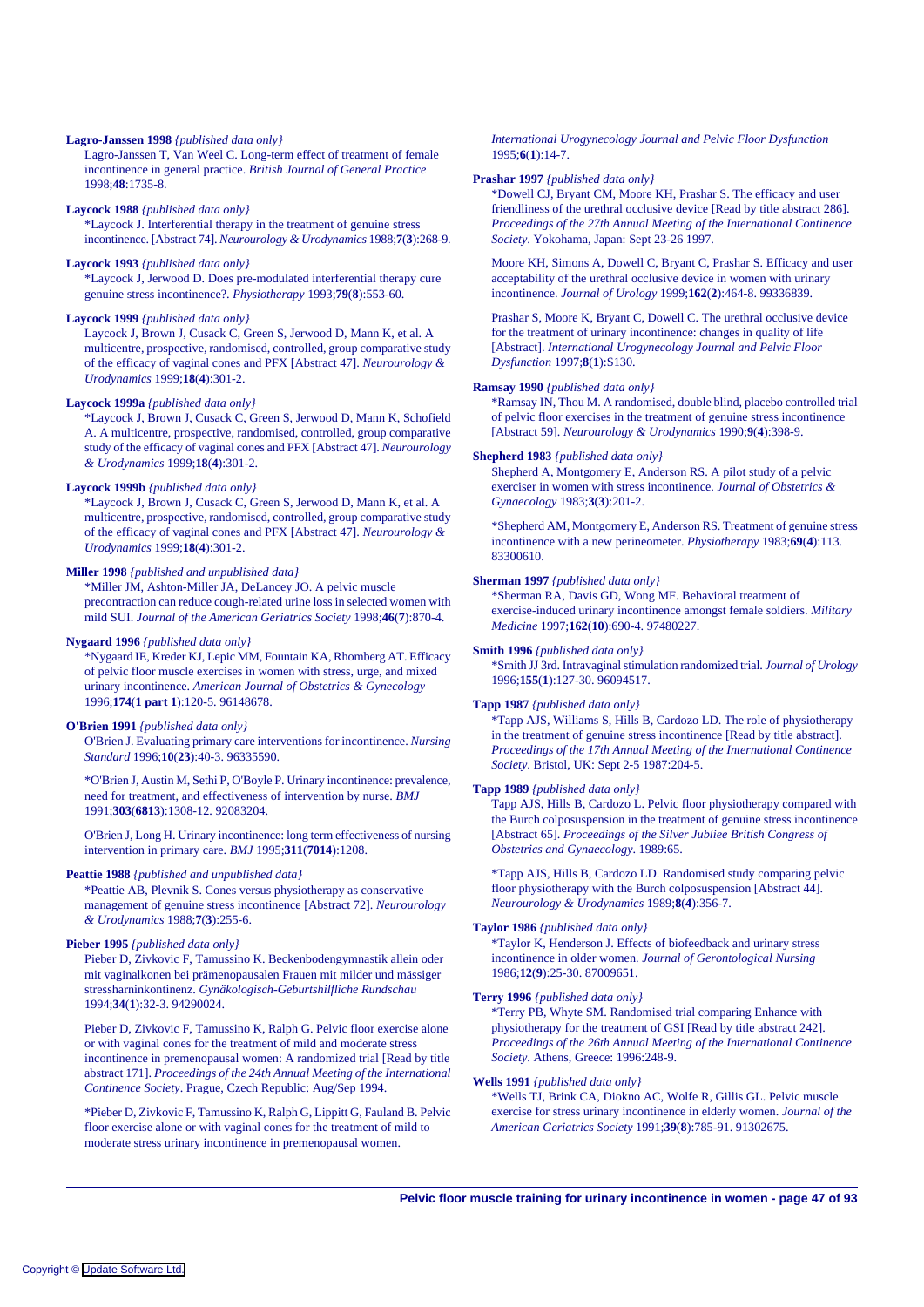#### **Wilson 1997** *{published and unpublished data}*

\*Wilson PD, Herbison GP, Glazener CMA, Lang G, Gee H, MacArthur C. Postnatal incontinence: a multicentre, randomised controlled trial of conservative treatment [Abstract 5]. *Neurourology & Urodynamics* 1997;**16**(**5**):349-50.

#### **Wilson 1997a** *{published and unpublished data}*

Wilson PD, Herbison GP, Glazener CMA, Lang G, Gee H, MacArthur C. Postnatal incontinence: a multicentre, randomised controlled trial of conservative treatment [Abstract 5]. *Neurourology & Urodynamics* 1997;**16**(**5**):349-50.

#### **Wilson 1997b** *{published and unpublished data}*

Wilson PD, Herbison GP, Glazener CMA, Lang G, Gee H, MacArthur C. Postnatal incontinence: a multicentre, randomised controlled trial of conservative treatment [Abstract 5]. *Neurourology & Urodynamics* 1997;**16**(**5**):349-50.

#### **Wilson 1998** *{published data only}*

\*Wilson PD, Herbison GP. A randomized controlled trial of pelvic floor muscle exercises to treat postnatal urinary incontinence. *International Urogynecology Journal & Pelvic Floor Dysfunction* 1998;**9**(**5**):257-64. 99065009.

#### **Wilson 1998a** *{published data only}*

\*Wilson PD, Herbison GP. A randomized controlled trial of pelvic floor muscle exercises to treat postnatal urinary incontinence. *International Urogynecology Journal & Pelvic Floor Dysfunction* 1998;**9**(**5**):257-64. 99065009.

### **Wilson 1998b** *{published data only}*

\*Wilson PD, Herbison GP. A randomized controlled trial of pelvic floor muscle exercises to treat postnatal urinary incontinence. *International Urogynecology Journal & Pelvic Floor Dysfuntion* 1998;**9**(**5**):257-64. 99065009.

## **Wise 1993** *{published data only}*

\*Wise BG, Haken J, Cardozo LD, Plevnik S. A comparative study of vaginal cone therapy, cones and Kegel exercises, and maximal electrical stimulation in the treatment of female genuine stress incontinence [Abstract 76]. *Neurourology & Urodynamics* 1993;**12**(**4**):436-7.

#### **Wong 1997a** *{published data only}*

\*Wong KS, Fung BKY, Fung ESM, Fung LCW ,Tang LCH. Randomized prospective study of the effectiveness of pelvic floor training using biofeedback in the treatment of genuine stress incontinence in Chinese population [Read by titles abstract 131]. *Proceedings of the 27th Annual Meeting of the International Continence Society*. Yokohama, Japan: Sept 23-26 1997.

#### **Wong 1997b** *{published data only}*

\*Wong KS, Fung BKY, Fung LCW, Ma S. Pelvic floor exercises in the treatment of stress urinary incontinence in Hong Kong Chinese women [Read by titles abstract 134]. *Proceedings of the 27th Annual Meeting of the International Continence Society*. Yokohama, Japan: Sept 23-26 1997.

## **Wyman 1998** *{published data only}*

Elser DM, Wyman JF, McClish DK, Robinson D, Fantl JA, Bump RC. The effect of bladder training, pelvic floor muscle training, or combination training on urodynamic parameters in women with urinary incontinence. Continence Program for Women Research Group. *Neurourology & Urodynamics* 1999;**18**(**5**):427-36. 99452510.

\*Wyman JF, Fantl JA, McClish DK, Bump RC. Comparative efficacy of behavioral interventions in the management of female urinary incontinence. Continence Program for Women Research Group. *American Journal of Obstetrics Gynecology* 1998;**179**(**4**):999-1007. 99005048.

# **Wyman 1998a** *{published data only}*

Elser DM, Wyman JF, McClish DK, Robinson D, Fantl JA, Bump RC. The effect of bladder training, pelvic floor muscle training, or combination training on urodynamic parameters in women with urinary incontinence.

Continence Program for Women Research Group. *Neurourology & Urodynamics* 1999;**18**(**5**):999-1007. 99452510.

Wyman JF, Fantl JA, McClish DK, Bump RC. Comparative efficacy of behavioral interventions in the management of female urinary incontinence. Continence Program for Women Research Group. *American Journal of Obstetrics Gynecology* 1998;**179**(**4**):999-1007. 99005048.

#### **Wyman 1998b** *{published data only}*

Elser DM, Wyman JF, McClish DK, Robinson D, Fantl JA, Bump RC. *Neurourology & Urodynamics* 1999;**18**(**5**):427-36. 99452510.

Wyman JF, Fantl JA, McClish DK, Bump RC. *American Journal of Obstetrics Gynecology* 1998;**179**(**4**):999-1007. 99005048.

### **References to studies excluded from this review**

#### **Blowman 1991**

\*Blowman C, Pickles C, Emery S, Creates V, Towell L, Blackburn N, et al. *Physiotherapy* 1991;**77**(**10**):661-4.

#### **Borrie 1992**

\*Borrie MJ, Bawden ME, Kartha AS, Kerr PS. A nurse/physician continence clinic triage approach for urinary incontinence: A 25 week randomized trial [Abstract 43]. *Neurourology & Urodynamics* 1992;**11**(**4**):364-5.

#### **Bourcier 1994**

\*Bourcier A, Juras J. Randomised study comparing physiotherapy and pelvic floor rehabilitation [Read by title abstract 162]. *Proceedings of the 24th Annual Meeting of the International Continence Society*. Prague, Czech Republic: Aug/Sept 1994.

#### **Burgio 1986**

\*Burgio KL, Robinson JC, Engel BT. The role of biofeedback in Kegel exercise training for stress urinary incontinence. *American Journal of Obstetrics & Gynecology* 1986;**154**(**1**):58-64. 86127504.

#### **Fonda 1994**

\*Fonda D, Woodward M, D'Astoli M, Chin WF. Sustained improvement of subjective quality of life in older community-dwelling people after treatment of urinary incontinence. *Age & Ageing* 1995;**24**(**4**):283-6. 86000360.

#### **Haig 1995**

\*Haig L, Mantle J, Versi E. Does interferential therapy (IFT) confer added benefit over a pelvic floor muscle exercise programme (PFMEP) for genuine stress incontinence (GSI)? [Read by title abstract 111]. *Proceedings of the 25th Annual Meeting of the International Continence Society*. Sydney, Australia: Oct 17-20 1995.

#### **Holtedahl 1998**

\*Holtedahl K, Verelst M, Schiefloe A. A population based, randomized, controlled trial of conservative treatment for urinary incontinence in women. *Acta Obstetrica Gynecologica Scandinavica* 1998;**77**(**6**):671-7. 98351533.

#### **Mayne 1988**

\*Mayne CJ, Hilton P. A comparison of urethral electrical conductance and perineometry during a course of pelvic floor exercises for genuine stress incontinence [Abstract 71]. *Neurourology & Urodynamics* 1988;**7**(**3**):264-5.

#### **Olah 1990**

\*Olah KS, Bridges N, Denning J, Farrar DJ. The conservative management of patients with symptoms of stress incontinence: a randomized, prospective study comparing weighted vaginal cones and interferential therapy. *American Journal of Obstetrics Gynecology* 1990;**162**(**1**):87-92. 90144922.

#### **Shepherd 1984**

\*Shepherd AM, Tribe E, Bainton D. Maximum perineal stimulation. A controlled study. *British Journal of Urology* 1984;**56**(**6**):644-6. 85200566.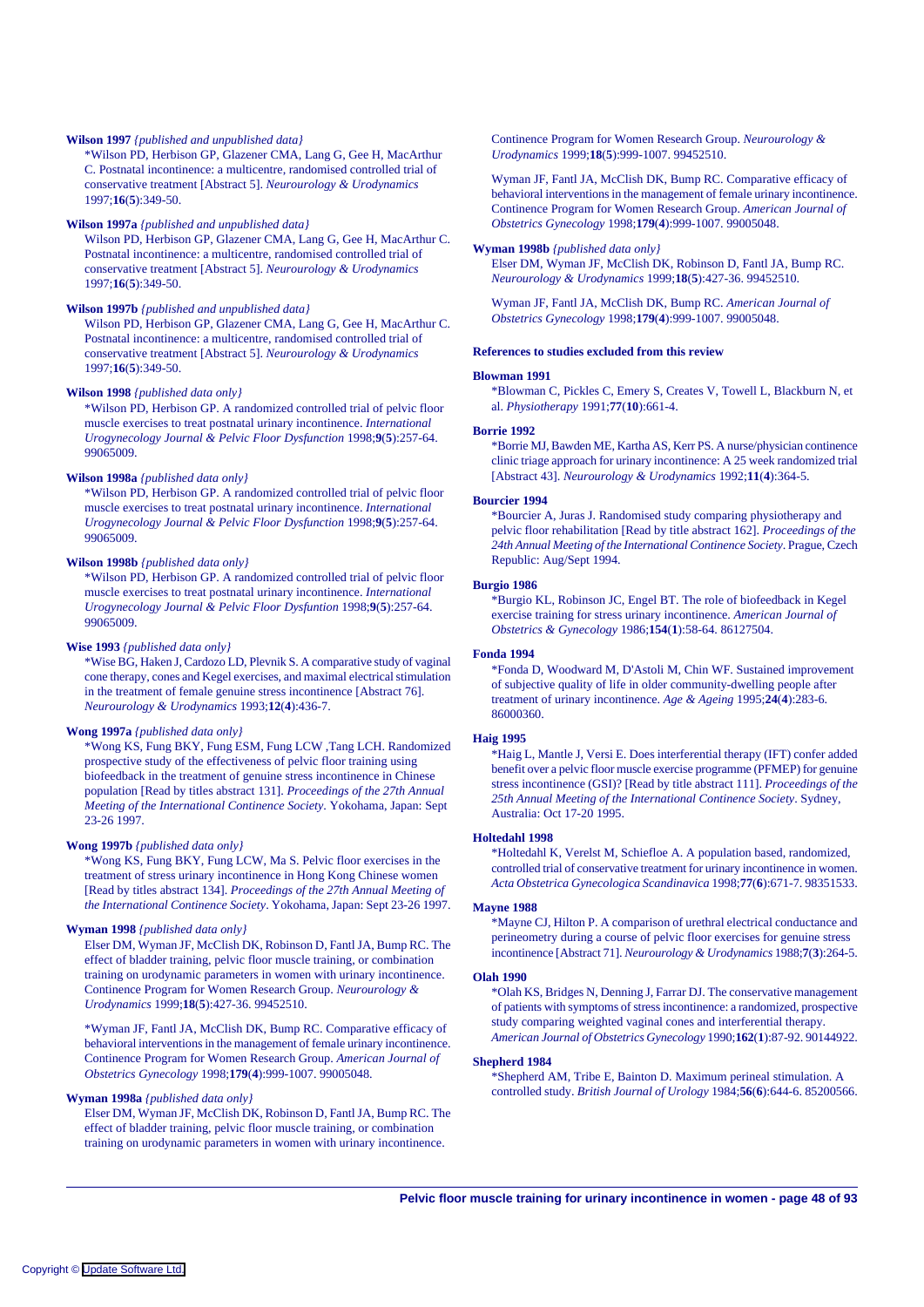#### **Voigt 1996**

\*Voigt R, Halaska M, Martan A, Wilke I, Michels W, Voigt P. Follow-up after pelvic floor exercises and electro-stimulation in stress incontinent women [Read by title abstract 358]. *Proceedings of the 26th Annual Meeting of the International Continence Society*. Athens, Greece: Aug 27-30 1996.

### **Wang 1997**

\*Wang AC, Liang CC. Bladder-sphincter biofeedback as treatment of detrusor instability in women who failed to respond to oxybutynin chloride - A preliminary results [Read by title abstract 193]. *Proceedings of the 27th Annual Meeting of the International Continence Society*. Yokohama, Japan: Sept 23-26 1997.

#### **Wilson 1987**

\*Wilson PD, Al Samarrai T, Deakin M, Kolbe E, Brown ADG. An objective assessment of physiotherapy for female genuine stress incontinence. *British Journal of Obstetrics & Gynaecology* 1987;**94**(**6**):575-82. 87299557.

Wilson PD, Al Samarrai T, Deakin M, Kolbe E, Brown ADG. The value of physiotherapy in female genuine stress incontinence [Abstract]. *Proceedings of the 14th Annual Meeting of the International Continence Society*. Innsbruck, Austria: Sept 1984:156-8.

#### **References to studies awaiting assessment**

#### **Aukee 2000**

\*Aukee P, Immonen P, Penttinen J, Airaksinen O. A prospective randomised study comparing Femiscan Home Trainer and pelvic floor muscle training alone [Informal discussion poster abstract 205]. *Proceedings of the 30th Annual Meeting of the International Continence Society. Tampere, Finland, August 2000*.

#### **Berghmans 2000**

\*Berghmans LCM, van Waalwijk van Doorn ESC, Nieman FHM, de Bie RA, Smets LWH, ten Haaf H et al. Efficacy of extramural physical therapy modalities in women with proven bladder overactivity: A randomised clinical trial [Abstract 92]. *Neurourology & Urodynamics* 2000;**19**(**4**):496-7.

#### **References to ongoing studies**

#### **Demain MRC**

Mrs S Demain. Physiotherapy Dept., St Michael's Hospital, Trent Valley Road, Lichfield WS13 6EF, England.. A randomised controlled trial of educational group sessions and conventional individual management in the physiotherapeutic treatment of female urinary incontinence.. *Ongoing study* Start date 01/10.96. Expected completion 01/10/97..

#### **Leics MRC**

Dr P Assassa Senior Clinical Research Fellow. University of Leicester.. The evaluation of pelvic floor therapies in women with genuine stress incontinence: A randomised controlled trial in primary care.. *Ongoing study* Trial began 01/06/97. Anticipated completion 01/04/01..

### **Additional references**

#### **Berghmans 1998**

Berghmans LC, Hendriks HJ, Bø K, Hay-Smith EJ, de Bie RA, van Waalwijk van Doorn ES. Conservative treatment of stress urinary incontinence in women: a systematic review of randomized clinical trials. *British Journal of Urology* 1998;**82**(**2**):181-91. 98389975.

#### **Bø 1995**

Bø K. Pelvic floor muscle exercise for the treatment of stress urinary incontinence: an exercise physiology perspective. *International Urogynecology Journal and Pelvic Floor Dysfunction* 1995;**6**:282-91.

#### **Bø 1996**

Bø K. Physiotherapy to treat genuine stress incontinence. *International Continence Survey* 1996;**6**:2-8.

#### **Constantinou 1981**

Constantinou CE, Govan DE. Contribution and timing of transmitted and generated pressure components in the female urethra. *Progress in Clinical & Biological Research* 1981;**78**:113-20. 82151297.

#### **de Kruif 1996**

de Kruif YP, van Wegen EE. Pelvic floor muscle exercise therapy with myofeedback for women with stress urinary incontinence: A meta-analysis. *Physiotherapy* 1996;**82**(**2**):107-13.

#### **DeLancey 1988a**

DeLancey JOL. Structural aspects of urethrovesical function in the female. *Neurourology and Urodynamics* 1988;**7**:509-19.

#### **DeLancey 1988b**

DeLancey JOL. Anatomy and mechanics of structures around the vesical neck: how vesical neck position might affect its closure. *Neurourology and Urodynamics* 1988;**7**:161-2.

#### **Diokno 1986**

Diokno AC, Brock BM, Brown MB, Herzog AR. Prevalence of urinary incontinence and other urological symptoms in the noninstitutionalized elderly. *Journal of Urology* 1986;**136**(**5**):1022-5. 87063963.

### **Dowell 1997**

Dowell CJ, Bryant CM, Moore KH, Prashar S. The efficacy and 'user friendliness' of the urethral occlusive device [Read by title abstract 286]. *Proceedings of the 27th Annual Meeting of the International Continence Society, Yokohama, Japan*. Sept 23-26 1997:295-6.

#### **Fedorkow 1993**

Fedorkow DM. Nonsurgical management of stress urinary incontinence. *Journal SOGC* 1993;**15**(**6**):695-705.

#### **Godec 1975**

Godec C, Cass AS, Ayala GF. Bladder inhibition with functional electrical stimulation. *Urology* 1975;**6**(**6**):663-6. 76082481.

#### **Kegel 1948**

Kegel AH. Progressive resistance exercise in the functional restoration of the perineal muscles. *American Journal of Obstetrics and Gynecology* 1948;**56**:238-48.

#### **Lose 1998**

Lose G, Fantl JA, Victor A, Walter S, Wells TL, Wyman J, et al. Outcome measures for research in adult women with symptoms of lower urinary tract dysfunction. *Neurourology & Urodynamics* 1998;**17**(**3**):255-62. 98250359.

#### **McClish 1991**

McClish DK, Fantl JA, Wyman JF, Pisani G, Bump RC. Bladder training in older women with urinary incontinence: relationship between outcome and changes in urodynamic observations. *Obstetrics & Gynecology* 1991;**77**(**2**):281-6. 91110216.

#### **Moher 1998**

Moher D, Pham B, Jones A, Cook DJ, Jadad AR, Moher M, et al. Does quality of reports of randomised trials affect estimates of intervention efficacy reported in meta-analyses?. *Lancet* 1998;**352**(**9128**):609-13. 98417104.

#### **Moore 1999**

Moore KH, Simons A, Dowell C, Bryant C, Prashar S. Efficacy and user acceptability of the urethral occlusive device in women with urinary incontinence. *Journal of Urology* 1999;**162**:464-8.

#### **Mulrow 1997**

Mulrow CD, Oxman AD. Analysing and Presenting Results. In: *Cochrane Collaboration Handbook*, 4, 1997. Oxford: Update Software.

#### **Polden 1990**

Polden M, Mantle J. *Physiotherapy in Obstetrics and Gynaecology*. Oxford: Butterworth Heinemann, 1990.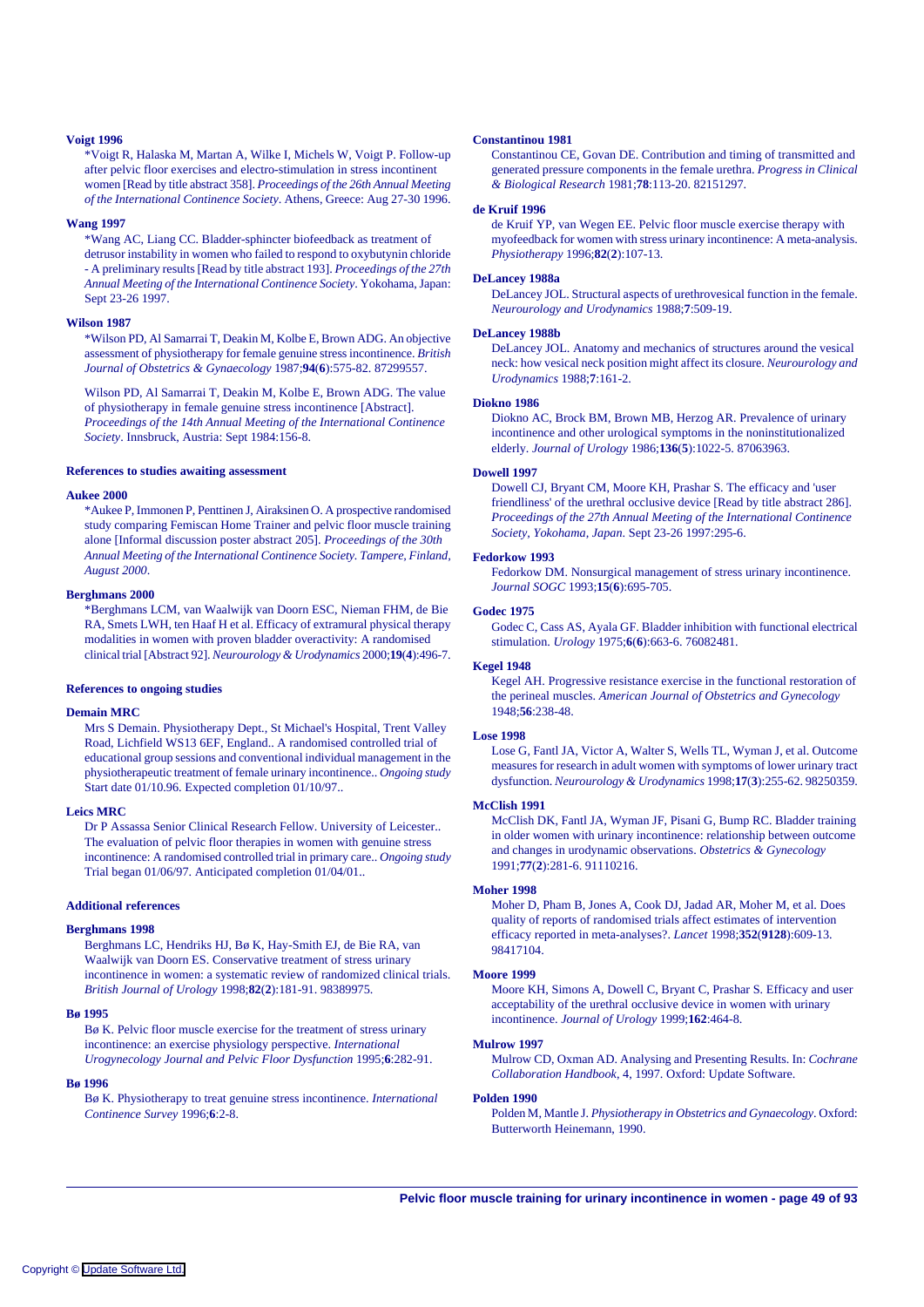### **Ramsay 1994**

Ramsay I, Hassan A, Hunter M, Donaldson K. A randomised controlled trial of urodynamic investigations prior to conservative treatment of urinary incontinence in the female [Abstract 74]. *Neurourology & Urodynamics* 1994;**13**(**4**):455-6.

### **Ramsay 1996**

Ramsay IN, Ali HM, Hunter M, Stark D, McKenzie S, Donaldson K, et al. A prospective, randomized controlled trial of inpatient versus outpatient continence programs in the treatment of urinary incontinence in the female. *International Urogynecology Journal & Pelvic Floor Dysfunction* 1996;**7**(**5**):260-3. 97272477.

## **Thomas 1980**

Thomas TM, Plymat KR, Blannin J, Meade TW. Prevalence of urinary incontinence. *British Medical Journal* 1980;**281**(**6250**):1243-5. 81041506.

#### **Weatherall 1999**

Weatherall M. Biofeedback or pelvic floor muscle exercise for female genuine stress incontinence: a meta-analysis of trials identified in a systematic review. *BJU International* 1999;**83**(**9**):1015-6. 99296796.

#### **Wilson 1999**

Wilson P, Bø K, Bourcier A, Hay-Smith J, Staskin D, Nygaard I, et al. In: Abrams P, Khoury S, Wein A, editor(s). *Incontinence*. First international consultation on incontinence Edition. UK: Health Publication Ltd, 1999:579-636.

*\* Indicates the major publication for the study*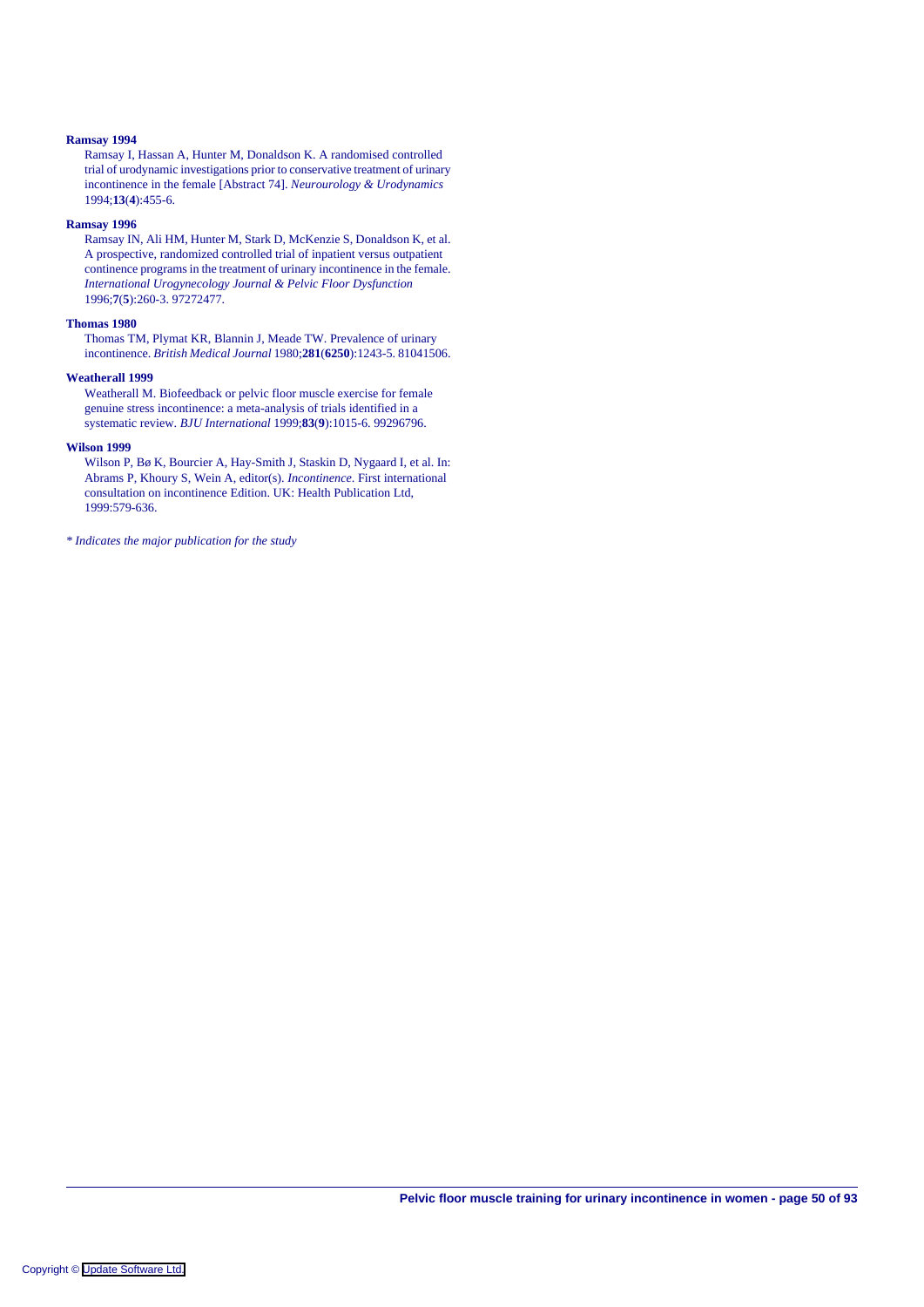# **TABLES**

| <b>Study</b>                  | <b>Berghmans 1996</b>                                                                                                                                                                                                                                                                                                                                                                                                                                                                                                                                                                                                                                                                                                        |
|-------------------------------|------------------------------------------------------------------------------------------------------------------------------------------------------------------------------------------------------------------------------------------------------------------------------------------------------------------------------------------------------------------------------------------------------------------------------------------------------------------------------------------------------------------------------------------------------------------------------------------------------------------------------------------------------------------------------------------------------------------------------|
| <b>Methods</b>                | 2 arm RCT. Stratified by severity of leakage and source of referral. Gp allocation was<br>masked. Assessors masked to gp allocation.                                                                                                                                                                                                                                                                                                                                                                                                                                                                                                                                                                                         |
| <b>Participants</b>           | 40 women. Some with urodynamically proven GSI and others with clinical history<br>suggestive of GSI. Excluded if medication for lower urinary tract problems, pudendal<br>nerve lesion, urinary tract infection, non compliance in diagnostic phase, previous<br>urological or gynaecological surgery, <6 wk postnatal, concomitant rx, severe stress<br>incontinence, psychological disorders, vaginitis, pacemaker, hip prosthesis, unable to<br>understand Dutch. Mean age in the PFMT gp 50.35 yrs (sd 10.50), and in PFMT+BF<br>gp 46.40 (sd 12.12). In both gps 55% had gd 1stress incontinence and 45% gd 2 stress<br>incontinence. In both gps 75% of women had symptoms > 2 yrs. Single centre, The<br>Netherlands. |
| <b>Interventions</b>          | 1. PFMT (n=20). Individual training with physiotherapist. Clinic visits 3x wk, 25-35 min<br>per visit, 12 rx over 4 wks. Explanation of pelvic anatomy, function of PFM and bladder.<br>PFMT = 4 sets 10 VPFMC per day (5 quick, 5 sustained, 3-30 sec) progressed by 10<br>per set until 30 per set. Ex in sup ly, sd ly, st, pr kn. The Knack (VPFMC with cough,<br>stair climbing, lifting, jumping). Home ex program 3x day.<br>2. PFMT + BF (n=20) Rx as above with addition of BF from vaginal probe (EMG) giving<br>both visual and acoustic signals (Myaction 12, Uniphy BV).                                                                                                                                        |
| <b>Outcomes</b>               | Symptom questionnaire.<br>Urinary diary.<br>48 hr pad test.                                                                                                                                                                                                                                                                                                                                                                                                                                                                                                                                                                                                                                                                  |
| <b>Notes</b>                  | Post $rx = 4$ wks.<br>No withdrawals.                                                                                                                                                                                                                                                                                                                                                                                                                                                                                                                                                                                                                                                                                        |
| <b>Allocation concealment</b> | A                                                                                                                                                                                                                                                                                                                                                                                                                                                                                                                                                                                                                                                                                                                            |
| <b>Study</b>                  | <b>Burgio 1998</b>                                                                                                                                                                                                                                                                                                                                                                                                                                                                                                                                                                                                                                                                                                           |
| <b>Methods</b>                | 3 arm RCT. Stratified by type (urge/mixed) and severity of leakage. Not clear if gp<br>allocation masked. Assessors masked to main outcome measure.                                                                                                                                                                                                                                                                                                                                                                                                                                                                                                                                                                          |
| Participants                  | 197 women with urodynamic evidence of DI (symptoms of urge leakage with or without<br>stress leakage). Excluded if continual leakage, post void residual >200 ml, uterine<br>prolapse past introitus, narrow angle glaucoma, unstable angina, decompensated heart<br>failure, history of malignant arrhythmias, or MMSE <20. Mean age 67.7 yrs (sd 7.5).<br>18.3% mild incontinence (<5 leakage episodes per week), 28.9% moderate severity<br>(5-10 per wk) and severe leakage in 52.8% (>10 leakage epidodes per wk). Mean<br>duration of symptoms 10.6 yrs (sd 1.5). Single centre, USA.                                                                                                                                  |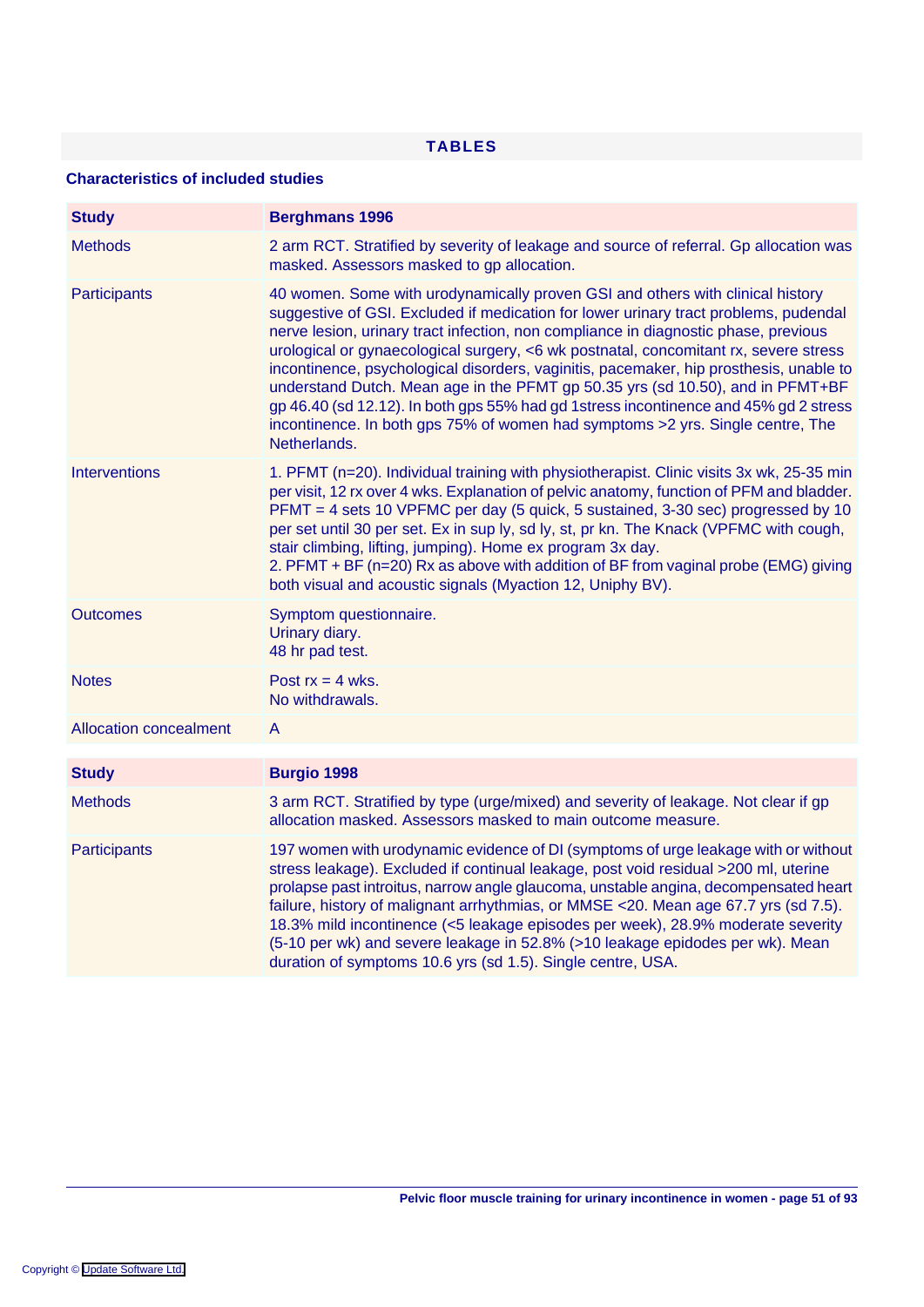| Interventions                 | 1. PFMT with urge strategies (n=65). Individual training with nurse practitioner fortnightly<br>for 8 wks, total 4 rx. Home PFMT 3x day. Correct VPFMC taught using anorectal BF.<br>PFMT = 15 VPFMC 3x day, progress to max 10 sec hold per contraction. Ex in ly, sitt,<br>st. The Knack (VPFMC to prevent incontinence with triggers). Attempt mid stream urine<br>stop 1x day. Urge strategies included delay and coping strategies for urgency, use of<br>repeated VPFMC to inhibit detrusor contractions.<br>2. Medication (n=67). Rx from nurse practitioner and clinic visits as above. 2.5mg<br>oxybutynin chloride 3x day progressing to max 5.0mg 3x day as required. Capsule<br>contained 500mg riboflavin phosphate marker.<br>3. Placebo drug (n=65). Treatment and visits as for medication gp. Capsule contained<br>marker only. |
|-------------------------------|--------------------------------------------------------------------------------------------------------------------------------------------------------------------------------------------------------------------------------------------------------------------------------------------------------------------------------------------------------------------------------------------------------------------------------------------------------------------------------------------------------------------------------------------------------------------------------------------------------------------------------------------------------------------------------------------------------------------------------------------------------------------------------------------------------------------------------------------------|
| <b>Outcomes</b>               | Subjective ratings.<br>Urinary diary.<br>Cystometry for 105/197.                                                                                                                                                                                                                                                                                                                                                                                                                                                                                                                                                                                                                                                                                                                                                                                 |
| <b>Notes</b>                  | Post $rx = 2$ wks after end of $rx$ , ie 10 wks.<br>Dropouts 4/65 from PFMT gp, 12/67 from medication gp, and 12/65 from placebo<br>medication gp.<br>Withdrawals included in analysis using most recent data.<br>Women with less than 50% reduction in leakage episodes by 3rd clinic visit had repeat<br>BF to teach use of VPFMC against sensation of increasing urgency.                                                                                                                                                                                                                                                                                                                                                                                                                                                                     |
| <b>Allocation concealment</b> | B                                                                                                                                                                                                                                                                                                                                                                                                                                                                                                                                                                                                                                                                                                                                                                                                                                                |
| <b>Study</b>                  | <b>Burns 1993</b>                                                                                                                                                                                                                                                                                                                                                                                                                                                                                                                                                                                                                                                                                                                                                                                                                                |
|                               |                                                                                                                                                                                                                                                                                                                                                                                                                                                                                                                                                                                                                                                                                                                                                                                                                                                  |
| <b>Methods</b>                | 3 arm RCT. Not clear if gp allocation masked. Assessor masked to gp allocation.                                                                                                                                                                                                                                                                                                                                                                                                                                                                                                                                                                                                                                                                                                                                                                  |
| Participants                  | 135 women with urodynamically proven GSI or GSI + DI. Excluded if <3 leakage<br>episodes per wk, MMSE <23, glycosuria or pyuria, residual urine >50ml, max uroflow<br><15 ml/s. Mean age 63 yrs (sd 6). Single centre, USA.                                                                                                                                                                                                                                                                                                                                                                                                                                                                                                                                                                                                                      |
| <b>Interventions</b>          | 1. PFMT (n=43). Individual training with nurse 1x wk, 25-35 min per visit for 8wks.<br>Home PFMT 4 sets per day. Telephone reminders for appointments, and ex reminder<br>cards between follow up visits. $PFMT = 4$ sets 20 VPFMC (10 quick with 3 sec holds,<br>10 sustained with 10 sec holds) progessed by 10 contractions per set over 4 wks to<br>daily max 200 VPFMC.<br>2. PFMT +BF (n=40). Training with nurse, clinic visits, and PFMT as above with addition<br>of visual BF from vaginal probe (EMS-10, EMS-20, Farrell Instruments) attached to<br>EMG (J&J Model M-53) and digital integrator (J&J Model D-200).<br>3. Control (n=40). No rx and no clinic visits. Choice or either of above on completion<br>of study.                                                                                                            |
| <b>Outcomes</b>               | Urinary diary.<br><b>EMG</b> measures of PFM.<br>Compliance measured from diary.<br>Urodynamics.                                                                                                                                                                                                                                                                                                                                                                                                                                                                                                                                                                                                                                                                                                                                                 |
| <b>Notes</b>                  | Post $rx = 8$ wks.<br>Follow up 3 and 6 months.<br>12 drop outs but gp not stated.                                                                                                                                                                                                                                                                                                                                                                                                                                                                                                                                                                                                                                                                                                                                                               |
| <b>Allocation concealment</b> | B                                                                                                                                                                                                                                                                                                                                                                                                                                                                                                                                                                                                                                                                                                                                                                                                                                                |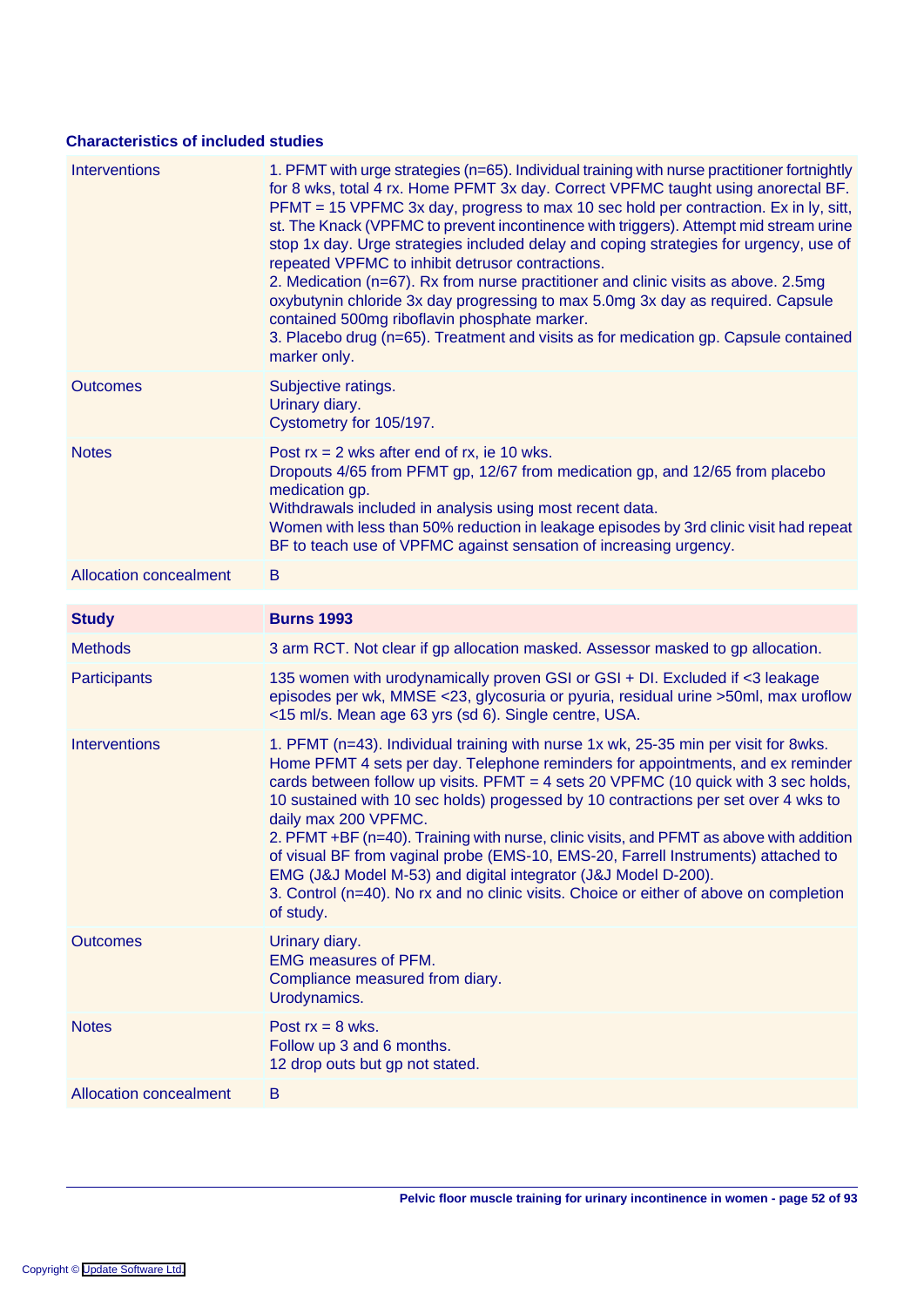| <b>Study</b>                  | <b>Burns 1993a</b>                                                                                                                                                                                                                                                                                                                                                                                                                                                                                                                                                                                                              |
|-------------------------------|---------------------------------------------------------------------------------------------------------------------------------------------------------------------------------------------------------------------------------------------------------------------------------------------------------------------------------------------------------------------------------------------------------------------------------------------------------------------------------------------------------------------------------------------------------------------------------------------------------------------------------|
| <b>Methods</b>                | As Burns 1993                                                                                                                                                                                                                                                                                                                                                                                                                                                                                                                                                                                                                   |
| Participants                  | As Burns 1993                                                                                                                                                                                                                                                                                                                                                                                                                                                                                                                                                                                                                   |
| <b>Interventions</b>          | Used for PFMT versus no treatment comparison.                                                                                                                                                                                                                                                                                                                                                                                                                                                                                                                                                                                   |
| <b>Outcomes</b>               | As Burns 1993                                                                                                                                                                                                                                                                                                                                                                                                                                                                                                                                                                                                                   |
| <b>Notes</b>                  | As Burns 1993                                                                                                                                                                                                                                                                                                                                                                                                                                                                                                                                                                                                                   |
| <b>Allocation concealment</b> | B                                                                                                                                                                                                                                                                                                                                                                                                                                                                                                                                                                                                                               |
| <b>Study</b>                  | <b>Burns 1993b</b>                                                                                                                                                                                                                                                                                                                                                                                                                                                                                                                                                                                                              |
| <b>Methods</b>                | As Burns 1993                                                                                                                                                                                                                                                                                                                                                                                                                                                                                                                                                                                                                   |
| Participants                  | As Burns 1993                                                                                                                                                                                                                                                                                                                                                                                                                                                                                                                                                                                                                   |
| <b>Interventions</b>          | Used for PFMT with biofeedback versus no treatment comparison.                                                                                                                                                                                                                                                                                                                                                                                                                                                                                                                                                                  |
| <b>Outcomes</b>               | As Burns 1993                                                                                                                                                                                                                                                                                                                                                                                                                                                                                                                                                                                                                   |
| <b>Notes</b>                  | As Burns 1993                                                                                                                                                                                                                                                                                                                                                                                                                                                                                                                                                                                                                   |
| <b>Allocation concealment</b> | B                                                                                                                                                                                                                                                                                                                                                                                                                                                                                                                                                                                                                               |
| <b>Study</b>                  | <b>Bø 1990</b>                                                                                                                                                                                                                                                                                                                                                                                                                                                                                                                                                                                                                  |
| <b>Methods</b>                | 2 arm RCT. Stratified by degree of leakage. Gp allocation was masked. Masking of<br>assessor not stated.                                                                                                                                                                                                                                                                                                                                                                                                                                                                                                                        |
| Participants                  |                                                                                                                                                                                                                                                                                                                                                                                                                                                                                                                                                                                                                                 |
|                               | 57 women with urodynamically proven GSI. Excluded if DI or infection. Mean age 45.4<br>yrs (range 24-64). Mean duration of symptoms in 'intensive' PFMT gp 8.5 yrs (range<br>2-27), and in std PFMT gp 45.9 yrs (range 35-63). Single centre, Norway.                                                                                                                                                                                                                                                                                                                                                                           |
| <b>Interventions</b>          | 1. Std PFMT (n= 25). Individual instruction in pelvic anatomy and correct VPFMC with<br>physiotherapist. Home PFMT 6 months with monthly clinic visit for BF (perineometer)<br>of PFM strength. PFMT = $8-12$ strong contractions per set, 3x day.<br>2. 'Intensive' PFMT ( $n=32$ ). As above with addition of 45 minute ex class to music 1x<br>wk for 6 months. Class included sets of 8-12 VPFMC with 6-8 second holds in st, sitt,<br>ly, kn with legs apart. 3-4 fast contractions added after held contraction. Also strength<br>training for back, thigh and abdominal muscles, relaxation training and body awareness. |
| <b>Outcomes</b>               | Subjective rating.<br>90 second pad test.<br>Perineometer.<br>Urine leakage index.<br>Social Activity Index.<br>Compliance measured from training diary.<br>Urodynamics.                                                                                                                                                                                                                                                                                                                                                                                                                                                        |
| <b>Notes</b>                  | Post $rx = 6$ months.<br>Follow up 5 years (enhanced PFMT gp only).<br>3/32 dropouts from enhanced PFMT, 2/25 from std PFMT.                                                                                                                                                                                                                                                                                                                                                                                                                                                                                                    |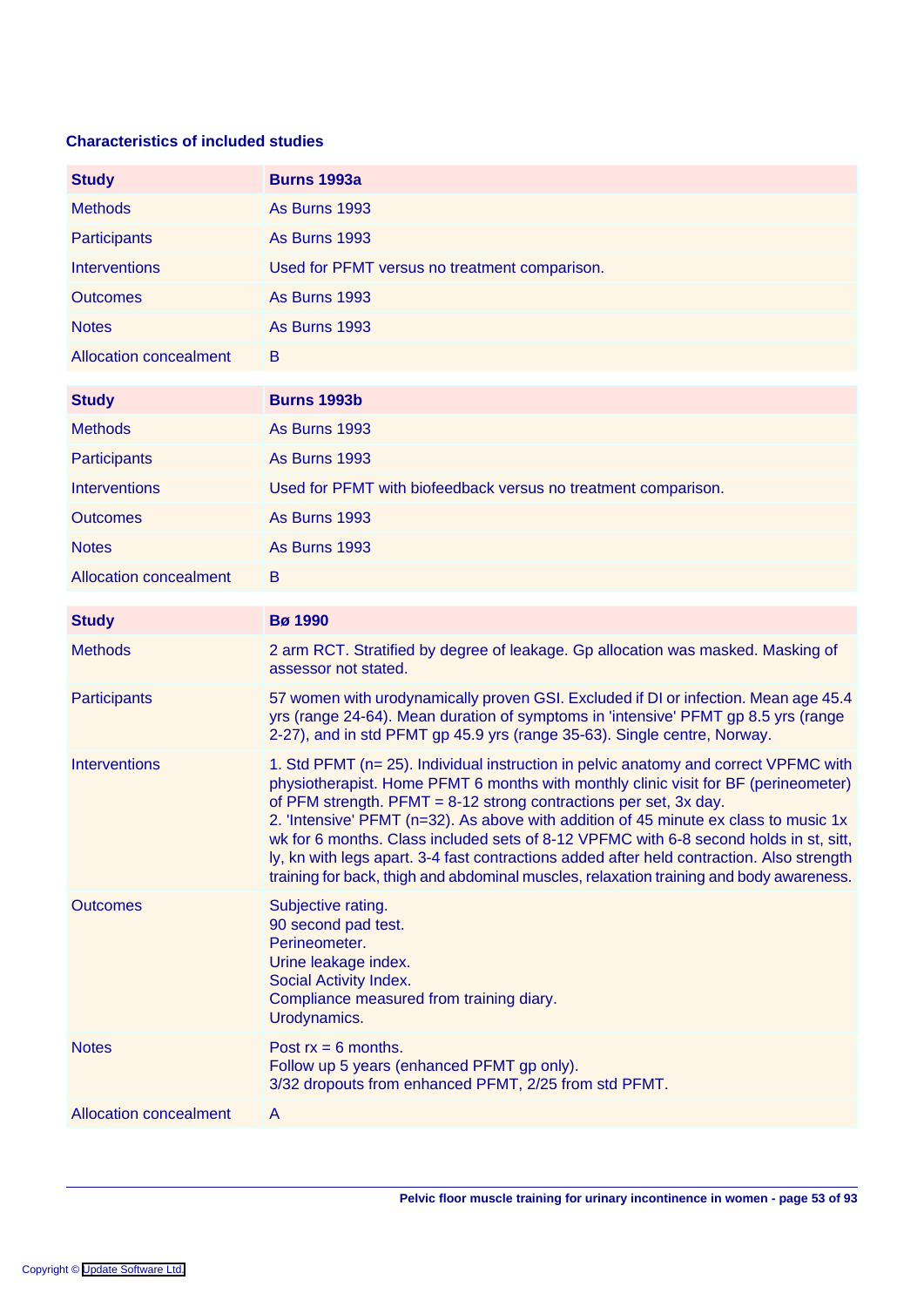| <b>Study</b>                  | <b>Bø 1999</b>                                                                                                                                                                                                                                                                                                                                                                                                                                                                                                                                                                                                                                                                                                                                                                                                                                                                                                                                                                                                                                                                                                                                                                                        |
|-------------------------------|-------------------------------------------------------------------------------------------------------------------------------------------------------------------------------------------------------------------------------------------------------------------------------------------------------------------------------------------------------------------------------------------------------------------------------------------------------------------------------------------------------------------------------------------------------------------------------------------------------------------------------------------------------------------------------------------------------------------------------------------------------------------------------------------------------------------------------------------------------------------------------------------------------------------------------------------------------------------------------------------------------------------------------------------------------------------------------------------------------------------------------------------------------------------------------------------------------|
| <b>Methods</b>                | 4 arm RCT. Stratified by severity of leakage. Gp allocation was masked. Assessor<br>masked to gp allocation. Power calculation.                                                                                                                                                                                                                                                                                                                                                                                                                                                                                                                                                                                                                                                                                                                                                                                                                                                                                                                                                                                                                                                                       |
| Participants                  | 122 women with urodynamically proven GSI. Excluded if DI, residual urine > 50ml, max<br>uroflow <15ml/s, previous surgery for GSI, neurological or psychiatric disease, urinary<br>tract infection, other disease interfering with participation, used of concomitant rx,<br>inability to understand Norwegian. Mean age in control gp 51.7 yrs (sd 8.8), in PFMT<br>gp 49.6 (sd 10.0), in ES gp 47.2 (sd 10.1) and VC gp 49.2 (sd 10.6). Mean number of<br>leakage episodes in 3 days was 2.9 (sd 2.9) in control gp, 2.0 (sd 1.8) in PFMT gp, 2.3<br>(sd 2.0) in ES gp, and 2.7 (sd 2.4) in VC gp. Mean duration of symptoms in yrs was<br>9.9 (sd 7.8) in control gp, 10.2 (sd 7.7) in PFMT gp, 13.3 (sd 9.7) in ES gp, and 10.1<br>(sd 7.7) in VC gp. Multicentre, Norway.                                                                                                                                                                                                                                                                                                                                                                                                                        |
| <b>Interventions</b>          | 1. PFMT (n=29). Individual instruction by physiotherapist in anatomy, physiology and<br>continence mechanisms, and correct VPFMC taught. Monthly clinic visit, weekly ex<br>class (see Bø 1990), and daily home ex program, 6 months. PFMT = $8-12$ high intensity<br>VPFMC 3x day in preferred position, held 6-8 seconds, 6 seconds rest, 3-4 fast<br>contractions at end. Audiotape available for home training.<br>2. ES (n=32). Individual instruction in anatomy etc as above. Monthly clinic visit, daily<br>ES at home, 6 months. $ES = 30$ min per day, vaginal electrode, biphasic intermittent<br>current, 50 Hz, pulse width 0.2 millisec, duty cycle progressed (on time 0.5-10 sec, off<br>time 0-30 sec), intensity high as tolerated (0-120 mA). (MS106 Twin)<br>3. VC ( $n=29$ ). Individual instruction as above. Monthly clinic visit, daily cones at home,<br>6 months. VC = 20 min per day, progressed through 3 cone weights (20, 40, 70g)<br>according to ability to hold cones. (Mabella cones).<br>4. Control (n=32). Individual instruction as above. No contact with physiotherapist over<br>6 month period. Offered instruction in use of Continence Guard (Coloplast AS) |
| <b>Outcomes</b>               | Subjective rating.<br>Urinary diary.<br>60 second pad test.<br>24 hr pad test.<br>Perineometry.<br>Leakage Index.<br>Social Activity Index.<br>Compliance in PFMT and VC measured from training diary.<br>Compliance with ES downloaded from stimulator.                                                                                                                                                                                                                                                                                                                                                                                                                                                                                                                                                                                                                                                                                                                                                                                                                                                                                                                                              |
| <b>Notes</b>                  | Post $rx = 6$ months.<br>Drop outs 4/29 in PFMT gp, 7/32 in ES gp, 2/29 in VC gp, 2/32 in control gp.<br>Withdrawals included in analysis using baseline values.<br>14/32 women in control gp used Continence Guard.                                                                                                                                                                                                                                                                                                                                                                                                                                                                                                                                                                                                                                                                                                                                                                                                                                                                                                                                                                                  |
| <b>Allocation concealment</b> | A                                                                                                                                                                                                                                                                                                                                                                                                                                                                                                                                                                                                                                                                                                                                                                                                                                                                                                                                                                                                                                                                                                                                                                                                     |
| <b>Study</b>                  | Cammu 1998                                                                                                                                                                                                                                                                                                                                                                                                                                                                                                                                                                                                                                                                                                                                                                                                                                                                                                                                                                                                                                                                                                                                                                                            |
| <b>Methods</b>                | 2 arm RCT. Gp allocation was masked. Masking of assessors not stated.                                                                                                                                                                                                                                                                                                                                                                                                                                                                                                                                                                                                                                                                                                                                                                                                                                                                                                                                                                                                                                                                                                                                 |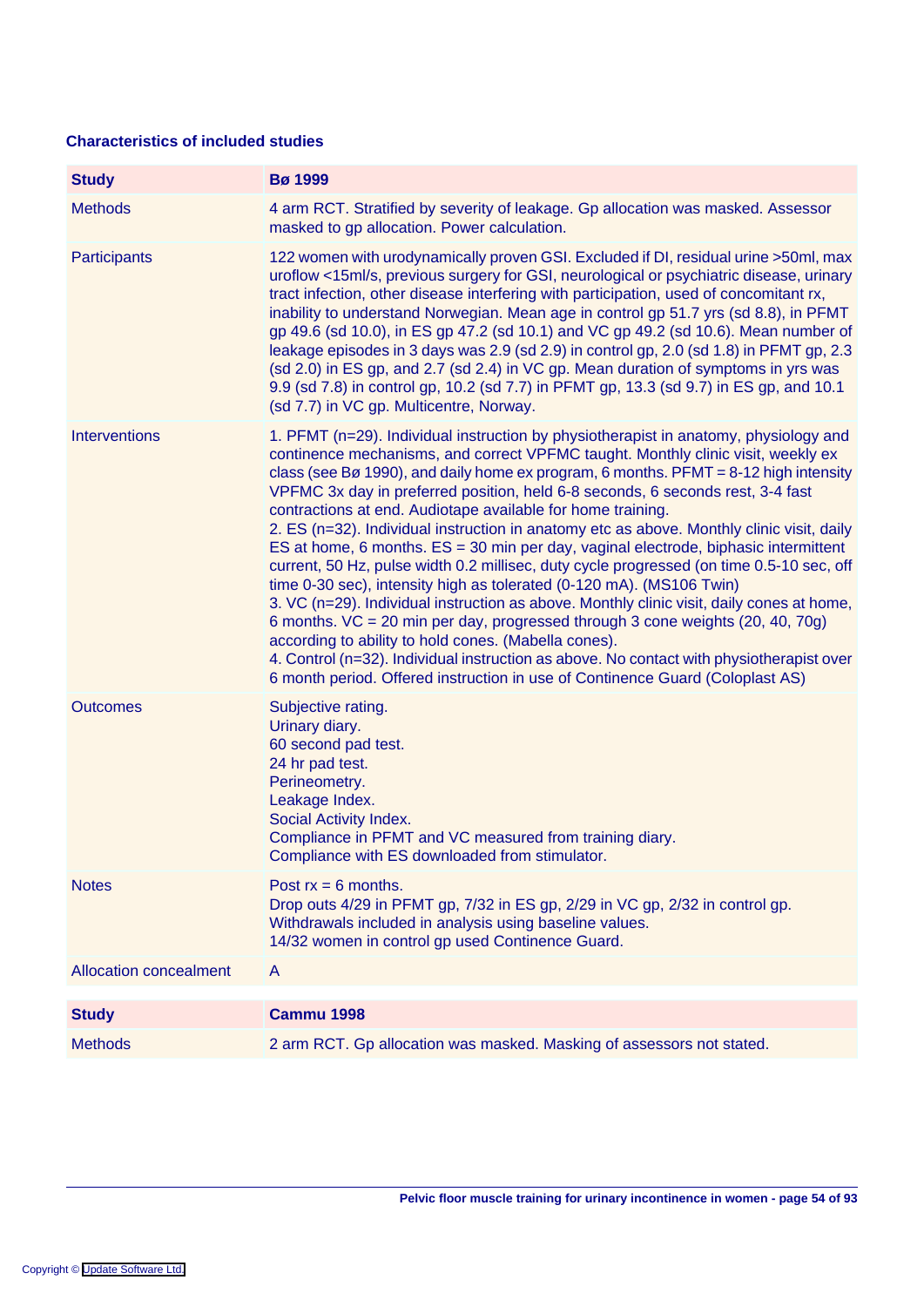| Participants                  | 60 women with urodynamically proven GSI. Excluded if postpartum, genital prolapse,<br>pathology needing surgery, DI, outflow obstruction, intrinsic sphincter deficiency. Mean<br>age in PFMT+BF gp 55.9 yrs (sd 9.5) and in VC gp 56.3 yrs (sd 11.4). Number of<br>leakage episodes per wk in PFMT+BF gp 14.4 (sd 10.0) and 13.6 (sd 12.0) in VC gp.<br>Mean duration of symptoms 6.7 yrs (sd 7.2) in PFMT+BF gp and 5.3 (sd 5.2) in VC<br>gp. Single centre, Belgium.                                                                                                                                                                                                                                                                                                       |
|-------------------------------|-------------------------------------------------------------------------------------------------------------------------------------------------------------------------------------------------------------------------------------------------------------------------------------------------------------------------------------------------------------------------------------------------------------------------------------------------------------------------------------------------------------------------------------------------------------------------------------------------------------------------------------------------------------------------------------------------------------------------------------------------------------------------------|
| <b>Interventions</b>          | 1. PFMT + BF (n=30). Individual training with physiotherapist. Clinic visit 1x wk, 30 min<br>per visit, for 12 wks. Home ex program without BF. Education on pelvic anatomy and<br>purpose of rx. Vaginal palpation to teach correct VPFMC. PFMT = 10 brief forceful<br>contractions, 10 sustained 10 sec contractions. Progress by increasing number of sets.<br>BF = Vaginal probe with surface EMG giving visual BF, and abdominal wall electrode.<br>At clinic visits only.<br>2. Cones (n=30). Individual training, vaginal palpation and education as above. Clinic<br>visits fortnightly for 12 wks. Cones (Femina, 20, 32, 45, 57, 70g) = 15 min 2x day at<br>home (except during menstruation) with heaviest cone that could be retained with<br><b>VPFMC</b> in st. |
| <b>Outcomes</b>               | Subjective rating.<br>Urinary diary.<br>EMG measures of PFM. Psychological distress.                                                                                                                                                                                                                                                                                                                                                                                                                                                                                                                                                                                                                                                                                          |
| <b>Notes</b>                  | Post $rx = 12$ wks.<br>Drop outs 0/30 from PFMT+BF gp, 14/30 VC gp.                                                                                                                                                                                                                                                                                                                                                                                                                                                                                                                                                                                                                                                                                                           |
| <b>Allocation concealment</b> | A                                                                                                                                                                                                                                                                                                                                                                                                                                                                                                                                                                                                                                                                                                                                                                             |
| <b>Study</b>                  | <b>Castleden 1984</b>                                                                                                                                                                                                                                                                                                                                                                                                                                                                                                                                                                                                                                                                                                                                                         |
|                               |                                                                                                                                                                                                                                                                                                                                                                                                                                                                                                                                                                                                                                                                                                                                                                               |
| <b>Methods</b>                | Crossover trial with random allocation to first treatment. Method of gp allocation not<br>stated. Masking of assessors not stated.                                                                                                                                                                                                                                                                                                                                                                                                                                                                                                                                                                                                                                            |
| Participants                  | 19 women with demonstrable stress incontinence. Mean age 55 yrs (range 23-85).<br>Mean duration of symptoms 9 yrs (range 3 months -32 yrs). Single centre, England.                                                                                                                                                                                                                                                                                                                                                                                                                                                                                                                                                                                                           |
| <b>Interventions</b>          | 1. PFMT ( $n=19$ ). 2 wks training supervised by physiotherapist. PFMT = 4-5 VPFMC<br>every hr and midstream urine stop on every occasion.<br>2. PFMT + BF (n=19) As above with use of perineometer (Kingsdown Medical) with<br>visual BF at least once per day.                                                                                                                                                                                                                                                                                                                                                                                                                                                                                                              |
| <b>Outcomes</b>               | Subjective rating.<br>Perineometry.                                                                                                                                                                                                                                                                                                                                                                                                                                                                                                                                                                                                                                                                                                                                           |
| <b>Notes</b>                  | Post $rx = 2$ weeks.<br>Data following cross over not presented.                                                                                                                                                                                                                                                                                                                                                                                                                                                                                                                                                                                                                                                                                                              |
| <b>Allocation concealment</b> | B                                                                                                                                                                                                                                                                                                                                                                                                                                                                                                                                                                                                                                                                                                                                                                             |
| <b>Study</b>                  | <b>Ferguson 1990</b>                                                                                                                                                                                                                                                                                                                                                                                                                                                                                                                                                                                                                                                                                                                                                          |
| <b>Methods</b>                | 2 arm RCT. Method of gp allocation not stated. Masking of assessors not stated.                                                                                                                                                                                                                                                                                                                                                                                                                                                                                                                                                                                                                                                                                               |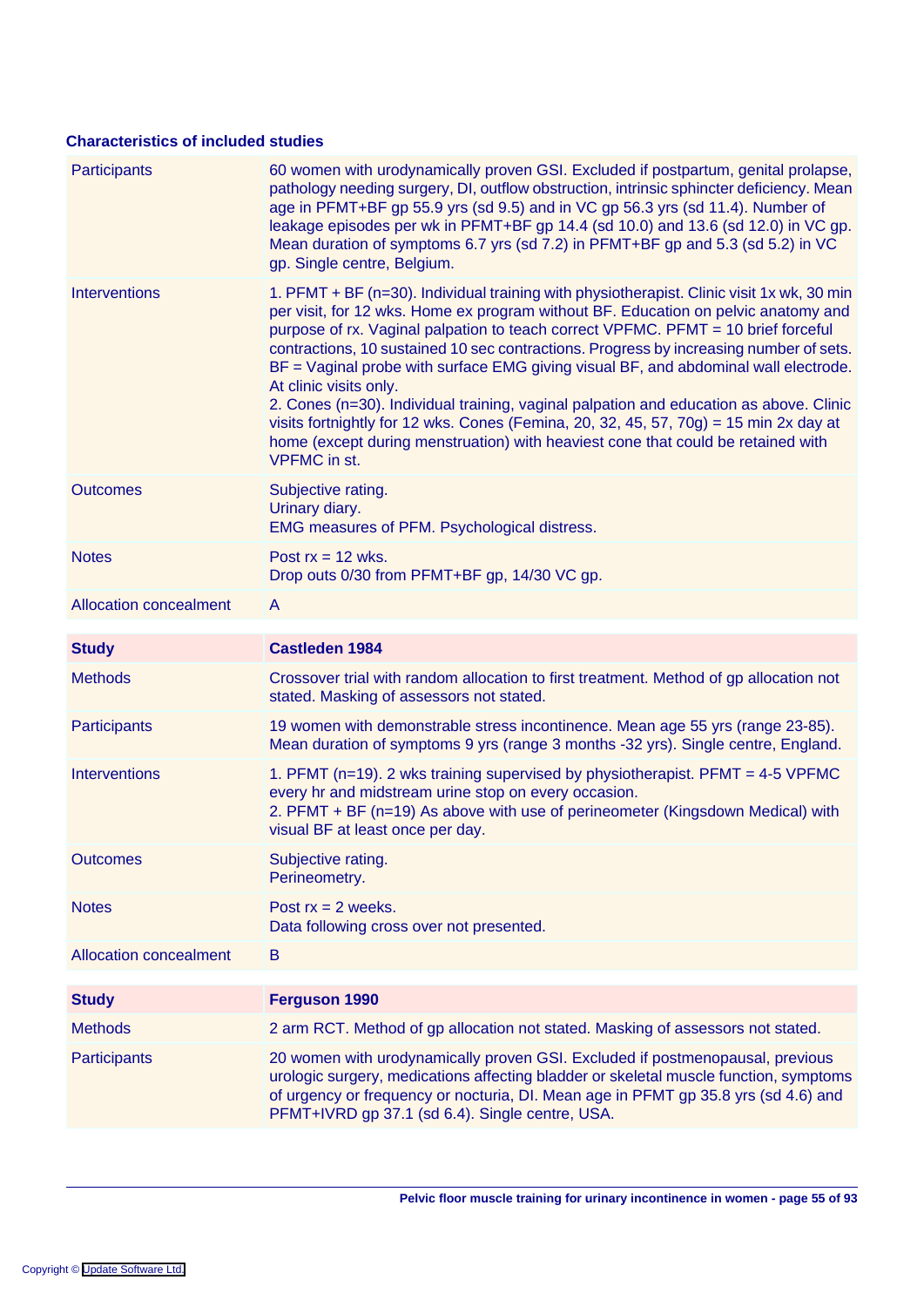| <b>Interventions</b>          | 1. PFMT ( $n=10$ ). 6 wks home ex with weekly phone call. PFMT = 15 max VPFMC<br>sustained 6 sec (progress to 25x), and 30 VPFMC sustained 6 sec (progressed to 12<br>sec hold). Audiotape.<br>2. PFMT + IVRD (n=10). As above but PFMT with intravaginal balloon in situ.                                                                                                                                  |
|-------------------------------|-------------------------------------------------------------------------------------------------------------------------------------------------------------------------------------------------------------------------------------------------------------------------------------------------------------------------------------------------------------------------------------------------------------|
| <b>Outcomes</b>               | 30 min pad test.<br>24 hr pad test.<br>Perineometry.<br>Urodynamics.                                                                                                                                                                                                                                                                                                                                        |
| <b>Notes</b>                  | Post $rx = 6$ wks.<br>Follow up at 12 - 24 months.                                                                                                                                                                                                                                                                                                                                                          |
| <b>Allocation concealment</b> | B                                                                                                                                                                                                                                                                                                                                                                                                           |
| <b>Study</b>                  | <b>Gallo 1997</b>                                                                                                                                                                                                                                                                                                                                                                                           |
| <b>Methods</b>                | 2 arm RCT. Method of gp allocation is unclear and may be inadequate, ie. "every other<br>patient was randomly assigned". Masking of assesors not stated. Power calculation.                                                                                                                                                                                                                                 |
| <b>Participants</b>           | 86 women with urodynamically proven GSI. Excluded if pregnant or psychological<br>disorders. Mean age 60 yrs (range 29-80). Single centre, USA.                                                                                                                                                                                                                                                             |
| <b>Interventions</b>          | 1. std PFMT (n=43). 45 min individual training with nurse including education and<br>teaching correct VPFMC with BF. Daily home $ex$ program. PFMT = 10 min $ex$ 2x day,<br>instruction sheet and verbal encouragement.<br>2. Reinforced PFMT (n=43). As above with addition of audiocassette for use 2x day.<br>Cassette contained 25 consecutive VPFMC with 10 sec hold and 10 sec rest counted<br>aloud. |
| <b>Outcomes</b>               | Number of VPFMC per day.<br>Time spent on PFMT per day.<br>Length of hold.<br>Cues to ex.                                                                                                                                                                                                                                                                                                                   |
| <b>Notes</b>                  | Post $rx = 4-6$ wks.<br>Drop outs 9/43 from std PFMT gp, 2/43 for reinforced PFMT gp.<br>No urinary leakage outcomes assessed.                                                                                                                                                                                                                                                                              |
| <b>Allocation concealment</b> | $\mathbf C$                                                                                                                                                                                                                                                                                                                                                                                                 |
| <b>Study</b>                  | Glavind 1996                                                                                                                                                                                                                                                                                                                                                                                                |
| <b>Methods</b>                | 2 arm RCT. Gp allocation was masked. Masking of assessors not stated.                                                                                                                                                                                                                                                                                                                                       |
| Participants                  | 40 women with urodynamically proven GSI. Excluded if DI, previous urologic surgery.<br>Median age 45 yrs (range 40-48). Single centre, Denmark.                                                                                                                                                                                                                                                             |
| <b>Interventions</b>          | 1. PFMT ( $n=20$ ). 2-3 clinic visits over 4 wks and daily home ex program. PFMT = at<br>least 3x day at home.<br>2. PFMT + BF ( $n=20$ ). Home based ex as above and 4 clinic visits for BF. BF = vaginal<br>surface electrode (Dantec 21L20) and rectal catheter with visual BF. 10 VPFMC<br>sustained for 5-10 sec in sup ly, sitt, st.                                                                  |
| <b>Outcomes</b>               | Subjective rating.<br>1 hour pad test.<br>Urodynamics.                                                                                                                                                                                                                                                                                                                                                      |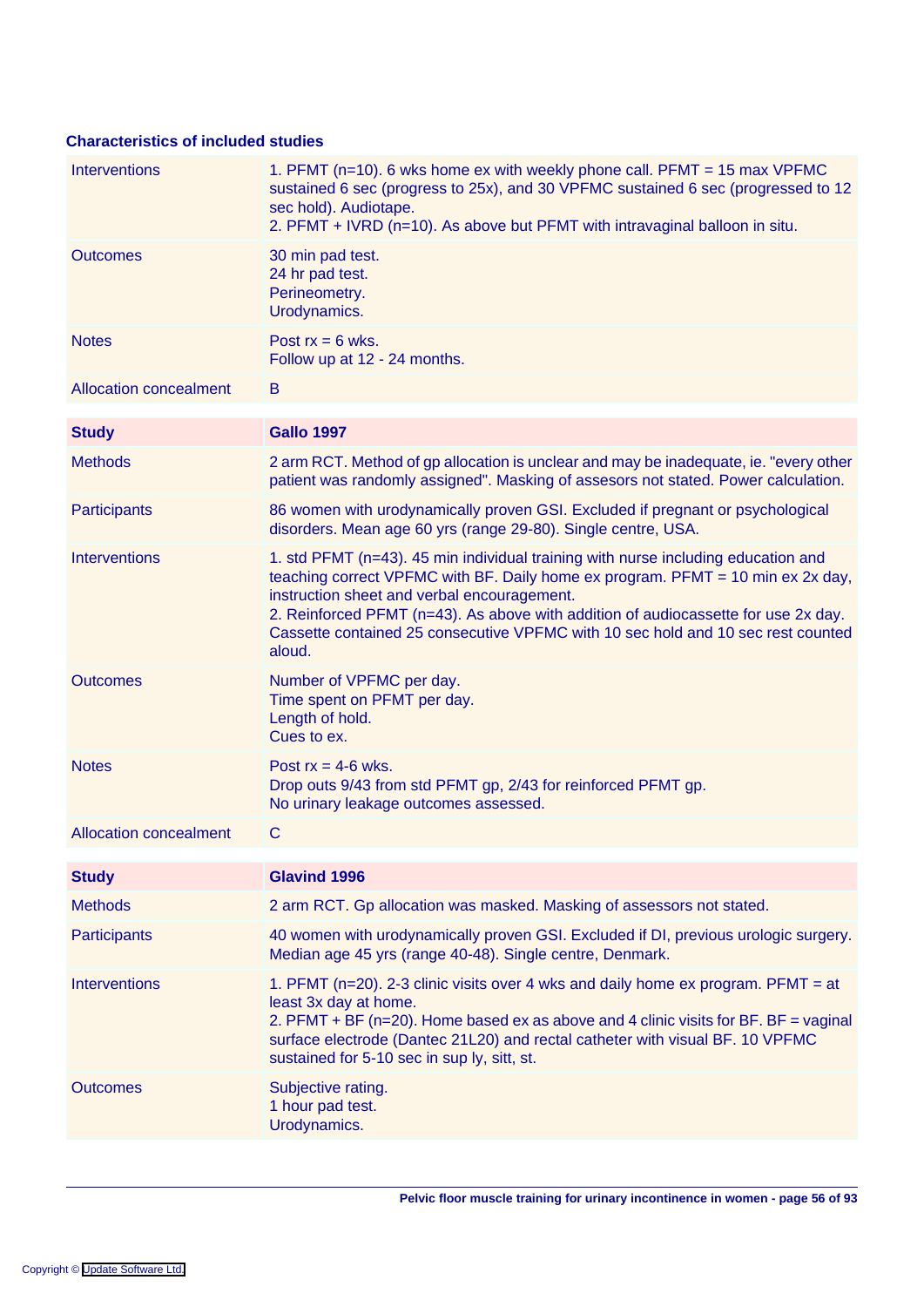| <b>Notes</b>                  | Post $rx = 4$ wks.<br>Follow up 12 wks, 2 and a half yrs.<br>Drop outs 5/20 from PFMT gp, 1/20 PFMT+BF gp.                                                                                                                                                                                                                                                                                                                                                                                                                                                                                                                      |
|-------------------------------|---------------------------------------------------------------------------------------------------------------------------------------------------------------------------------------------------------------------------------------------------------------------------------------------------------------------------------------------------------------------------------------------------------------------------------------------------------------------------------------------------------------------------------------------------------------------------------------------------------------------------------|
| <b>Allocation concealment</b> | $\mathsf{A}$                                                                                                                                                                                                                                                                                                                                                                                                                                                                                                                                                                                                                    |
|                               |                                                                                                                                                                                                                                                                                                                                                                                                                                                                                                                                                                                                                                 |
| <b>Study</b>                  | <b>Hahn 1991</b>                                                                                                                                                                                                                                                                                                                                                                                                                                                                                                                                                                                                                |
| <b>Methods</b>                | 2 arm RCT. Method of gp allocation not stated. Masking of assessors not stated.                                                                                                                                                                                                                                                                                                                                                                                                                                                                                                                                                 |
| Participants                  | 20 women with urodynamically proven GSI. Excluded if previous urologic surgery,<br>neurological pathology, DI. Mean age 47.4 yrs (range 34-64). Mean urine loss on pad<br>test for PFMT gp 66.5g (se 14.38) and 55.6g (se 21.21) for ES gp. Single centre,<br>Sweden.                                                                                                                                                                                                                                                                                                                                                           |
| <b>Interventions</b>          | 1. PFMT (n=10). Individual training with physiotherapist weekly for 4 wks, then monthly<br>for 5 months. Daily home ex program. Instruction in pelvic floor anatomy and physiology.<br>Vaginal palpation of correct VPFMC (and self palpation encouraged). PFMT = 5-10<br>max contractions with 5 sec hold, and submax contractions with 30-40 sec hold. Ex in<br>sup ly, sitt, st. The Knack (VPFMC with provocation such as cough).<br>2. ES (n=10). Home rx. ES = 6-8 hrs per night, 6 months, vaginal electrode, intermittent<br>stimulation with alternating pulse at repetition frequencies of 12, 20, 50 Hz. (Contelle). |
| <b>Outcomes</b>               | Subjective rating.<br>Pad test.                                                                                                                                                                                                                                                                                                                                                                                                                                                                                                                                                                                                 |
| <b>Notes</b>                  | Post $rx = 6$ months.<br>Follow up at 1 and 4 yrs.                                                                                                                                                                                                                                                                                                                                                                                                                                                                                                                                                                              |
| <b>Allocation concealment</b> | B                                                                                                                                                                                                                                                                                                                                                                                                                                                                                                                                                                                                                               |
| <b>Study</b>                  | <b>Haken 1991</b>                                                                                                                                                                                                                                                                                                                                                                                                                                                                                                                                                                                                               |
| <b>Methods</b>                | 2 arm RCT. Method of gp allocation not stated. Masking of assessors not stated.                                                                                                                                                                                                                                                                                                                                                                                                                                                                                                                                                 |
| Participants                  | 64 women with urodynamically proven GSI. Mean age 48 yrs. Single centre, England.                                                                                                                                                                                                                                                                                                                                                                                                                                                                                                                                               |
| <b>Interventions</b>          | 1. PFMT (n=33). Individual training with continence advisor. 3 clinic visits. Education<br>in appropriate anatomy and physiology. $PFMT = 5$ VPFMC 10x day.<br>2. VC (n=31). 15 min 2x day. Progress cone weight when successful on 2 consecutive<br>occasions.                                                                                                                                                                                                                                                                                                                                                                 |
| <b>Outcomes</b>               | Subjective rating.<br>40 minute pad test.                                                                                                                                                                                                                                                                                                                                                                                                                                                                                                                                                                                       |
| <b>Notes</b>                  | Abstract only.<br>Post $rx = 10$ wks.<br>Drop outs 3/33 from PFMT gp, 8/31 from VC gp.                                                                                                                                                                                                                                                                                                                                                                                                                                                                                                                                          |
| <b>Allocation concealment</b> | B                                                                                                                                                                                                                                                                                                                                                                                                                                                                                                                                                                                                                               |
| <b>Study</b>                  | Henalla 1989                                                                                                                                                                                                                                                                                                                                                                                                                                                                                                                                                                                                                    |
| <b>Methods</b>                | 4 arm RCT. Method of gp allocation not stated. Masking of assessors not possible.                                                                                                                                                                                                                                                                                                                                                                                                                                                                                                                                               |
| Participants                  | 104 women with urodynamically proven GSI. Excluded if fistula, >1 surgical procedure<br>for incontinence, major degree of prolapse, oestrogens contraindicated. Single centre,<br>England.                                                                                                                                                                                                                                                                                                                                                                                                                                      |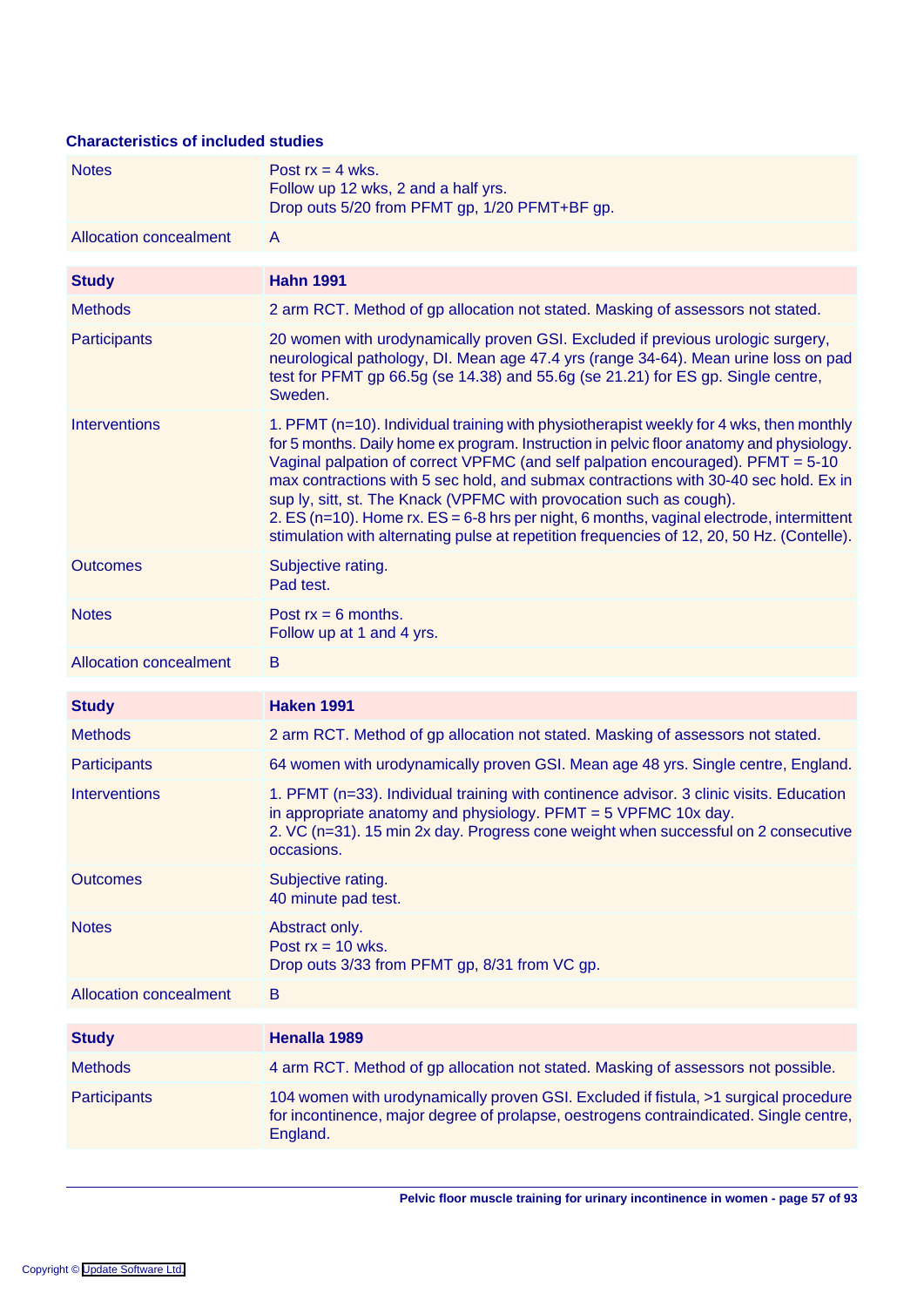| 1. PFMT (n=26). Individual training with physiotherapist. Weekly clinic visit for 12 wks.<br>Correct VPFMC taught with vaginal palpation. $PFMT = 5$ VPFMC per hr with 5 sec<br>hold.<br>2. ES (n=25). 1x per wk for 10 wks. ES = interferential therapy, 0-100 Hz, 20 min,<br>output as tolerated.<br>3. Medication (n=24) Vaginal oestrogen (Premarin) nightly for 12 wks. 2g (1.25mg<br>conjugated oestrogens) via vaginal applicator.<br>4. Control (n=25). No rx. |
|------------------------------------------------------------------------------------------------------------------------------------------------------------------------------------------------------------------------------------------------------------------------------------------------------------------------------------------------------------------------------------------------------------------------------------------------------------------------|
| Pad test.<br>Urodynamics.                                                                                                                                                                                                                                                                                                                                                                                                                                              |
| Post $rx = 12$ wks.<br>Follow up 1 yr.                                                                                                                                                                                                                                                                                                                                                                                                                                 |
| B                                                                                                                                                                                                                                                                                                                                                                                                                                                                      |
| Henalla 1990                                                                                                                                                                                                                                                                                                                                                                                                                                                           |
| 3 arm RCT. Method of gp allocation not stated. Masking of assessors not stated.                                                                                                                                                                                                                                                                                                                                                                                        |
| 26 post- menopausal women "complaining of genuine stress incontinence". Mean age<br>54 yrs (range 49-64). Single centre, England.                                                                                                                                                                                                                                                                                                                                      |
| 1. PFMT $(n=8)$<br>2. Medication (n=11). 2g vaginal oestrogen per night (Premarin).<br>3. Control ( $n=7$ ). No rx.                                                                                                                                                                                                                                                                                                                                                    |
| Pad test.                                                                                                                                                                                                                                                                                                                                                                                                                                                              |
| Abstract only.<br>Post treatment = $6$ wks.                                                                                                                                                                                                                                                                                                                                                                                                                            |
| B                                                                                                                                                                                                                                                                                                                                                                                                                                                                      |
| Hofbauer 1990                                                                                                                                                                                                                                                                                                                                                                                                                                                          |
| 4 arm RCT. Method of gp allocation not stated. Masking of assessors not stated.                                                                                                                                                                                                                                                                                                                                                                                        |
| 43 women with urodynamically proven GSI. Excluded if urge incontinence. Mean age<br>57.5 yrs (sd 12.0). 9 women with gd 1 stress incontinence, 20 gd 2, and 14 gd 3. Single<br>centre, Austria.                                                                                                                                                                                                                                                                        |
| 1. PFMT (n=11). Ex program (including PFMT, abdominal and hip ex) 2x wk for 20 min<br>with therapist. Home ex program daily.<br>2. ES ( $n=11$ ). 3x wk, 10 min per rx, 6 wks. ES = vaginal and lumbar electrodes, output<br>increased to noticeable contraction and patient added voluntary effort.<br>3. PFMT + ES (n=11) Combination of above.<br>4. Sham ES (n=10). ES as above but current so low "no effect possible".                                           |
| Subjective rating.<br>Urinary diary.<br>Urodynamics.                                                                                                                                                                                                                                                                                                                                                                                                                   |
| Post $rx = ?$<br>Follow up 6 months post rx.<br>German publication - translated to English.                                                                                                                                                                                                                                                                                                                                                                            |
| B                                                                                                                                                                                                                                                                                                                                                                                                                                                                      |
|                                                                                                                                                                                                                                                                                                                                                                                                                                                                        |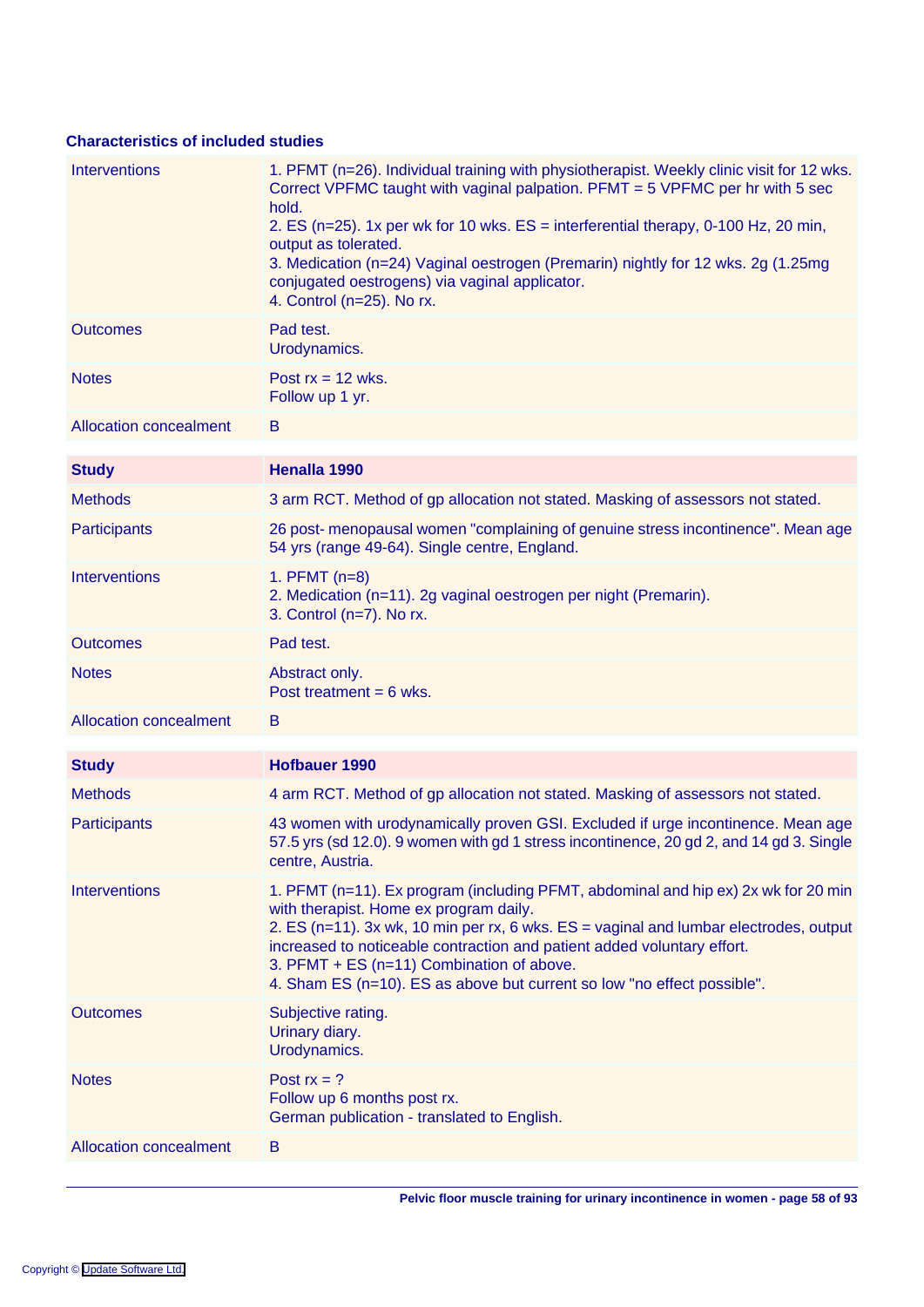| <b>Study</b>                  | Hofbauer 1990a                                                                                                                                                                                                                                                                                                                                         |
|-------------------------------|--------------------------------------------------------------------------------------------------------------------------------------------------------------------------------------------------------------------------------------------------------------------------------------------------------------------------------------------------------|
| <b>Methods</b>                | As Hofbauer 1990                                                                                                                                                                                                                                                                                                                                       |
| Participants                  | As Hofbauer 1990                                                                                                                                                                                                                                                                                                                                       |
| <b>Interventions</b>          | Used for PFMT versus placebo stimulation comparison.                                                                                                                                                                                                                                                                                                   |
| <b>Outcomes</b>               | As Hofbauer 1990                                                                                                                                                                                                                                                                                                                                       |
| <b>Notes</b>                  | As Hofbauer 1990                                                                                                                                                                                                                                                                                                                                       |
| <b>Allocation concealment</b> | B                                                                                                                                                                                                                                                                                                                                                      |
| <b>Study</b>                  | Hofbauer 1990b                                                                                                                                                                                                                                                                                                                                         |
| <b>Methods</b>                | As Hofbauer 1990                                                                                                                                                                                                                                                                                                                                       |
| Participants                  | As Hofbauer 1990                                                                                                                                                                                                                                                                                                                                       |
| <b>Interventions</b>          | Used for PFMT with stimulation versus placebo stimulation comparison.                                                                                                                                                                                                                                                                                  |
| <b>Outcomes</b>               | As Hofbauer 1990                                                                                                                                                                                                                                                                                                                                       |
| <b>Notes</b>                  | As Hofbauer 1990                                                                                                                                                                                                                                                                                                                                       |
| <b>Allocation concealment</b> | B                                                                                                                                                                                                                                                                                                                                                      |
| <b>Study</b>                  | <b>Klarskov 1986</b>                                                                                                                                                                                                                                                                                                                                   |
| <b>Methods</b>                | 2 arm RCT. Method of gp allocation not stated. Masking of assessors not possible.                                                                                                                                                                                                                                                                      |
| Participants                  | 50 women with urodynamically proven GSI. Excluded if gynaecological surgery<br>indicated, unable to follow instructions. Median age 48 yrs (range 31-66). Single centre,<br>Denmark.                                                                                                                                                                   |
| <b>Interventions</b>          | 2. PFMT (n=24) Group ex sessions with physiotherapist, at least 5 per patient. Home<br>ex program in ly, sitt, st, with "increasing intensity".<br>2. Surgery (n=26). Surgery chosen on basis of cystometry, including Burch<br>colposuspension for anterior suspension defect, vaginal repair for posterior bladder<br>desent, or combined procedure. |
| <b>Outcomes</b>               | Subjective rating.<br>Urinary diary.<br>Pad test.<br>Urodynamics.                                                                                                                                                                                                                                                                                      |
| <b>Notes</b>                  | Post $rx = ?$<br>Follow up at 4 and 12 months, and 4-8 yrs.                                                                                                                                                                                                                                                                                            |
| <b>Allocation concealment</b> | B                                                                                                                                                                                                                                                                                                                                                      |
| <b>Study</b>                  | Klingler 1995                                                                                                                                                                                                                                                                                                                                          |
| <b>Methods</b>                | 2 arm RCT. Method of gp allocation not stated. Masking of assessor not stated.                                                                                                                                                                                                                                                                         |
| Participants                  | 41 women with clinical diagnosis of stress incontinence. Mean duration of symptoms<br>5 yrs.<br>Mean age PFMT gp 53.0 yrs, Endotrainer gp 51.8 yrs                                                                                                                                                                                                     |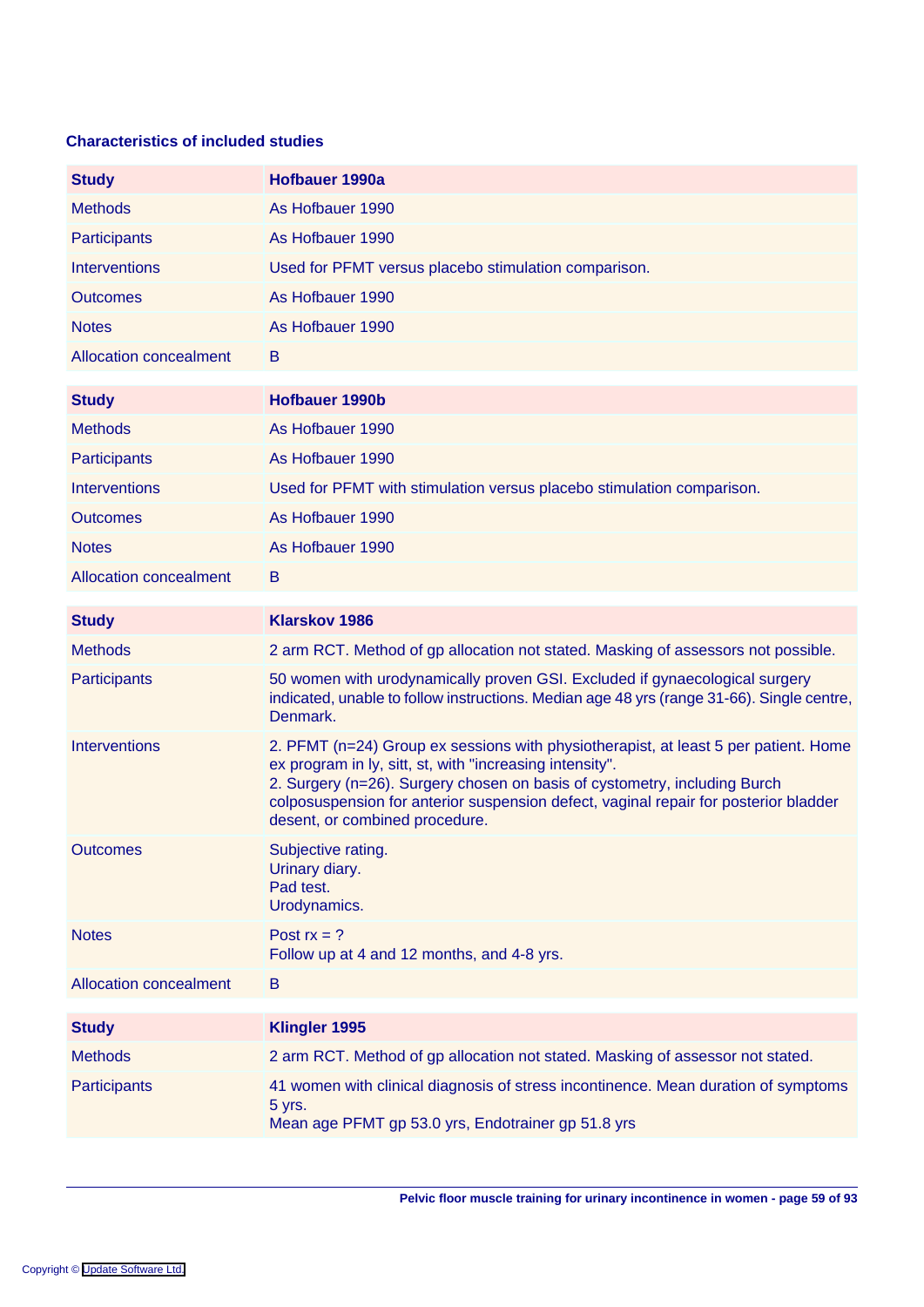| <b>Interventions</b>   | 1. PFMT (n=21). "Classic" PFMT. In depth instruction followed by 9 wk program (first<br>weeks 30 minutes 3x wk under supervision of physiotherapist, then 3 wks home<br>programme, finally 3 weeks with physiotherapist).<br>2. PFMT + BF + ?IVRD (Endotrainer) (n=20). As above with addition of audio-visual<br>biofeedback from "intermittent gas-filled balloon placed in the vagina which has to be<br>compressed by the patient". |
|------------------------|-----------------------------------------------------------------------------------------------------------------------------------------------------------------------------------------------------------------------------------------------------------------------------------------------------------------------------------------------------------------------------------------------------------------------------------------|
| <b>Outcomes</b>        | Subjective rating<br>Pad test<br>Urethral pressure profile                                                                                                                                                                                                                                                                                                                                                                              |
| <b>Notes</b>           | Abstract only.<br>Post $rx = 3$ months.                                                                                                                                                                                                                                                                                                                                                                                                 |
| Allocation concealment | B                                                                                                                                                                                                                                                                                                                                                                                                                                       |
|                        |                                                                                                                                                                                                                                                                                                                                                                                                                                         |
|                        |                                                                                                                                                                                                                                                                                                                                                                                                                                         |

| <b>Study</b>                  | Knight 1998                                                                                                                                                                                                                                                                                                                                                                                                                                                                                                                                                                                                                                                                                                                                                                                                                                                                                                                                                                                                                                                                   |
|-------------------------------|-------------------------------------------------------------------------------------------------------------------------------------------------------------------------------------------------------------------------------------------------------------------------------------------------------------------------------------------------------------------------------------------------------------------------------------------------------------------------------------------------------------------------------------------------------------------------------------------------------------------------------------------------------------------------------------------------------------------------------------------------------------------------------------------------------------------------------------------------------------------------------------------------------------------------------------------------------------------------------------------------------------------------------------------------------------------------------|
| <b>Methods</b>                | 3 arm RCT. Gp allocation was masked. Masking of assessors not stated.                                                                                                                                                                                                                                                                                                                                                                                                                                                                                                                                                                                                                                                                                                                                                                                                                                                                                                                                                                                                         |
| Participants                  | 70 women with urodynamically proven GSI. Excluded if urinary tract infection, unstable<br>bladder, unable to perform VPFMC, pregnant, breastfeeding, pelvic malignancy, cardiac<br>pacemaker, neurological condition, diabetes, HRT started within previous 3 months.<br>Single centre, England.                                                                                                                                                                                                                                                                                                                                                                                                                                                                                                                                                                                                                                                                                                                                                                              |
| <b>Interventions</b>          | 1. PFMT + BF (n=21). Individual training with physiotherapist with vaginal palpation of<br>correct VPFMC. Clinic visits wkly for 1 month, then fortnightly for 5 months and home<br>ex program. $PFMT = 6x$ day, individually tailored program with progression to 10<br>sustained 10 sec contractions followed by 10 fast contractions. $BF = air$ filled vaginal<br>probe (PRS900, InCare) with visual BF at clinic visits. Home BF with air filled vaginal<br>probe (PFX, Cardio Design) for visual BF at home.<br>2. PFMT + BF + low intensity ES ( $n=25$ ) PFMT + BF as above. ES = overnight at low<br>intensity for 6 months (not during menstruation). Vaginal electrode, 10 Hz trains with<br>35 Hz bursts, pulse width 200 microsec, duty cycle 5 sec on, 5 sec off. (DMI Ltd).<br>3. PFMT + BF + acute maximal MES (n=24). PFMT + BF as above. ES = 16 rx, 30 min<br>of maximal electrical stimulation (VSI).<br>Vaginal electrode, 35 Hz, pulse width 250 microsec, duty cycle 5 sec on, 5 sec off.<br>VPFMC performed with electrically stimulated contraction. |
| <b>Outcomes</b>               | Subjective rating.<br>Urinary diary.<br>Pad test.<br>Perineometry.<br>Self reported of compliance.                                                                                                                                                                                                                                                                                                                                                                                                                                                                                                                                                                                                                                                                                                                                                                                                                                                                                                                                                                            |
| <b>Notes</b>                  | Post $rx = 6$ months.<br>Follow up at 12 months.<br>Drop outs 3/21 in PFMT gp, 6/25 in low intensity ES gp, 4/24 in acute maximal ES gp<br>post treatment. Further 3 in PFMT gp and 3 in LIES gp by 12 months.<br>Withdrawals included in analysis at 6 months.                                                                                                                                                                                                                                                                                                                                                                                                                                                                                                                                                                                                                                                                                                                                                                                                               |
| <b>Allocation concealment</b> | $\overline{A}$                                                                                                                                                                                                                                                                                                                                                                                                                                                                                                                                                                                                                                                                                                                                                                                                                                                                                                                                                                                                                                                                |
|                               |                                                                                                                                                                                                                                                                                                                                                                                                                                                                                                                                                                                                                                                                                                                                                                                                                                                                                                                                                                                                                                                                               |
| <b>Study</b>                  | Knight 1998a                                                                                                                                                                                                                                                                                                                                                                                                                                                                                                                                                                                                                                                                                                                                                                                                                                                                                                                                                                                                                                                                  |
| <b>Methods</b>                | As Knight 1998                                                                                                                                                                                                                                                                                                                                                                                                                                                                                                                                                                                                                                                                                                                                                                                                                                                                                                                                                                                                                                                                |
| Participants                  | As Knight 1998                                                                                                                                                                                                                                                                                                                                                                                                                                                                                                                                                                                                                                                                                                                                                                                                                                                                                                                                                                                                                                                                |

**Pelvic floor muscle training for urinary incontinence in women - page 60 of 93**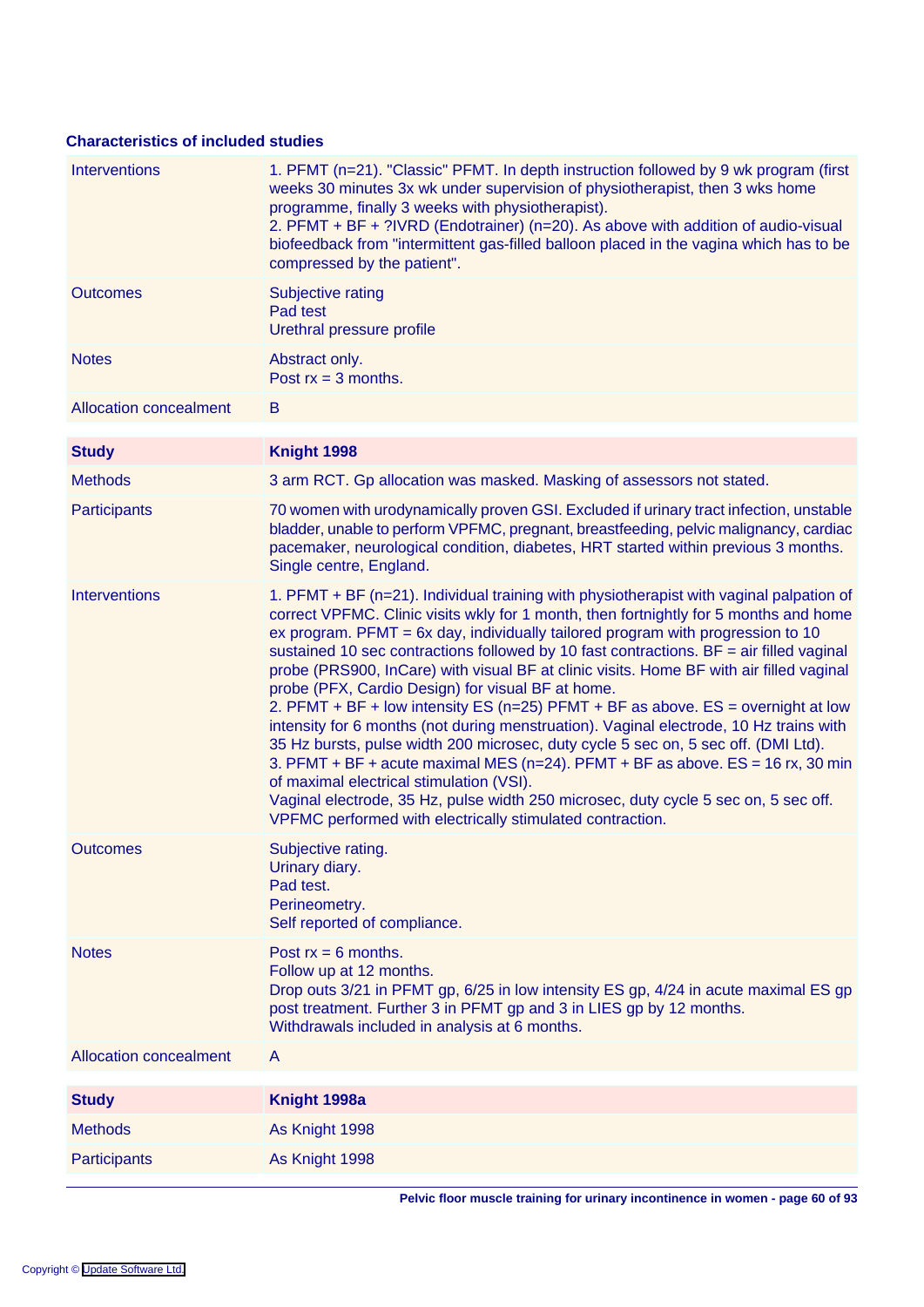| <b>Interventions</b>          | Used for PFMT with biofeedback versus low intensity stimulation comparison.                                                                                                                                                                                                                                                                                                                                                                                                                               |
|-------------------------------|-----------------------------------------------------------------------------------------------------------------------------------------------------------------------------------------------------------------------------------------------------------------------------------------------------------------------------------------------------------------------------------------------------------------------------------------------------------------------------------------------------------|
| <b>Outcomes</b>               | As Knight 1998                                                                                                                                                                                                                                                                                                                                                                                                                                                                                            |
| <b>Notes</b>                  | As Knight 1998                                                                                                                                                                                                                                                                                                                                                                                                                                                                                            |
| <b>Allocation concealment</b> | A                                                                                                                                                                                                                                                                                                                                                                                                                                                                                                         |
| <b>Study</b>                  | Knight 1998b                                                                                                                                                                                                                                                                                                                                                                                                                                                                                              |
| <b>Methods</b>                | As Knight 1998                                                                                                                                                                                                                                                                                                                                                                                                                                                                                            |
| Participants                  | As Knight 1998                                                                                                                                                                                                                                                                                                                                                                                                                                                                                            |
| <b>Interventions</b>          | Used for PFMT with biofeedback versus acute maximal stimulation comparison.                                                                                                                                                                                                                                                                                                                                                                                                                               |
| <b>Outcomes</b>               | As Knight 1998                                                                                                                                                                                                                                                                                                                                                                                                                                                                                            |
| <b>Notes</b>                  | As Knight 1998                                                                                                                                                                                                                                                                                                                                                                                                                                                                                            |
| <b>Allocation concealment</b> | A                                                                                                                                                                                                                                                                                                                                                                                                                                                                                                         |
| <b>Study</b>                  | <b>Lagro-Janssen 1992</b>                                                                                                                                                                                                                                                                                                                                                                                                                                                                                 |
| <b>Methods</b>                | 2 arm RCT. Stratified by type and severity of leakage. Method of gp allocation not clear<br>and may be inadequate, ie. "randomly assigned consecutively". Assessors masked to<br>gp allocation.                                                                                                                                                                                                                                                                                                           |
| Participants                  | 110 women with urodynamically proven GSI or mixed incontinence. Excluded if previous<br>incontinence surgery, neurological causes of incontinence, urinary tract infection,<br>temporary causes of incontinence. Mean age in PFMT gp 44.6 yrs (sd 10.4) and 42.3<br>(sd 10.0) in control gp. 7 women had mild incontinence, 61 moderate symptoms, and<br>42 severe leakage. 39 women had symptoms <2 yrs, 29 from 2-5 yrs, and 42 women<br>had problems of >5 yrs duration. Multicentre, The Netherlands. |
| <b>Interventions</b>          | 1. PFMT +/or BT (n=54) PFMT for those with stress incontinence, BT for those with<br>urge leakage, and PFMT + BT for those with mixed incontinence. Practice assistant<br>gave instructions about protective aids. Vaginal palpation by General Practitioner to<br>check correct VPFMC. PFMT = 10 VPFMC with 6 sec hold, $5-10x$ per day at home.<br>BT = education, progressive voiding schedule.<br>2. Control (n=56) Instruction in protective aids only. Rx above offered at 3 months.                |
| <b>Outcomes</b>               | Subjective rating.<br>Urinary diary.<br>Health locus of control questionnaire.<br>General health questionnaire.<br>Anxiety scale.<br>Self reported compliance.                                                                                                                                                                                                                                                                                                                                            |
| <b>Notes</b>                  | Post $rx = 3$ months.<br>Drop outs 1/54 PFMT gp, 3/56 control gp.<br>In comparison table GSI data present separately from mixed/urge incontinence group.                                                                                                                                                                                                                                                                                                                                                  |
| <b>Allocation concealment</b> | $\mathbf C$                                                                                                                                                                                                                                                                                                                                                                                                                                                                                               |
| <b>Study</b>                  | Lagro-Janssen 1992a                                                                                                                                                                                                                                                                                                                                                                                                                                                                                       |
| <b>Methods</b>                | As Lagro-Janssen 1992                                                                                                                                                                                                                                                                                                                                                                                                                                                                                     |
| Participants                  | Used to differentiate women with stress incontinence only                                                                                                                                                                                                                                                                                                                                                                                                                                                 |
|                               |                                                                                                                                                                                                                                                                                                                                                                                                                                                                                                           |

**Pelvic floor muscle training for urinary incontinence in women - page 61 of 93**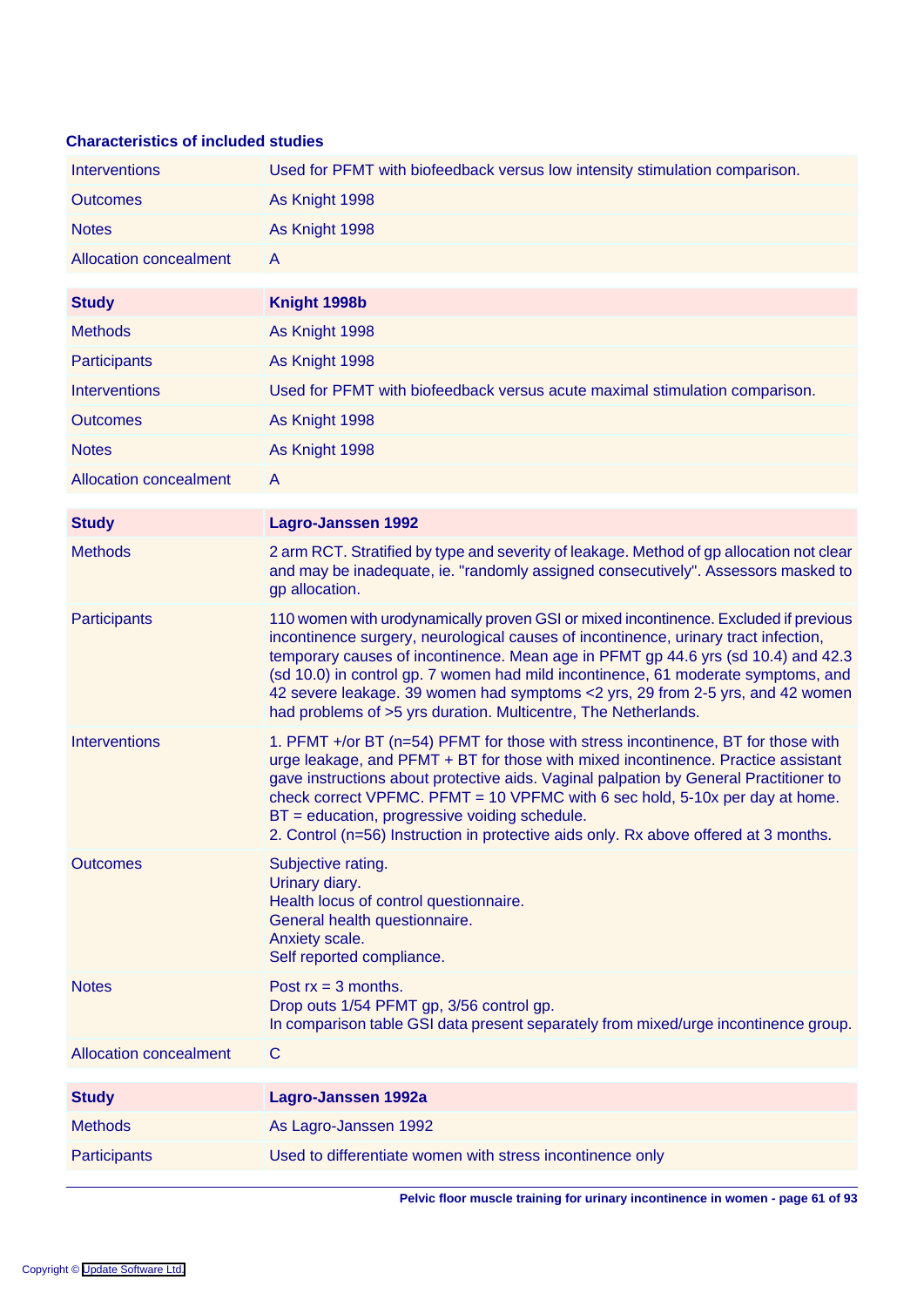| Interventions                 | As Lagro-Janssen 1992                                                                                                                                                                                                                                       |
|-------------------------------|-------------------------------------------------------------------------------------------------------------------------------------------------------------------------------------------------------------------------------------------------------------|
| <b>Outcomes</b>               | As Lagro-Janssen 1992                                                                                                                                                                                                                                       |
| <b>Notes</b>                  | As Lagro-Janssen 1992                                                                                                                                                                                                                                       |
| <b>Allocation concealment</b> | $\mathbf C$                                                                                                                                                                                                                                                 |
| <b>Study</b>                  | <b>Lagro-Janssen 1992b</b>                                                                                                                                                                                                                                  |
| <b>Methods</b>                | As Lagro-Janssen 1992                                                                                                                                                                                                                                       |
| Participants                  | Used to differentiate women with mixed incontinence                                                                                                                                                                                                         |
| Interventions                 | As Lagro-Janssen 1992                                                                                                                                                                                                                                       |
| <b>Outcomes</b>               | As Lagro-Janssen 1992                                                                                                                                                                                                                                       |
| <b>Notes</b>                  | As Lagro-Janssen 1992                                                                                                                                                                                                                                       |
| <b>Allocation concealment</b> | $\mathsf{C}$                                                                                                                                                                                                                                                |
| <b>Study</b>                  | <b>Lagro-Janssen 1998</b>                                                                                                                                                                                                                                   |
| <b>Methods</b>                |                                                                                                                                                                                                                                                             |
| Participants                  |                                                                                                                                                                                                                                                             |
| Interventions                 |                                                                                                                                                                                                                                                             |
| <b>Outcomes</b>               |                                                                                                                                                                                                                                                             |
| <b>Notes</b>                  |                                                                                                                                                                                                                                                             |
| <b>Allocation concealment</b> | D                                                                                                                                                                                                                                                           |
| <b>Study</b>                  | Laycock 1988                                                                                                                                                                                                                                                |
| <b>Methods</b>                | 2 arm RCT. Method of gp allocation not stated. Masking of assessors not stated.                                                                                                                                                                             |
| Participants                  | 36 women with urodynamically proven GSI. Mean age 44 yrs (range 30-74). Single<br>centre, England.                                                                                                                                                          |
| Interventions                 | 2. PFMT (n=16). Individual training with physiotherapist. Clinic visit 1x wk, 6-8 wks,<br>and daily home ex program.<br>2. ES (n=20). Average 11 rx, 30 min per rx, 2-3x wk, 4-6 wks. ES = interferential therapy<br>(Endomed 433, Enraf Nonius), 10-50 Hz. |
| <b>Outcomes</b>               | Subjective rating.<br>Pad test.                                                                                                                                                                                                                             |
| <b>Notes</b>                  | Abstract only.<br>Post $rx = 6-8$ wks.<br>Follow up 12 weeks.<br>Data presented from 29/36 - ? study incomplete or 2/20 drop outs from ES group and<br>5/16 from PFMT group.                                                                                |
| <b>Allocation concealment</b> | B                                                                                                                                                                                                                                                           |
|                               |                                                                                                                                                                                                                                                             |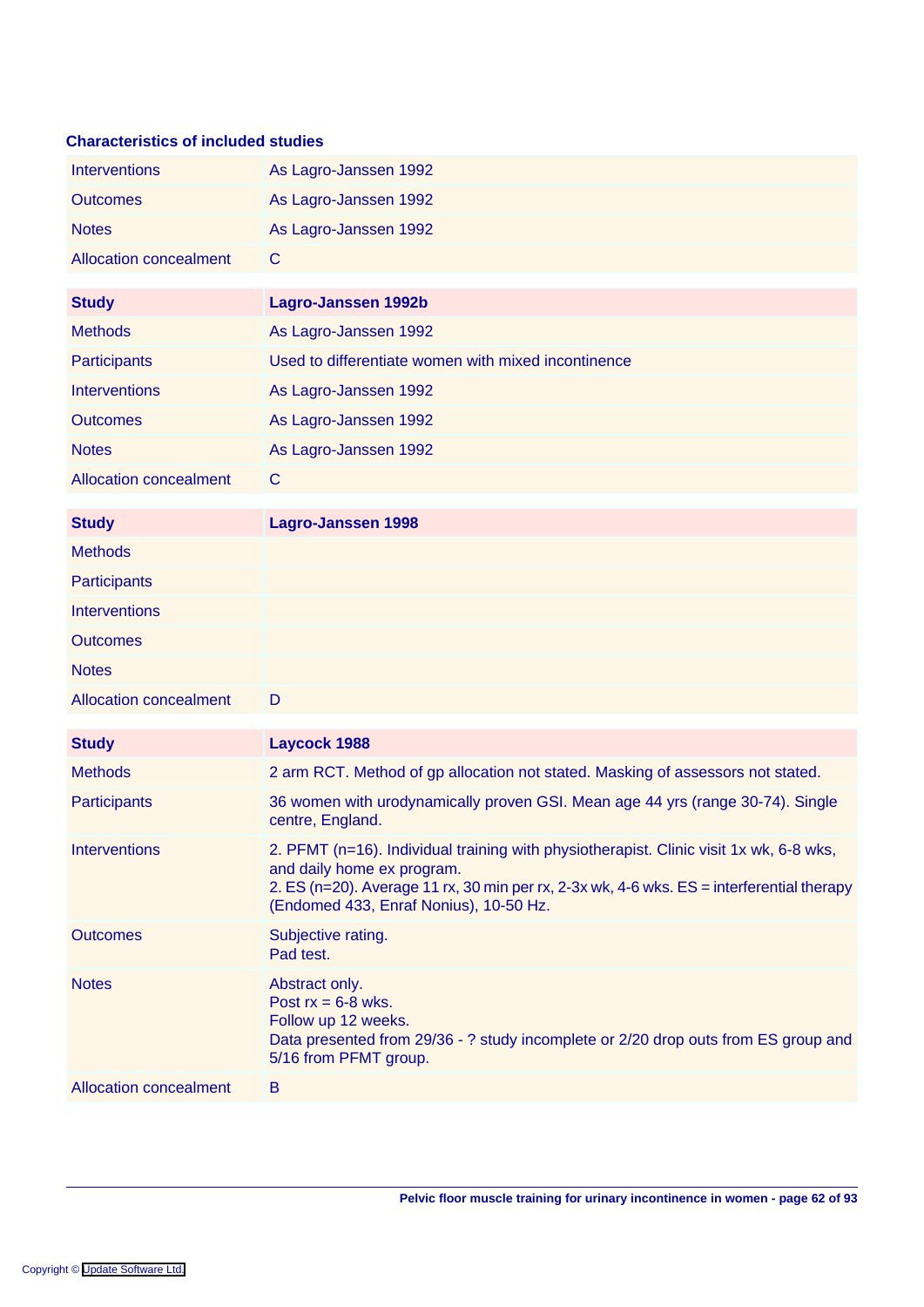| <b>Study</b>                  | Laycock 1993                                                                                                                                                                                                                                                                                                                                                                                                                                                                                                                                                                                                                           |
|-------------------------------|----------------------------------------------------------------------------------------------------------------------------------------------------------------------------------------------------------------------------------------------------------------------------------------------------------------------------------------------------------------------------------------------------------------------------------------------------------------------------------------------------------------------------------------------------------------------------------------------------------------------------------------|
| <b>Methods</b>                | 2 arm RCT. Method of gp allocation not stated. Assessors not masked to gp allocation.                                                                                                                                                                                                                                                                                                                                                                                                                                                                                                                                                  |
| Participants                  | 46 women with urodynamically proven GSI. Excluded if urinary tract infection, previous<br>physiotherapy for GSI, pregnant, neurological dysfunction, present or previous pelvic<br>malignancy, cardiac pacemaker. Mean age in PFMT gp 39.5 yrs (range 28-53) and<br>41.8 (range 29-59) in ES gp. Mean duration of symptoms 6.8 yrs (range 1-20) in PFMT<br>gp, and 7.9 yrs (6 months - 40 yrs) in ES gp. Single centre, England.                                                                                                                                                                                                       |
| <b>Interventions</b>          | 3. PFMT $+$ VC ( $n=23$ ). Individual instruction with physiotherapist with vaginal palpation<br>to check correct VPFMC. Weekly clinic visit for 2 wks, then every 10 days for approx<br>6 wks. PFMT = patient specific rx progressing to 5 max VPFMC 1x hr per day. VC =<br>10 min 2x day.<br>2. ES (n=23). Average of 10 rx. ES = interferential therapy (Endomed 433, Enraf<br>Nonius), bipolar technique (external electrodes on perineal body and inferior to<br>symphysis pubis), 10 min at 1 Hz, 10 min at 10-40 Hz and 10 min at 40 Hz, max<br>acceptable current intensity. Patients agreed not to perform PFMT during study. |
| <b>Outcomes</b>               | Subjective rating.<br>Urinary diary.<br>Pad test.<br>Palpation PFM stgth.                                                                                                                                                                                                                                                                                                                                                                                                                                                                                                                                                              |
| <b>Notes</b>                  | Post $rx = ?8$ wks.<br>Follow up 2 yrs.<br>Drop outs 6/23 from PFMT+VC gp, 0/23 from ES gp.                                                                                                                                                                                                                                                                                                                                                                                                                                                                                                                                            |
| <b>Allocation concealment</b> | B                                                                                                                                                                                                                                                                                                                                                                                                                                                                                                                                                                                                                                      |
| <b>Study</b>                  | <b>Laycock 1999</b>                                                                                                                                                                                                                                                                                                                                                                                                                                                                                                                                                                                                                    |
| <b>Methods</b>                | 3 arm RCT. Not clear if gp allocation masked. Masking of assessor not stated.                                                                                                                                                                                                                                                                                                                                                                                                                                                                                                                                                          |
| Participants                  | 101 women with symptoms of stress urinary incontinence.                                                                                                                                                                                                                                                                                                                                                                                                                                                                                                                                                                                |
| <b>Interventions</b>          | 1. PFMT (n=20). 10 min patient specific exercise per day. 5 clinic visits over 3 months.<br>2. PFMT + BF (n=40) 10 min per day in st and ly with BF from PFFX (CardioDesign,<br>Australia). 5 clinic visits over 3 months.<br>3. Vaginal cones (n=41) 10 min per day. 2 cone shells with weight added according to<br>ability to retain cone. 5 clinic visits over 3 months.                                                                                                                                                                                                                                                           |
| <b>Outcomes</b>               | Subjective rating (VAS).<br>Urinary diary.<br>Pad usage.<br>Muscle testing (? method).<br>King's Health Questionnaire.                                                                                                                                                                                                                                                                                                                                                                                                                                                                                                                 |
| <b>Notes</b>                  | Post $rx = 3$ months.<br>Dropouts 4/20 PFMT group, 18/40 PFMT + BF group, 11/41 cones group.                                                                                                                                                                                                                                                                                                                                                                                                                                                                                                                                           |
| <b>Allocation concealment</b> | B                                                                                                                                                                                                                                                                                                                                                                                                                                                                                                                                                                                                                                      |
| <b>Study</b>                  | Laycock 1999a                                                                                                                                                                                                                                                                                                                                                                                                                                                                                                                                                                                                                          |
| <b>Methods</b>                | As for Laycock 1999                                                                                                                                                                                                                                                                                                                                                                                                                                                                                                                                                                                                                    |
| Participants                  | As for Laycock 1999                                                                                                                                                                                                                                                                                                                                                                                                                                                                                                                                                                                                                    |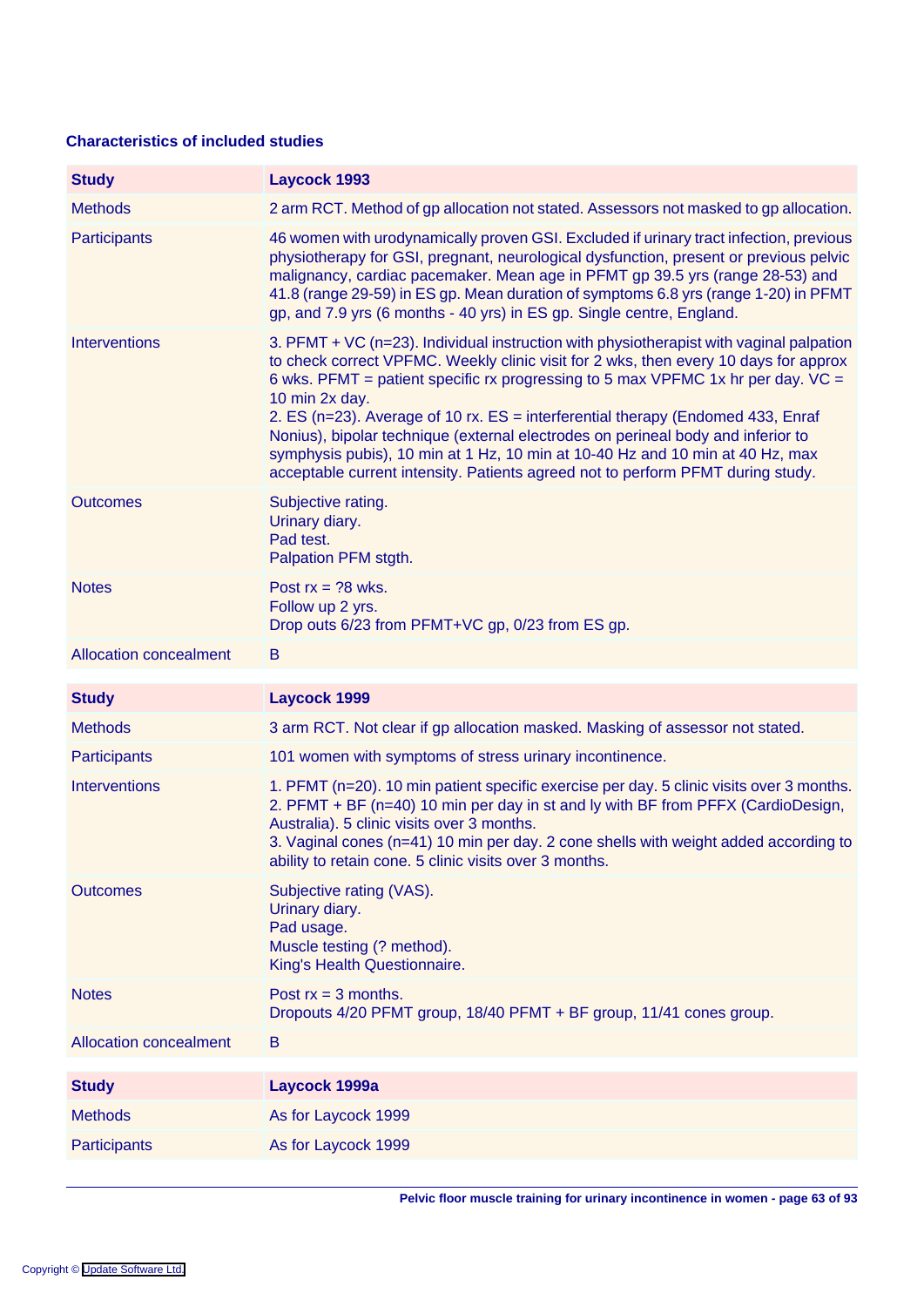| <b>Interventions</b>          | Used for PFMT versus vaginal cones comparison.                                                                                                                                                                                                                                                                                                                                                                                   |
|-------------------------------|----------------------------------------------------------------------------------------------------------------------------------------------------------------------------------------------------------------------------------------------------------------------------------------------------------------------------------------------------------------------------------------------------------------------------------|
| <b>Outcomes</b>               | As for Laycock 1999                                                                                                                                                                                                                                                                                                                                                                                                              |
| <b>Notes</b>                  | As for Laycock 1999                                                                                                                                                                                                                                                                                                                                                                                                              |
| <b>Allocation concealment</b> | B                                                                                                                                                                                                                                                                                                                                                                                                                                |
| <b>Study</b>                  | Laycock 1999b                                                                                                                                                                                                                                                                                                                                                                                                                    |
| <b>Methods</b>                | As for Laycock 1999                                                                                                                                                                                                                                                                                                                                                                                                              |
| Participants                  | As for Laycock 1999                                                                                                                                                                                                                                                                                                                                                                                                              |
| <b>Interventions</b>          | Used for PFMT with biofeedback versus vaginal cones comparison.                                                                                                                                                                                                                                                                                                                                                                  |
| <b>Outcomes</b>               | As for Laycock 1999                                                                                                                                                                                                                                                                                                                                                                                                              |
| <b>Notes</b>                  | As for Laycock 1999                                                                                                                                                                                                                                                                                                                                                                                                              |
| <b>Allocation concealment</b> | B                                                                                                                                                                                                                                                                                                                                                                                                                                |
| <b>Study</b>                  | Miller 1998                                                                                                                                                                                                                                                                                                                                                                                                                      |
| <b>Methods</b>                | 2 arm RCT. Method of gp allocation not stated. Assessors masked to gp allocation.                                                                                                                                                                                                                                                                                                                                                |
| Participants                  | 27 women with mild-moderate stress leakage (1-5 leakage episodes per day). Excluded<br>if systemic neuromusclar disease, previous bladder surgery, urinary tract infection,<br>delayed leakage after cough (assumed DI), more than moderate leakage with cough,<br>unable to perform VPFMC, prolapse below hymenal ring. Mean age 68.4 yrs (sd 5.5).<br>Mean number leakage episodes per day 1.36 (sd 1.39). Single centre, USA. |
| <b>Interventions</b>          | 1. PFMT (n=13). Education in basic physiology and function of PFM. Vaginal palpation<br>to teach VPFMC. One clinic visit, and 1 wk home practice. PFMT = Knack of VPFMC<br>prior to hard cough and maintained until abdominal wall relaxation.<br>2. Control (n=14). no treatment.                                                                                                                                               |
| <b>Outcomes</b>               | Urinary diary.<br>Paper towel test.<br>Palpation of PFM stgth.                                                                                                                                                                                                                                                                                                                                                                   |
| <b>Notes</b>                  | Post $rx = 1$ wk.                                                                                                                                                                                                                                                                                                                                                                                                                |
| <b>Allocation concealment</b> | B                                                                                                                                                                                                                                                                                                                                                                                                                                |
| <b>Study</b>                  | <b>Nygaard 1996</b>                                                                                                                                                                                                                                                                                                                                                                                                              |
| <b>Methods</b>                | 2 arm RCT. Unlcear if gp allocation masked. Assessors masked to gp allocation. Power<br>calculation.                                                                                                                                                                                                                                                                                                                             |
| Participants                  | 71 women with urodynamically proven GSI, DI, mixed incontinence. Mean age 53 yrs<br>(sd 13). 13% had symptoms for <1 yr, 38% 1-5 yrs, and 52% for >5yrs. Single centre,<br>USA.                                                                                                                                                                                                                                                  |
| Interventions                 | 1. std PFMT (n=?) VPFMC taught using vaginal palpation. 3 clinic visits and 3 telephone<br>calls over 3 months. Daily home ex program. $PFMT = 5$ min 2x day, VPFMC held to<br>count of 4 progressing to count of 8.<br>2. Reinforced PFMT (n=?). As above with audiotape. Tape contained 270 min of music<br>and verbal instructions to guide women through 3 months of PFMT.                                                   |
|                               |                                                                                                                                                                                                                                                                                                                                                                                                                                  |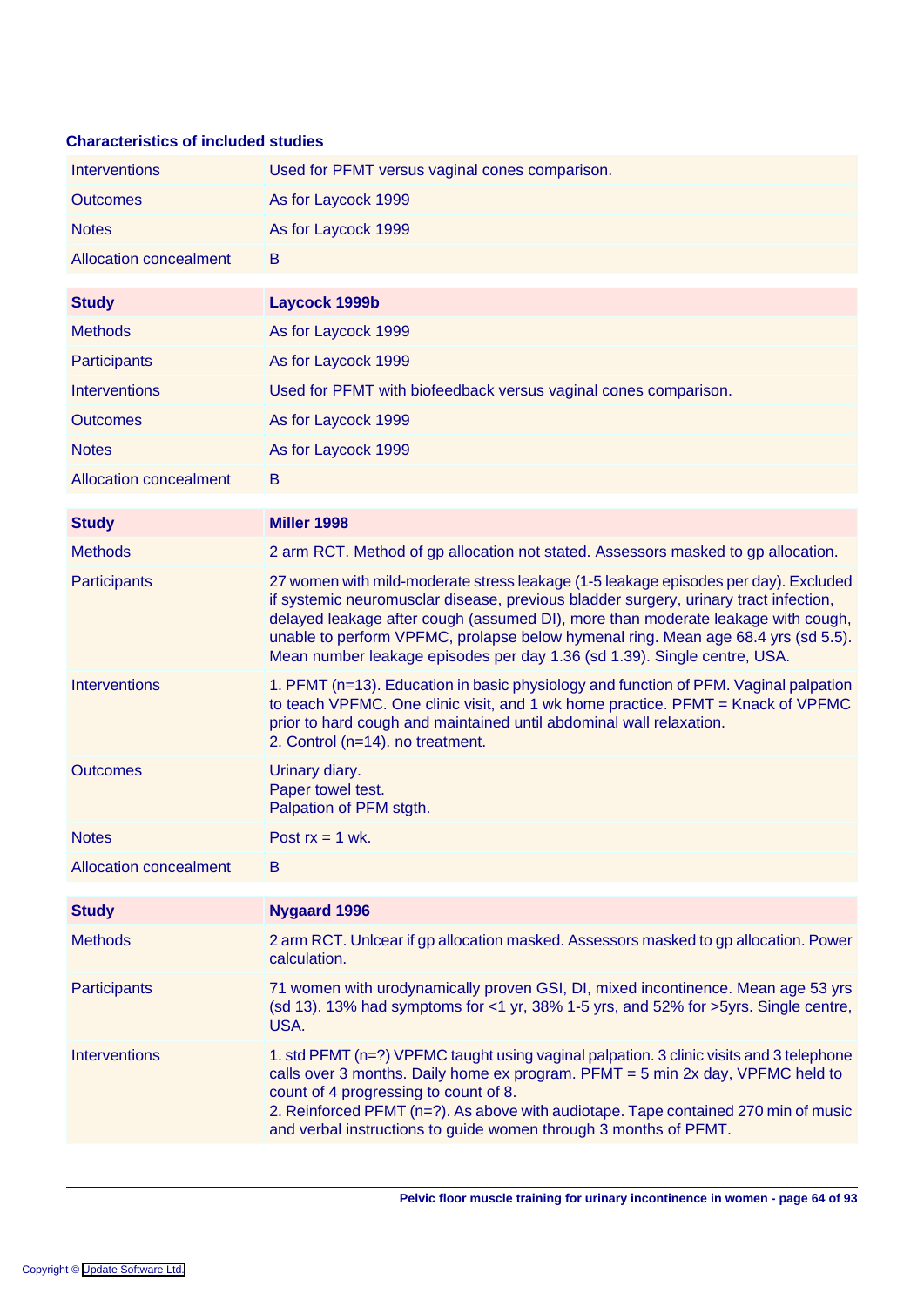| <b>Outcomes</b>               | Subjective rating.<br>Urinary diary.<br>Pad test.<br>Palpation of PFMT strength.<br>Leakage Index.<br>Urodynamics.<br>Compliance assessed with daily log.                                                                                                                                                                                                             |
|-------------------------------|-----------------------------------------------------------------------------------------------------------------------------------------------------------------------------------------------------------------------------------------------------------------------------------------------------------------------------------------------------------------------|
| <b>Notes</b>                  | Post $rx = 12$ wks.<br>Follow up at 9 months.<br>16 dropouts.<br>Withdrawals included in data analysis using baseline values.<br>Published data presented by diagnosis not gp allocation.                                                                                                                                                                             |
| <b>Allocation concealment</b> | B                                                                                                                                                                                                                                                                                                                                                                     |
| <b>Study</b>                  | O'Brien 1991                                                                                                                                                                                                                                                                                                                                                          |
| <b>Methods</b>                | 2 arm RCT. Method of gp allocation not stated. Assessors masked to gp allocation.                                                                                                                                                                                                                                                                                     |
| Participants                  | 292 women reporting 2 or more leakage episodes per month. Aged 35 yrs or more.<br>268 women incontinent for >1 yr, 24 for <1 yr. Multicentre, England.                                                                                                                                                                                                                |
| <b>Interventions</b>          | 1. PFMT (n=158). 1 gp session per wk for 4 wks run by nurse or home visits for elderly<br>or immobile. Then 8 wks daily home ex program. PFMT for all women, then BT added<br>after 4 weeks for those with urge symptoms. PFMT = "structured exercises aimed at<br>improving pelvic tone".<br>2. Control (n=134). No rx for 3 months then offered treatment as above. |
| <b>Outcomes</b>               | Subjective rating.                                                                                                                                                                                                                                                                                                                                                    |
| <b>Notes</b>                  | Post $rx = 12$ wks.<br>Data from follow up after 12 wks not presented as control gp received PFMT.                                                                                                                                                                                                                                                                    |
| <b>Allocation concealment</b> | B                                                                                                                                                                                                                                                                                                                                                                     |
| <b>Study</b>                  | Peattie 1988                                                                                                                                                                                                                                                                                                                                                          |
| <b>Methods</b>                | 2 arm RCT. Method of gp allocation not stated. Masking of assessors not stated.                                                                                                                                                                                                                                                                                       |
| Participants                  | 44 postmenopausal women with cystometrically proven GSI. Single centre, England.                                                                                                                                                                                                                                                                                      |
| Interventions                 | 1. PFMT (n=22) Training with physiotherapist. 3 clinic visits, of 1 hr, 30 min and 15 min<br>respectively and daily home ex program. PFMT = 50 VPFMC per day for 4 weeks.<br>2. VC (n=22) 15 minutes instruction in use of cones (Femina) and weekly phone call.<br>Home program of 15 min 2x day for 4 weeks. Nine cone weights from 20-100g.                        |
| <b>Outcomes</b>               | Subjective rating.<br>Extended pad test.                                                                                                                                                                                                                                                                                                                              |
| <b>Notes</b>                  | Abstract only Post $rx = 4$ weeks<br>Drop outs 6/22 from PFMT gp, 5/22 from VC gp.                                                                                                                                                                                                                                                                                    |
| <b>Allocation concealment</b> | B                                                                                                                                                                                                                                                                                                                                                                     |
| <b>Study</b>                  | Pieber 1995                                                                                                                                                                                                                                                                                                                                                           |
| <b>Methods</b>                | 2 arm RCT. Unlcear if gp allocation masked. Masking of assessors not stated.                                                                                                                                                                                                                                                                                          |
|                               |                                                                                                                                                                                                                                                                                                                                                                       |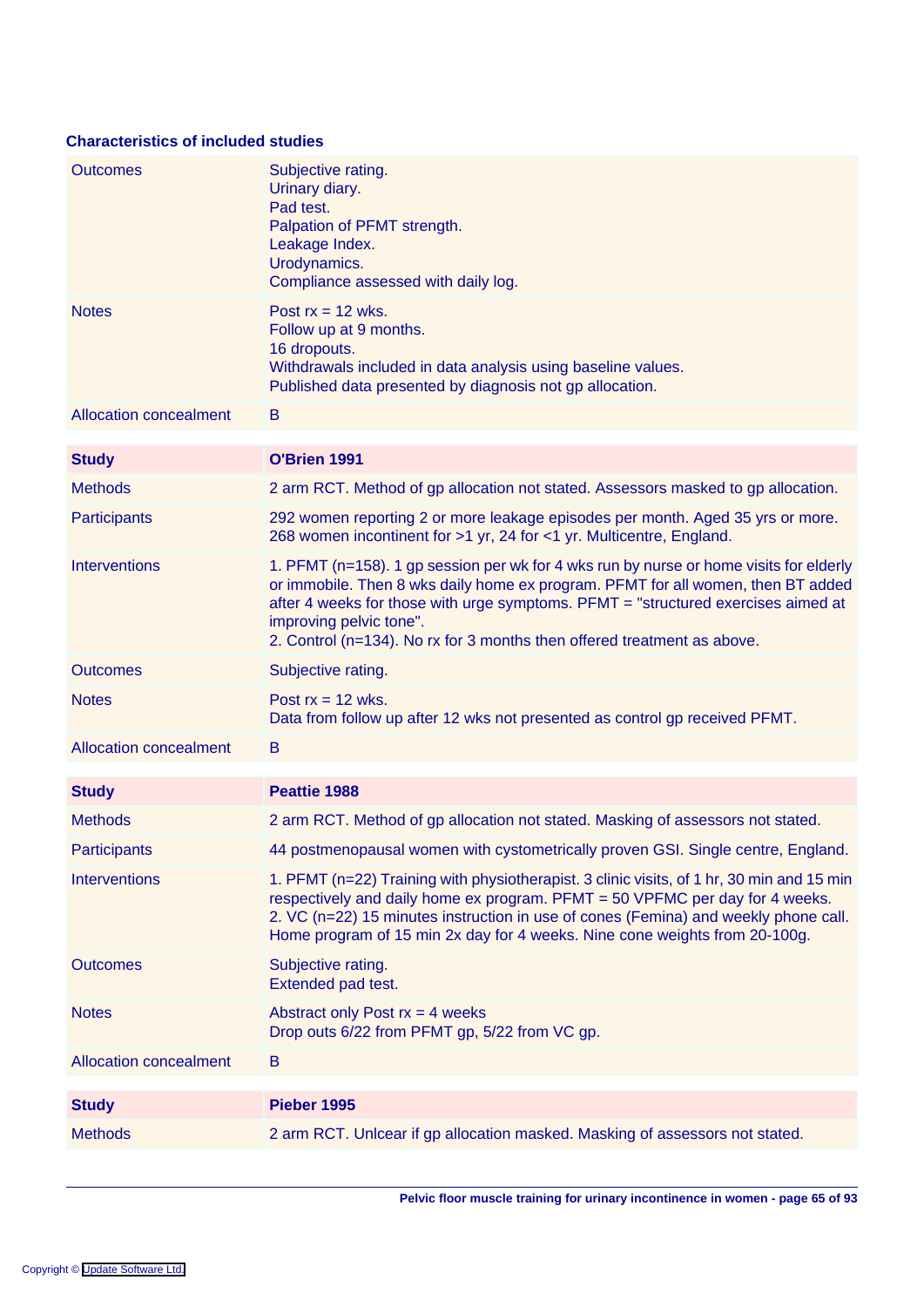| <b>Participants</b>           | 46 premenopausal women with urodynamically proven GSI. Mean age 43 yrs (sd 6).<br>Single centre, Austria.                                                                                                                                                                                                                                                                                                                                                                                                                                                                                                  |
|-------------------------------|------------------------------------------------------------------------------------------------------------------------------------------------------------------------------------------------------------------------------------------------------------------------------------------------------------------------------------------------------------------------------------------------------------------------------------------------------------------------------------------------------------------------------------------------------------------------------------------------------------|
| <b>Interventions</b>          | 1. PFMT (n=25). Individual instruction with physiotherapist. Vaginal palpation to teach<br>correct VPFMC. Perineal sonography during examination to show PFM contraction.<br>Education in anatomy of PFM and bladder. Clinic visits at intervals of 2-4wks for 12<br>wks and daily home $ex$ program. PFMT = Individualised program with aim of 100<br>VPFMC during the day and the Knack (VPFMC with increased intra-abdominal pressure<br>and lifting).<br>2. VC ( $n=21$ ) Clinic visits and education as above. VC = retain heaviest cone possible<br>15 min per day. Set of 5 cones (Femcon), 20-70g. |
| <b>Outcomes</b>               | Subjective rating.<br>Standing stress test.<br>Palpation PFM stgth.                                                                                                                                                                                                                                                                                                                                                                                                                                                                                                                                        |
| <b>Notes</b>                  | Post $rx = 12$ wks.<br>Follow up 12 wks.<br>Drop outs 9/25 from PFMT gp and 8/21 from VC gp at 6 wks. Further 2 from PFMT gp<br>and none from VC gp at 12 wks.                                                                                                                                                                                                                                                                                                                                                                                                                                             |
| <b>Allocation concealment</b> | B                                                                                                                                                                                                                                                                                                                                                                                                                                                                                                                                                                                                          |
|                               |                                                                                                                                                                                                                                                                                                                                                                                                                                                                                                                                                                                                            |
| <b>Study</b>                  | Prashar 1997                                                                                                                                                                                                                                                                                                                                                                                                                                                                                                                                                                                               |
| <b>Methods</b>                | 2 arm RCT. Method of gp allocation not stated. Masking of assessors not stated.                                                                                                                                                                                                                                                                                                                                                                                                                                                                                                                            |
| Participants                  | 62 women with symptoms of stress, mixed or urge incontinence presenting at community<br>clinics. Excluded if voiding difficulty, severe utero-vaginal prolapse, inablity to use<br>device (FemAssist) safely, severe atrophic vaginitis resistant to topical oestrogen. Mean<br>age 64.1 yrs (range 25-87).                                                                                                                                                                                                                                                                                                |
| <b>Interventions</b>          | 1. PFMT and continence device, with or without BT (n=?). Weekly clinic visits for 6<br>wks, with nurse continence advisor. Continence device = urethral occlusive device<br>(FemAssist).<br>2. Continence device (n=?). Clinic visits as above. Also received leaflet on good bladder<br>habits.<br>2.                                                                                                                                                                                                                                                                                                     |
| Outcomes                      | Subjective rating.<br>Pad test.<br>Incontinence Impact Questionnaire.<br><b>Urogential Distress Inventory.</b>                                                                                                                                                                                                                                                                                                                                                                                                                                                                                             |
|                               | Cost questionnaire.                                                                                                                                                                                                                                                                                                                                                                                                                                                                                                                                                                                        |
| <b>Notes</b>                  | Post $rx = 6$ wks.<br>Published data presented as complete cohort not by gp allocation.                                                                                                                                                                                                                                                                                                                                                                                                                                                                                                                    |
| <b>Allocation concealment</b> | B                                                                                                                                                                                                                                                                                                                                                                                                                                                                                                                                                                                                          |
|                               |                                                                                                                                                                                                                                                                                                                                                                                                                                                                                                                                                                                                            |
| <b>Study</b>                  | Ramsay 1990                                                                                                                                                                                                                                                                                                                                                                                                                                                                                                                                                                                                |
| <b>Methods</b>                | 2 arm RCT. Method of gp allocation not stated. Assessors masked to gp allocation.<br>44 women with stress incontinence symptoms only. Single centre, Scotland.                                                                                                                                                                                                                                                                                                                                                                                                                                             |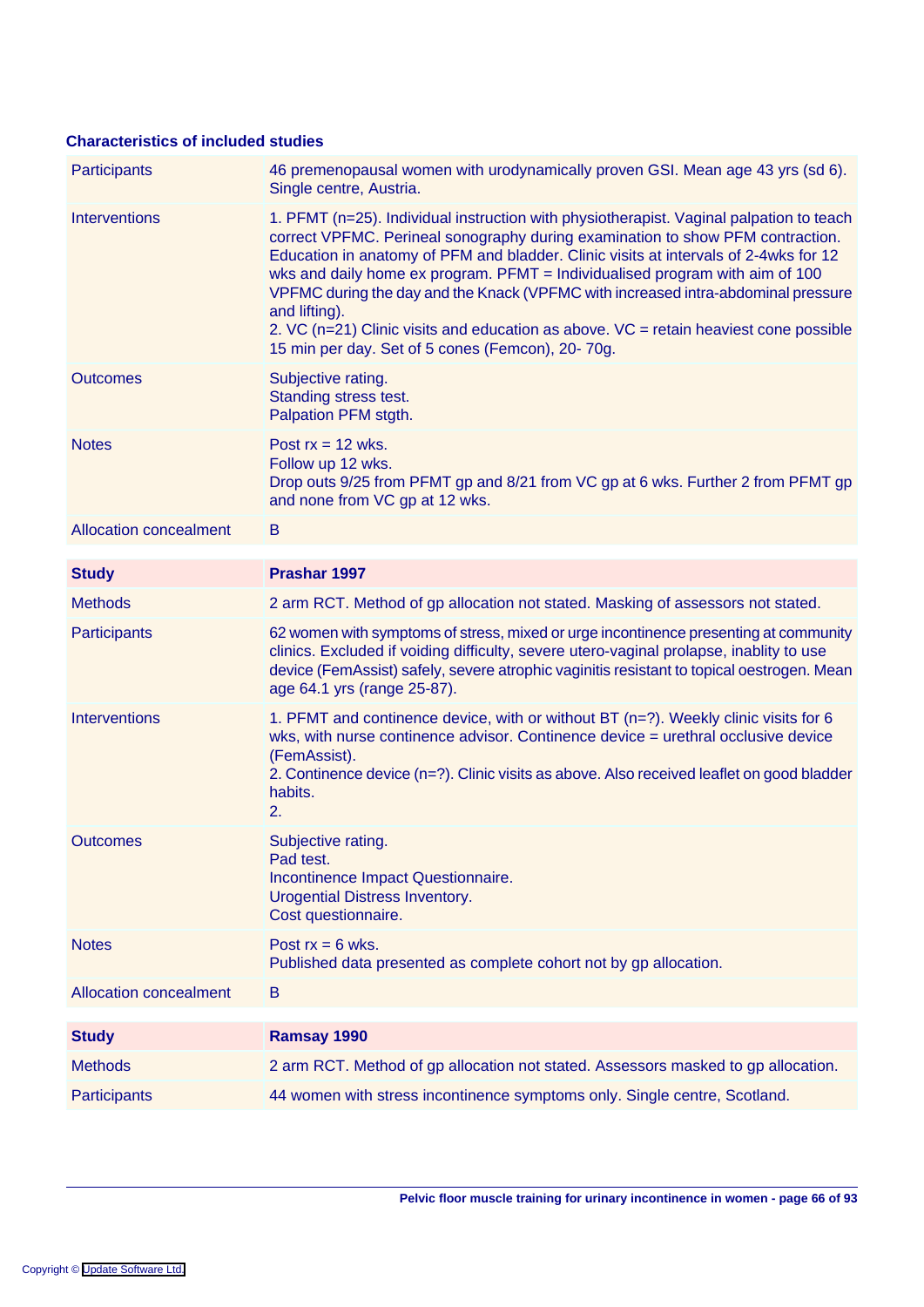| 1. PFMT ( $n=22$ ) 3 months of daily home ex program. PFMT = 4 max VPFMC held for<br>4 sec, once every waking hr.<br>2. placebo PFMT (n=22). As above but women crossed feet at the ankles and performed<br>a hip abductor contraction.                                                                                                                                                                                                                                                                                                            |
|----------------------------------------------------------------------------------------------------------------------------------------------------------------------------------------------------------------------------------------------------------------------------------------------------------------------------------------------------------------------------------------------------------------------------------------------------------------------------------------------------------------------------------------------------|
| Subjective rating.<br>Pad test.<br>Perineometry.<br>Compliance assessed using diary.                                                                                                                                                                                                                                                                                                                                                                                                                                                               |
| Abstract only.<br>Post $rx = 12$ wks.                                                                                                                                                                                                                                                                                                                                                                                                                                                                                                              |
| B                                                                                                                                                                                                                                                                                                                                                                                                                                                                                                                                                  |
| <b>Shepherd 1983</b>                                                                                                                                                                                                                                                                                                                                                                                                                                                                                                                               |
| 2 arm RCT. Matched for age and parity. Method of gp allocation not stated. Masking<br>of assessors not stated.                                                                                                                                                                                                                                                                                                                                                                                                                                     |
| 22 women with urodynamically proven GSI. Mean age 48.4 yrs (range 28-67) in PFMT<br>gp, and 48.2 (range 23-63) in combination gp. Mean duration of symptoms 9 yrs (8<br>months-16 yrs) in PFMT gp, and 11 yrs (range 6 months -30 yrs) in combination gp.<br>Single centre, England.                                                                                                                                                                                                                                                               |
| 1. PFMT ( $n=11$ ). Weekly clinic visit for 6 wks and home ex program. PFMT =<br>"conventional" exercises from physiotherapist.<br>2. PFMT + IVRD + BF (n=11). Clinic attendance as above. Graded exercises from<br>physiotherapist done daily aqt home with intravaginal 'exerciser' connected to visual<br>BF.                                                                                                                                                                                                                                   |
| Subjective rating.<br>Urinary diary.<br>Perineometer.                                                                                                                                                                                                                                                                                                                                                                                                                                                                                              |
| "Pilot study"<br>Post $rx = 12$ wks after $rx$ , ie 18 wks.<br>Drop outs 3/11 from PFMT gp and 0/11 from PFMT+IVRD+BF gp.                                                                                                                                                                                                                                                                                                                                                                                                                          |
| B                                                                                                                                                                                                                                                                                                                                                                                                                                                                                                                                                  |
| Sherman 1997                                                                                                                                                                                                                                                                                                                                                                                                                                                                                                                                       |
| 2 arm RCT. Stratified by type of incontinence. Method of gp allocation not stated.<br>Masking of assessors not stated.                                                                                                                                                                                                                                                                                                                                                                                                                             |
| 46 women with urodynamically proven GSI or mixed incontinence. Mean age 39.9 yrs<br>(sd 7.8). Single centre, USA.                                                                                                                                                                                                                                                                                                                                                                                                                                  |
| 1. PFMT + BT (n=23) Fortnightly clinic visits for 8wks. Intervention by "therapist" trained<br>in PFMT + BF. Education on normal voiding. PFMT = $5$ sets of $5$ VPFMC held for 10<br>sec, with 30 sec rest between sets. Women used BF system for timing contractions<br>but could not see screen. BT = timed voiding and reduction of urge with VPFMC (3 sec<br>holds).<br>2. PFMT + BF + BT ( $n=23$ ). As above with added BF. BF = in clinic visual BF using<br>vaginal and abdominal EMG (I-410, J&J) and first wk daily home BF (MyoTrac2). |
|                                                                                                                                                                                                                                                                                                                                                                                                                                                                                                                                                    |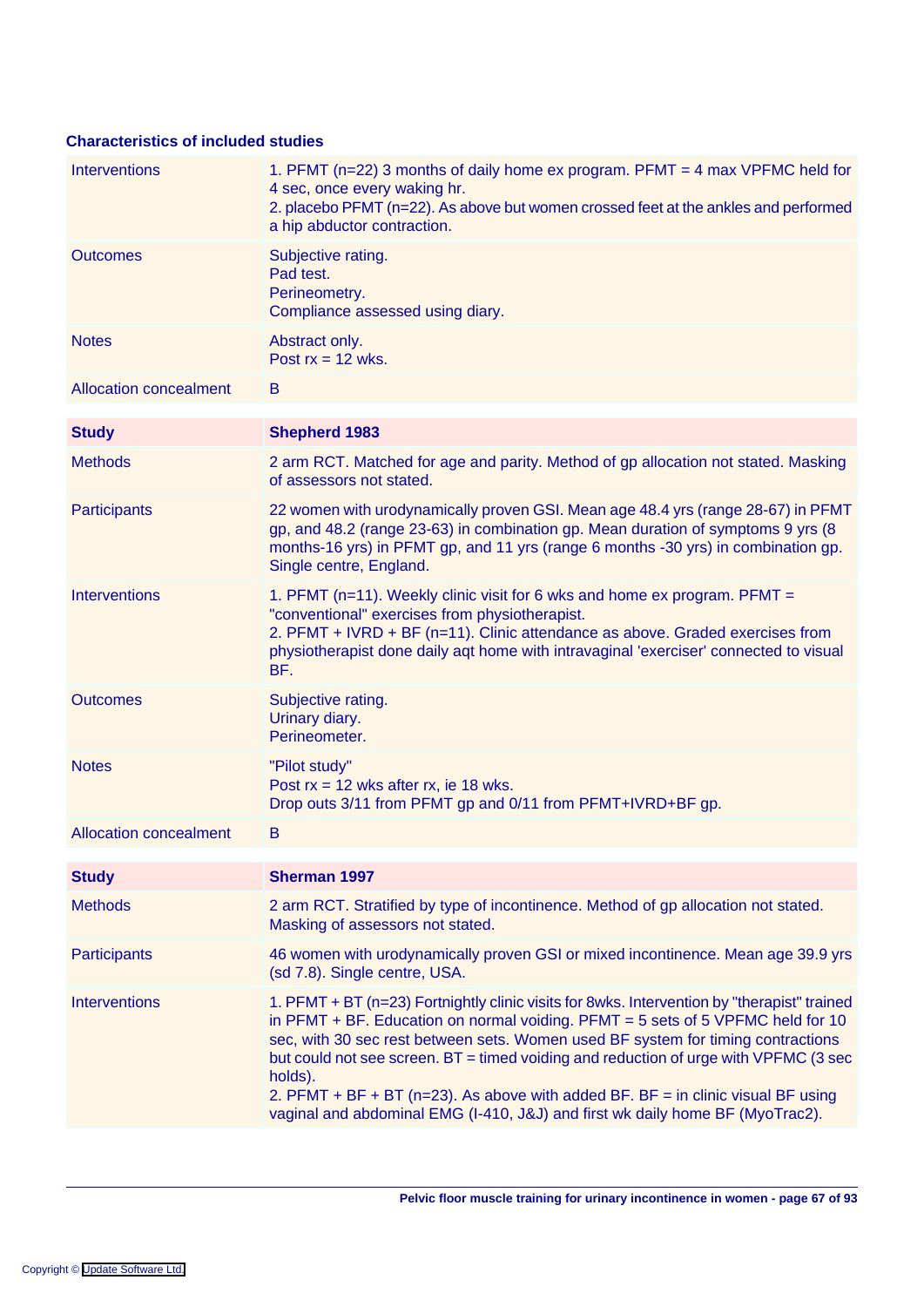| <b>Outcomes</b>               | Subjective rating.<br>Urinary diary.<br>Urodynamics.<br>Self report of compliance.                                                                                                                                                                                                                                                                                                                                                                                                                                                                                                                         |
|-------------------------------|------------------------------------------------------------------------------------------------------------------------------------------------------------------------------------------------------------------------------------------------------------------------------------------------------------------------------------------------------------------------------------------------------------------------------------------------------------------------------------------------------------------------------------------------------------------------------------------------------------|
| <b>Notes</b>                  | Post $rx = 8$ wks.<br>Drop outs 7/23 from PFMT gp. Drop outs from PFMT+BF gp not stated.                                                                                                                                                                                                                                                                                                                                                                                                                                                                                                                   |
| <b>Allocation concealment</b> | B                                                                                                                                                                                                                                                                                                                                                                                                                                                                                                                                                                                                          |
| <b>Study</b>                  | <b>Smith 1996</b>                                                                                                                                                                                                                                                                                                                                                                                                                                                                                                                                                                                          |
| <b>Methods</b>                | 4 arm RCT. Method of gp allocation not stated. Masking of assessors not stated.                                                                                                                                                                                                                                                                                                                                                                                                                                                                                                                            |
| Participants                  | 57 women with urodynamically proven GSI. Excluded if type 3 stress incontinence,<br>pregnant, history of urinary retention, vaginal vault prolapse, diminshed sensaation,<br>cardiac pacemaker, mixed incontinence if major/minor component not determined.<br>Mean age in women with GSI in PFMT group 48 yrs (range 36-70) and in ES gp 53<br>yrs (26-72). Single centre, USA.                                                                                                                                                                                                                           |
| Interventions                 | 1. PFMT (n=9) Clinic visits 4-6 wks for 16 wks and daily home program. Correct VPFMC<br>confirmed. PFMT = 60 "slow and quick" VPFMC per day.<br>2. ES ( $n=9$ ) Clinic visits as above and 2x daily home stimulation. ES = 16 wks, 15 min<br>2x day progressing to 60 min 2x day over 16 wks, intravaginal probe, asymmetric<br>balanced biphasic pulsed current, 12.5 and 50 Hz, pulse duration 300 microsec, 3-15<br>sec contraction time, duty cycle 1 to 2, 2 sec ramp up and 1 sec ramp down, output<br>progressed from 5 - max 80 mA (Simtech Products Inc).<br>3. Medication (n=20)<br>4. ES (n=18) |
| <b>Outcomes</b>               | Urinary diary.                                                                                                                                                                                                                                                                                                                                                                                                                                                                                                                                                                                             |
| <b>Notes</b>                  | Post $rx = 16$ wks.<br>Details of interventions 3 & 4 not given as comparisons not used in this review.<br>Interventions 1 & 2 women with GSI only, and groups 3 & 4 urodynamically proven DI<br>only.                                                                                                                                                                                                                                                                                                                                                                                                     |
| <b>Allocation concealment</b> | B                                                                                                                                                                                                                                                                                                                                                                                                                                                                                                                                                                                                          |
| <b>Study</b>                  | <b>Tapp 1987</b>                                                                                                                                                                                                                                                                                                                                                                                                                                                                                                                                                                                           |
| <b>Methods</b>                | 2 arm RCT. Method of group allocation not stated. Masking of assessor not stated.                                                                                                                                                                                                                                                                                                                                                                                                                                                                                                                          |
| Participants                  | 29 women with urodynamically proven GSI. Excluded if previous incontinence or<br>prolapse surgery.                                                                                                                                                                                                                                                                                                                                                                                                                                                                                                         |
| <b>Interventions</b>          | 1. PFMT (n=15). PFMT=4 times per hr, every hr. Individual training with continence<br>advisor. Clinic visits 1x per wk for 3 months.<br>2. PFMT + ES ( $n=14$ ). PFMT as above. ES= Faradic stimulation with vaginal probe 2x<br>week for 1 month.                                                                                                                                                                                                                                                                                                                                                         |
| <b>Outcomes</b>               | Symptom score.<br>Pad test.<br>Cystometry.                                                                                                                                                                                                                                                                                                                                                                                                                                                                                                                                                                 |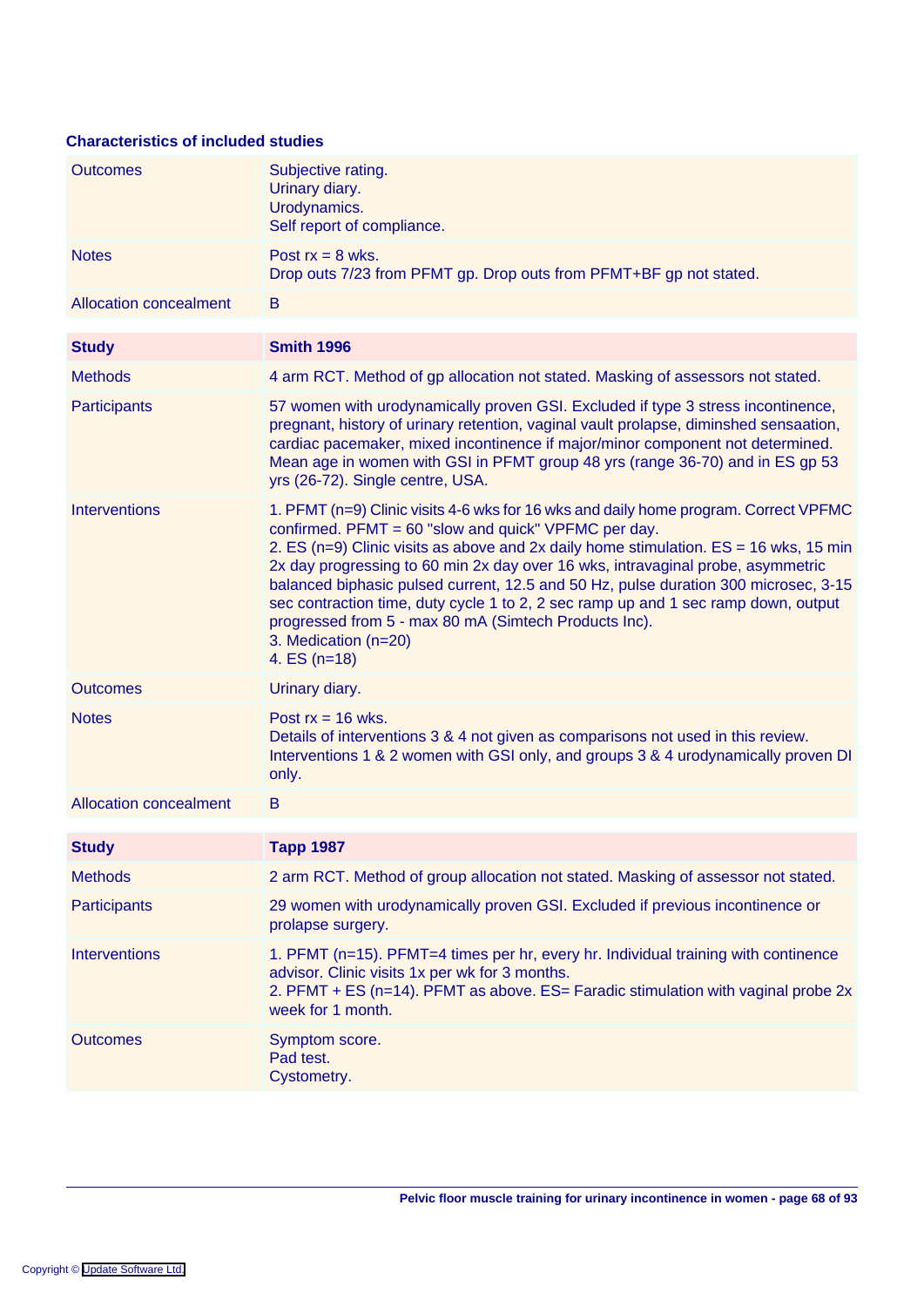| <b>Notes</b>                   | Abstract only.<br>Post $rx = 3$ months.<br>Follow up 6 months post trial of treatment continued.                                                                                                                                                                                                                                                                                                                                   |
|--------------------------------|------------------------------------------------------------------------------------------------------------------------------------------------------------------------------------------------------------------------------------------------------------------------------------------------------------------------------------------------------------------------------------------------------------------------------------|
| <b>Allocation concealment</b>  | B                                                                                                                                                                                                                                                                                                                                                                                                                                  |
| <b>Study</b>                   | <b>Tapp 1989</b>                                                                                                                                                                                                                                                                                                                                                                                                                   |
| <b>Methods</b>                 | 3 arm RCT. Method of gp allocation not stated. Masking of assessors not stated.                                                                                                                                                                                                                                                                                                                                                    |
| Participants                   | ?80 or ?81 women with urodynamically proven GSI. Excluded if previous urologic or                                                                                                                                                                                                                                                                                                                                                  |
|                                | gynaecology surgery. Single centre, England.                                                                                                                                                                                                                                                                                                                                                                                       |
| <b>Interventions</b>           | 1. PFMT ( $n=27$ ?). 14 clinic visits over 3 months. PFMT = training with continence<br>advisor.                                                                                                                                                                                                                                                                                                                                   |
|                                | 2. PFMT + ES (n=26?) PFMT as above. ES = faradism.<br>3. Surgery (n=27?). Burch colposuspension.                                                                                                                                                                                                                                                                                                                                   |
| <b>Outcomes</b>                | Subjective rating.<br>Pad test.<br>Urodynamics.                                                                                                                                                                                                                                                                                                                                                                                    |
| <b>Notes</b>                   | Abstract only.<br>post rx = 3 months for PFMT gp, and 6 months for surgery gp.<br>Drop outs ?6/27 PFMT gp, ?3/26 PFMT + ES gp, ?4/27 surgery gp.                                                                                                                                                                                                                                                                                   |
| <b>Allocation concealment</b>  | B                                                                                                                                                                                                                                                                                                                                                                                                                                  |
|                                |                                                                                                                                                                                                                                                                                                                                                                                                                                    |
|                                |                                                                                                                                                                                                                                                                                                                                                                                                                                    |
| <b>Study</b><br><b>Methods</b> | Taylor 1986                                                                                                                                                                                                                                                                                                                                                                                                                        |
| Participants                   | 4 arm RCT. Method of gp allocation not stated. Masking of assessors not stated.<br>13 women with symptoms of stress incontinence. Excluded if neurogenic or<br>neuromuscular disorders, urinary tract infection. Age range 55-79 yrs. Single centre,<br>USA.                                                                                                                                                                       |
| <b>Interventions</b>           | 1. PFMT (n=?) 8 weekly clinic visits after intitial assessment and daily home ex program.<br>PFMT = 100 VPFMC with 10 sec hold, 1x day. Advice not to restrict fluid intake, and<br>strategies to reduce frequency.<br>2. PFMT + home BF ( $n=?)$ As above plus home BF. BF = visual BF (Personal<br>Perineometer <sup>™</sup> )<br>3. PFMT + home IVRD (n=?). As above plus vaginal probe insitu during PFMT but no<br>visual BF. |
|                                | 4. PFMT + clinic BF (n=?). As for gp 2 with BF used only during clinic visits.                                                                                                                                                                                                                                                                                                                                                     |
| <b>Outcomes</b>                | Subjective rating.<br>Urinary diary.<br><b>EMG measures of PFM.</b><br>Compliance assessed using diary.                                                                                                                                                                                                                                                                                                                            |
| <b>Notes</b>                   | "Pilot study".<br>1 drop out, group not stated.<br>No useable data presented.                                                                                                                                                                                                                                                                                                                                                      |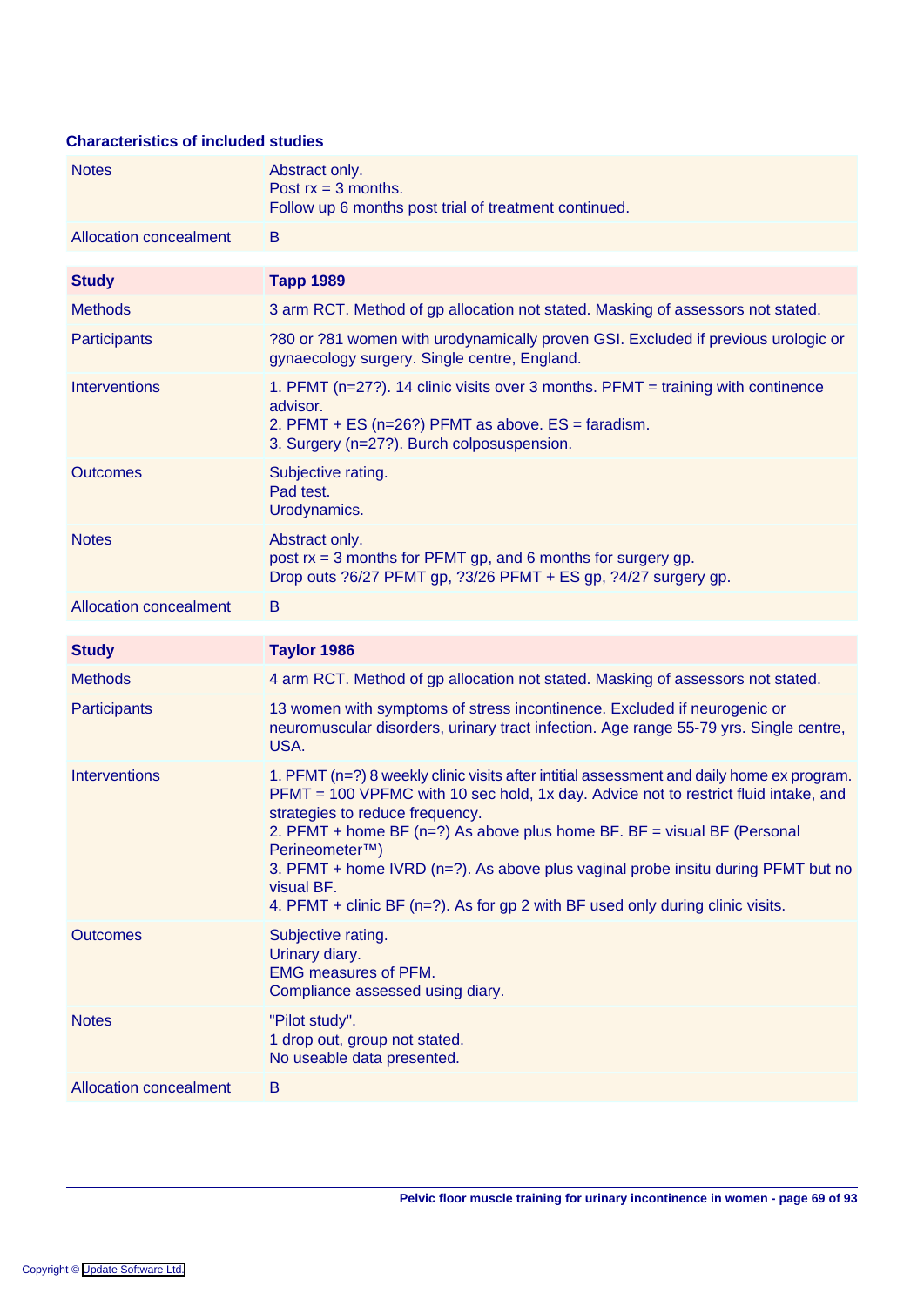| <b>Study</b>                  | <b>Terry 1996</b>                                                                                                                                                                                                                                                                                                                                                                                                                                                                                                                                                                  |
|-------------------------------|------------------------------------------------------------------------------------------------------------------------------------------------------------------------------------------------------------------------------------------------------------------------------------------------------------------------------------------------------------------------------------------------------------------------------------------------------------------------------------------------------------------------------------------------------------------------------------|
| <b>Methods</b>                | 2 arm RCT. Method of gp allocation not stated. Masking of assessors not stated.                                                                                                                                                                                                                                                                                                                                                                                                                                                                                                    |
| Participants                  | 50 women with "proven" GSI able to retain vaginal cone. Single centre, Scotland.                                                                                                                                                                                                                                                                                                                                                                                                                                                                                                   |
| <b>Interventions</b>          | 1. PFMT + ES ( $n=30$ ). 12 ES (interferential therapy) rx over 6 wks. PFMT = no details<br>given.<br>2. VC (n=30). Enhance vaginal cones. No details given.                                                                                                                                                                                                                                                                                                                                                                                                                       |
| <b>Outcomes</b>               | Subjective rating.<br>Pad test.<br>Perineometer.<br>Palpation PFM stgth.                                                                                                                                                                                                                                                                                                                                                                                                                                                                                                           |
| <b>Notes</b>                  | Abstract only.<br>Post $rx = 6$ wks.<br>Follow up at 6 months.<br>Drop outs 1/30 PFMT+ES gp, and 1/30 in VC gp.                                                                                                                                                                                                                                                                                                                                                                                                                                                                    |
| <b>Allocation concealment</b> | B                                                                                                                                                                                                                                                                                                                                                                                                                                                                                                                                                                                  |
| <b>Study</b>                  | <b>Wells 1991</b>                                                                                                                                                                                                                                                                                                                                                                                                                                                                                                                                                                  |
| <b>Methods</b>                | 2 arm RCT. Method of gp allocation not stated. Masking of assessors not stated.                                                                                                                                                                                                                                                                                                                                                                                                                                                                                                    |
| Participants                  | 157 women with urodynamically proven GSI or mixed incontinence. Mean age 66 yrs<br>(sd 8). 73% of women daily leakage episodes. Excluded if not community dwelling or<br>hypertension. 8% symptoms <1 yr, 38% 1-5 yrs, 17% 5-10 yrs, 37% more than 10<br>years. Single centre, USA.                                                                                                                                                                                                                                                                                                |
| <b>Interventions</b>          | 1. PFMT (n=82) Individual training with nurse practitioner or clinical nurse specialist.<br>Education on bladder function and diagnosis. Monthly clinic visits for 6 months and<br>daily home ex program. $PFMT = 3$ step plan (Tuning into pelvic muscles, controlling<br>pelvic muscles, putting pelvic muscle exercises into your life-style) with goal of 90-160<br>VPFMC with 10 sec hold, 10 sec rest spread over day.<br>2. Medication (n=75). 4 wks of phenylpropanolamine hydrochloride, 50 mg QD for 2<br>wks increasing to BID for further 2 wks if continued symptoms. |
| <b>Outcomes</b>               | Subjective rating.<br>Urinary diary.<br>Palpation of PFM stgth.<br><b>EMG</b> measures of PFM.                                                                                                                                                                                                                                                                                                                                                                                                                                                                                     |
| <b>Notes</b>                  | Post $rx = 6$ months for PFMT gp, and 4 wks for medication gp.<br>Drop outs 28/82 from PFMT gp, and 11/75 from medication gp.                                                                                                                                                                                                                                                                                                                                                                                                                                                      |
| <b>Allocation concealment</b> | B                                                                                                                                                                                                                                                                                                                                                                                                                                                                                                                                                                                  |
| <b>Study</b>                  | <b>Wilson 1997</b>                                                                                                                                                                                                                                                                                                                                                                                                                                                                                                                                                                 |
| <b>Methods</b>                | 2 arm RCT. Stratified by parity, method of delivery and frequency of incontinence.<br>Masked gp allocation. Masking of assessors not stated.                                                                                                                                                                                                                                                                                                                                                                                                                                       |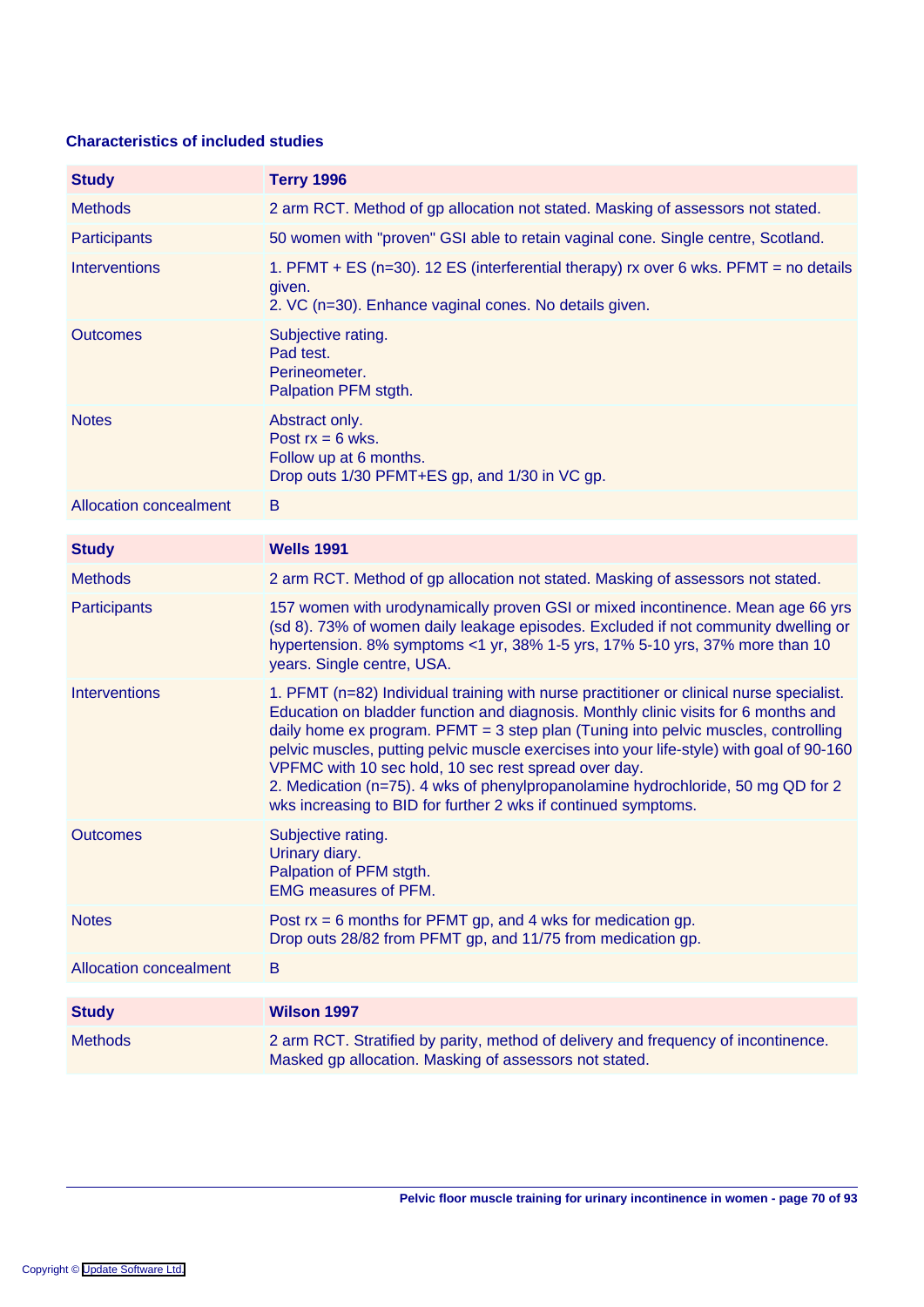| <b>Participants</b>           | 747 women, incontinent of urine 3 months postpartum. Mean age std PFMT gp 29.44<br>(sd 5.13) and individual PFMT gp 29.62 years (sd 5.15). 139 primipara in std PFMT<br>group versus 134 in individual PFMT gp. No difference between groups in type of<br>delivery, gestation, perineal injury, birthweight or head circumference. Multicentre,<br>Scotland, New Zealand, England. |
|-------------------------------|-------------------------------------------------------------------------------------------------------------------------------------------------------------------------------------------------------------------------------------------------------------------------------------------------------------------------------------------------------------------------------------|
| <b>Interventions</b>          | 1. std PFMT (n=376). "Standard postnatal exercises" which may include VPFMC.<br>2. Individualised PFMT + BT (n=371). Instruction in PFMT and BT by "suitably trained<br>nurse". 3 visits in 9 months. PFMT=8-10 sets of fast and slow contractions per day with<br>aim of 80-100 contractions per day.                                                                              |
| <b>Outcomes</b>               | Subjective rating.<br>Urinary diary.<br>Home pad test.<br>HAD anxiety score.<br>Self report of compliance.                                                                                                                                                                                                                                                                          |
| <b>Notes</b>                  | Abstract, and unpublished data provided.<br>Post rx = assessment 12 months following delivery.<br>Drop outs 131/376 from std PFMT gp, and 91/371 from enhanced PFMT gp.                                                                                                                                                                                                             |
| <b>Allocation concealment</b> | A                                                                                                                                                                                                                                                                                                                                                                                   |

| <b>Study</b>                  | <b>Wilson 1997a</b>                                                                                                                                                                             |
|-------------------------------|-------------------------------------------------------------------------------------------------------------------------------------------------------------------------------------------------|
| <b>Methods</b>                | As Wilson 1997                                                                                                                                                                                  |
| Participants                  | Used to differentiate women with symptoms of stress incontinence only                                                                                                                           |
| <b>Interventions</b>          | As Wilson 1997                                                                                                                                                                                  |
| <b>Outcomes</b>               | As Wilson 1997                                                                                                                                                                                  |
| <b>Notes</b>                  | As Wilson 1997                                                                                                                                                                                  |
| <b>Allocation concealment</b> | A                                                                                                                                                                                               |
|                               |                                                                                                                                                                                                 |
| <b>Study</b>                  | <b>Wilson 1997b</b>                                                                                                                                                                             |
| <b>Methods</b>                | As Wilson 1997                                                                                                                                                                                  |
| Participants                  | Used to differentiate women with symptoms of mixed incontinence                                                                                                                                 |
| <b>Interventions</b>          | As Wilson 1997                                                                                                                                                                                  |
| <b>Outcomes</b>               | As Wilson 1997                                                                                                                                                                                  |
| <b>Notes</b>                  | As Wilson 1997                                                                                                                                                                                  |
| <b>Allocation concealment</b> | A                                                                                                                                                                                               |
|                               |                                                                                                                                                                                                 |
| <b>Study</b>                  | <b>Wilson 1998</b>                                                                                                                                                                              |
| <b>Methods</b>                | 2 arm RCT with factorial design in one arm. Stratified by parity, frequency of leakage,<br>type of delivery. Gp allocation was masked. Assessors masked to gp allocation. Power<br>calculation. |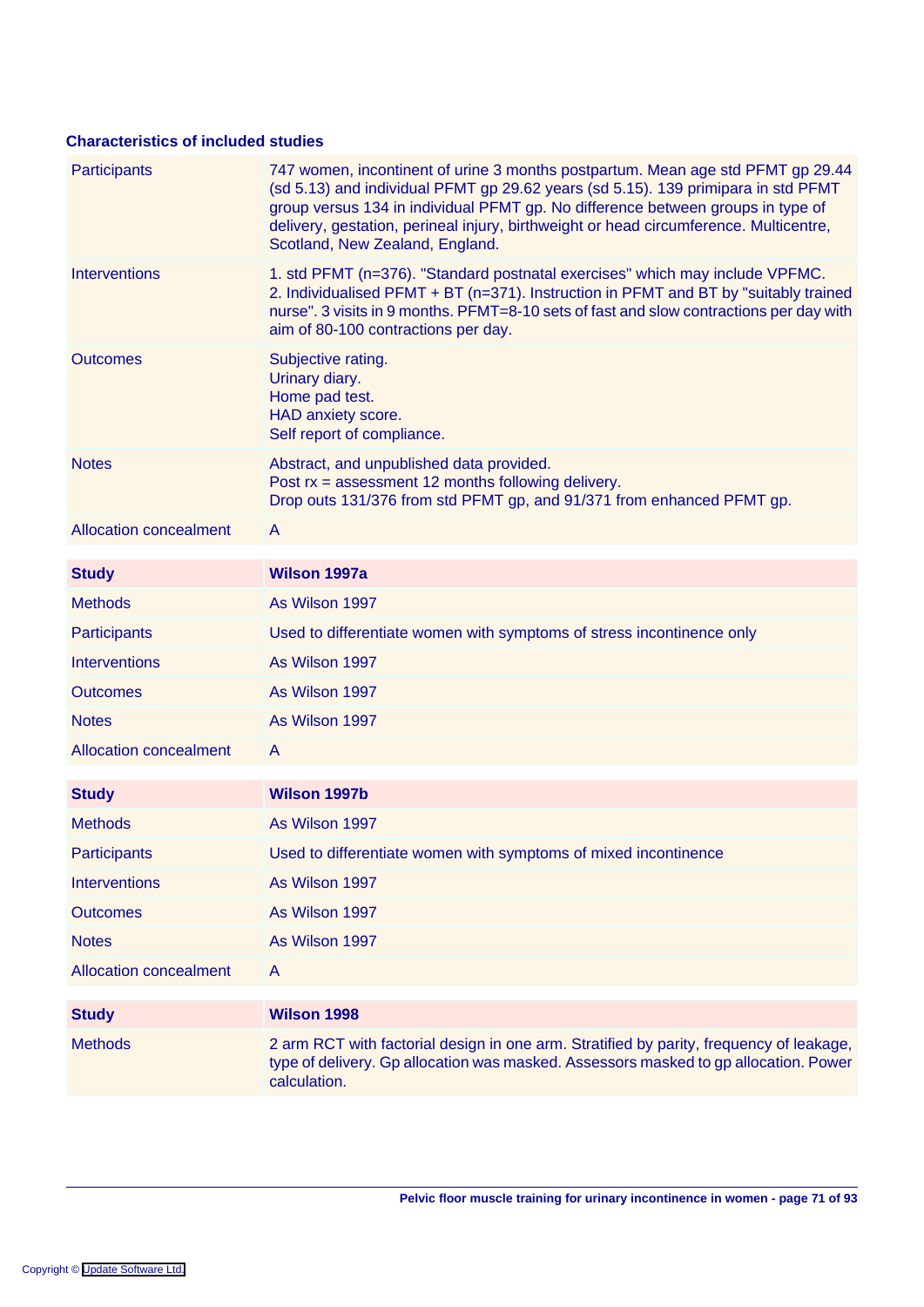| Participants                  | 230 women with symptoms of urinary incontinence 3 months postpartum. Mean age<br>in the std PFMT group was 27.8 yrs (95% CI 27.0-28.7) and in all other gps combined<br>29.0 (95% CI 28.8-29.2). 89% of women in the std PFMT gp had <1 leakage episode<br>per day, as did 89% in the other gps combined. Single centre, New Zealand.                                                                                                                                        |
|-------------------------------|------------------------------------------------------------------------------------------------------------------------------------------------------------------------------------------------------------------------------------------------------------------------------------------------------------------------------------------------------------------------------------------------------------------------------------------------------------------------------|
| <b>Interventions</b>          | 1. std PFMT (n=117). Std PFMT as taught by PT in ante or postnatal classes.<br>2. Factorial design - women randomised to PFMT (n=39), PFMT + VC (n=38), VC<br>(n=36). PFMT = Individual instruction by physiotherapist. Perineometer used to teach<br>awareness of VPFMC. 4 clinic visits in 9 months and daily home ex program. Mix of<br>slow and fast VPFMC 8-10x per day with aim of 80-100 per day.<br>$VC = 15$ min 2x day, 9 wgts 20- 100g (Femina), 4 clinic visits. |
| <b>Outcomes</b>               | Subjective rating.<br>Home pad test.<br>Perineometry.<br>General well being.<br>Sexual satisfaction.<br>Self report of compliance.                                                                                                                                                                                                                                                                                                                                           |
| <b>Notes</b>                  | Post rx = assessment at 12 months after delivery.<br>Follow up at 2-4 yrs.<br>Drop outs 26/117 from std PFMT gp, 20/39 from enhanced PFMT gp, 24/38 from<br>PFT+VC gp, and 15/36 from VC gp.                                                                                                                                                                                                                                                                                 |
| <b>Allocation concealment</b> | A                                                                                                                                                                                                                                                                                                                                                                                                                                                                            |
| <b>Study</b>                  | <b>Wilson 1998a</b>                                                                                                                                                                                                                                                                                                                                                                                                                                                          |
| <b>Methods</b>                | As for Wilson 1998                                                                                                                                                                                                                                                                                                                                                                                                                                                           |
| Participants                  | As for Wilson 1998                                                                                                                                                                                                                                                                                                                                                                                                                                                           |
| <b>Interventions</b>          | Usef or standard PFMT versus cones. Also used for standard PFMT versus<br>individualised PFMT with cones.                                                                                                                                                                                                                                                                                                                                                                    |
| <b>Outcomes</b>               | As for Wilson 1998                                                                                                                                                                                                                                                                                                                                                                                                                                                           |
| <b>Notes</b>                  | As for Wilson 1998                                                                                                                                                                                                                                                                                                                                                                                                                                                           |
| <b>Allocation concealment</b> | A                                                                                                                                                                                                                                                                                                                                                                                                                                                                            |
| <b>Study</b>                  | Wilson 1998b                                                                                                                                                                                                                                                                                                                                                                                                                                                                 |
| <b>Methods</b>                | As for Wilson 1998                                                                                                                                                                                                                                                                                                                                                                                                                                                           |
| Participants                  | As for Wilson 1998                                                                                                                                                                                                                                                                                                                                                                                                                                                           |
| <b>Interventions</b>          | Used for individualised PFMT versus cones. Also used for individualised PFMT versus<br>PFMT with cones.                                                                                                                                                                                                                                                                                                                                                                      |
| <b>Outcomes</b>               | As for Wilson 1998                                                                                                                                                                                                                                                                                                                                                                                                                                                           |
| <b>Notes</b>                  | As for Wilson 1998                                                                                                                                                                                                                                                                                                                                                                                                                                                           |
| <b>Allocation concealment</b> | A                                                                                                                                                                                                                                                                                                                                                                                                                                                                            |
| <b>Study</b>                  | <b>Wise 1993</b>                                                                                                                                                                                                                                                                                                                                                                                                                                                             |
| <b>Methods</b>                | 3 arm RCT. Method of gp allocation not stated. Masking of assessors not stated.                                                                                                                                                                                                                                                                                                                                                                                              |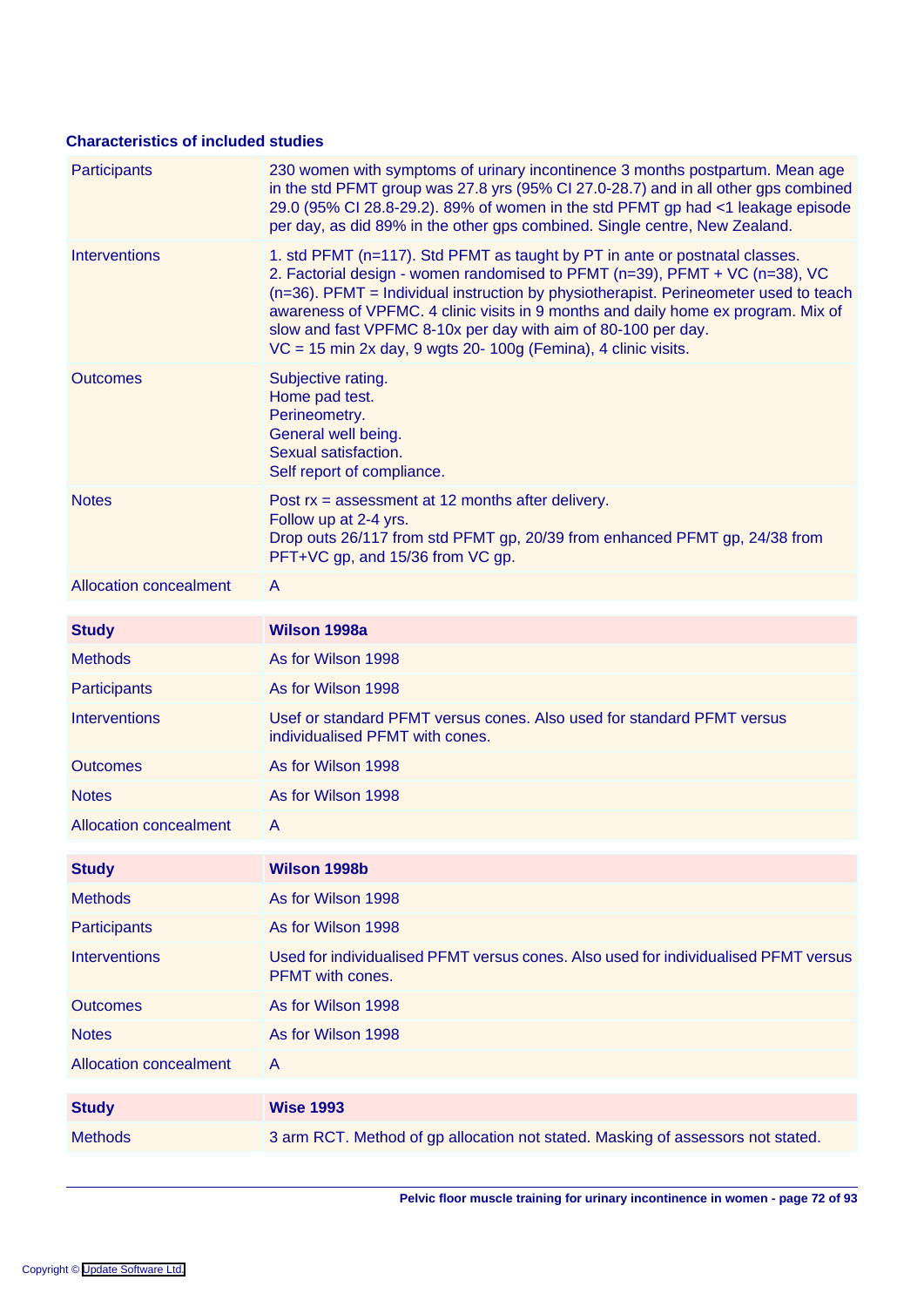| 62 women with urodynamically proved GSI. Single centre, England.                                                                                                                                                                                                                                                                                                                                                                                                                 |
|----------------------------------------------------------------------------------------------------------------------------------------------------------------------------------------------------------------------------------------------------------------------------------------------------------------------------------------------------------------------------------------------------------------------------------------------------------------------------------|
| 1. PFMT + VC (n=21). Vaginal palpation to teach correct VPFMC. 4 clinic visits over<br>12 wks and daily home ex program. PFMT = 10 VPFMC 10x day. VC = 15 min 2x day,<br>progressing to heavier wgt when successful on two consecutive occasions.<br>2. VC (n=21) VC and clinic visits as above. No vaginal palpation to teach VPFMC.<br>3. ES ( $n=20$ ). Clinic visits as above. ES = 20 min day, vaginal electrode, 20 Hz, pulse<br>duration 0.75 millisec, 0-90 mA (Conmax). |
| Subjective rating.<br>40 min pad test.                                                                                                                                                                                                                                                                                                                                                                                                                                           |
| Abstract only.<br>Post $rx = 12$ wks.<br>Drop outs 6/21 from PFMT+VC gp, 2/21 from VC gp, 4/20 from ES gp.                                                                                                                                                                                                                                                                                                                                                                       |
| B                                                                                                                                                                                                                                                                                                                                                                                                                                                                                |
| <b>Wong 1997a</b>                                                                                                                                                                                                                                                                                                                                                                                                                                                                |
| 2 arm RCT. Method of gp allocation not stated. Masking of assessors not stated.                                                                                                                                                                                                                                                                                                                                                                                                  |
| Number randomised not stated. Data reported for 17 women with urodynamically proven<br>GSI. Excluded if previous failure with PFMT, previous incontinence surgery. Mean age<br>48.2 yrs (sd 7.3). Single centre, Hong Kong.                                                                                                                                                                                                                                                      |
| 1. PFMT (n=7?) Clinic visits 2x wk, for 8 sessions. "Standard protocol of pelvic floor<br>re-education".<br>1. PFMT + BF (n=10?) As above with addition of BF from vaginal electrode and rectal<br>catheter (PRS9300).                                                                                                                                                                                                                                                           |
| Urinary diary.<br>1 hr pad test.<br>Incontinence Impact Questionnaire.                                                                                                                                                                                                                                                                                                                                                                                                           |
| Abstract only (Study incomplete and data reported for 17).<br>Post $rx = 8$ wks.                                                                                                                                                                                                                                                                                                                                                                                                 |
| B                                                                                                                                                                                                                                                                                                                                                                                                                                                                                |
| <b>Wong 1997b</b>                                                                                                                                                                                                                                                                                                                                                                                                                                                                |
| 2 arm RCT. Method of gp allocation not stated. Masking of assessors not stated.                                                                                                                                                                                                                                                                                                                                                                                                  |
| 47 women with urodynamically proven GSI. Mean age 48.8 yrs (sd 9.4). Single centre,<br>Hong Kong.                                                                                                                                                                                                                                                                                                                                                                                |
| 1. std (home based) PFMT (n=26) Single clinic visit and daily PFMT at home for 4 wks.<br>2. 'Intensive' PFMT (n=21) 8 clinic visits over 4 wks for PFMT and daily PFMT at home.                                                                                                                                                                                                                                                                                                  |
| <b>Continence Efficacy Scale.</b><br>Urinary diary.<br>1 hr pad test.<br>Perineometry.                                                                                                                                                                                                                                                                                                                                                                                           |
| Abstract only.<br>Post $rx = 4$ wks.                                                                                                                                                                                                                                                                                                                                                                                                                                             |
| B                                                                                                                                                                                                                                                                                                                                                                                                                                                                                |
|                                                                                                                                                                                                                                                                                                                                                                                                                                                                                  |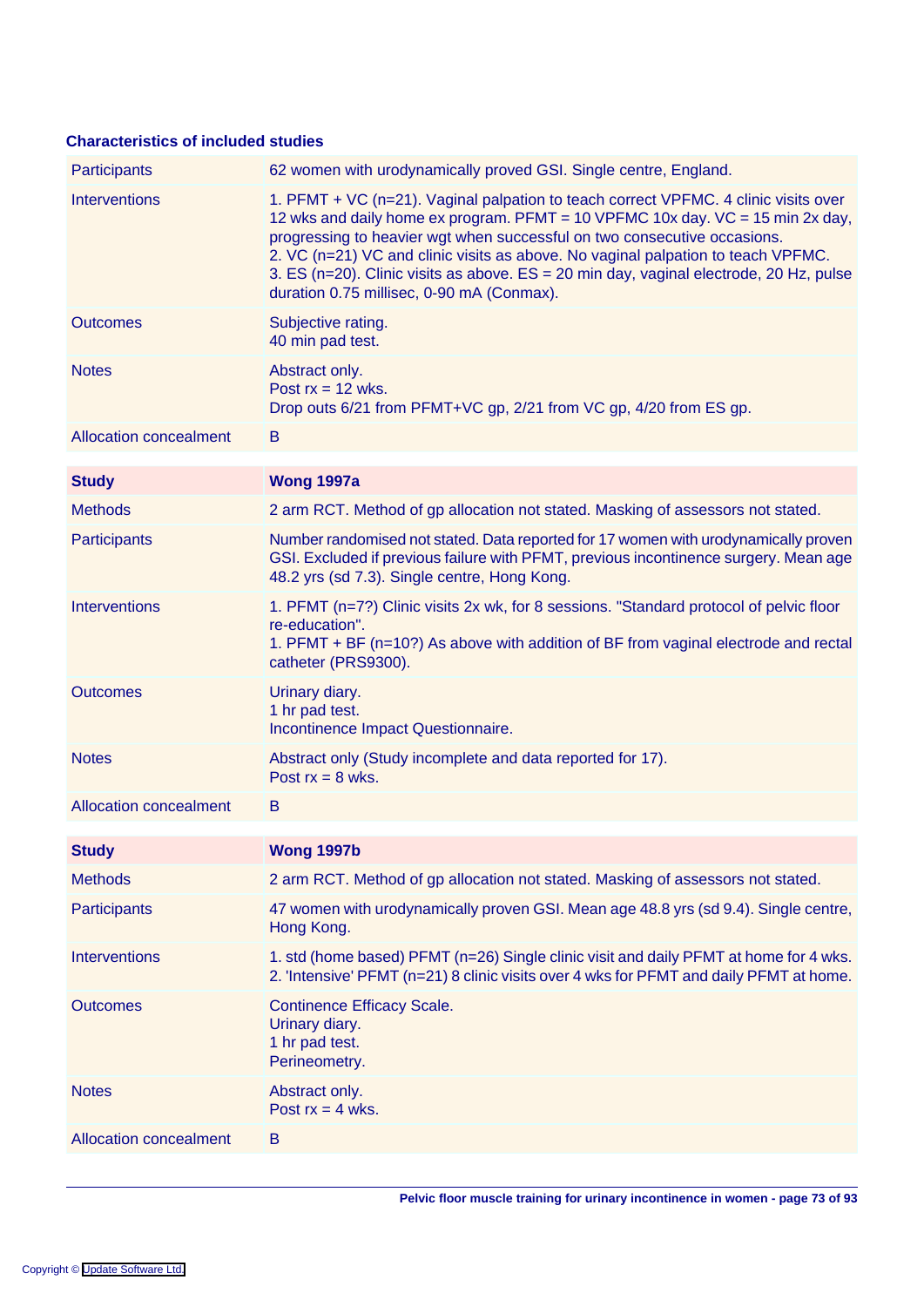| <b>Study</b>                  | Wyman 1998                                                                                                                                                                                                                                                                                                                                                                                                                                                                                                                                                                                                                                                                                                                                                                                                      |
|-------------------------------|-----------------------------------------------------------------------------------------------------------------------------------------------------------------------------------------------------------------------------------------------------------------------------------------------------------------------------------------------------------------------------------------------------------------------------------------------------------------------------------------------------------------------------------------------------------------------------------------------------------------------------------------------------------------------------------------------------------------------------------------------------------------------------------------------------------------|
| <b>Methods</b>                | 3 arm RCT. Stratified by type of incontinence, severity, and treatment site. Method of<br>gp allocation not stated. Assessors not masked to gp allocation. Power calculation.                                                                                                                                                                                                                                                                                                                                                                                                                                                                                                                                                                                                                                   |
| Participants                  | 204 women with urodynamically proven GSI, mixed incontinence or DI. Excluded if<br>MMSE <23, unable to toilet independently, <1 leakage episode per week, reversible<br>causes of incontinence, uncontrolled metabolic conditions, residual urine >100 ml,<br>urinary tract infection, fistula or indwelling catheter, unable to perform VPFMC. Mean<br>age PFMT gp 62 yrs (sd 10), BT gp 60 (sd 10), and combination gp 61 (sd 9). Mean<br>duration of symptoms 7.9 yrs (sd 9.2) in PFMT gp, 8.6 (sd 8.3) in BT gp, and 7.5 (sd<br>7.7) in combination gp. Multicentre, USA.                                                                                                                                                                                                                                   |
| <b>Interventions</b>          | 1. PFMT + BF (n=64) Individual instruction by trained registered nurses. Structured<br>education programme (audiovisual and written). 6 wkly clinic visits, then fortnightly for<br>6 wks and phone calls in wks 7-12.<br>Daily home ex program with audiocassette. $PFMT = 5$ VPFMC held for 3 sec and 10<br>VPFMC with 10 sec hold 2x day progressed total 10 fast and 40 sustained contractions<br>per day. VPFMC to inhibit urge. The Knack (VPFMC prior to increases in intra-abdominal<br>pressure). BF = vaginal pressure device with visual BF for 30 min per wk for 4 wks.<br>2.BT ( $n=68$ ) Education and clinic visits as above. BT = progressive voiding schedule<br>and urge strategies.<br>3. PFMT + BF + BT (n=61) Education and clinic visits as above. BT in wks 1 and 2,<br>PFMT added wk 3. |
| <b>Outcomes</b>               | Urinary diary.<br>Pad test.<br>Revised Incontinence Impact Questionnaire.<br><b>Urogential Distress Inventory.</b><br>Self report of compliance.                                                                                                                                                                                                                                                                                                                                                                                                                                                                                                                                                                                                                                                                |
| <b>Notes</b>                  | Post $rx = 12$ wks.<br>Follow up at 6 months.<br>25 drop outs but gp allocation not stated.                                                                                                                                                                                                                                                                                                                                                                                                                                                                                                                                                                                                                                                                                                                     |
| <b>Allocation concealment</b> | B                                                                                                                                                                                                                                                                                                                                                                                                                                                                                                                                                                                                                                                                                                                                                                                                               |
| <b>Study</b>                  | Wyman 1998a                                                                                                                                                                                                                                                                                                                                                                                                                                                                                                                                                                                                                                                                                                                                                                                                     |
| <b>Methods</b>                | As Wyman 1998                                                                                                                                                                                                                                                                                                                                                                                                                                                                                                                                                                                                                                                                                                                                                                                                   |
| Participants                  | Used to differentiate women with genuine stress incontinence only                                                                                                                                                                                                                                                                                                                                                                                                                                                                                                                                                                                                                                                                                                                                               |
| <b>Interventions</b>          | As Wyman 1998                                                                                                                                                                                                                                                                                                                                                                                                                                                                                                                                                                                                                                                                                                                                                                                                   |
| <b>Outcomes</b>               | As Wyman 1998                                                                                                                                                                                                                                                                                                                                                                                                                                                                                                                                                                                                                                                                                                                                                                                                   |
| <b>Notes</b>                  | As Wyman 1998                                                                                                                                                                                                                                                                                                                                                                                                                                                                                                                                                                                                                                                                                                                                                                                                   |
| <b>Allocation concealment</b> | B                                                                                                                                                                                                                                                                                                                                                                                                                                                                                                                                                                                                                                                                                                                                                                                                               |
| <b>Study</b>                  | Wyman 1998b                                                                                                                                                                                                                                                                                                                                                                                                                                                                                                                                                                                                                                                                                                                                                                                                     |
| <b>Methods</b>                | As Wyman 1998                                                                                                                                                                                                                                                                                                                                                                                                                                                                                                                                                                                                                                                                                                                                                                                                   |
| Participants                  | Used to differentiate women with detrusor instability or mixed incontinence                                                                                                                                                                                                                                                                                                                                                                                                                                                                                                                                                                                                                                                                                                                                     |
| <b>Interventions</b>          | As Wyman 1998                                                                                                                                                                                                                                                                                                                                                                                                                                                                                                                                                                                                                                                                                                                                                                                                   |
|                               |                                                                                                                                                                                                                                                                                                                                                                                                                                                                                                                                                                                                                                                                                                                                                                                                                 |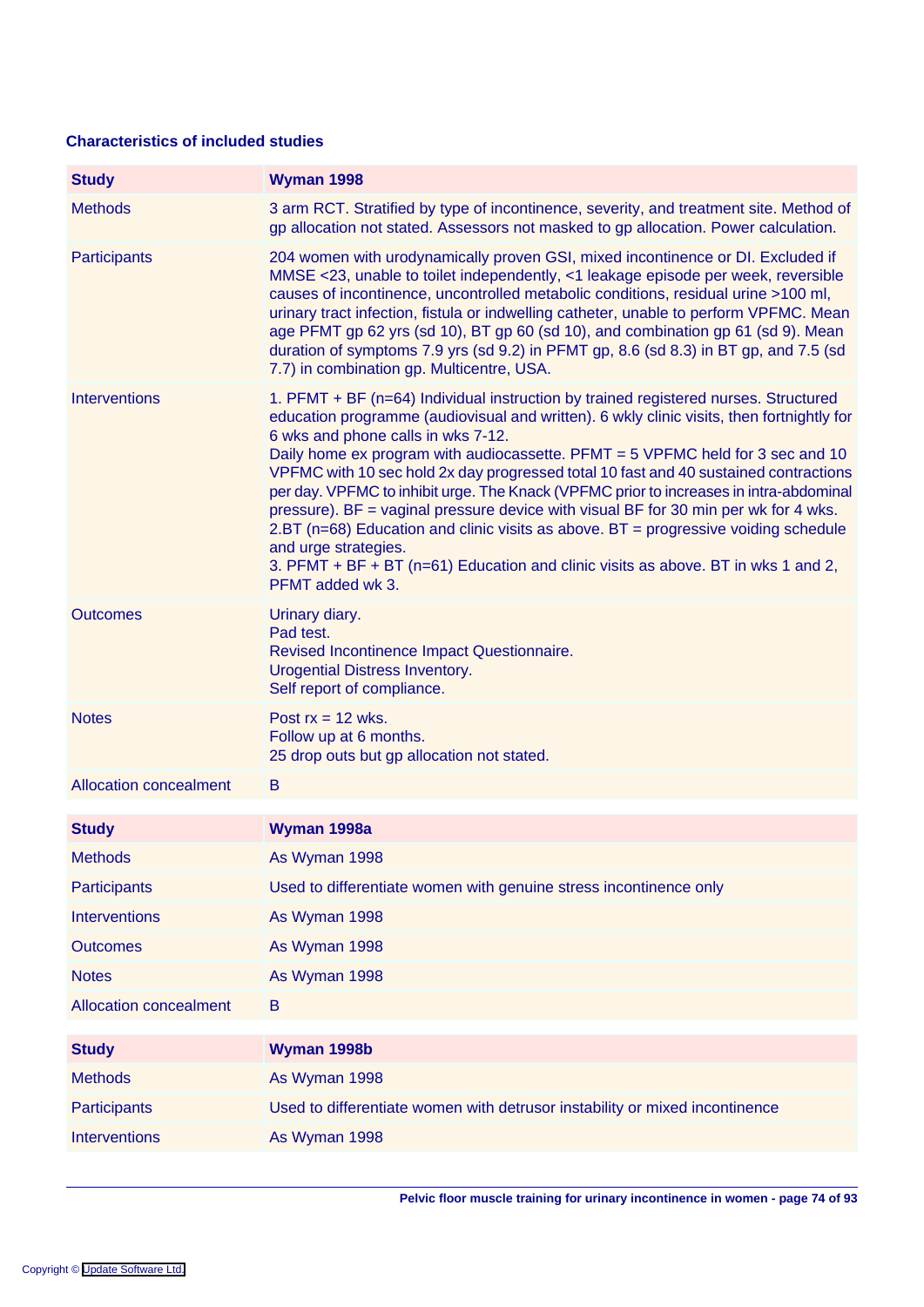| <b>Outcomes</b>               | As Wyman 1998 |
|-------------------------------|---------------|
| <b>Notes</b>                  | As Wyman 1998 |
| <b>Allocation concealment</b> | B             |

Footnotes:

 $BF = biofeedback, BT = bladder training, DI = detrusor instability, EMG = electromyography, ES = electrical stimulation, ex = exercise, gd = grade, gp = group,$ GSI = genuine stress incontinence, hr = hour, HRT = hormone replacement therapy, IVRD = intravaginal resistance device, kn = kneeling, ly = lying, max = maximum,  $min(s) = minutes(s)$ ,  $MMSE = min$  mental state examination,  $PFM =$  pelvic floor muscle(s),  $PFMT =$  pelvic floor muscle training, pr kn = prone kneeling (crawling position),  $RCT =$  randomised controlled trial,  $rx =$  treatment,  $sd =$  standard deviation, sd ly = side lying, sec = second(s), sitt = sitting, st = standing, std = standard, sup ly = supine lying, se = standard error of the mean, VC = weighted vaginal cones, VPFMC = voluntary pelvic floor muscle contraction(s),  $wk(s) = week(s), yr(s) = year(s),$ 

| <b>Study</b>       | <b>Reason for exclusion</b>                                                                                                                                                                                                                                                                                                                                                                                                                                             |
|--------------------|-------------------------------------------------------------------------------------------------------------------------------------------------------------------------------------------------------------------------------------------------------------------------------------------------------------------------------------------------------------------------------------------------------------------------------------------------------------------------|
| Blowman 1991       | Essentially a comparison of electrical stimulation and sham stimulation.<br>A randomised trial in women with genuine stress incontinence that compared PFMT and<br>electrical stimulation versus PFMT and sham stimulation.                                                                                                                                                                                                                                             |
| <b>Borrie 1992</b> | Not all participants received PFMT?<br>Randomised trial of conservative management versus control (no treatment) in men and<br>women with incontinent of urine >1 per week. Conservative management included any<br>combination of the following interventions as appropriate - PFMT, bladder training, urge<br>suppression techniques, and counselling regarding fluids, caffeine, and weight loss.                                                                    |
| Bourcier 1994      | Unable to distinguish effect of PFMT.<br>Randomised trial comparing intensive PFMT and vaginal cones versus electrical stimulation<br>and biofeedback (presumably biofeedback of voluntary pelvic floor muscle contractions but<br>this is not stated).                                                                                                                                                                                                                 |
| Burgio 1986        | Not a randomised trial.<br>A controlled trial that compared PFMT with biofeedback versus PFMT alone. Non-random<br>allocation confirmed by authors.                                                                                                                                                                                                                                                                                                                     |
| Fonda 1994         | Not all participants received PFMT?<br>Randomised trial of conservative management versus control (no treatment) for older men<br>and women with urinary incontinence. Conservative treatment included any combination of<br>the following interventions as appropriate - PFMT, advice, individualised bladder training,<br>post voiding urethral massage, therapy for associated conditions (e.g. poor mobility),<br>incontinence aids if needed, and oestrogen cream. |
| <b>Haig 1995</b>   | Not a randomised trial.<br>A controlled trial that compared PFMT versus PFMT with electrical stimulation versus PFMT<br>with sham stimulation in women with genuine stress incontinence. Alternate assignment to<br>groups.                                                                                                                                                                                                                                             |
| Holtedahl 1998     | Not all participants received PFMT?<br>A randomised trial of conservative management versus control (no treatment) for women<br>with symptoms of urinary incontinence. Conservative management included any combination<br>of the following interventions as appropriate - PFMT, oestrogen, bladder training, electrical<br>stimulation, incontinence aids.                                                                                                             |
| Mayne 1988         | Investigated the effect of two forms of biofeedback.<br>A randomised trial in which women with genuine stress incontinence all received the same<br>programme of PFMT but were randomised to receive biofeedback from urethral conductance<br>or perineometry.                                                                                                                                                                                                          |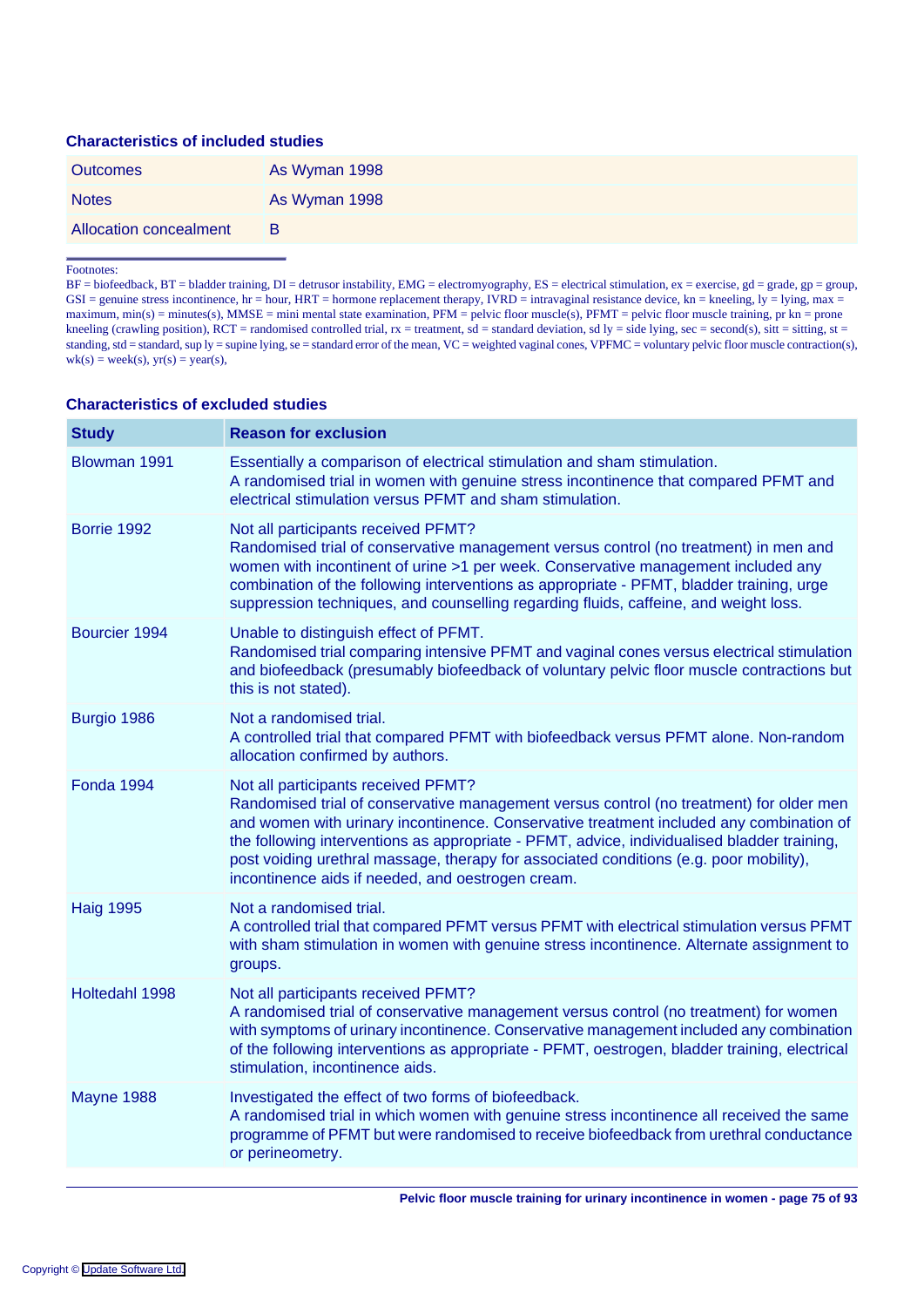| <b>Olah 1990</b> | Essentially a comparison of vaginal cones and electrical stimulation.<br>A randomised trial in women with symptoms of urinary incontinence that compared PFMT<br>and vaginal cones versus PFMT and electrical stimulation. Both arms received the same<br>PFMT programme.                                                                           |
|------------------|-----------------------------------------------------------------------------------------------------------------------------------------------------------------------------------------------------------------------------------------------------------------------------------------------------------------------------------------------------|
| Shepherd 1984    | Essentially a comparison of electrical stimulation and sham stimulation.<br>A randomised trial in women with symptoms of urinary incontinence that compared PFMT<br>and electrical stimulation versus PFMT and sham stimulation. The ES was maximal perineal<br>stimulation under general anaesthetic. Both women received the same PFMT programme. |
| Voigt 1996       | Not a randomised trial.<br>A controlled trial that compared PFMT versus electrical stimulation in women with stress<br>incontinence.                                                                                                                                                                                                                |
| <b>Wang 1997</b> | Not a randomised trial (for intervention of interest)<br>Women with symptoms of urgency were randomised to receive oxybutynin chloride or no<br>treatment. Treatment failures from the oxybutynin group were then "assigned" to biofeedback<br>or PFMT.                                                                                             |
| Wilson 1987      | Not a randomised trial.<br>A controlled trial that compared PFMT with biofeedback (clinic visits with physiotherapist)<br>versus PFMT with electrical stimulation (faradism) versus PFMT with electrical stimulation<br>(interferential) versus PFMT (home programme only). Alternate assignment to group.                                          |

## **Characteristics of ongoing studies**

| <b>Study</b>               | <b>Demain MRC</b>                                                                                                                                                                                                                                                                                                            |
|----------------------------|------------------------------------------------------------------------------------------------------------------------------------------------------------------------------------------------------------------------------------------------------------------------------------------------------------------------------|
| Trial name or title        | A randomised controlled trial of educational group sessions and conventional individual<br>management in the physiotherapeutic treatment of female urinary incontinence.                                                                                                                                                     |
| <b>Participants</b>        | 60 women with clinical diagnosis of stress and/or urge incontinence. Excluded if pregnant,<br>pelvic surgery in last 3 months, history of pelvic malignancy, neurological disease, acute<br>mental illness, dementia, severe prolapse, faecal incontinence, urinary tract infection,<br>physiotherapy within last 12 months. |
| <b>Interventions</b>       | 1. Individual treatment.<br>2. Group treatment with 4-12 per group.                                                                                                                                                                                                                                                          |
| <b>Outcomes</b>            | Not known.                                                                                                                                                                                                                                                                                                                   |
| <b>Starting date</b>       | Start date 01/10.96. Expected completion 01/10/97.                                                                                                                                                                                                                                                                           |
| <b>Contact information</b> | Mrs S Demain. Physiotherapy Dept., St Michael's Hospital, Trent Valley Road, Lichfield<br>WS13 6EF, England.                                                                                                                                                                                                                 |
| <b>Notes</b>               | "Pilot study". Does not specifically state if treatment includes PFMT.<br>Details not confirmed by named lead researcher.                                                                                                                                                                                                    |
|                            |                                                                                                                                                                                                                                                                                                                              |
| <b>Study</b>               | <b>Leics MRC</b>                                                                                                                                                                                                                                                                                                             |
| Trial name or title        | The evaluation of pelvic floor therapies in women with genuine stress incontinence: A<br>randomised controlled trial in primary care.                                                                                                                                                                                        |
| Participants               | 360 women with GSI following failure of nurse led conservative management (pelvic floor<br>awareness - leaflet and instructions. No pelvic examination).                                                                                                                                                                     |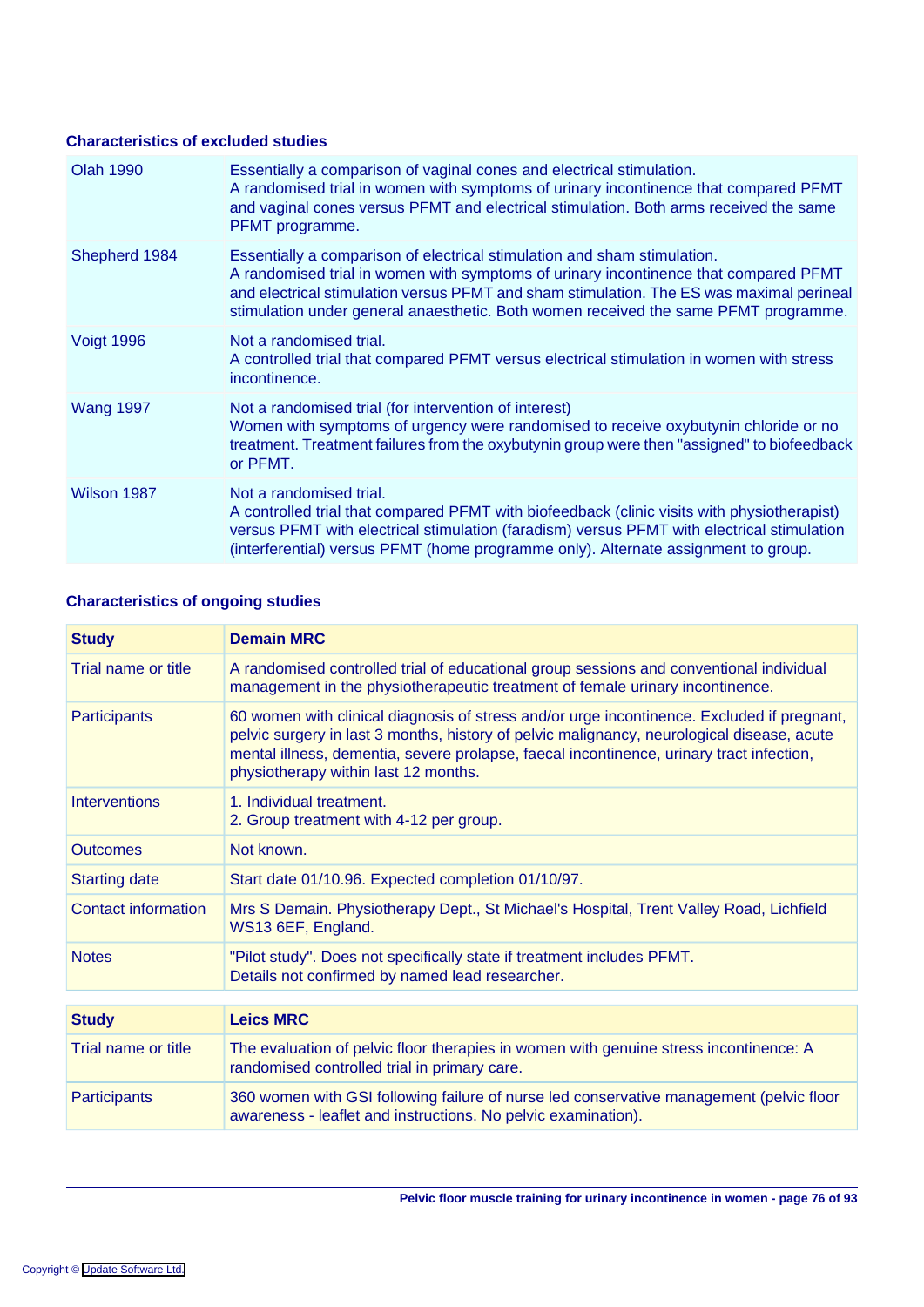# **Characteristics of ongoing studies**

| <b>Interventions</b> | 1. PFMT = vaginal palpation of correct VPFMC, perineometry, 4 clinic visits over 12 wks.<br>2. Vaginal cones<br>3. Placebo = pelvic floor awareness. |
|----------------------|------------------------------------------------------------------------------------------------------------------------------------------------------|
| <b>Outcomes</b>      | Urinary diary.<br>1 hr pad test.<br>24 hr pad test.<br>Perineometry.<br>Palpation of PFM strength.<br>Urodynamics.                                   |
| <b>Starting date</b> | Trial began 01/06/97. Anticipated completion 01/04/01.                                                                                               |
| Contact information  | Dr P Assassa<br>Senior Clinical Research Fellow. University of Leicester.                                                                            |
| <b>Notes</b>         | Details confirmed by lead researcher.                                                                                                                |

Footnotes:

MRC = Medical Research Council (UK), PFM = pelvic floor muscle(s), PFMT = pelvic floor muscle training, VPFMC = voluntary pelvic floor muscle contraction,

## **COVER SHEET**

| <b>Title</b>                                        | Pelvic floor muscle training for urinary incontinence in women                                                                                                                                                                                                                                                                                                |
|-----------------------------------------------------|---------------------------------------------------------------------------------------------------------------------------------------------------------------------------------------------------------------------------------------------------------------------------------------------------------------------------------------------------------------|
| Reviewer(s)                                         | Hay-Smith EJC, Bø K, Berghmans LCM, Hendriks HJM, de Bie RA, van<br><b>Waalwijk van Doorn ESC</b>                                                                                                                                                                                                                                                             |
| Contribution of reviewer(s)                         | Conception of the review was a collective effort but the particular contributions<br>of Bary Berghmans and Kari Bø are recognised. They were the principal authors<br>of previous systematic reviews investigating the efficacy of physical therapies<br>for female stress incontinence.                                                                      |
|                                                     | Jean Hay-Smith has taken the principal role in all aspects of this review. Kari<br>Bø assisted in screening all trials for eligibility, quality assessment and cross<br>checking data extraction except where she was an author of a study being<br>considered for inclusion. All reviewers commented on the interpretation of the<br>results and discussion. |
| Issue protocol first published                      | 1999/1                                                                                                                                                                                                                                                                                                                                                        |
| Issue review first published                        | 2001/1                                                                                                                                                                                                                                                                                                                                                        |
| Date of most recent amendment                       | 28 April 2000                                                                                                                                                                                                                                                                                                                                                 |
| Date of most recent<br><b>SUBSTANTIVE amendment</b> | 20 November 2000                                                                                                                                                                                                                                                                                                                                              |
| Most recent changes                                 | Information not supplied by reviewer                                                                                                                                                                                                                                                                                                                          |
| Date new studies sought but<br>none found           | Information not supplied by reviewer                                                                                                                                                                                                                                                                                                                          |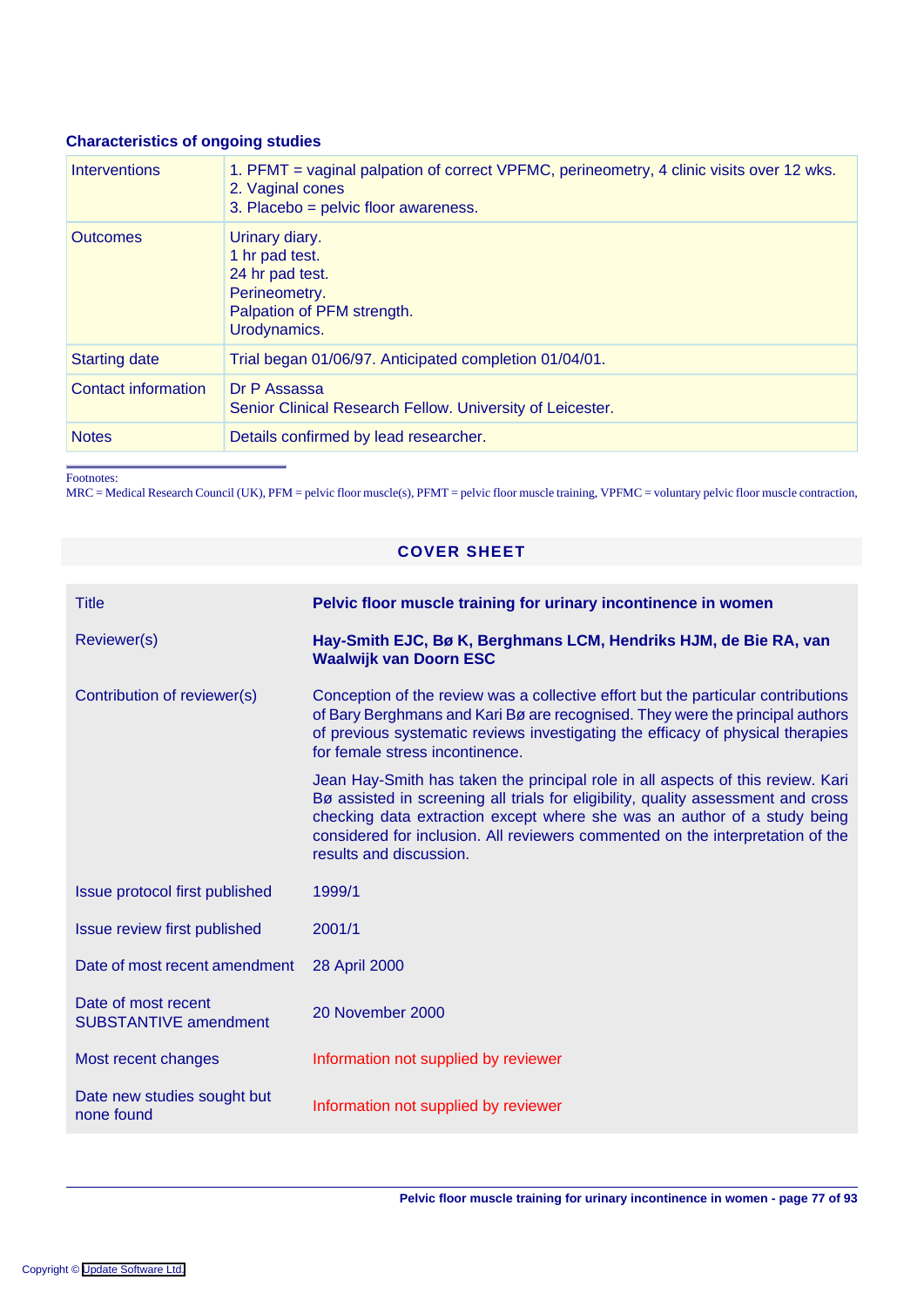| Date new studies found but not<br>yet included/excluded | Information not supplied by reviewer                                                                                                                                                                                                                                                                          |
|---------------------------------------------------------|---------------------------------------------------------------------------------------------------------------------------------------------------------------------------------------------------------------------------------------------------------------------------------------------------------------|
| Date new studies found and<br>included/excluded         | Information not supplied by reviewer                                                                                                                                                                                                                                                                          |
| Date reviewers' conclusions<br>section amended          | Information not supplied by reviewer                                                                                                                                                                                                                                                                          |
| <b>Contact address</b>                                  | Jean Hay-Smith<br><b>HRC Training Fellow</b><br>Department of Women's and Children's Health<br>Dunedin School of Medicine, University of Otago<br><b>PO Box 913</b><br>Dunedin<br><b>NEW ZEALAND</b><br>Telephone: +64 3 474 0999<br>E-mail: jean.hay-smith@stonebow.otago.ac.nz<br>Facsimile: +64 3 474 7620 |
| Cochrane Library number                                 | CD001407                                                                                                                                                                                                                                                                                                      |
| <b>Editorial group</b>                                  | <b>Cochrane Incontinence Group</b>                                                                                                                                                                                                                                                                            |
| Editorial group code                                    | <b>HM-INCONT</b>                                                                                                                                                                                                                                                                                              |

## **SUMMARY TABLES**

| 01 PFMT versus no treatment                            |                          |                        |                                              |                               |  |
|--------------------------------------------------------|--------------------------|------------------------|----------------------------------------------|-------------------------------|--|
| Outcome title                                          | No. of<br><b>studies</b> | No. of<br>participants | <b>Statistical method</b>                    | <b>Effect size</b>            |  |
| 01 self reported cure post<br>treatment                | 3                        | 216                    | Relative Risk [Fixed] [95%<br>C <sub>1</sub> | 7.25 [1.99, 26.49]            |  |
| 02 self reported cure or<br>improvement post treatment | 3                        | 164                    | Relative Risk [Fixed] [95%<br>C <sub>1</sub> | 23.04 [7.56, 70.22]           |  |
| 03 number of leakage episodes<br>in 24 hours           | 4                        | 325                    | WMD [Fixed] [95% CI]                         | $-1.246$ [ $-1.565, -0.927$ ] |  |

| 02 PFMT versus placebo treatments                      |                   |                        |                                   |                                  |  |
|--------------------------------------------------------|-------------------|------------------------|-----------------------------------|----------------------------------|--|
| Outcome title                                          | No. of<br>studies | No. of<br>participants | <b>Statistical method</b>         | <b>Effect size</b>               |  |
| 01 self reported cure post<br>treatment                | 3                 | 167                    | Relative Risk [Fixed] [95%<br>CII | 3.12 [1.56, 6.23]                |  |
| 02 self reported cure or<br>improvement post treatment | 4                 | 211                    | Relative Risk [Fixed] [95%<br>CII | 1.53 [1.26, 1.87]                |  |
| 03 number of leakage episodes<br>in 24 hours           |                   | 125                    | WMD [Fixed] [95% CI]              | $-0.770$ [ $-1.215$ , $-0.325$ ] |  |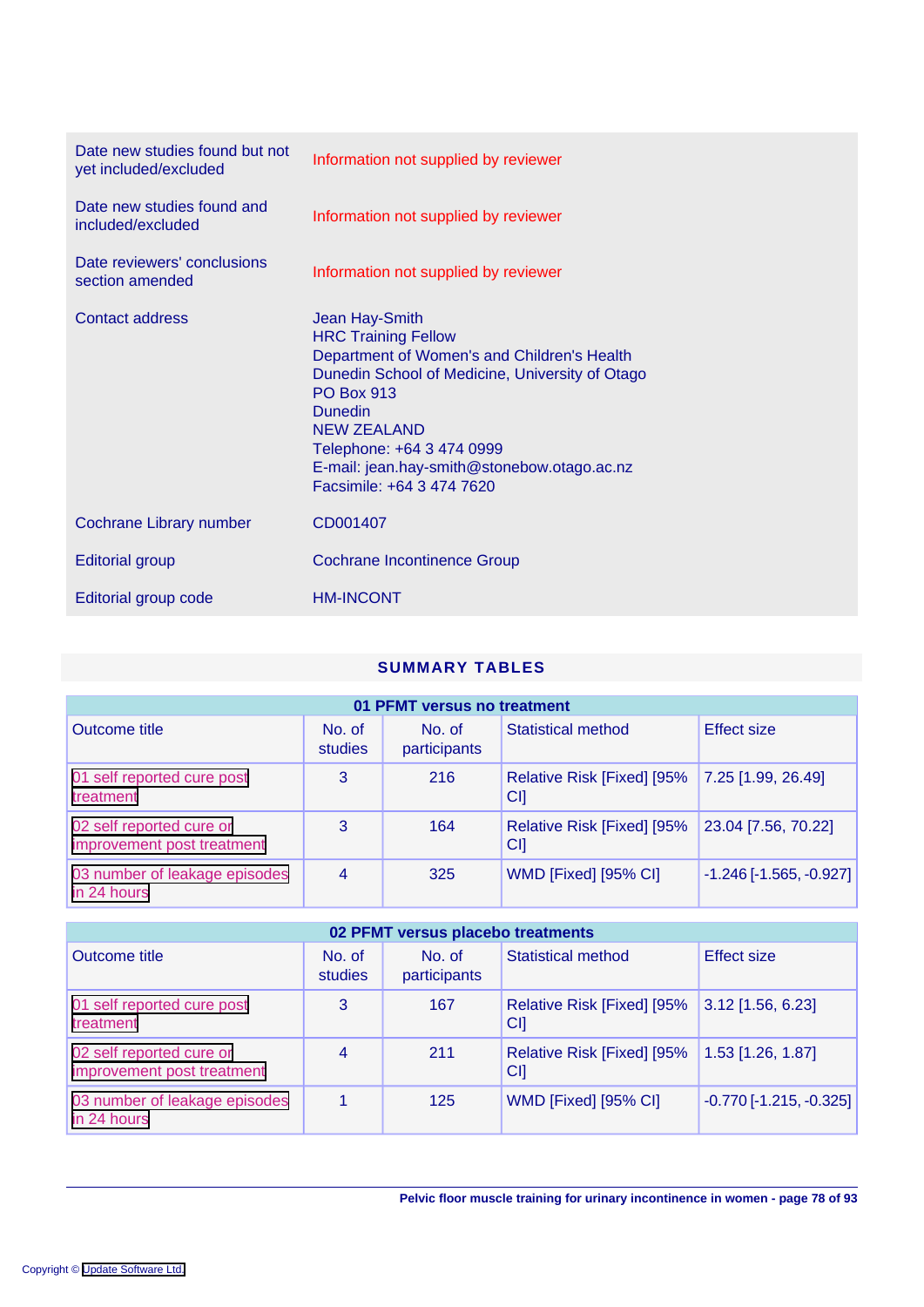| 03 Comparisons of PFMT                                 |                          |                        |                                              |                     |  |
|--------------------------------------------------------|--------------------------|------------------------|----------------------------------------------|---------------------|--|
| Outcome title                                          | No. of<br><b>studies</b> | No. of<br>participants | Statistical method                           | <b>Effect size</b>  |  |
| 01 self reported cure post<br>treatment                | 4                        | 672                    | Relative Risk [Fixed] [95%<br>C <sub>1</sub> | $1.47$ [1.17, 1.84] |  |
| 02 self reported cure or<br>improvement post treatment |                          | 52                     | Relative Risk [Fixed] [95%<br>C <sub>1</sub> | $1.46$ [1.11, 1.93] |  |
| 03 number of leakage episodes<br>in 24 hours           |                          |                        | No numerical data                            |                     |  |

| 04 PFMT versus electrical stimulation                  |                   |                        |                                              |                              |  |
|--------------------------------------------------------|-------------------|------------------------|----------------------------------------------|------------------------------|--|
| Outcome title                                          | No. of<br>studies | No. of<br>participants | Statistical method                           | <b>Effect size</b>           |  |
| 01 self reported cure post<br>treatment                | 4                 | 132                    | Relative Risk [Fixed] [95%<br>CI             | 2.94 [0.99, 8.67]            |  |
| 02 self reported cure or<br>improvement post treatment | 4                 | 132                    | Relative Risk [Fixed] [95%<br>C <sub>1</sub> | 1.23 [0.97, 1.57]            |  |
| 03 number of leakage episodes<br>in 24 hours           |                   | 50                     | WMD [Fixed] [95% CI]                         | $-0.290$ [ $-0.588, 0.008$ ] |  |

| 05 PFMT versus vaginal cones                           |                          |                        |                                              |                               |  |
|--------------------------------------------------------|--------------------------|------------------------|----------------------------------------------|-------------------------------|--|
| Outcome title                                          | No. of<br><b>studies</b> | No. of<br>participants | Statistical method                           | <b>Effect size</b>            |  |
| 01 self reported cure post<br>treatment                | 3                        | 204                    | Relative Risk [Fixed] [95%<br>CI             | $0.74$ [0.50, 1.09]           |  |
| 02 self reported cure or<br>improvement post treatment | 3                        | 145                    | Relative Risk [Fixed] [95%<br>C <sub>1</sub> | 1.12 [0.88, 1.41]             |  |
| 03 number of leakage episodes<br>in 24 hours           | 2                        | 112                    | WMD [Fixed] [95% CI]                         | $-0.683$ [ $-1.180, -0.185$ ] |  |

| 06 PFMT versus bladder training                        |                          |                        |                                              |                         |
|--------------------------------------------------------|--------------------------|------------------------|----------------------------------------------|-------------------------|
| Outcome title                                          | No. of<br><b>studies</b> | No. of<br>participants | <b>Statistical method</b>                    | <b>Effect size</b>      |
| 01 self reported cure post<br>treatment                |                          |                        | No numerical data                            |                         |
| 02 self reported cure or<br>improvement post treatment |                          | 132                    | Relative Risk [Fixed] [95%<br>C <sub>1</sub> | 1.19 [0.94, 1.49]       |
| 03 number of leakage episodes<br>in 24 hours           | 2                        | 131                    | WMD [Fixed] [95% CI]                         | $0.810$ [-0.210, 1.830] |

| 07 PFMT versus medication (anticholinergic) |                   |                        |                                         |                     |  |
|---------------------------------------------|-------------------|------------------------|-----------------------------------------|---------------------|--|
| Outcome title                               | No. of<br>studies | No. of<br>participants | <b>Statistical method</b>               | <b>Effect size</b>  |  |
| 01 self reported cure post<br>treatment     |                   | 128                    | <b>Relative Risk [Fixed] [95%</b><br>CI | $1.31$ [0.73, 2.34] |  |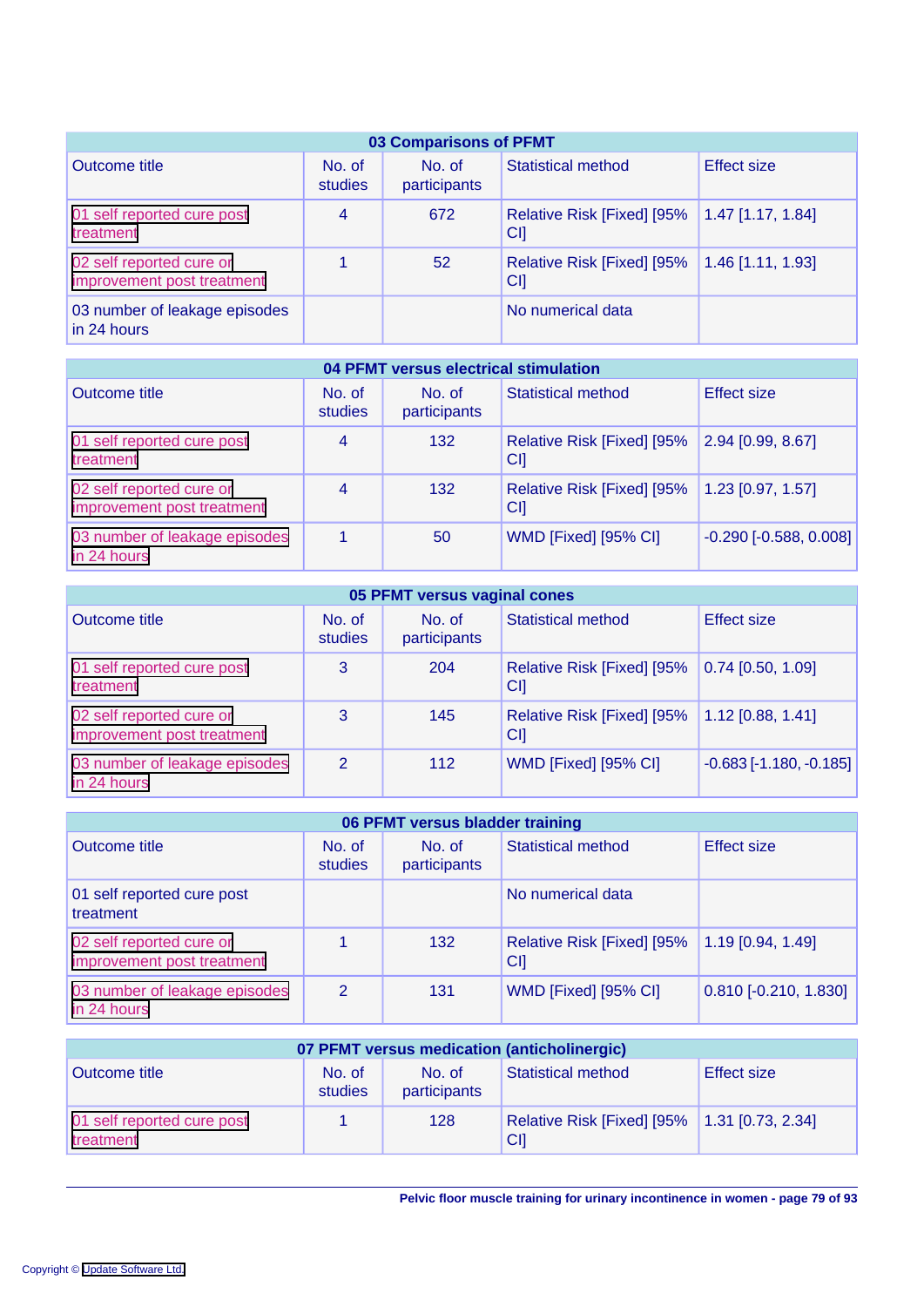| 07 PFMT versus medication (anticholinergic)            |  |     |                                          |                               |
|--------------------------------------------------------|--|-----|------------------------------------------|-------------------------------|
| 02 self reported cure or<br>improvement post treatment |  | 128 | <b>Relative Risk [Fixed] [95%</b><br>CI] | $1.18$ [1.01, 1.37]           |
| 03 number of leakage episodes<br>l in 24 hours         |  | 128 | WMD [Fixed] [95% CI]                     | $-0.410$ [ $-0.788, -0.032$ ] |

| 08 PFMT versus medication (oestrogen)                  |                          |                        |                    |                    |  |  |
|--------------------------------------------------------|--------------------------|------------------------|--------------------|--------------------|--|--|
| Outcome title                                          | No. of<br><b>studies</b> | No. of<br>participants | Statistical method | <b>Effect size</b> |  |  |
| 01 self reported cure post<br>treatment                |                          |                        | No numerical data  |                    |  |  |
| 02 self reported cure or<br>improvement post treatment |                          |                        | No numerical data  |                    |  |  |
| 03 number of leakage episodes<br>in 24 hours           |                          |                        | No numerical data  |                    |  |  |

| 09 PFMT versus medication (alpha adrenergic)           |                   |                        |                                              |                        |  |
|--------------------------------------------------------|-------------------|------------------------|----------------------------------------------|------------------------|--|
| Outcome title                                          | No. of<br>studies | No. of<br>participants | <b>Statistical method</b>                    | <b>Effect size</b>     |  |
| 01 self reported cure post<br>treatment                |                   |                        | No numerical data                            |                        |  |
| 02 self reported cure or<br>improvement post treatment |                   | 118                    | Relative Risk [Fixed] [95%<br>C <sub>1</sub> | $0.92$ [0.77, 1.10]    |  |
| 03 number of leakage episodes<br>in 24 hours           |                   | 113                    | WMD [Fixed] [95% CI]                         | $0.080$ [0.020, 0.140] |  |

| <b>10 PFMT versus incontinence surgery</b>             |                          |                        |                                                 |                     |  |  |
|--------------------------------------------------------|--------------------------|------------------------|-------------------------------------------------|---------------------|--|--|
| Outcome title                                          | No. of<br><b>studies</b> | No. of<br>participants | <b>Statistical method</b><br><b>Effect size</b> |                     |  |  |
| 01 self reported cure post<br>treatment                |                          | 50                     | Relative Risk [Fixed] [95%<br>CI                | $0.20$ [0.07, 0.61] |  |  |
| 02 self reported cure or<br>improvement post treatment |                          | 50                     | Relative Risk [Fixed] [95%<br>CI                | $0.80$ [0.60, 1.07] |  |  |
| 03 number of leakage episodes<br>in 24 hours           |                          |                        | No numerical data                               |                     |  |  |

| 11 PFMT with electrical stimulation versus electrical stimulation |                   |                        |                                   |                    |  |
|-------------------------------------------------------------------|-------------------|------------------------|-----------------------------------|--------------------|--|
| Outcome title                                                     | No. of<br>studies | No. of<br>participants | Statistical method                | <b>Effect size</b> |  |
| 01 self reported cure post<br>treatment                           |                   | 22                     | Relative Risk [Fixed] [95%<br>CII | 3.00 [0.37, 24.58] |  |
| 02 self reported cure or<br>improvement post treatment            |                   | 22                     | Relative Risk [Fixed] [95%<br>CII | 2.33 [0.81, 6.76]  |  |
| 03 number of leakage episodes<br>in 24 hours                      |                   |                        | No numerical data                 |                    |  |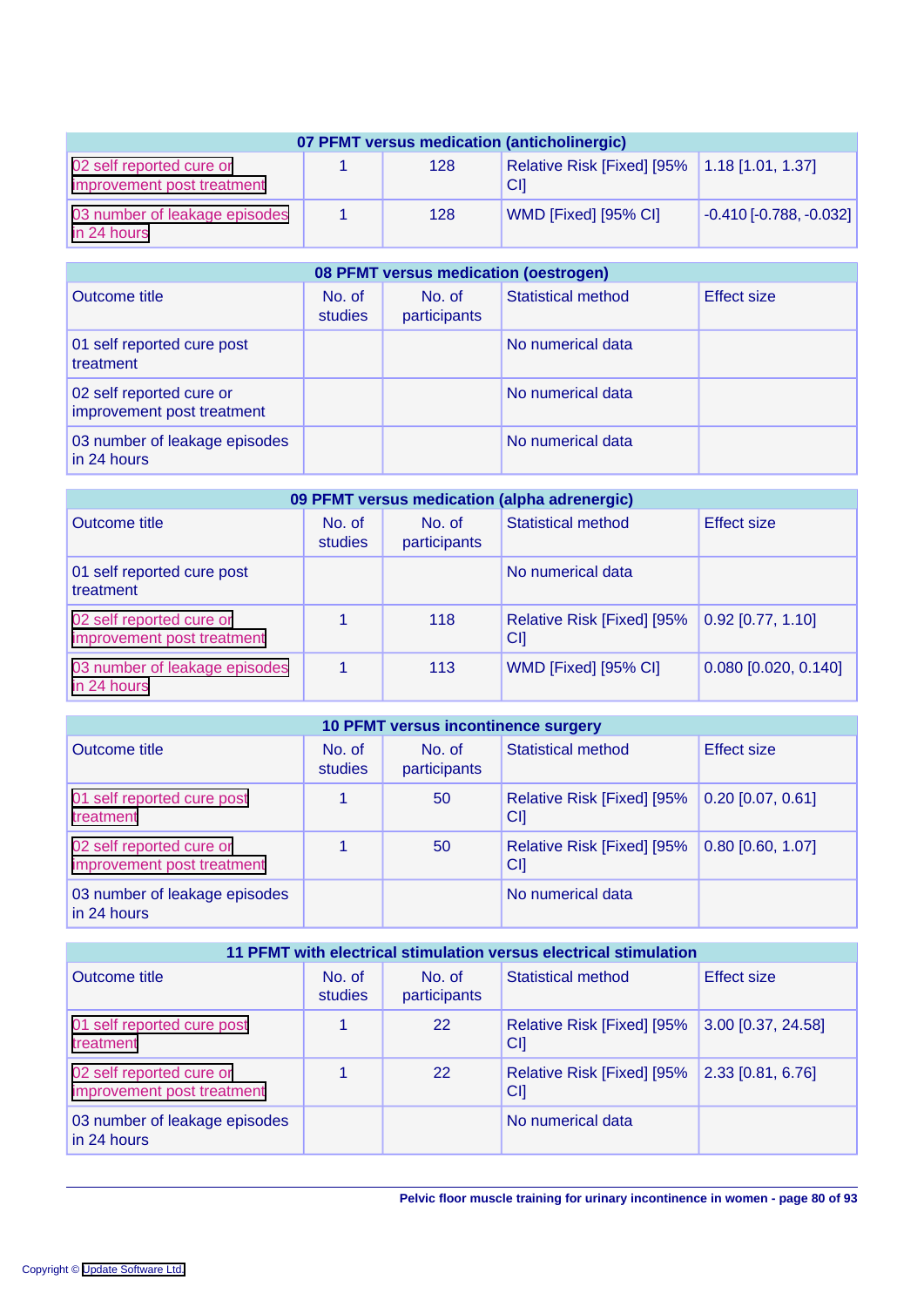|                                                        | 12 PFMT with vaginal cones versus vaginal cones |                        |                    |                    |  |  |
|--------------------------------------------------------|-------------------------------------------------|------------------------|--------------------|--------------------|--|--|
| Outcome title                                          | No. of<br><b>studies</b>                        | No. of<br>participants | Statistical method | <b>Effect size</b> |  |  |
| 01 self reported cure post<br>treatment                |                                                 |                        | No numerical data  |                    |  |  |
| 02 self reported cure or<br>improvement post treatment |                                                 |                        | No numerical data  |                    |  |  |
| 03 number of leakage episodes<br>in 24 hours           |                                                 |                        | No numerical data  |                    |  |  |

| 13 PFMT with bladder training versus bladder training  |                          |                                                     |                                              |                               |  |  |
|--------------------------------------------------------|--------------------------|-----------------------------------------------------|----------------------------------------------|-------------------------------|--|--|
| Outcome title                                          | No. of<br><b>studies</b> | <b>Statistical method</b><br>No. of<br>participants | <b>Effect size</b>                           |                               |  |  |
| 01 self reported cure post<br>treatment                |                          |                                                     | No numerical data                            |                               |  |  |
| 02 self reported cure or<br>improvement post treatment |                          | 129                                                 | Relative Risk [Fixed] [95%<br>C <sub>1</sub> | 1.43 [1.17, 1.74]             |  |  |
| 03 number of leakage episodes<br>in 24 hours           | 2                        | 125                                                 | WMD [Fixed] [95% CI]                         | $-0.540$ [ $-1.037, -0.044$ ] |  |  |

| 14 PFMT with incontinence device versus device alone   |                          |                        |                    |                    |  |  |
|--------------------------------------------------------|--------------------------|------------------------|--------------------|--------------------|--|--|
| Outcome title                                          | No. of<br><b>studies</b> | No. of<br>participants | Statistical method | <b>Effect size</b> |  |  |
| 01 self reported cure post<br>treatment                |                          |                        | No numerical data  |                    |  |  |
| 02 self reported cure or<br>improvement post treatment |                          |                        | No numerical data  |                    |  |  |
| 03 number of leakage episodes<br>in 24 hours           |                          |                        | No numerical data  |                    |  |  |

| <b>15 PFMT versus PFMT with biofeedback</b>            |                   |                        |                                              |                         |  |  |
|--------------------------------------------------------|-------------------|------------------------|----------------------------------------------|-------------------------|--|--|
| Outcome title                                          | No. of<br>studies | No. of<br>participants | Statistical method                           | <b>Effect size</b>      |  |  |
| 01 self reported cure post<br>treatment                | 2                 | 105                    | Relative Risk [Fixed] [95%<br>C <sub>1</sub> | $0.56$ [0.29, 1.10]     |  |  |
| 02 self reported cure or<br>improvement post treatment | 2                 | 63                     | Relative Risk [Fixed] [95%<br>C <sub>1</sub> | $0.90$ [0.75, 1.08]     |  |  |
| 03 number of leakage episodes<br>in 24 hours           | 3                 | 161                    | WMD [Fixed] [95% CI]                         | $0.149$ [-0.066, 0.365] |  |  |

| 16 PFMT versus PFMT with intravaginal resistance device |                   |                        |                                          |                                     |  |
|---------------------------------------------------------|-------------------|------------------------|------------------------------------------|-------------------------------------|--|
| Outcome title                                           | No. of<br>studies | No. of<br>participants | Statistical method                       | <b>Effect size</b>                  |  |
| 01 self reported cure post<br>treatment                 |                   | 22                     | Relative Risk [Fixed] [95%<br><b>CII</b> | $\vert 0.38 \vert 0.13, 1.05 \vert$ |  |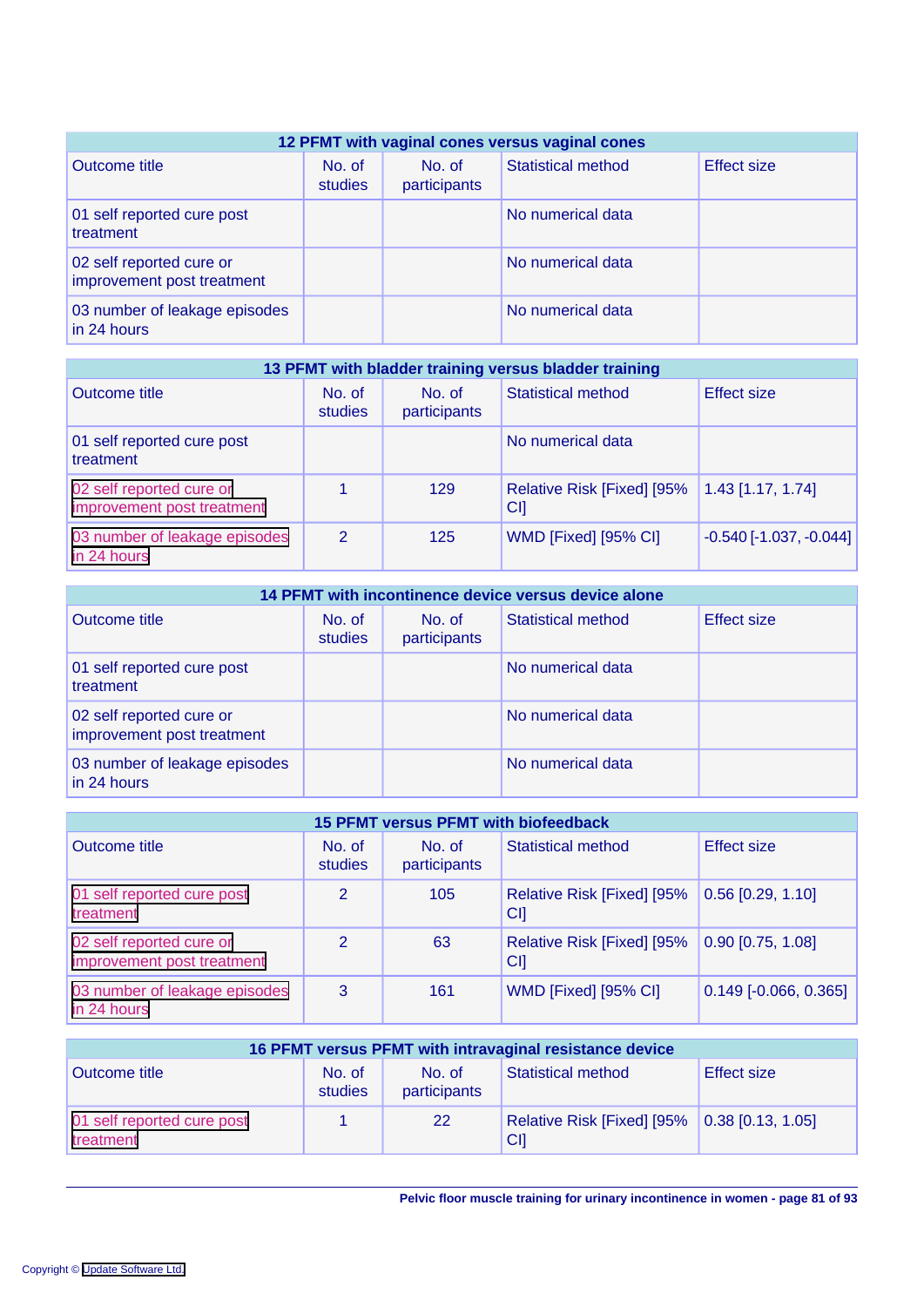| 16 PFMT versus PFMT with intravaginal resistance device |  |    |                                          |                                     |  |
|---------------------------------------------------------|--|----|------------------------------------------|-------------------------------------|--|
| 02 self reported cure or<br>improvement post treatment  |  | 63 | <b>Relative Risk [Fixed] [95%</b><br>CI] | $\vert 0.90 \vert 0.75, 1.08 \vert$ |  |
| 03 number of leakage episodes<br>$\ln 24$ hours         |  |    | No numerical data                        |                                     |  |

| <b>17 PFMT versus PFMT with electrical stimulation</b> |                          |                        |                                              |                     |  |
|--------------------------------------------------------|--------------------------|------------------------|----------------------------------------------|---------------------|--|
| Outcome title                                          | No. of<br><b>studies</b> | No. of<br>participants | Statistical method                           | <b>Effect size</b>  |  |
| 01 self reported cure post<br>treatment                |                          | 22                     | Relative Risk [Fixed] [95%<br>C <sub>1</sub> | 2.00 [0.66, 6.04]   |  |
| 02 self reported cure or<br>improvement post treatment | 3                        | 113                    | Relative Risk [Fixed] [95%<br>C <sub>1</sub> | $0.95$ [0.67, 1.35] |  |
| 03 number of leakage episodes<br>in 24 hours           |                          |                        | No numerical data                            |                     |  |

| 18 PFMT versus PFMT with vaginal cones                 |                          |                        |                                  |                     |  |  |
|--------------------------------------------------------|--------------------------|------------------------|----------------------------------|---------------------|--|--|
| Outcome title                                          | No. of<br><b>studies</b> | No. of<br>participants | Statistical method               | <b>Effect size</b>  |  |  |
| 01 self reported cure post<br>treatment                | 2                        | 138                    | Relative Risk [Fixed] [95%<br>CI | $0.83$ [0.50, 1.37] |  |  |
| 02 self reported cure or<br>improvement post treatment |                          | 46                     | Relative Risk [Fixed] [95%<br>CI | 1.96 [0.92, 4.19]   |  |  |
| 03 number of leakage episodes<br>in 24 hours           |                          |                        | No numerical data                |                     |  |  |

| 19 PFMT versus PFMT with bladder training              |                          |                        |                                              |                       |  |  |
|--------------------------------------------------------|--------------------------|------------------------|----------------------------------------------|-----------------------|--|--|
| Outcome title                                          | No. of<br><b>studies</b> | No. of<br>participants | <b>Statistical method</b>                    | <b>Effect size</b>    |  |  |
| 01 self reported cure post<br>treatment                |                          |                        | No numerical data                            |                       |  |  |
| 02 self reported cure or<br>improvement post treatment |                          | 125                    | Relative Risk [Fixed] [95%<br>C <sub>1</sub> | $0.83$ [0.71, 0.98]   |  |  |
| 03 number of leakage episodes<br>in 24 hours           | 2                        | 122                    | WMD [Fixed] [95% CI]                         | 0.870 [-0.199, 1.939] |  |  |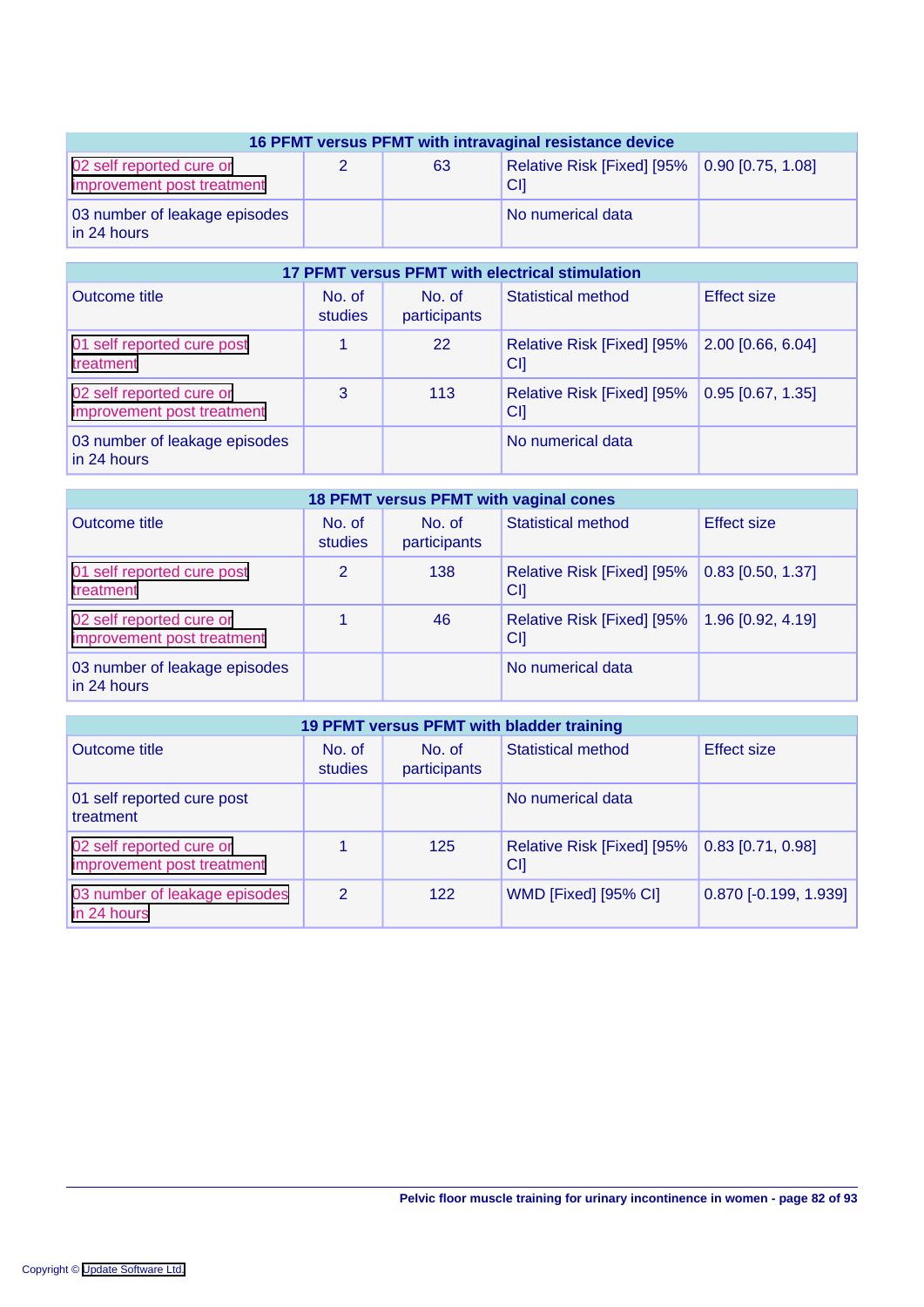## **GRAPHS AND OTHER TABLES**

# **Fig. 01 PFMT versus no treatment**

## **01.01 self reported cure post treatment**

<span id="page-86-0"></span>

| Review:            | Comparison: 01 PFMT versus no treatment              |         | Pel vic floor muscle training for urinary incontinence in women       |          |                                 |  |
|--------------------|------------------------------------------------------|---------|-----------------------------------------------------------------------|----------|---------------------------------|--|
| Outcome:<br>Study  | 01 self reported cure post treatment<br>PFMT         | Control | Relative Risk (Fixed) 95% Cl                                          | Weight % | Relative Risk (Fixed) 95%<br>сı |  |
| Burns 1993a        | 7 / 43                                               | 1/39    |                                                                       | 41.7     | 6.35 [0.82, 49.32]              |  |
| <b>Burns 1993b</b> | 9/40                                                 | 1/39    |                                                                       | 40.2     | 8.78 [1.17, 66.04]              |  |
| Bs 1999            | 2/25                                                 | 0/30    |                                                                       | 18.1     | 5.96 [0.30, 118.71]             |  |
| Total (95% CI)     | 18 / 108                                             | 2 / 108 |                                                                       | 100.0    | 7.25 [1.99, 26.49]              |  |
|                    | Test for heterogeneity chi-square=0.07 df=2 p=0.9671 |         |                                                                       |          |                                 |  |
|                    | Test for overall effect Z=3.00 p=0.00                |         |                                                                       |          |                                 |  |
|                    |                                                      |         | $0.1$<br>$\Box$<br>10<br>100<br><b>Falous PENT</b><br>Fauours control |          |                                 |  |

### **01.02 self reported cure or improvement post treatment**

<span id="page-86-1"></span>

| Pel vic floor muscle training for urinary incontinence in women<br>Review:<br>Comparison: 01 PFMT versus no treatment |                                      |                                                     |         |                                    |                                 |          |                           |  |  |  |  |  |
|-----------------------------------------------------------------------------------------------------------------------|--------------------------------------|-----------------------------------------------------|---------|------------------------------------|---------------------------------|----------|---------------------------|--|--|--|--|--|
| Outcome:                                                                                                              |                                      | 02 self reported cure or improvement post treatment |         |                                    |                                 |          |                           |  |  |  |  |  |
| Study                                                                                                                 |                                      | PFMT                                                | Control |                                    | Relative Risk (Fixed) 95% Cl    | Weight % | Relative Risk (Fixed) 95% |  |  |  |  |  |
|                                                                                                                       |                                      |                                                     |         |                                    |                                 |          | сı                        |  |  |  |  |  |
| Bs 1999                                                                                                               |                                      | 23/25                                               | 1/30    |                                    |                                 | 32.0     | 27.60 [4.00, 190.25]      |  |  |  |  |  |
|                                                                                                                       | 20/33<br>1/33<br>Lagro-Janssen 1992a |                                                     |         |                                    |                                 | 35.2     | 20.00 [2.85, 140.51]      |  |  |  |  |  |
| Lagro-Janssen 1992b                                                                                                   |                                      | 19/20                                               | 1/23    |                                    |                                 | 32.8     | 21.85 [3.20, 148.97]      |  |  |  |  |  |
| Total (95% CI)                                                                                                        |                                      | 62/78                                               | 3 / 86  |                                    |                                 | 100.0    | 23.04 7.56, 70.221        |  |  |  |  |  |
| Test for heterogeneity chi-square=0.06 df=2 p=0.9720                                                                  |                                      |                                                     |         |                                    |                                 |          |                           |  |  |  |  |  |
| Test for overall effect Z=5.52 p=0.00                                                                                 |                                      |                                                     |         |                                    |                                 |          |                           |  |  |  |  |  |
|                                                                                                                       |                                      |                                                     |         |                                    |                                 |          |                           |  |  |  |  |  |
|                                                                                                                       |                                      |                                                     |         | $0.1$<br>$\Box$<br>Fauours control | 10<br>100<br><b>Falous PENT</b> |          |                           |  |  |  |  |  |

### **01.03 number of leakage episodes in 24 hours**

<span id="page-86-2"></span>

| Review:<br>Comparison: 01 PFMT versus no treatment<br>Outcome: |     | Pel vic floor muscle training for urinary incontinence in women<br>03 number of leakage episodes in 24 hours |     |            |       |     |                    |   |    |          |                             |  |
|----------------------------------------------------------------|-----|--------------------------------------------------------------------------------------------------------------|-----|------------|-------|-----|--------------------|---|----|----------|-----------------------------|--|
| Study                                                          |     | PFMT                                                                                                         |     | Control    |       |     | WMD (Fixed) 95% CI |   |    | Weight % | WMD (Fixed) 95% CI          |  |
|                                                                | N   | Mean (SD)                                                                                                    | N.  | Mean (SD)  |       |     |                    |   |    |          |                             |  |
| <b>Burns 1993a</b>                                             | 43  | 1.14(1.43)                                                                                                   | 39  | 2.43(2.71) |       |     | ٠                  |   |    | 11.2     | -1.290 [-2.242, -0.338]     |  |
| <b>Burns 1993b</b>                                             | 40  | 0.71(0.86)                                                                                                   | 39  | 2.43(2.71) |       |     | ٠                  |   |    | 12.8     | -1.720 [-2.611, -0.829]     |  |
| Bs 1999                                                        | 25  | 0.27(0.34)                                                                                                   | 30  | 1.07(1.12) |       |     |                    |   |    | 57.0     | -0.800 [-1.222, -0.378]     |  |
| Lagro-Janssen 1992                                             | 53  | 1.03(1.70)                                                                                                   | 56  | 3.27(2.18) |       | ٠   |                    |   |    | 19.0     | $-2.240$ $[-2.972, -1.508]$ |  |
| Total (95% CI)                                                 | 161 |                                                                                                              | 164 |            |       |     |                    |   |    | 100.0    | $-1.246$ [-1.565, -0.927]   |  |
| Test for heterogeneity chi-square=12.47 df=3 p=0.0059          |     |                                                                                                              |     |            |       |     |                    |   |    |          |                             |  |
| Test for overall effect Z=-7.66 p=0.00                         |     |                                                                                                              |     |            |       |     |                    |   |    |          |                             |  |
|                                                                |     |                                                                                                              |     |            | $-10$ | -5. | o                  | 5 | 10 |          |                             |  |

Faious PFMT Faious control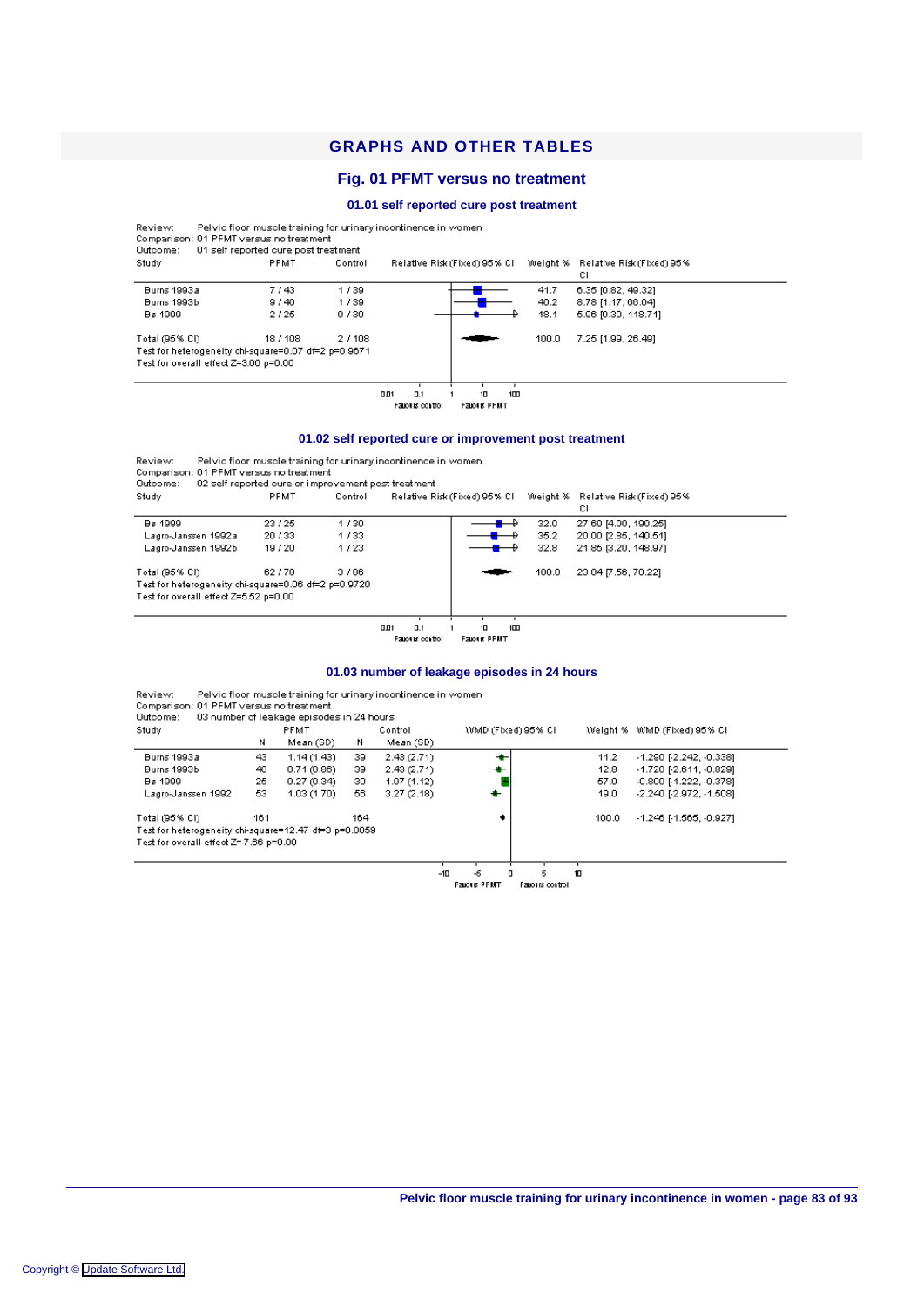## **Fig. 02 PFMT versus placebo treatments**

### **02.01 self reported cure post treatment**

<span id="page-87-0"></span>

| Review:<br>Comparison: 02 PFMT versus placebo treatments<br>Outcome: | Pel vic floor muscle training for urinary incontinence in women<br>01 self reported cure post treatment |           |      |     |                              |     |          |                           |  |
|----------------------------------------------------------------------|---------------------------------------------------------------------------------------------------------|-----------|------|-----|------------------------------|-----|----------|---------------------------|--|
| Study                                                                | PFMT                                                                                                    | placebo   |      |     | Relative Risk (Fixed) 95% Cl |     | Weight % | Relative Risk (Fixed) 95% |  |
|                                                                      |                                                                                                         | treatment |      |     |                              |     |          | сı                        |  |
| Burgio 1998                                                          | 19/63                                                                                                   | 8/62      |      |     |                              |     | 88.5     | 2.34 [1.11, 4.94]         |  |
| Hofbauer 1990a                                                       | 6/11                                                                                                    | 0/10      |      |     |                              |     | 5.7      | 11.92 [0.76, 187.85]      |  |
| Hofbauer 1990b                                                       | 3/11                                                                                                    | 0/10      |      |     |                              |     | 5.7      | 6.42 [0.37, 110.71]       |  |
| Total (95% CI)                                                       | 28/85                                                                                                   | 8/82      |      |     |                              |     | 100.0    | 3.12 [1.56, 6.23]         |  |
| Test for heterogeneity chi-square=1.73 df=2 p=0.4219                 |                                                                                                         |           |      |     |                              |     |          |                           |  |
| Test for overall effect Z=3.22 p=0.00                                |                                                                                                         |           |      |     |                              |     |          |                           |  |
|                                                                      |                                                                                                         |           |      |     |                              |     |          |                           |  |
|                                                                      |                                                                                                         |           |      |     |                              |     |          |                           |  |
|                                                                      |                                                                                                         |           | 0.01 | 0.1 | 10                           | 100 |          |                           |  |

**Faious PENT** Faiours placebo

#### **02.02 self reported cure or improvement post treatment**

<span id="page-87-1"></span>Pelvic floor muscle training for urinary incontinence in women Review: Comparison: 02 PFMT versus placebo treatments Outcome: 02 self reported cure or improvement post treatment Study Relative Risk (Fixed) 95% Cl Weight % Relative Risk (Fixed) 95% PEMT placebo treatment CI. Burgio 1998  $\frac{1}{57/63}$  $\frac{1}{40}$  / 62  $1.40$  [1.15, 1.71]  $728$ Hofbauer 1990a 13.75 [0.88, 213.66]  $7/11$  $0/10$  $\overline{a}$  $0.9$  $7/11$  $0/10$ Hofbauer 1990b  $0.9$ 13.75 [0.88, 213.66] Ramsay 1990  $14/22$ 14/22 25.3 1.00 [0.64, 1.56] Total (95% CI) 85/107 54 / 104 100.0 1.53 [1.26, 1.87] Test for heterogeneity chi-square=9.19 df=3 p=0.0269 Test for overall effect Z=4.19 p=0.00  $\overline{u}$ 

 $0.1$ 10  $100$ Faiours placebo **Faious PENT** 

#### **02.03 number of leakage episodes in 24 hours**

<span id="page-87-2"></span>Review: Pelvic floor muscle training for urinary incontinence in women Comparison: 02 PFMT versus placebo treatments Outcome: 03 number of leakage episodes in 24 hours Study PFMT placebo treatment WMD (Fixed) 95% CI Weight % WMD (Fixed) 95% CI  $\mathbf{N}$ Mean (SD)  $\overline{N}$ Mean (SD) Burgio 1998  $\overline{63}$  $0.40(0.67)$  $\overline{62}$  $1.17(1.66)$  $100.0$  $-0.770$  [-1.215, -0.325] Total (95% CI) 63 62 100.0 -0.770 [-1.215, -0.325] Test for heterogeneity chi-square=0.00 df=0 p=0.0000<br>Test for overall effect Z=3.39 p=0.00  $-1\Box$ -5  $\mathbf{u}$  $\mathbf{s}$  $1\Box$ 

**Faious PENT** Faiours placebo

## **Fig. 03 Comparisons of PFMT**

### **03.01 self reported cure post treatment**

<span id="page-87-3"></span>

| Review:<br>Comparison: 03 Comparisons of PFMT        | Pelvic floor muscle training for urinary incontinence in women |          |                           |                              |          |                                 |  |
|------------------------------------------------------|----------------------------------------------------------------|----------|---------------------------|------------------------------|----------|---------------------------------|--|
| Outcome:                                             | 01 self reported cure post treatment                           |          |                           |                              |          |                                 |  |
| Study                                                | intensive                                                      | standard |                           | Relative Risk (Fixed) 95% Cl | Weight % | Relative Risk (Fixed) 95%<br>сı |  |
| Bs 1990                                              | 2/23                                                           | 0/29     |                           |                              | 0.5      | 6.25 [0.31, 124.11]             |  |
| Wilson 1997a                                         | 65/156                                                         | 37 / 124 |                           |                              | 50.5     | 1.40 [1.01, 1.94]               |  |
| Wilson 1997b                                         | 45/120                                                         | 31/110   |                           |                              | 39.6     | 1.33 [0.91, 1.94]               |  |
| Wilson 1998                                          | 10/19                                                          | 22 / 91  |                           |                              | 9.3      | 2.18 [1.24, 3.81]               |  |
| Total (95% CI)                                       | 122/318                                                        | 90 / 354 |                           |                              | 100.0    | 1.47 [1.17, 1.84]               |  |
| Test for heterogeneity chi-square=3.15 df=3 p=0.3693 |                                                                |          |                           |                              |          |                                 |  |
| Test for overall effect Z=3.33 p=0.00                |                                                                |          |                           |                              |          |                                 |  |
|                                                      |                                                                |          | <b>DD1</b><br><b>D.A.</b> | m<br>1 <sup>1</sup>          |          |                                 |  |

10 11 11 11 11<br>Fauotrsstandard Fauotishtensbe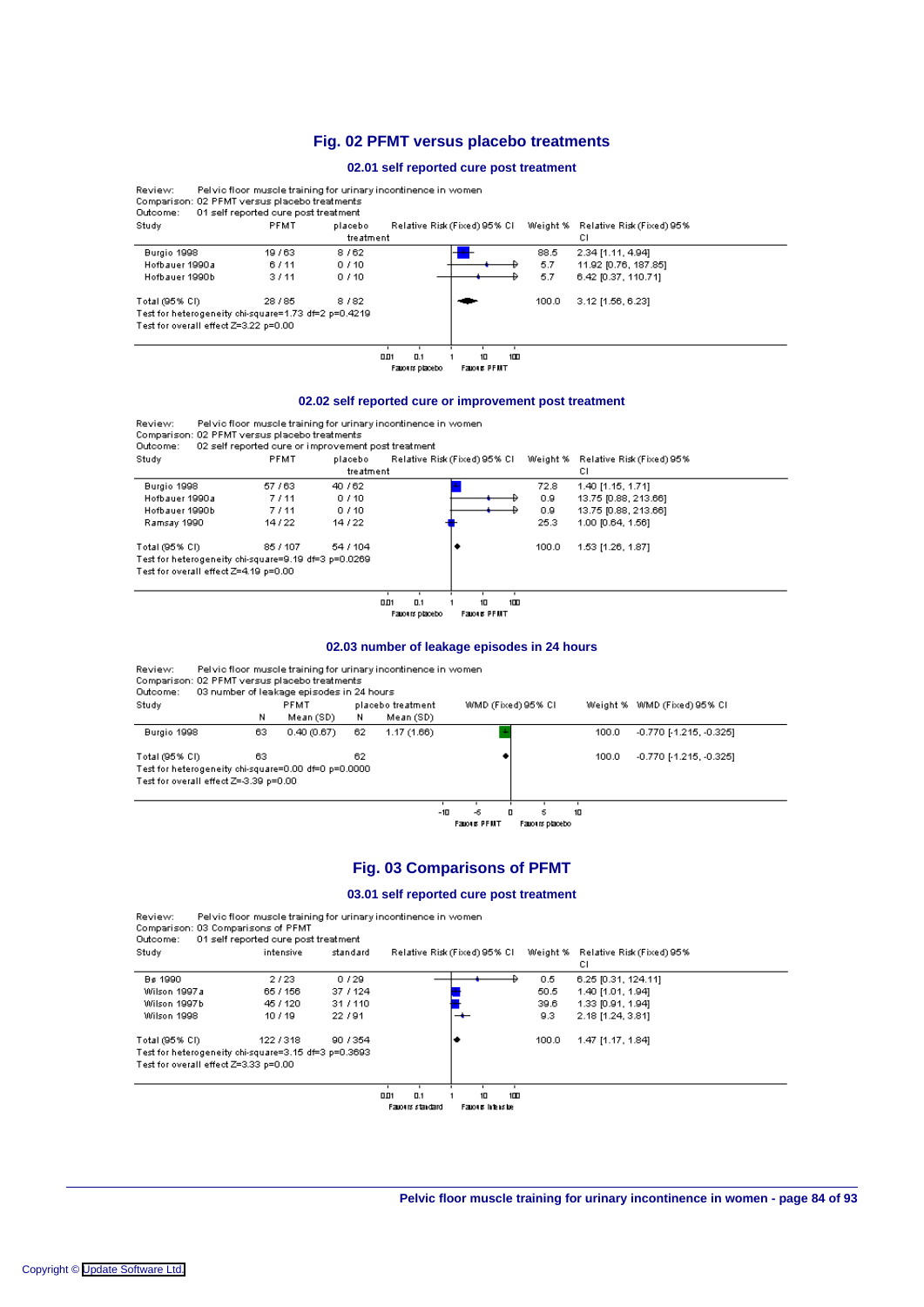### **03.02 self reported cure or improvement post treatment**

<span id="page-88-0"></span>

| Review:<br>Outcome: | Pelvic floor muscle training for urinary incontinence in women<br>Comparison: 03 Comparisons of PFMT<br>02 self reported cure or improvement post treatment<br>Relative Risk (Fixed) 95% Cl |           |          |     |     |  |    |     |       |                                          |  |  |
|---------------------|---------------------------------------------------------------------------------------------------------------------------------------------------------------------------------------------|-----------|----------|-----|-----|--|----|-----|-------|------------------------------------------|--|--|
| Study               |                                                                                                                                                                                             | intensive | standard |     |     |  |    |     |       | Weight % Relative Risk (Fixed) 95%<br>сı |  |  |
| Bs 1990             |                                                                                                                                                                                             | 22/23     | 19 / 29  |     |     |  |    |     | 100.0 | 1.46 [1.11, 1.93]                        |  |  |
| Total (95% CI)      |                                                                                                                                                                                             | 22/23     | 19 / 29  |     |     |  |    |     | 100.0 | 1.46 [1.11, 1.93]                        |  |  |
|                     | Test for heterogeneity chi-square=0.00 df=0 p=0.0000                                                                                                                                        |           |          |     |     |  |    |     |       |                                          |  |  |
|                     | Test for overall effect Z=2.67 p=0.01                                                                                                                                                       |           |          |     |     |  |    |     |       |                                          |  |  |
|                     |                                                                                                                                                                                             |           |          | ותם | 0.1 |  | 10 | 100 |       |                                          |  |  |

### **03.03 number of leakage episodes in 24 hours**

No graph or table supplied by reviewer

## **Fig. 04 PFMT versus electrical stimulation**

## **04.01 self reported cure post treatment**

<span id="page-88-1"></span>

| Review:                                              | Pelvic floor muscle training for urinary incontinence in women |             |      |         |                              |     |          |                           |  |  |  |  |  |
|------------------------------------------------------|----------------------------------------------------------------|-------------|------|---------|------------------------------|-----|----------|---------------------------|--|--|--|--|--|
| Comparison: 04 PFMT versus electrical stimulation.   |                                                                |             |      |         |                              |     |          |                           |  |  |  |  |  |
| Outcome:                                             | 01 self reported cure post treatment                           |             |      |         |                              |     |          |                           |  |  |  |  |  |
| Study                                                | PFMT                                                           | stimulation |      |         | Relative Risk (Fixed) 95% Cl |     | Weight % | Relative Risk (Fixed) 95% |  |  |  |  |  |
|                                                      |                                                                |             |      |         |                              |     |          | сı                        |  |  |  |  |  |
| Bs 1999                                              | 2/25                                                           | 1/25        |      |         |                              |     | 26.0     | 2.00 [0.19, 20.67]        |  |  |  |  |  |
| Hahn 1991                                            | 1/10                                                           | 1/10        |      |         |                              |     | 26.0     | 1.00 10.07, 13.871        |  |  |  |  |  |
| Hofbauer 1990                                        | 6/11                                                           | 1/11        |      |         |                              |     | 26.0     | 6.00 [0.86, 41.97]        |  |  |  |  |  |
| Laycock 1993                                         | 2/17                                                           | 1/23        |      |         |                              |     | 22.1     | 2.71 [0.27, 27.46]        |  |  |  |  |  |
| Total (95% CI)                                       | 11/63                                                          | 4/69        |      |         |                              |     | 100.0    | 2.94 10.99, 8.671         |  |  |  |  |  |
| Test for heterogeneity chi-square=1.27 df=3 p=0.7359 |                                                                |             |      |         |                              |     |          |                           |  |  |  |  |  |
| Test for overall effect Z=1.95 p=0.05                |                                                                |             |      |         |                              |     |          |                           |  |  |  |  |  |
|                                                      |                                                                |             |      |         |                              |     |          |                           |  |  |  |  |  |
|                                                      |                                                                |             | 0.01 | $\Pi.1$ | 10                           | 100 |          |                           |  |  |  |  |  |

Fauours stimulation Fauous PFMT

### **04.02 self reported cure or improvement post treatment**

<span id="page-88-2"></span>

| Review:        | Pel vic floor muscle training for urinary incontinence in women |             |                              |             |       |                                          |  |  |  |  |  |  |  |
|----------------|-----------------------------------------------------------------|-------------|------------------------------|-------------|-------|------------------------------------------|--|--|--|--|--|--|--|
|                | Comparison: 04 PFMT versus electrical stimulation.              |             |                              |             |       |                                          |  |  |  |  |  |  |  |
| Outcome:       | 02 self reported cure or improvement post treatment.            |             |                              |             |       |                                          |  |  |  |  |  |  |  |
| Study          | PFMT                                                            | stimulation | Relative Risk (Fixed) 95% Cl |             |       | Weight % Relative Risk (Fixed) 95%<br>сı |  |  |  |  |  |  |  |
| Bs 1999        | 23/25                                                           | 16 / 25     |                              |             | 40.6  | 1.44 [1.05, 1.97]                        |  |  |  |  |  |  |  |
| Hahn 1991      | 10/10                                                           | 8/10        |                              |             | 21.6  | 1.24 [0.87, 1.75]                        |  |  |  |  |  |  |  |
| Hofbauer 1990  | 7/11                                                            | 3/11        |                              |             | 7.6   | 2.33 [0.81, 6.76]                        |  |  |  |  |  |  |  |
| Laycock 1993   | 7/17                                                            | 14/23       |                              |             | 30.2  | $0.68$ [0.35, 1.30]                      |  |  |  |  |  |  |  |
| Total (95% CI) | 47 / 63                                                         | 41/69       |                              |             | 100.0 | 1.23 [0.97, 1.57]                        |  |  |  |  |  |  |  |
|                | Test for heterogeneity chi-square=5.51 df=3 p=0.1380            |             |                              |             |       |                                          |  |  |  |  |  |  |  |
|                | Test for overall effect Z=1.69 p=0.09                           |             |                              |             |       |                                          |  |  |  |  |  |  |  |
|                |                                                                 |             | $0.1$<br>$\Box$              | 100<br>10   |       |                                          |  |  |  |  |  |  |  |
|                |                                                                 |             | <b>Fauours stimulation</b>   | Faious PFMT |       |                                          |  |  |  |  |  |  |  |

## **04.03 number of leakage episodes in 24 hours**

<span id="page-88-3"></span>

| Review:<br>Outcome:                    |    | Pelvic floor muscle training for urinary incontinence in women<br>Comparison: 04 PFMT versus electrical stimulation.<br>03 number of leakage episodes in 24 hours. |    |             |          |                    |                     |    |          |                            |
|----------------------------------------|----|--------------------------------------------------------------------------------------------------------------------------------------------------------------------|----|-------------|----------|--------------------|---------------------|----|----------|----------------------------|
| Study                                  |    | PFMT                                                                                                                                                               |    | stimulation |          |                    | WMD (Fixed) 95% CI  |    | Weight % | WMD (Fixed) 95% CI         |
|                                        | Ν  | Mean (SD)                                                                                                                                                          | N. | Mean (SD)   |          |                    |                     |    |          |                            |
| Bs 1999                                | 25 | 0.27(0.34)                                                                                                                                                         | 25 | 0.56(0.68)  |          |                    |                     |    | 100.0    | $-0.290$ $[-0.588, 0.008]$ |
| Total (95% CI)                         | 25 |                                                                                                                                                                    | 25 |             |          |                    |                     |    | 100.0    | $-0.290$ $[-0.588, 0.008]$ |
|                                        |    | Test for heterogeneity chi-square=0.00 df=0 p=0.0000                                                                                                               |    |             |          |                    |                     |    |          |                            |
| Test for overall effect Z=-1.91 p=0.06 |    |                                                                                                                                                                    |    |             |          |                    |                     |    |          |                            |
|                                        |    |                                                                                                                                                                    |    |             |          |                    |                     |    |          |                            |
|                                        |    |                                                                                                                                                                    |    |             | $-1\Box$ | -5                 | s                   | 10 |          |                            |
|                                        |    |                                                                                                                                                                    |    |             |          | <b>Faious PEUT</b> | Fauours stimulation |    |          |                            |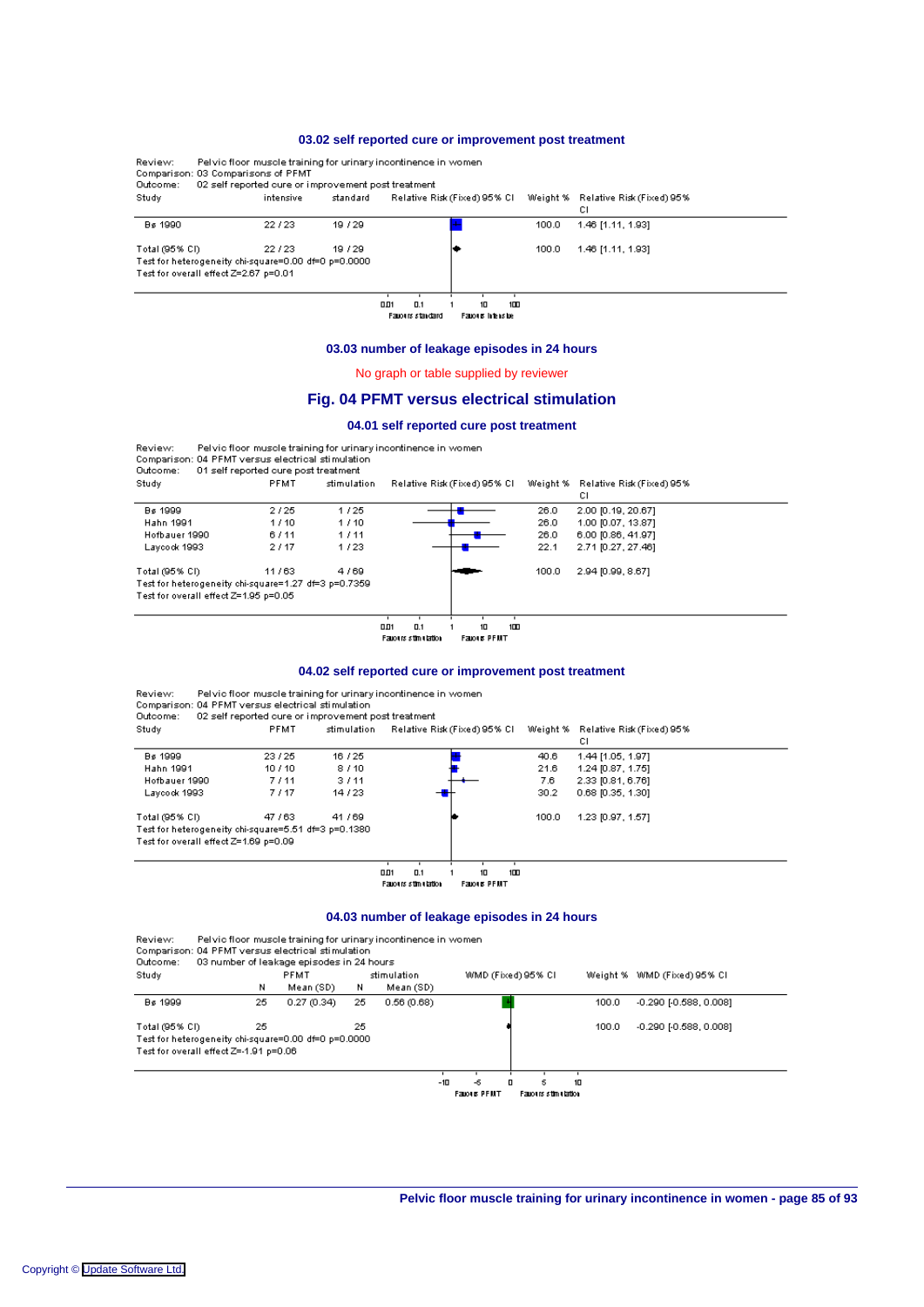### **Fig. 05 PFMT versus vaginal cones**

#### **05.01 self reported cure post treatment**

<span id="page-89-0"></span>

**Fatours** cones **Faious PENT** 

#### **05.02 self reported cure or improvement post treatment**

<span id="page-89-1"></span>Pel vic floor muscle training for urinary incontinence in women Review: Comparison: 05 PFMT versus vaginal cones Outcome: 02 self reported cure or improvement post treatment vaginal cones Relative Risk (Fixed) 95% Cl Weight % Relative Risk (Fixed) 95% Study PEMT CI. Bs 1999  $23/25$  $17/27$  $36.3$ 1.46 [1.07, 2.00] Cammu 1998 16 / 30 17 / 30 37.8 0.94 (0.60, 1.49) Peattie 1988  $10/16$  $12/17$ 25.9 0.89 (0.54, 1.44) Total (95% CI) 49 / 71 46 / 74  $100.0$ 1.12 [0.88, 1.41] Test for heterogeneity chi-square=4.27 df=2 p=0.1182 Test for overall effect Z=0.92 p=0.40  $\Box$  $0.1$ 10  $\mathbf{m}$ 

**Faious PENT Fatours** cones

#### **05.03 number of leakage episodes in 24 hours**

<span id="page-89-2"></span>**Review:** Pelvic floor muscle training for urinary incontinence in women Comparison: 05 PFMT versus vaginal cones Outcome: 03 number of leakage episodes in 24 hours Study PFMT vaginal cones WMD (Fixed) 95% CI Weight % WMD (Fixed) 95% CI Ń Mean (SD) N. Mean (SD) Bs 1999  $\overline{25}$  $0.27(0.34)$  $\overline{27}$  $1.17(1.78)$  $527$  $-0.900$  [-1.585, -0.215] Ŧ  $1.24(1.86)$ Cammu 1998 30  $0.80(0.79)$ 30 47.3  $-0.440$   $[-1.163, 0.283]$ Total (95% CI) 55 57 100.0  $-0.683$  [-1.180, -0.185] Test for heterogeneity chi-square=0.82 df=1 p=0.3652 Test for overall effect Z=-2.69 p=0.01  $-10$ -5  $\mathbf{u}$ s  $1\Box$ 

**Faious PENT** Faious cores

### **Fig. 06 PFMT versus bladder training**

**06.01 self reported cure post treatment**

No graph or table supplied by reviewer

### **06.02 self reported cure or improvement post treatment**

<span id="page-89-3"></span>

| Review:<br>Outcome: | Pelvic floor muscle training for urinary incontinence in women<br>Comparison: 06 PFMT versus bladder training<br>02 self reported cure or improvement post treatment. |       |             |        |                            |  |                              |              |          |                                 |  |
|---------------------|-----------------------------------------------------------------------------------------------------------------------------------------------------------------------|-------|-------------|--------|----------------------------|--|------------------------------|--------------|----------|---------------------------------|--|
| Study               |                                                                                                                                                                       | PFMT  | behavioural |        |                            |  | Relative Risk (Fixed) 95% Cl |              | Weight % | Relative Risk (Fixed) 95%<br>сı |  |
| Wyman 1998          |                                                                                                                                                                       | 48/64 | 43 / 68     |        |                            |  |                              |              | 100.0    | 1.19 10.94, 1.491               |  |
| Total (95% CI)      |                                                                                                                                                                       | 48/64 | 43 / 68     |        |                            |  |                              |              | 100.0    | 1.19 10.94, 1.491               |  |
|                     | Test for heterogeneity chi-square=0.00 df=0 p=0.0000                                                                                                                  |       |             |        |                            |  |                              |              |          |                                 |  |
|                     | Test for overall effect Z=1.45 p=0.15                                                                                                                                 |       |             |        |                            |  |                              |              |          |                                 |  |
|                     |                                                                                                                                                                       |       |             | $\Box$ | 0.1<br>Fauours behauloural |  | 10<br><b>Faious PENT</b>     | $1 \text{m}$ |          |                                 |  |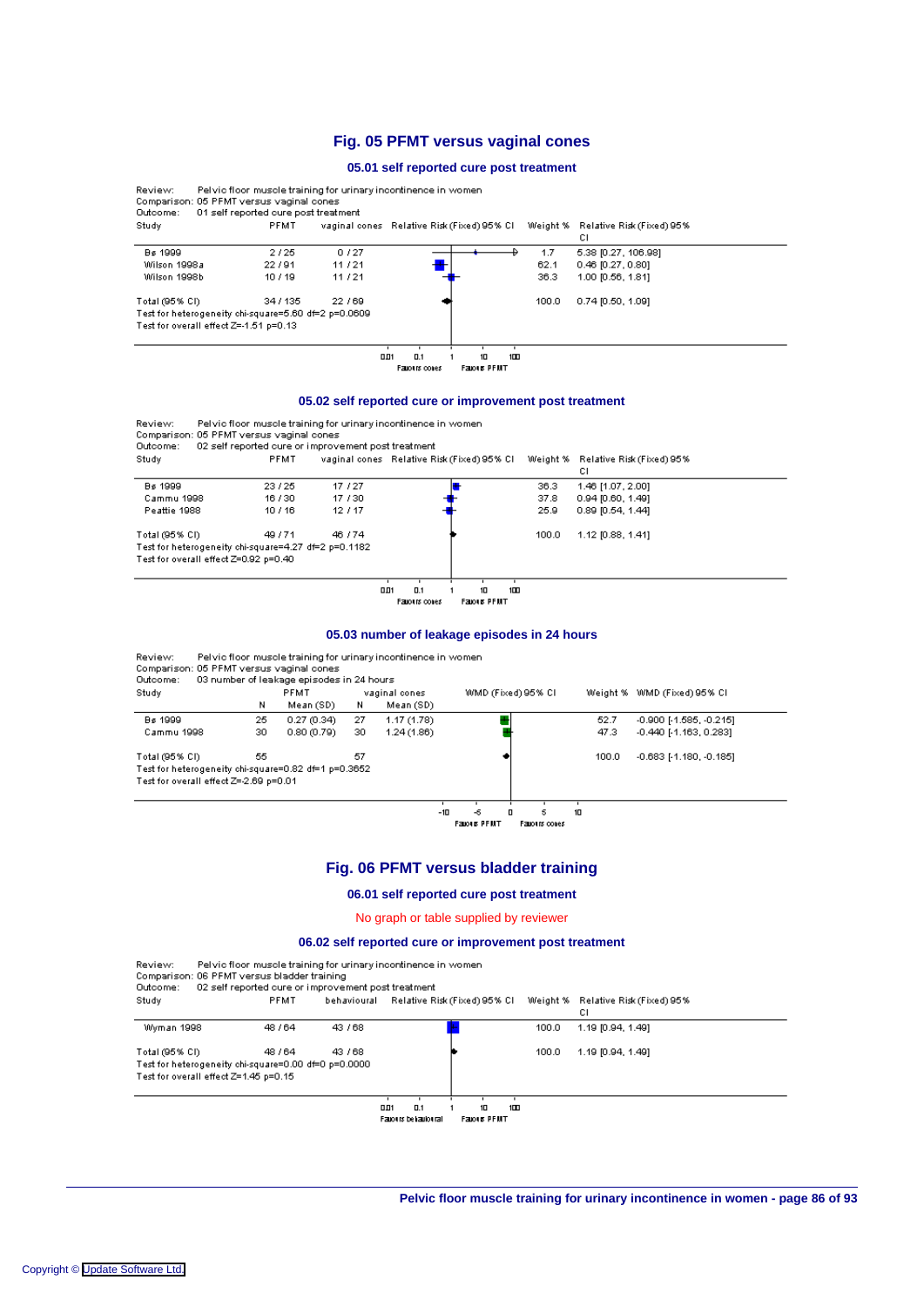### **06.03 number of leakage episodes in 24 hours**

<span id="page-90-0"></span>

## **Fig. 07 PFMT versus medication (anticholinergic)**

<span id="page-90-3"></span><span id="page-90-2"></span><span id="page-90-1"></span>

|                                                                                                                  |                                                                                                                         |            | 07.01 self reported cure post treatment                                                |                                    |                         |                                  |
|------------------------------------------------------------------------------------------------------------------|-------------------------------------------------------------------------------------------------------------------------|------------|----------------------------------------------------------------------------------------|------------------------------------|-------------------------|----------------------------------|
| Review:<br>Comparison: 07 PFMT versus medication (anticholinergic)<br>Outcome:                                   | Pel vic floor muscle training for urinary incontinence in women.<br>01 self reported cure post treatment                |            |                                                                                        |                                    |                         |                                  |
| Study                                                                                                            | PFMT                                                                                                                    | medication | Relative Risk (Fixed) 95% Cl                                                           |                                    | Weight %                | Relative Risk (Fixed) 95%<br>сı  |
| Burgio 1998                                                                                                      | 19/63                                                                                                                   | 15 / 65    |                                                                                        |                                    | 100.0                   | 1.31 [0.73, 2.34]                |
| Total (95% CI)<br>Test for heterogeneity chi-square=0.00 df=0 p=0.0000<br>Test for overall effect Z=0.90 p=0.40  | 19/63                                                                                                                   | 15 / 65    |                                                                                        |                                    | 100.0                   | 1.31 [0.73, 2.34]                |
|                                                                                                                  |                                                                                                                         |            | 0.01<br>0.1<br>1<br>Fatours medication                                                 | 10<br>100<br><b>Faious PENT</b>    |                         |                                  |
|                                                                                                                  |                                                                                                                         |            | 07.02 self reported cure or improvement post treatment                                 |                                    |                         |                                  |
| Review:<br>Comparison: 07 PFMT versus medication (anticholinergic).<br>Outcome:                                  | Pel vic floor muscle training for urinary incontinence in women.<br>02 self reported cure or improvement post treatment |            |                                                                                        |                                    |                         |                                  |
| Study                                                                                                            | PEMT                                                                                                                    | medication |                                                                                        | Relative Risk (Fixed) 95% Cl       | Weight %                | Relative Risk (Fixed) 95%<br>СI  |
| Burgio 1998                                                                                                      | 57/63                                                                                                                   | 50 / 65    |                                                                                        |                                    | 100.0                   | 1.18 [1.01, 1.37]                |
| Total (95% CI)<br>Test for heterogeneity chi-square=0.00 df=0 p=0.0000<br>Test for overall effect Z=2.05 p=0.04  | 57/63                                                                                                                   | 50 / 65    |                                                                                        |                                    | 100.0                   | 1.18 [1.01, 1.37]                |
|                                                                                                                  |                                                                                                                         |            | 0.1<br>0.01<br>1<br>Fatours medication<br>07.03 number of leakage episodes in 24 hours | 10<br>100<br><b>Faious PENT</b>    |                         |                                  |
| Review:<br>Comparison: 07 PFMT versus medication (anticholinergic)<br>Outcome:                                   | Pelvic floor muscle training for urinary incontinence in women<br>03 number of leakage episodes in 24 hours             |            |                                                                                        |                                    |                         |                                  |
| Study                                                                                                            | PFMT<br>и<br>Mean (SD)                                                                                                  | N          | medication<br>Mean (SD)                                                                | WMD (Fixed) 95% CI                 |                         | WMD (Fixed) 95% CI<br>Weight %   |
| Burgio 1998                                                                                                      | 0.40(0.67)<br>63                                                                                                        | 65         | 0.81(1.40)                                                                             |                                    |                         | 100.0<br>-0.410 [-0.788, -0.032] |
| Total (95% CI)<br>Test for heterogeneity chi-square=0.00 df=0 p=0.0000<br>Test for overall effect Z=-2.12 p=0.03 | 63                                                                                                                      | 65         |                                                                                        |                                    |                         | 100.0<br>-0.410 [-0.788, -0.032] |
|                                                                                                                  |                                                                                                                         |            | $-10$                                                                                  | -5<br>$\Box$<br><b>Faious PFMT</b> | 5<br>Fauours medication | 10                               |

## **Fig. 08 PFMT versus medication (oestrogen)**

### **08.01 self reported cure post treatment**

### No graph or table supplied by reviewer

### **08.02 self reported cure or improvement post treatment**

No graph or table supplied by reviewer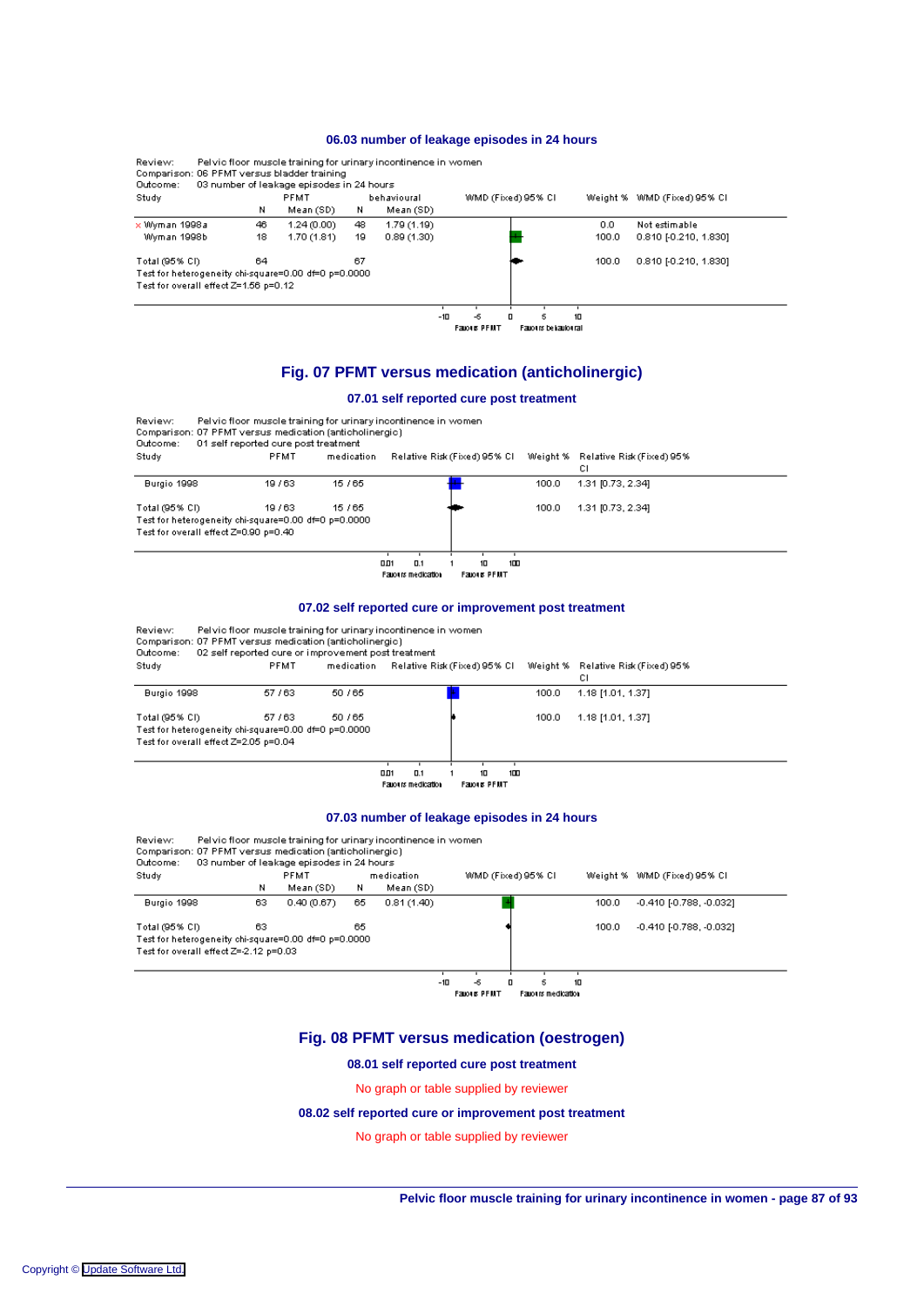### **08.03 number of leakage episodes in 24 hours**

No graph or table supplied by reviewer

## **Fig. 09 PFMT versus medication (alpha adrenergic)**

**09.01 self reported cure post treatment**

No graph or table supplied by reviewer

## **09.02 self reported cure or improvement post treatment**

<span id="page-91-0"></span>

| Review:<br>Outcome:                                  | Pel vic floor muscle training for urinary incontinence in women<br>Comparison: 09 PFMT versus medication (alpha adrenergic).<br>02 self reported cure or improvement post treatment. |            |                                              |                                 |       |                                          |  |  |  |  |  |  |
|------------------------------------------------------|--------------------------------------------------------------------------------------------------------------------------------------------------------------------------------------|------------|----------------------------------------------|---------------------------------|-------|------------------------------------------|--|--|--|--|--|--|
| Study                                                | PFMT                                                                                                                                                                                 | medication |                                              | Relative Risk (Fixed) 95% Cl    |       | Weight % Relative Risk (Fixed) 95%<br>сı |  |  |  |  |  |  |
| Wells 1991                                           | 42/54                                                                                                                                                                                | 54/64      |                                              |                                 | 100.0 | $0.92$ [0.77, 1.10]                      |  |  |  |  |  |  |
| Total (95% CI)                                       | 42/54                                                                                                                                                                                | 54/64      |                                              |                                 | 100.0 | 0.92 10.77, 1.101                        |  |  |  |  |  |  |
| Test for heterogeneity chi-square=0.00 df=0 p=0.0000 |                                                                                                                                                                                      |            |                                              |                                 |       |                                          |  |  |  |  |  |  |
| Test for overall effect Z=-0.90 p=0.40               |                                                                                                                                                                                      |            |                                              |                                 |       |                                          |  |  |  |  |  |  |
|                                                      |                                                                                                                                                                                      |            | $0.1$<br>$\Box$<br><b>Faiours medication</b> | 10<br>100<br><b>Falous PENT</b> |       |                                          |  |  |  |  |  |  |

### **09.03 number of leakage episodes in 24 hours**

<span id="page-91-1"></span>

| Review:                                                   | Pelvic floor muscle training for urinary incontinence in women |                                            |    |            |       |                     |                    |                    |          |                      |  |  |  |
|-----------------------------------------------------------|----------------------------------------------------------------|--------------------------------------------|----|------------|-------|---------------------|--------------------|--------------------|----------|----------------------|--|--|--|
| Comparison: 09 PFMT versus medication (alpha adrenergic). |                                                                |                                            |    |            |       |                     |                    |                    |          |                      |  |  |  |
| Outcome:                                                  |                                                                | 03 number of leakage episodes in 24 hours. |    |            |       |                     |                    |                    |          |                      |  |  |  |
| Study                                                     |                                                                | PFMT                                       |    | medication |       |                     | WMD (Fixed) 95% CI |                    | Weight % | WMD (Fixed) 95% Cl   |  |  |  |
|                                                           | и                                                              | Mean (SD)                                  | N  | Mean (SD)  |       |                     |                    |                    |          |                      |  |  |  |
| Wells 1991                                                | 51                                                             | 0.75(0.18)                                 | 62 | 0.67(0.14) |       |                     |                    |                    | 100.0    | 0.080 [0.020, 0.140] |  |  |  |
| Total (95% CI)                                            | 51                                                             |                                            | 62 |            |       |                     |                    |                    | 100.0    | 0.080 [0.020, 0.140] |  |  |  |
| Test for heterogeneity chi-square=0.00 df=0 p=0.0000      |                                                                |                                            |    |            |       |                     |                    |                    |          |                      |  |  |  |
| Test for overall effect Z=2.59 p=0.01                     |                                                                |                                            |    |            |       |                     |                    |                    |          |                      |  |  |  |
|                                                           |                                                                |                                            |    |            |       |                     |                    |                    |          |                      |  |  |  |
|                                                           |                                                                |                                            |    |            | $-10$ | -5.                 | п                  | s                  | 10       |                      |  |  |  |
|                                                           |                                                                |                                            |    |            |       | <b>Faious PFUIT</b> |                    | Fatours medication |          |                      |  |  |  |

## **Fig. 10 PFMT versus incontinence surgery**

## **10.01 self reported cure post treatment**

<span id="page-91-3"></span><span id="page-91-2"></span>

| Review:<br>Outcome: | Comparison: 10 PFMT versus incontinence surgery<br>01 self reported cure post treatment | Pel vic floor muscle training for urinary incontinence in women |         |      |                 |                              |                   |          |                                 |
|---------------------|-----------------------------------------------------------------------------------------|-----------------------------------------------------------------|---------|------|-----------------|------------------------------|-------------------|----------|---------------------------------|
| Study               |                                                                                         | PFMT                                                            | surgery |      |                 | Relative Risk (Fixed) 95% Cl |                   | Weight % | Relative Risk (Fixed) 95%<br>сı |
| Klarskov 1986       |                                                                                         | 3/24                                                            | 16 / 26 |      |                 |                              |                   | 100.0    | $0.20$ $[0.07, 0.61]$           |
| Total (95% CI)      |                                                                                         | 3/24                                                            | 16 / 26 |      |                 |                              |                   | 100.0    | $0.20$ [0.07, 0.61]             |
|                     | Test for heterogeneity chi-square=0.00 df=0 p=0.0000                                    |                                                                 |         |      |                 |                              |                   |          |                                 |
|                     | Test for overall effect Z=-2.84 p=0.01                                                  |                                                                 |         |      |                 |                              |                   |          |                                 |
|                     |                                                                                         |                                                                 |         | 0.01 | $0.1$           | $1\Box$                      | $1 \text{ } \Box$ |          |                                 |
|                     |                                                                                         |                                                                 |         |      | Fauours surgery | <b>Faious PENT</b>           |                   |          |                                 |

### **10.02 self reported cure or improvement post treatment**



**10.03 number of leakage episodes in 24 hours**

No graph or table supplied by reviewer

**Pelvic floor muscle training for urinary incontinence in women - page 88 of 93**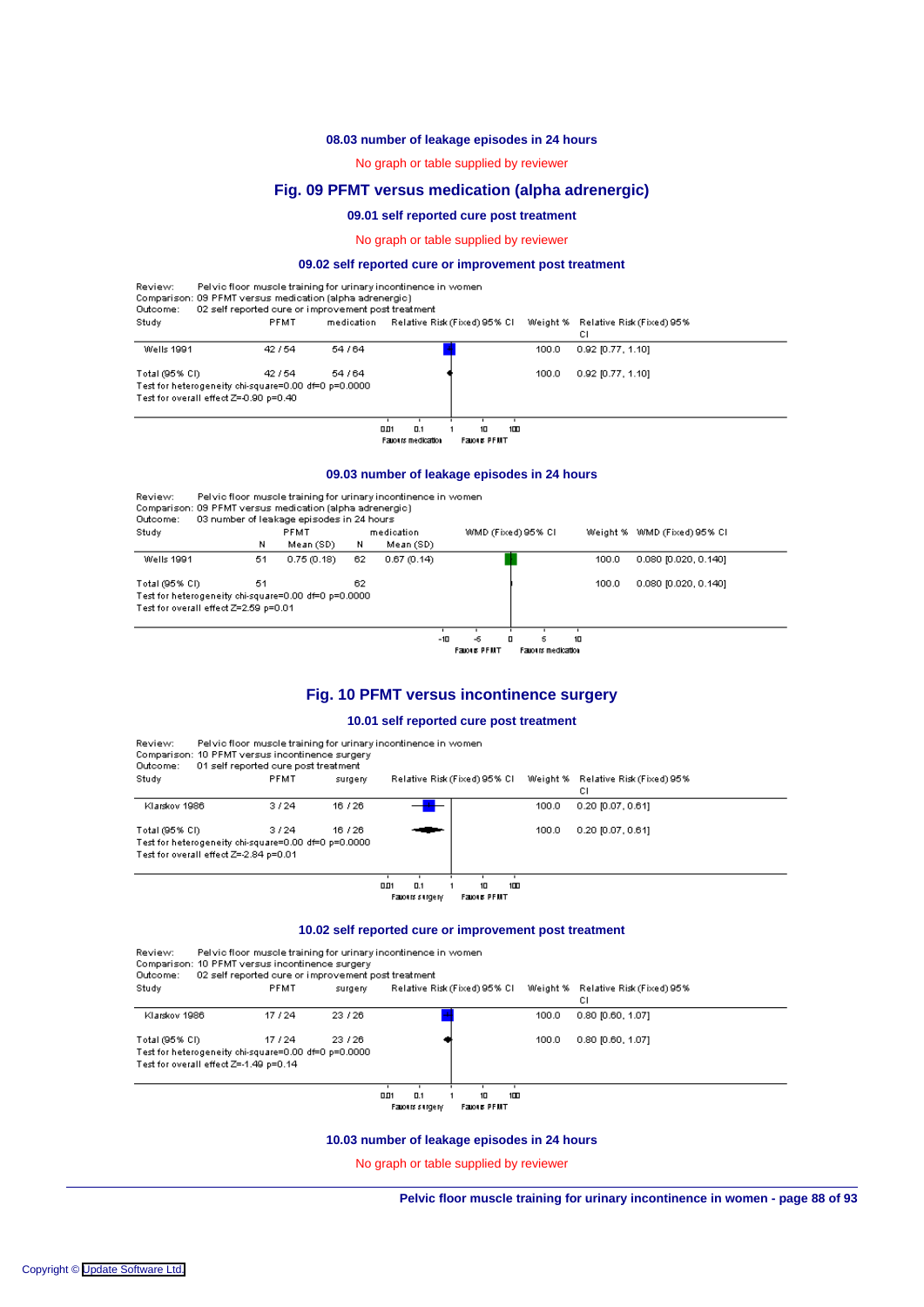### **Fig. 11 PFMT with electrical stimulation versus electrical stimulation**

#### <span id="page-92-0"></span>**11.01 self reported cure post treatment** Review: Pel vic floor muscle training for urinary incontinence in women comparison: 11 PFMT with electrical stimulation versus electrical stimulation Outcome: 01 self reported oure post treatment Study Combination stimulation Relative Risk (Fixed) 95% CI Weight % Relative Risk (Fixed) 95% CL. Hofbauer 1990  $3/11$  $1/11$  $100.0$ 3.00 [0.37, 24.58] Total (95% CI)  $3/11$  $1/11$ 100.0 3.00 [0.37, 24.58] Test for heterogeneity chi-square=0.00 df=0 p=0.0000 Test for overall effect Z=1.02 p=0.30  $\overline{u}$  $0.1$ 10  $\overline{1}$ Faiours stimulation Fatours combination **11.02 self reported cure or improvement post treatment**

<span id="page-92-1"></span>Review: Pelvic floor muscle training for urinary incontinence in women<br>Comparison: 11 PFMT with electrical stimulation versus electrical stimulation Outcome: 02 self reported cure or improvement post treatment Study Combination stimulation Relative Risk (Fixed) 95% CI Weight % Relative Risk (Fixed) 95% c) Hofbauer 1990  $7/11$  $3 / 11$  $100.0$ 2.33 [0.81, 6.76]  $3/11$ Total (95% CI)  $7/11$ 100.0 2.33 [0.81, 6.76] Test for heterogeneity chi-square=0.00 df=0 p=0.0000 Test for overall effect Z=1.56 p=0.12  $n_{\text{B}}$  $0.1$  $1\Box$  $\overline{m}$ 

Faious combination **Fauours stimulation** 

### **11.03 number of leakage episodes in 24 hours**

No graph or table supplied by reviewer

## **Fig. 12 PFMT with vaginal cones versus vaginal cones**

### **12.01 self reported cure post treatment**

### No graph or table supplied by reviewer

### **12.02 self reported cure or improvement post treatment**

#### No graph or table supplied by reviewer

### **12.03 number of leakage episodes in 24 hours**

No graph or table supplied by reviewer

### **Fig. 13 PFMT with bladder training versus bladder training**

### **13.01 self reported cure post treatment**

### No graph or table supplied by reviewer

### **13.02 self reported cure or improvement post treatment**

<span id="page-92-2"></span>

| Review:<br>Outcome:                   | Pel vic floor muscle training for urinary incontinence in women<br>Comparison: 13 PFMT with bladder training versus bladder training<br>02 self reported cure or improvement post treatment. |                                          |      |                     |                           |     |       |                                          |
|---------------------------------------|----------------------------------------------------------------------------------------------------------------------------------------------------------------------------------------------|------------------------------------------|------|---------------------|---------------------------|-----|-------|------------------------------------------|
| Study                                 | combination                                                                                                                                                                                  | behavioural Relative Risk (Fixed) 95% Cl |      |                     |                           |     |       | Weight % Relative Risk (Fixed) 95%<br>сı |
| Wyman 1998                            | 55/61                                                                                                                                                                                        | 43 / 68                                  |      |                     |                           |     | 100.0 | 1.43 [1.17, 1.74]                        |
| Total (95% CI)                        | 55/61                                                                                                                                                                                        | 43 / 68                                  |      |                     |                           |     | 100.0 | 1.43 [1.17, 1.74]                        |
|                                       | Test for heterogeneity chi-square=0.00 df=0 p=0.0000                                                                                                                                         |                                          |      |                     |                           |     |       |                                          |
| Test for overall effect Z=3.49 p=0.00 |                                                                                                                                                                                              |                                          |      |                     |                           |     |       |                                          |
|                                       |                                                                                                                                                                                              |                                          | 0.01 | 0.1                 | 10                        | 100 |       |                                          |
|                                       |                                                                                                                                                                                              |                                          |      | Fauours behauloural | <b>Fauous combination</b> |     |       |                                          |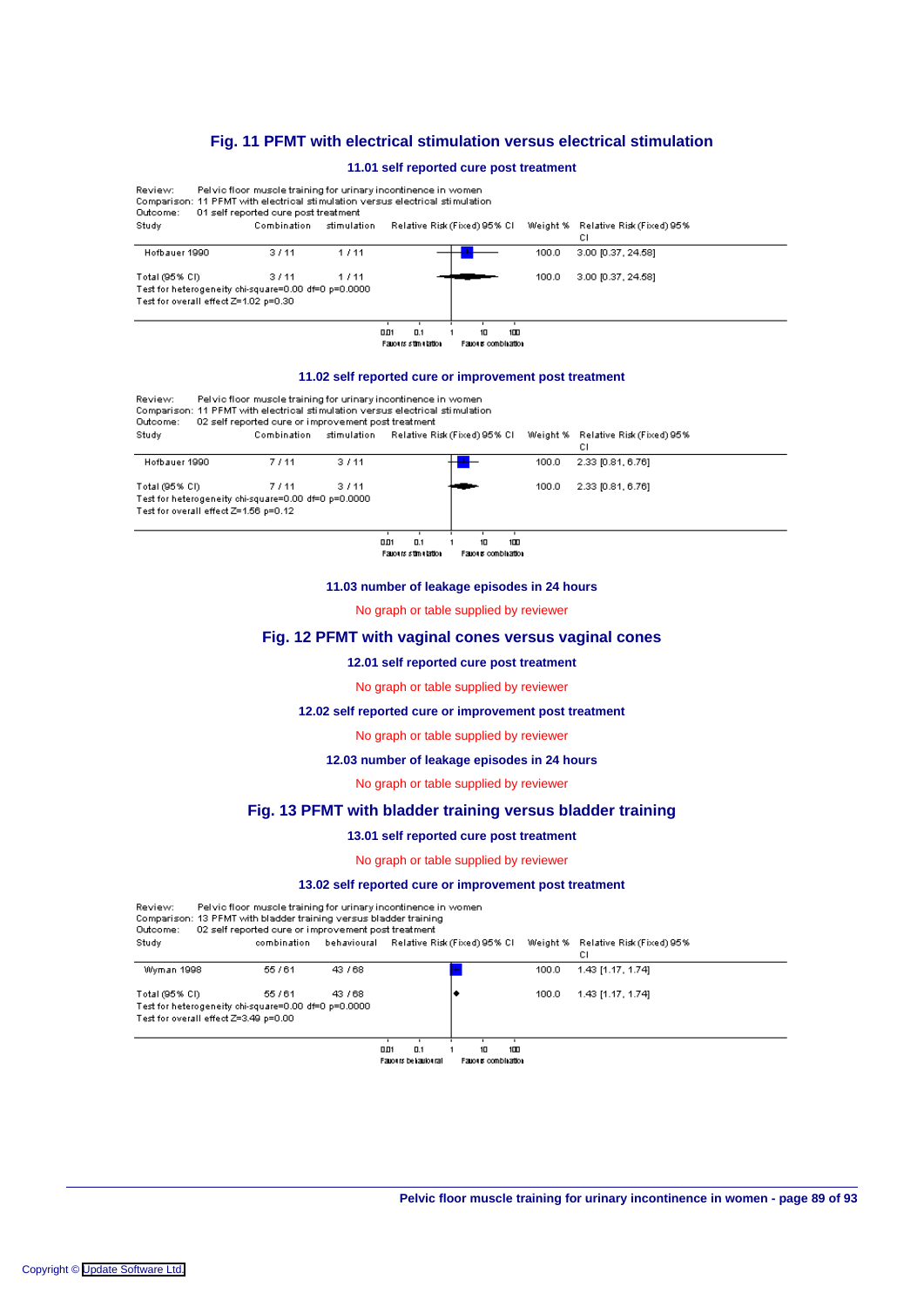### **13.03 number of leakage episodes in 24 hours**

<span id="page-93-0"></span>

| Review:<br>Outcome:                    |             | Pelvic floor muscle training for urinary incontinence in women<br>Comparison: 13 PFMT with bladder training versus bladder training<br>03 number of leakage episodes in 24 hours |             |            |       |     |                    |   |          |                    |                            |
|----------------------------------------|-------------|----------------------------------------------------------------------------------------------------------------------------------------------------------------------------------|-------------|------------|-------|-----|--------------------|---|----------|--------------------|----------------------------|
| Study                                  | combination |                                                                                                                                                                                  | behavioural |            |       |     | WMD (Fixed) 95% CI |   | Weight % | WMD (Fixed) 95% CI |                            |
|                                        | N           | Mean (SD)                                                                                                                                                                        | N           | Mean (SD)  |       |     |                    |   |          |                    |                            |
| Wyman 1998a                            | 42          | (1.03(1.64))                                                                                                                                                                     | 48          | 1.79(1.19) |       |     |                    |   |          | 68.6               | $-0.760$ [-1.359, -0.161]  |
| Wyman 1998b                            | 16          | 0.83(1.36)                                                                                                                                                                       | 19          | 0.89(1.30) |       |     |                    |   |          | 31.4               | $-0.060$ $[-0.946, 0.826]$ |
| Total (95% CI)                         | 58          |                                                                                                                                                                                  | 67          |            |       |     |                    |   |          | 100.0              | $-0.540$ [-1.037, -0.044]  |
|                                        |             | Test for heterogeneity chi-square=1.64 df=1 p=0.1998                                                                                                                             |             |            |       |     |                    |   |          |                    |                            |
| Test for overall effect Z=-2.13 p=0.03 |             |                                                                                                                                                                                  |             |            |       |     |                    |   |          |                    |                            |
|                                        |             |                                                                                                                                                                                  |             |            | $-10$ | -5. |                    | s | 10       |                    |                            |

Faiours combination Fauours behautoural

## **Fig. 14 PFMT with incontinence device versus device alone**

## **14.01 self reported cure post treatment**

No graph or table supplied by reviewer

## **14.02 self reported cure or improvement post treatment**

No graph or table supplied by reviewer

### **14.03 number of leakage episodes in 24 hours**

No graph or table supplied by reviewer

## **Fig. 15 PFMT versus PFMT with biofeedback**

### **15.01 self reported cure post treatment**

<span id="page-93-1"></span>

| Review: |  | Pelvic floor muscle training for urinary incontinence in women. |  |
|---------|--|-----------------------------------------------------------------|--|
|         |  |                                                                 |  |

Comparison: 15 PFMT versus PFMT with biofeedback

Outcome: 01 self reported cure post treatment

<span id="page-93-2"></span>

| Study                                                | PFMT   | combination |      |         | Relative Risk (Fixed) 95% Cl |       | Weight % Relative Risk (Fixed) 95%<br>сı |  |
|------------------------------------------------------|--------|-------------|------|---------|------------------------------|-------|------------------------------------------|--|
| <b>Burns 1993</b>                                    | 7 / 43 | 9 / 40      |      |         |                              | 53.8  | 0.72 10.30, 1.761                        |  |
| Shepherd 1983                                        | 3/11   | 8/11        |      |         |                              | 46.2  | $0.38$ [0.13, 1.05]                      |  |
| Total (95% CI)                                       | 10/54  | 17 / 51     |      |         |                              | 100.0 | $0.56$ [0.29, 1.10]                      |  |
| Test for heterogeneity chi-square=0.90 df=1 p=0.3421 |        |             |      |         |                              |       |                                          |  |
| Test for overall effect Z=-1.69 p=0.09               |        |             |      |         |                              |       |                                          |  |
|                                                      |        |             |      |         |                              |       |                                          |  |
|                                                      |        |             | 0.01 | $\Pi.1$ | 100<br>10                    |       |                                          |  |

**Faiours combination Faious PFUIT** 

### **15.02 self reported cure or improvement post treatment**

Review: Pelvic floor muscle training for urinary incontinence in women<br>Comparison: 15 PFMT versus PFMT with biofeedback<br>Outcome: 02 self reported cure or improvement post treatment Study PFMT combination Relative Risk (Fixed) 95% Cl Weight % Relative Risk (Fixed) 95% сı Klingler 1995  $21/21$  $19/20$  $\overline{BB}$ 1.05 (0.92, 1.20) Shepherd 1983  $10/11$  $33.4$ 0.60 [0.34, 1.06]  $6/11$ Total (95% CI) 27/32 29 / 31 100.0 0.90 [0.75, 1.08] Test for heterogeneity chi-square=7.04 df=1 p=0.0080 Test for overall effect Z=-1.11 p=0.30  $n_{\text{B}}$  $0.1$  $\overline{1}$  $100$ **Faxous PENT** Faiours combination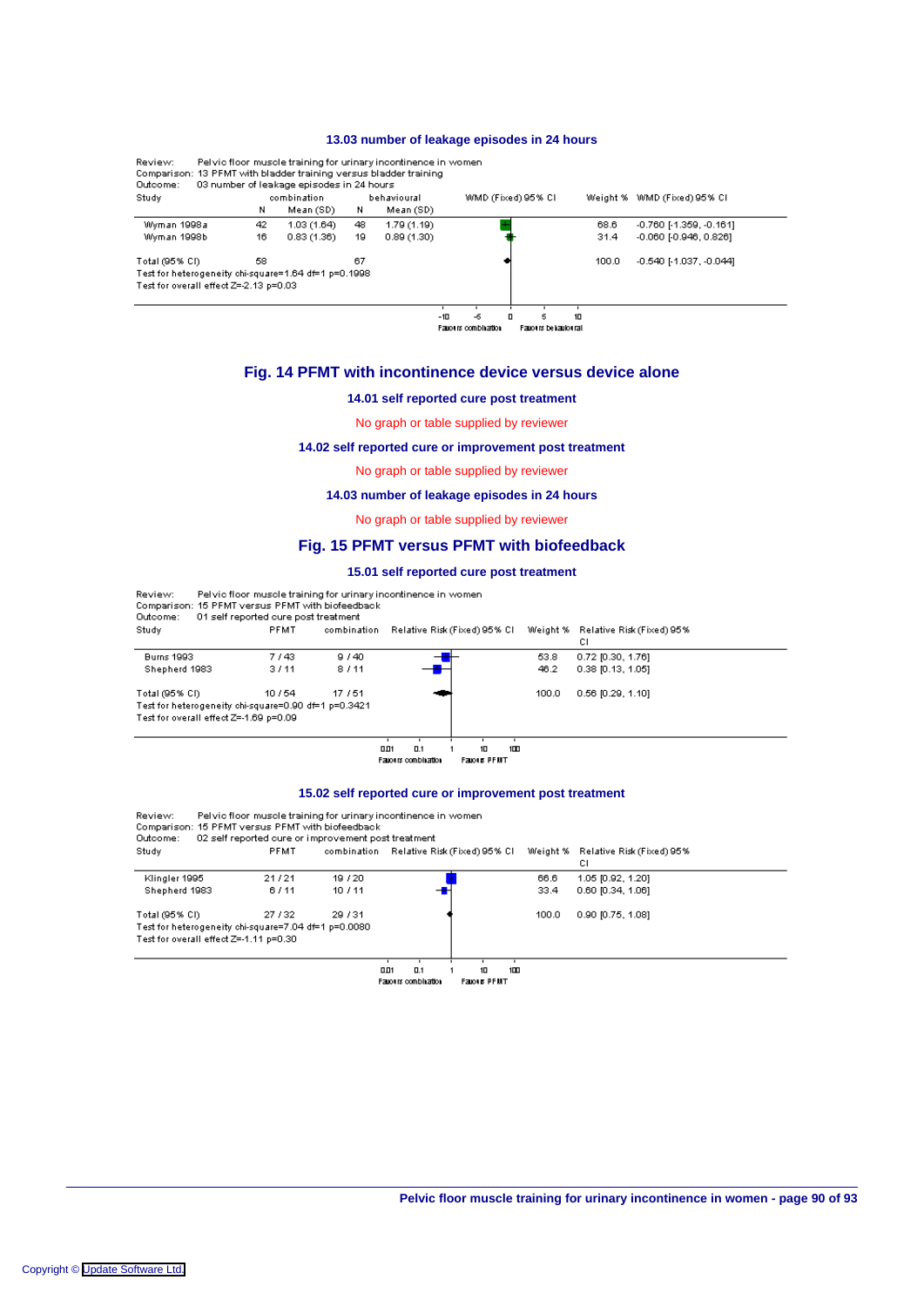### **15.03 number of leakage episodes in 24 hours**

<span id="page-94-0"></span>

| Review:<br>Comparison: 15 PFMT versus PFMT with biofeedback<br>Outcome: |      | Pelvic floor muscle training for urinary incontinence in women<br>03 number of leakage episodes in 24 hours. |    |             |          |                    |                    |                     |          |                    |                         |  |
|-------------------------------------------------------------------------|------|--------------------------------------------------------------------------------------------------------------|----|-------------|----------|--------------------|--------------------|---------------------|----------|--------------------|-------------------------|--|
| Study                                                                   | PFMT |                                                                                                              |    | combination |          |                    | WMD (Fixed) 95% CI |                     | Weight % | WMD (Fixed) 95% CI |                         |  |
|                                                                         | N    | Mean (SD)                                                                                                    | N. | Mean (SD)   |          |                    |                    |                     |          |                    |                         |  |
| Berghmans 1996                                                          | 20   | 0.20(0.51)                                                                                                   | 20 | 0.12(0.19)  |          |                    |                    |                     |          | 81.5               | $0.080$ [-0.159, 0.319] |  |
| <b>Burns 1993</b>                                                       | 43   | 1.14(1.43)                                                                                                   | 40 | 0.71(0.86)  |          |                    |                    |                     |          | 18.3               | 0.430 [-0.074, 0.934]   |  |
| Sherman 1997                                                            | 16   | 5.25(7.24)                                                                                                   | 22 | 2.90(6.53)  |          |                    |                    |                     |          | 0.2                | 2.350 [-2.126, 6.826]   |  |
| Total (95% CI)                                                          | 79   |                                                                                                              | 82 |             |          |                    |                    |                     |          | 100.0              | 0.149 [-0.066, 0.365]   |  |
| Test for heterogeneity chi-square=2.45 df=2 p=0.2943                    |      |                                                                                                              |    |             |          |                    |                    |                     |          |                    |                         |  |
| Test for overall effect Z=1.36 p=0.17                                   |      |                                                                                                              |    |             |          |                    |                    |                     |          |                    |                         |  |
|                                                                         |      |                                                                                                              |    |             |          |                    |                    |                     |          |                    |                         |  |
|                                                                         |      |                                                                                                              |    |             | $-1\Box$ | -5                 | п                  | s                   | 10       |                    |                         |  |
|                                                                         |      |                                                                                                              |    |             |          | <b>Faious PFMT</b> |                    | Fauours combination |          |                    |                         |  |

## **Fig. 16 PFMT versus PFMT with intravaginal resistance device**

## **16.01 self reported cure post treatment**

<span id="page-94-1"></span>

| Review:<br>Comparison: 16 PFMT versus PFMT with intravaginal resistance device<br>Outcome: | Pelvic floor muscle training for urinary incontinence in women<br>01 self reported cure post treatment |      |             |                             |       |                              |     |       |                                          |
|--------------------------------------------------------------------------------------------|--------------------------------------------------------------------------------------------------------|------|-------------|-----------------------------|-------|------------------------------|-----|-------|------------------------------------------|
| Study                                                                                      |                                                                                                        | PFMT | combination |                             |       | Relative Risk (Fixed) 95% Cl |     |       | Weight % Relative Risk (Fixed) 95%<br>сı |
| Shepherd 1983                                                                              |                                                                                                        | 3/11 | 8/11        |                             |       |                              |     | 100.0 | $0.38$ [0.13, 1.05]                      |
| Total (95% CI)<br>Test for heterogeneity chi-square=0.00 df=0 p=0.0000                     |                                                                                                        | 3/11 | 8/11        |                             |       |                              |     | 100.0 | $0.38$ [0.13, 1.05]                      |
| Test for overall effect Z=-1.87 p=0.06                                                     |                                                                                                        |      |             |                             |       |                              |     |       |                                          |
|                                                                                            |                                                                                                        |      |             | 0.01<br>Fatours combination | $0.1$ | 10<br><b>Faious PFMT</b>     | 100 |       |                                          |

## **16.02 self reported cure or improvement post treatment**

<span id="page-94-2"></span>

| Review:<br>Comparison: 16 PFMT versus PFMT with intravaginal resistance device. |                                                                     |         | Pel vic floor muscle training for urinary incontinence in women |                |                                          |  |
|---------------------------------------------------------------------------------|---------------------------------------------------------------------|---------|-----------------------------------------------------------------|----------------|------------------------------------------|--|
| Outcome:<br>Studv                                                               | 02 self reported cure or improvement post treatment.<br><b>PFMT</b> |         | combination Relative Risk (Fixed) 95% Cl                        |                | Weight % Relative Risk (Fixed) 95%<br>сı |  |
| Klingler 1995                                                                   | 21/21                                                               | 19 / 20 |                                                                 | 66.6           | 1.05 [0.92, 1.20]                        |  |
| Shepherd 1983                                                                   | 6/11                                                                | 10/11   |                                                                 | 33.4           | 0.60 [0.34, 1.06]                        |  |
| Total (95% CI)                                                                  | 27/32                                                               | 29 / 31 |                                                                 | 100.0          | 0.90 [0.75, 1.08]                        |  |
| Test for heterogeneity chi-square=7.04 df=1 p=0.0080                            |                                                                     |         |                                                                 |                |                                          |  |
| Test for overall effect Z=-1.11 p=0.30                                          |                                                                     |         |                                                                 |                |                                          |  |
|                                                                                 |                                                                     |         |                                                                 |                |                                          |  |
|                                                                                 |                                                                     |         | <b>DD</b> <sup>1</sup><br>. .<br>$\overline{1}$                 | $\overline{1}$ |                                          |  |

.<br>0.01 0.1 1 10 100<br>Fauotrs.com.bliation Fauotis.PFMT

### **16.03 number of leakage episodes in 24 hours**

No graph or table supplied by reviewer

## **Fig. 17 PFMT versus PFMT with electrical stimulation**

### **17.01 self reported cure post treatment**

<span id="page-94-3"></span>

| Review:<br>Outcome:                                  | Pel vic floor muscle training for urinary incontinence in women<br>Comparison: 17 PFMT versus PFMT with electrical stimulation.<br>01 self reported cure post treatment |             |                                        |                                 |       |                                          |  |  |  |  |  |  |
|------------------------------------------------------|-------------------------------------------------------------------------------------------------------------------------------------------------------------------------|-------------|----------------------------------------|---------------------------------|-------|------------------------------------------|--|--|--|--|--|--|
| Study                                                | PFMT                                                                                                                                                                    | combination |                                        | Relative Risk (Fixed) 95% Cl    |       | Weight % Relative Risk (Fixed) 95%<br>сı |  |  |  |  |  |  |
| Hofbauer 1990                                        | 6/11                                                                                                                                                                    | 3/11        |                                        |                                 | 100.0 | 2.00 10.66, 6.041                        |  |  |  |  |  |  |
| Total (95% CI)                                       | 6/11                                                                                                                                                                    | 3/11        |                                        |                                 | 100.0 | 2.00 [0.66, 6.04]                        |  |  |  |  |  |  |
| Test for heterogeneity chi-square=0.00 df=0 p=0.0000 |                                                                                                                                                                         |             |                                        |                                 |       |                                          |  |  |  |  |  |  |
| Test for overall effect Z=1.23 p=0.20                |                                                                                                                                                                         |             |                                        |                                 |       |                                          |  |  |  |  |  |  |
|                                                      |                                                                                                                                                                         |             | $\Pi.1$<br>0.01<br>Fatours combination | 10<br>100<br><b>Faious PFMT</b> |       |                                          |  |  |  |  |  |  |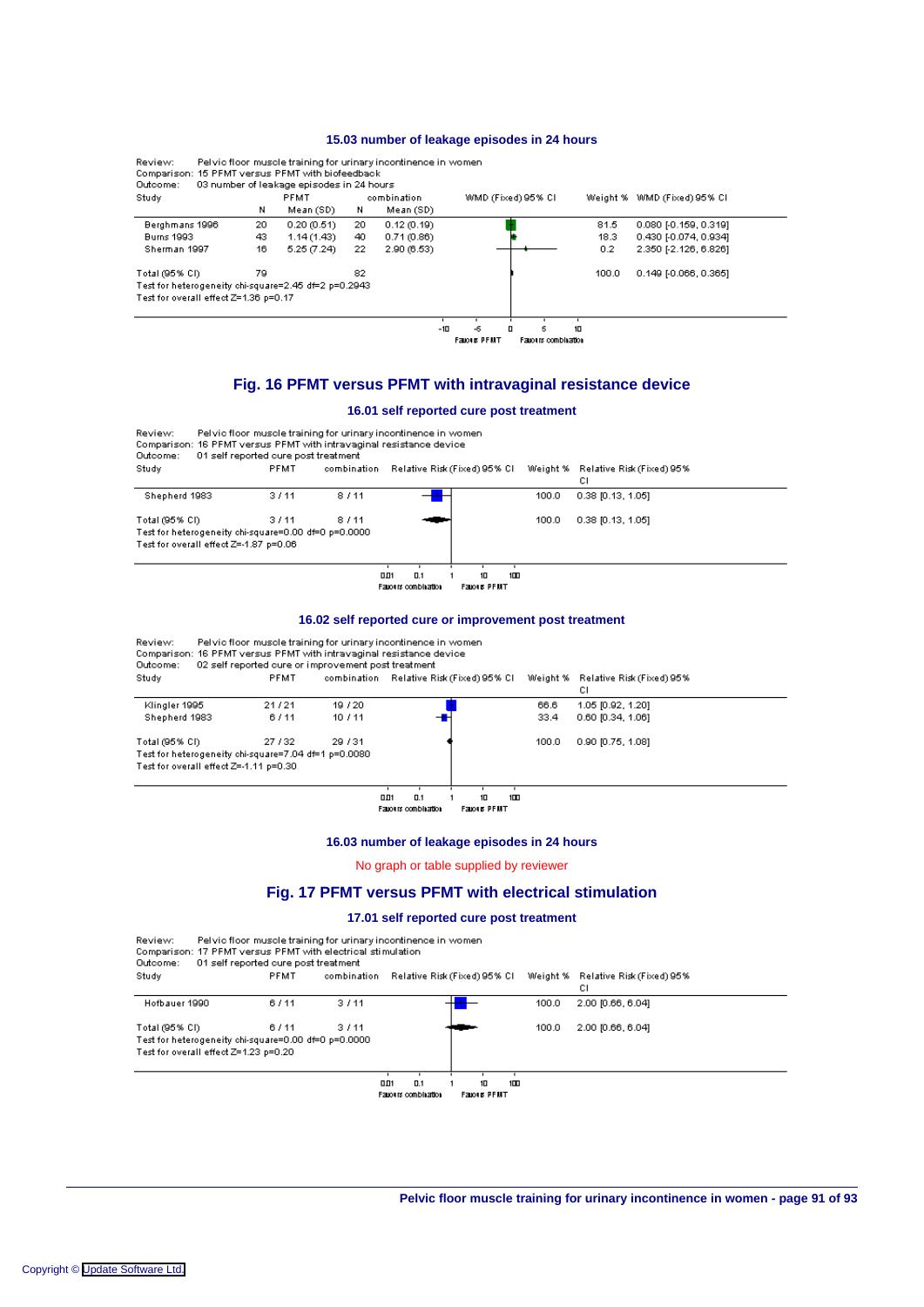### **17.02 self reported cure or improvement post treatment**

<span id="page-95-0"></span>

| Review:<br>Outcome: | Pelvic floor muscle training for urinary incontinence in women<br>Comparison: 17 PFMT versus PFMT with electrical stimulation.<br>02 self reported cure or improvement post treatment. |       |             |             |                              |    |          |                                 |  |
|---------------------|----------------------------------------------------------------------------------------------------------------------------------------------------------------------------------------|-------|-------------|-------------|------------------------------|----|----------|---------------------------------|--|
| Study               |                                                                                                                                                                                        | PFMT  | combination |             | Relative Risk (Fixed) 95% Cl |    | Weight % | Relative Risk (Fixed) 95%<br>сı |  |
| Hofbauer 1990       |                                                                                                                                                                                        | 7/11  | 7/11        |             |                              |    | 23.2     | 1.00 10.53, 1.881               |  |
| Knight 1998a        |                                                                                                                                                                                        | 10/21 | 9/25        |             |                              |    | 27.3     | 1.32 10.66, 2.631               |  |
| Knight 1998b        |                                                                                                                                                                                        | 10/21 | 16 / 24     |             |                              |    | 49.5     | 0.71 [0.42, 1.21]               |  |
| Total (95% CI)      |                                                                                                                                                                                        | 27/53 | 32 / 60     |             |                              |    | 100.0    | 0.95 [0.67, 1.35]               |  |
|                     | Test for heterogeneity chi-square=2.02 df=2 p=0.3645                                                                                                                                   |       |             |             |                              |    |          |                                 |  |
|                     | Test for overall effect Z=-0.31 p=0.80                                                                                                                                                 |       |             |             |                              |    |          |                                 |  |
|                     |                                                                                                                                                                                        |       |             | 0.1<br>0.01 |                              | 10 | 100      |                                 |  |

Faiours combination Faious PFMT

### **17.03 number of leakage episodes in 24 hours**

No graph or table supplied by reviewer

## **Fig. 18 PFMT versus PFMT with vaginal cones**

## **18.01 self reported cure post treatment**

<span id="page-95-1"></span>

| Study                                                | PFMT   | combination |                     | Relative Risk (Fixed) 95% Cl | Weight % | Relative Risk (Fixed) 95%<br>сı |
|------------------------------------------------------|--------|-------------|---------------------|------------------------------|----------|---------------------------------|
| Wilson 1998a                                         | 22/91  | 6/14        |                     |                              | 60.1     | $0.56$ $[0.28, 1.14]$           |
| Wilson 1998b                                         | 10/19  | 6/14        |                     |                              | 39.9     | 1.23 [0.59, 2.57]               |
| Total (95% CI)                                       | 32/110 | 12/28       |                     |                              | 100.0    | 0.83 [0.50, 1.37]               |
| Test for heterogeneity chi-square=2.23 df=1 p=0.1357 |        |             |                     |                              |          |                                 |
| Test for overall effect Z=-0.73 p=0.50               |        |             |                     |                              |          |                                 |
|                                                      |        |             | 0.01<br>$\Pi.1$     | 10<br>$1 \text{ } \Box$      |          |                                 |
|                                                      |        |             | Fauours combination | <b>Faious PFMT</b>           |          |                                 |

<span id="page-95-2"></span>

| Review:<br>Comparison: 18 PFMT versus PFMT with vaginal cones<br>Outcome: |       | Pelvic floor muscle training for urinary incontinence in women<br>02 self reported cure or improvement post treatment. |                                             |                                 |       |                                          |  |
|---------------------------------------------------------------------------|-------|------------------------------------------------------------------------------------------------------------------------|---------------------------------------------|---------------------------------|-------|------------------------------------------|--|
| Study                                                                     | PFMT  | combination                                                                                                            |                                             | Relative Risk (Fixed) 95% Cl    |       | Weight % Relative Risk (Fixed) 95%<br>сı |  |
| Pieber 1995                                                               | 14/25 | 6/21                                                                                                                   |                                             |                                 | 100.0 | 1.96 [0.92, 4.19]                        |  |
| Total (95% CI)                                                            | 14/25 | 6/21                                                                                                                   |                                             |                                 | 100.0 | 1.96 [0.92, 4.19]                        |  |
| Test for heterogeneity chi-square=0.00 df=0 p=0.0000                      |       |                                                                                                                        |                                             |                                 |       |                                          |  |
| Test for overall effect Z=1.73 p=0.08                                     |       |                                                                                                                        |                                             |                                 |       |                                          |  |
|                                                                           |       |                                                                                                                        | $0.1$<br>0.01<br><b>Fauours combination</b> | 10<br>100<br><b>Faious PFMT</b> |       |                                          |  |

### **18.03 number of leakage episodes in 24 hours**

No graph or table supplied by reviewer

## **Fig. 19 PFMT versus PFMT with bladder training**

## **19.01 self reported cure post treatment**

No graph or table supplied by reviewer